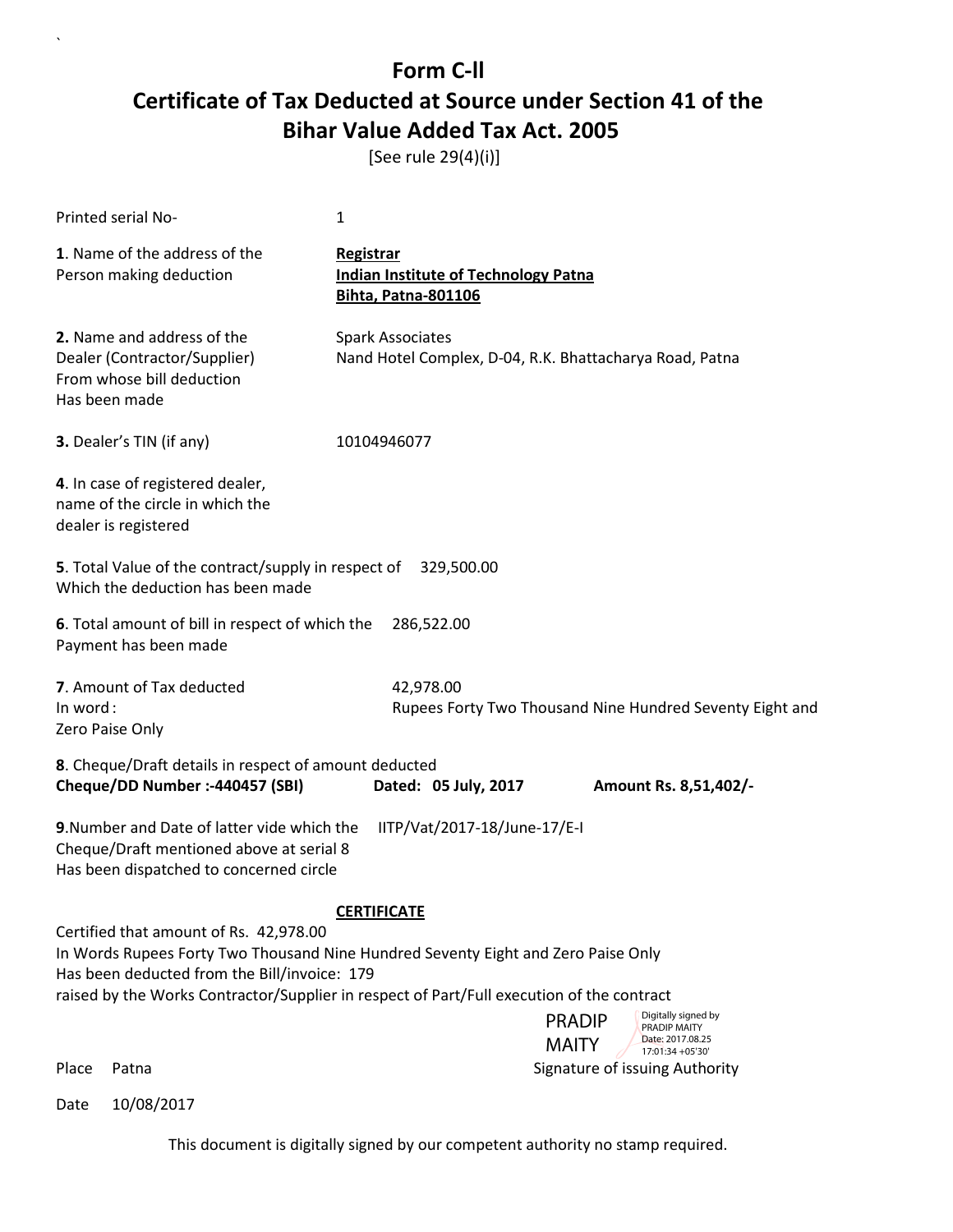[See rule 29(4)(i)]

`

| Printed serial No-                                                                                                                                                  | $\overline{2}$                                                                                                                                                                                              |
|---------------------------------------------------------------------------------------------------------------------------------------------------------------------|-------------------------------------------------------------------------------------------------------------------------------------------------------------------------------------------------------------|
| 1. Name of the address of the<br>Person making deduction                                                                                                            | <b>Registrar</b><br><b>Indian Institute of Technology Patna</b><br><b>Bihta, Patna-801106</b>                                                                                                               |
| 2. Name and address of the<br>Dealer (Contractor/Supplier)<br>From whose bill deduction<br>Has been made                                                            | M/S Laxmi Sales Agency<br>Sri Laxmi Place, Behind Abhishek Plaza, Exhibition Road, Patna-01                                                                                                                 |
| 3. Dealer's TIN (if any)                                                                                                                                            | 10140807092                                                                                                                                                                                                 |
| 4. In case of registered dealer,<br>name of the circle in which the<br>dealer is registered                                                                         |                                                                                                                                                                                                             |
| 5. Total Value of the contract/supply in respect of<br>Which the deduction has been made                                                                            | 13,547.00                                                                                                                                                                                                   |
| 6. Total amount of bill in respect of which the<br>Payment has been made                                                                                            | 11,978.00                                                                                                                                                                                                   |
| 7. Amount of Tax deducted<br>In word:<br>Only                                                                                                                       | 1,569.00<br>Rupees One Thousand Five Hundred Sixty Nine and Zero Paise                                                                                                                                      |
| 8. Cheque/Draft details in respect of amount deducted<br>Cheque/DD Number :- 440457 (SBI)                                                                           | Dated: 05 July, 2017<br>Amount Rs. 8,51,402/-                                                                                                                                                               |
| 9. Number and Date of latter vide which the<br>Cheque/Draft mentioned above at serial 8<br>Has been dispatched to concerned circle                                  | IITP/Vat/2017-18/June-17/E-I                                                                                                                                                                                |
| Certified that amount of Rs. 1,569.00<br>In Words Rupees One Thousand Five Hundred Sixty Nine and Zero Paise Only<br>Has been deducted from the Bill/invoice: 30,14 | <b>CERTIFICATE</b><br>raised by the Works Contractor/Supplier in respect of Part/Full execution of the contract<br>Digitally signed by<br><b>PRADIP</b><br>PRADIP MAITY<br>Date: 2017.08.25<br><b>MAITY</b> |
| Place<br>Patna                                                                                                                                                      | 17:01:51 +05'30'<br>Signature of issuing Authority                                                                                                                                                          |
| 10/08/2017<br>Date                                                                                                                                                  |                                                                                                                                                                                                             |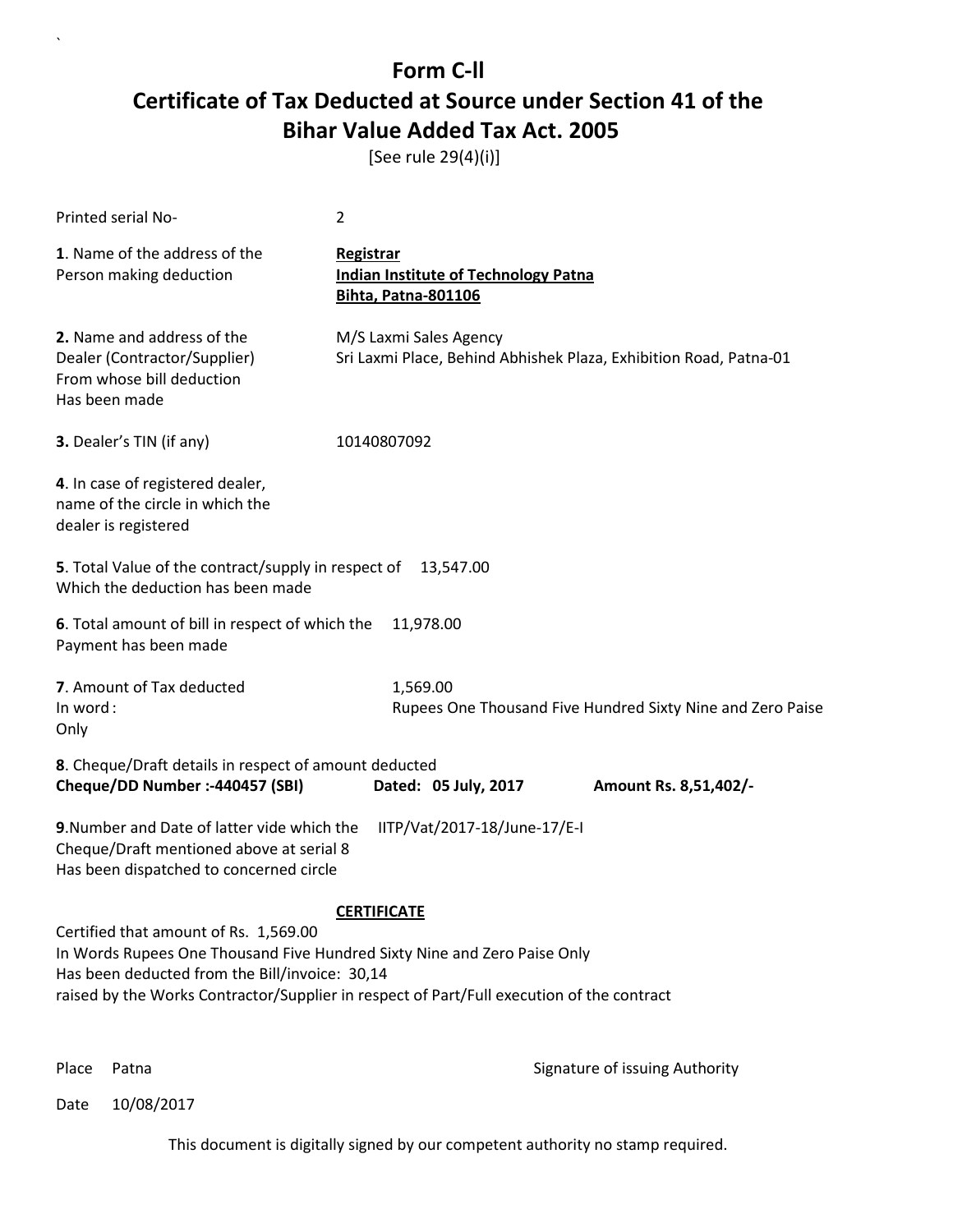[See rule 29(4)(i)]

|                                                                                                                                                                                                                                                                                                                                                                           | Printed serial No-                                                                                                                 | 3                                                                                             |                                                                    |
|---------------------------------------------------------------------------------------------------------------------------------------------------------------------------------------------------------------------------------------------------------------------------------------------------------------------------------------------------------------------------|------------------------------------------------------------------------------------------------------------------------------------|-----------------------------------------------------------------------------------------------|--------------------------------------------------------------------|
|                                                                                                                                                                                                                                                                                                                                                                           | 1. Name of the address of the<br>Person making deduction                                                                           | <b>Registrar</b><br><b>Indian Institute of Technology Patna</b><br><b>Bihta, Patna-801106</b> |                                                                    |
|                                                                                                                                                                                                                                                                                                                                                                           | 2. Name and address of the<br>Dealer (Contractor/Supplier)<br>From whose bill deduction<br>Has been made                           | M/S Ranjan Scientific Traders<br>A/7, Kamla Place, G.M.Road, Patna-01                         |                                                                    |
|                                                                                                                                                                                                                                                                                                                                                                           | 3. Dealer's TIN (if any)                                                                                                           | 10105224097                                                                                   |                                                                    |
|                                                                                                                                                                                                                                                                                                                                                                           | 4. In case of registered dealer,<br>name of the circle in which the<br>dealer is registered                                        |                                                                                               |                                                                    |
|                                                                                                                                                                                                                                                                                                                                                                           | 5. Total Value of the contract/supply in respect of 20,447.00<br>Which the deduction has been made                                 |                                                                                               |                                                                    |
|                                                                                                                                                                                                                                                                                                                                                                           | 6. Total amount of bill in respect of which the<br>Payment has been made                                                           | 17,780.00                                                                                     |                                                                    |
| In word:<br>Only                                                                                                                                                                                                                                                                                                                                                          | 7. Amount of Tax deducted                                                                                                          | 2,667.00                                                                                      | Rupees Two Thousand Six Hundred Sixty Seven and Zero Paise         |
|                                                                                                                                                                                                                                                                                                                                                                           | 8. Cheque/Draft details in respect of amount deducted<br>Cheque/DD Number :- 440457 (SBI)                                          | Dated: 05 July, 2017                                                                          | Amount Rs. 8,51,402/-                                              |
|                                                                                                                                                                                                                                                                                                                                                                           | 9. Number and Date of latter vide which the<br>Cheque/Draft mentioned above at serial 8<br>Has been dispatched to concerned circle | IITP/Vat/2017-18/June-17/E-I                                                                  |                                                                    |
| <b>CERTIFICATE</b><br>Certified that amount of Rs. 2,667.00<br>In Words Rupees Two Thousand Six Hundred Sixty Seven and Zero Paise Only<br>Has been deducted from the Bill/invoice: RT0134/17-18<br>raised by the Works Contractor/Supplier in respect of Part/Full execution of the contract<br>Digitally signed by<br><b>PRADIP</b><br>PRADIP MAITY<br>Date: 2017.08.25 |                                                                                                                                    |                                                                                               |                                                                    |
| Place                                                                                                                                                                                                                                                                                                                                                                     | Patna                                                                                                                              |                                                                                               | <b>MAITY</b><br>17:02:03 +05'30'<br>Signature of issuing Authority |
|                                                                                                                                                                                                                                                                                                                                                                           |                                                                                                                                    |                                                                                               |                                                                    |

Date 10/08/2017

`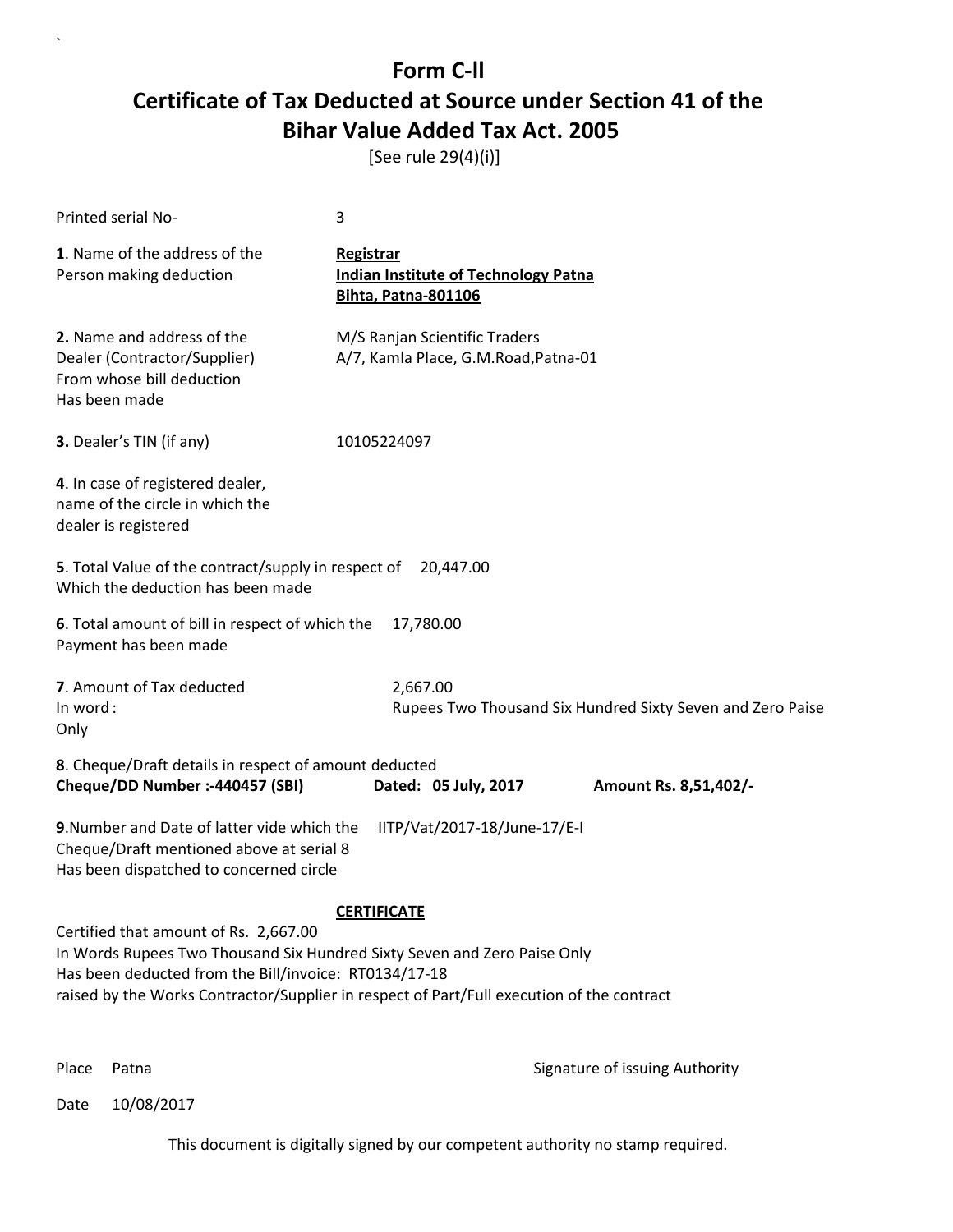[See rule 29(4)(i)]

`

| Printed serial No-                                                                                       |                                                                                                                                             | 4                                                                                                               |                                                                          |
|----------------------------------------------------------------------------------------------------------|---------------------------------------------------------------------------------------------------------------------------------------------|-----------------------------------------------------------------------------------------------------------------|--------------------------------------------------------------------------|
| 1. Name of the address of the<br>Person making deduction                                                 |                                                                                                                                             | Registrar<br><b>Indian Institute of Technology Patna</b><br><b>Bihta, Patna-801106</b>                          |                                                                          |
| 2. Name and address of the<br>Dealer (Contractor/Supplier)<br>From whose bill deduction<br>Has been made |                                                                                                                                             | M/S hubnet Computers<br>Patna                                                                                   |                                                                          |
| 3. Dealer's TIN (if any)                                                                                 |                                                                                                                                             | 10156529089                                                                                                     |                                                                          |
| 4. In case of registered dealer,<br>name of the circle in which the<br>dealer is registered              |                                                                                                                                             |                                                                                                                 |                                                                          |
| Which the deduction has been made                                                                        | 5. Total Value of the contract/supply in respect of                                                                                         | 53,000.00                                                                                                       |                                                                          |
| Payment has been made                                                                                    | 6. Total amount of bill in respect of which the                                                                                             | 50,000.00                                                                                                       |                                                                          |
| 7. Amount of Tax deducted<br>In word:                                                                    |                                                                                                                                             | 3,000.00                                                                                                        | Rupees Three Thousand and Zero Paise Only                                |
| Cheque/DD Number :- 440457 (SBI)                                                                         | 8. Cheque/Draft details in respect of amount deducted                                                                                       | Dated: 05 July, 2017                                                                                            | Amount Rs. 8,51,402/-                                                    |
|                                                                                                          | 9. Number and Date of latter vide which the<br>Cheque/Draft mentioned above at serial 8<br>Has been dispatched to concerned circle          | IITP/Vat/2017-18/June-17/E-I                                                                                    |                                                                          |
|                                                                                                          | Certified that amount of Rs. 3,000.00<br>In Words Rupees Three Thousand and Zero Paise Only<br>Has been deducted from the Bill/invoice: 515 | <b>CERTIFICATE</b><br>raised by the Works Contractor/Supplier in respect of Part/Full execution of the contract |                                                                          |
|                                                                                                          |                                                                                                                                             |                                                                                                                 | Digitally signed by<br><b>PRADIP</b><br>PRADIP MAITY<br>Date: 2017.08.25 |
| Place<br>Patna                                                                                           |                                                                                                                                             |                                                                                                                 | <b>MAITY</b><br>17:02:16 +05'30'<br>Signature of issuing Authority       |
| 10/08/2017<br>Date                                                                                       |                                                                                                                                             |                                                                                                                 |                                                                          |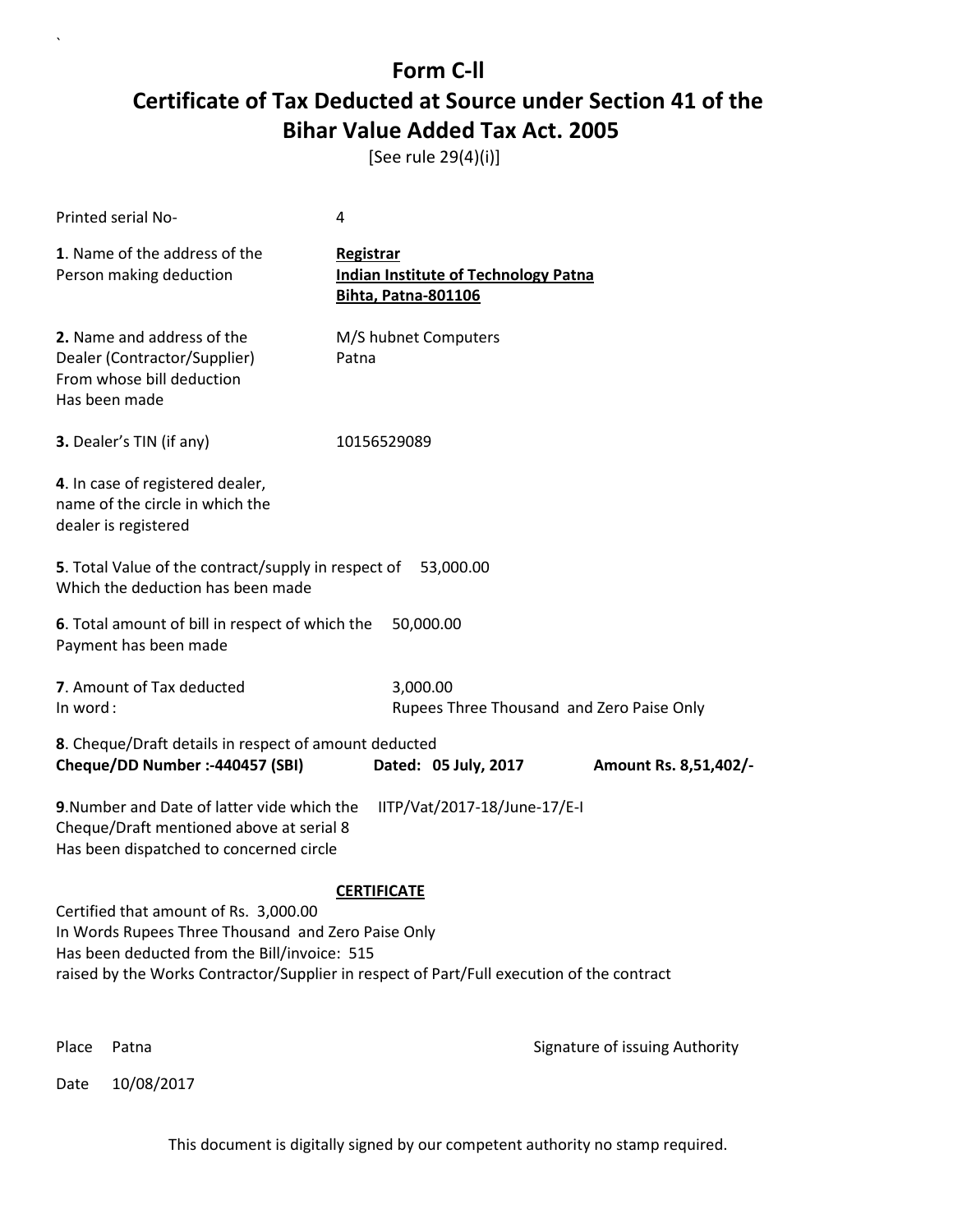[See rule 29(4)(i)]

| Printed serial No-                                                                                                                                                                                                                                                       | 5                                                                                      |                                                                          |
|--------------------------------------------------------------------------------------------------------------------------------------------------------------------------------------------------------------------------------------------------------------------------|----------------------------------------------------------------------------------------|--------------------------------------------------------------------------|
| 1. Name of the address of the<br>Person making deduction                                                                                                                                                                                                                 | Registrar<br><b>Indian Institute of Technology Patna</b><br><b>Bihta, Patna-801106</b> |                                                                          |
| 2. Name and address of the<br>Dealer (Contractor/Supplier)<br>From whose bill deduction<br>Has been made                                                                                                                                                                 | M/S Ranjan Scientific Traders<br>A/7, Kamla Place, G.M.Road, Patna-01                  |                                                                          |
| 3. Dealer's TIN (if any)                                                                                                                                                                                                                                                 | 10105224097                                                                            |                                                                          |
| 4. In case of registered dealer,<br>name of the circle in which the<br>dealer is registered                                                                                                                                                                              |                                                                                        |                                                                          |
| 5. Total Value of the contract/supply in respect of 34,686.00<br>Which the deduction has been made                                                                                                                                                                       |                                                                                        |                                                                          |
| 6. Total amount of bill in respect of which the<br>Payment has been made                                                                                                                                                                                                 | 32,723.00                                                                              |                                                                          |
| 7. Amount of Tax deducted<br>In word:<br>Only                                                                                                                                                                                                                            | 1,963.00                                                                               | Rupees One Thousand Nine Hundred Sixty Three and Zero Paise              |
| 8. Cheque/Draft details in respect of amount deducted<br>Cheque/DD Number :- 440457 (SBI)                                                                                                                                                                                | Dated: 05 July, 2017                                                                   | Amount Rs. 8,51,402/-                                                    |
| 9. Number and Date of latter vide which the<br>Cheque/Draft mentioned above at serial 8<br>Has been dispatched to concerned circle                                                                                                                                       | IITP/Vat/2017-18/June-17/E-I                                                           |                                                                          |
| Certified that amount of Rs. 1,963.00<br>In Words Rupees One Thousand Nine Hundred Sixty Three and Zero Paise Only<br>Has been deducted from the Bill/invoice: RT0181/17-18<br>raised by the Works Contractor/Supplier in respect of Part/Full execution of the contract | <b>CERTIFICATE</b>                                                                     | Digitally signed by<br><b>PRADIP</b><br>PRADIP MAITY<br>Date: 2017.08.25 |
| Place<br>Patna                                                                                                                                                                                                                                                           |                                                                                        | <b>MAITY</b><br>17:02:29 + 05'30'<br>Signature of issuing Authority      |

Date 10/08/2017

`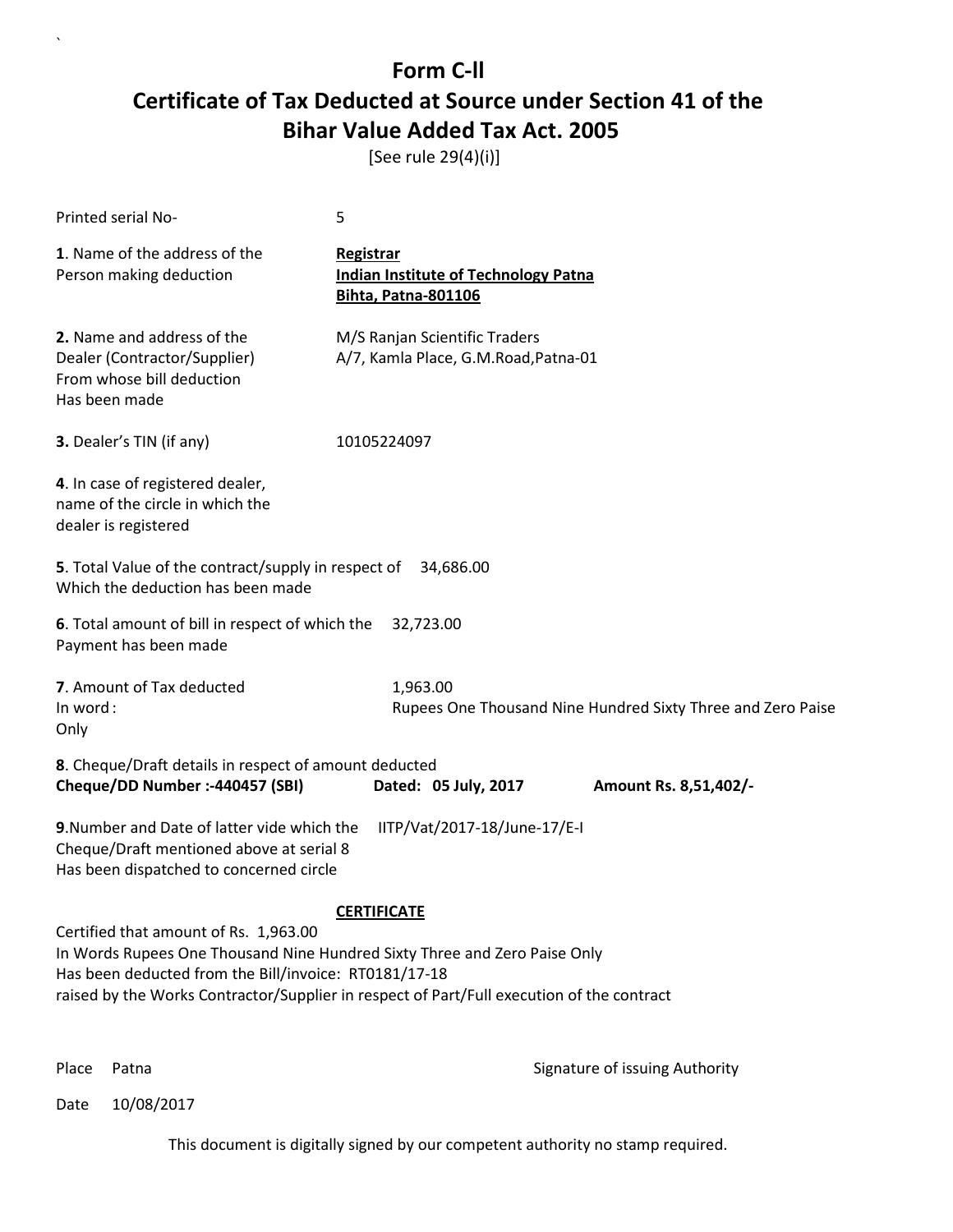[See rule 29(4)(i)]

| Printed serial No-                                                                                                                                                                                                                                  | 6                                                                                             |                                                    |
|-----------------------------------------------------------------------------------------------------------------------------------------------------------------------------------------------------------------------------------------------------|-----------------------------------------------------------------------------------------------|----------------------------------------------------|
| 1. Name of the address of the<br>Person making deduction                                                                                                                                                                                            | <b>Registrar</b><br><b>Indian Institute of Technology Patna</b><br><b>Bihta, Patna-801106</b> |                                                    |
| 2. Name and address of the<br>Dealer (Contractor/Supplier)<br>From whose bill deduction<br>Has been made                                                                                                                                            | Gyan Mandir<br>Patna                                                                          |                                                    |
| 3. Dealer's TIN (if any)                                                                                                                                                                                                                            | 10156278020                                                                                   |                                                    |
| 4. In case of registered dealer,<br>name of the circle in which the<br>dealer is registered                                                                                                                                                         |                                                                                               |                                                    |
| 5. Total Value of the contract/supply in respect of 6,168.00<br>Which the deduction has been made                                                                                                                                                   |                                                                                               |                                                    |
| 6. Total amount of bill in respect of which the<br>Payment has been made                                                                                                                                                                            | 5,603.00                                                                                      |                                                    |
| 7. Amount of Tax deducted<br>In word:                                                                                                                                                                                                               | 565.00                                                                                        | Rupees Five Hundred Sixty Five and Zero Paise Only |
| 8. Cheque/Draft details in respect of amount deducted<br>Cheque/DD Number :- 440457 (SBI)                                                                                                                                                           | Dated: 05 July, 2017                                                                          | Amount Rs. 8,51,402/-                              |
| 9. Number and Date of latter vide which the<br>Cheque/Draft mentioned above at serial 8<br>Has been dispatched to concerned circle                                                                                                                  | IITP/Vat/2017-18/June-17/E-I                                                                  |                                                    |
| Certified that amount of Rs. 565.00<br>In Words Rupees Five Hundred Sixty Five and Zero Paise Only<br>Has been deducted from the Bill/invoice: 883,884<br>raised by the Works Contractor/Supplier in respect of Part/Full execution of the contract | <b>CERTIFICATE</b>                                                                            |                                                    |
| Place<br>Patna                                                                                                                                                                                                                                      |                                                                                               | Signature of issuing Authority                     |

Date 10/08/2017

`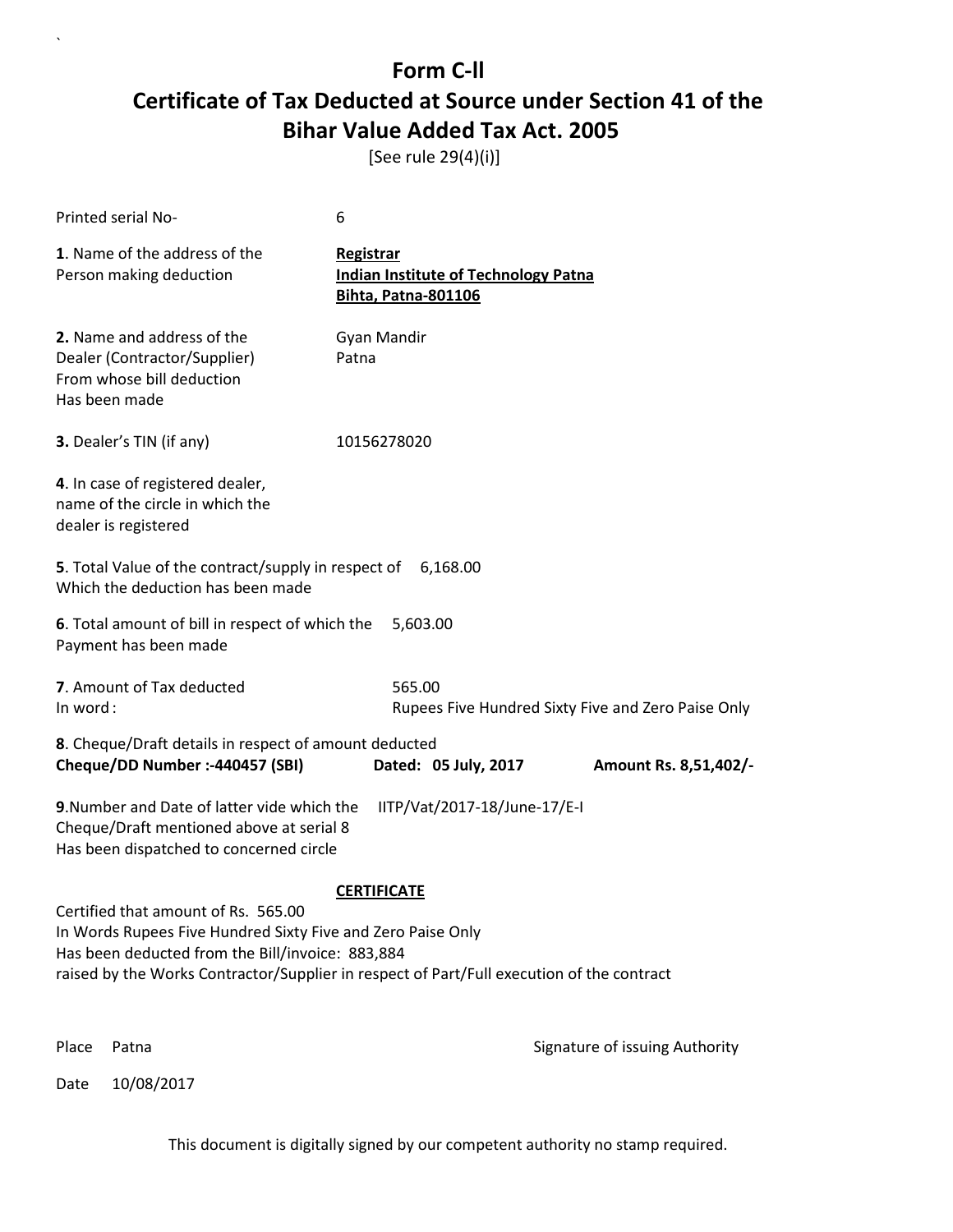[See rule 29(4)(i)]

| Printed serial No-                                                                                                                                                                                                                                      | 7                                                                                             |                                                     |
|---------------------------------------------------------------------------------------------------------------------------------------------------------------------------------------------------------------------------------------------------------|-----------------------------------------------------------------------------------------------|-----------------------------------------------------|
| 1. Name of the address of the<br>Person making deduction                                                                                                                                                                                                | <b>Registrar</b><br><b>Indian Institute of Technology Patna</b><br><b>Bihta, Patna-801106</b> |                                                     |
| 2. Name and address of the<br>Dealer (Contractor/Supplier)<br>From whose bill deduction<br>Has been made                                                                                                                                                | Sky net<br>162, Patliputra Colony, Patna-13                                                   |                                                     |
| 3. Dealer's TIN (if any)                                                                                                                                                                                                                                | 10151248075                                                                                   |                                                     |
| 4. In case of registered dealer,<br>name of the circle in which the<br>dealer is registered                                                                                                                                                             |                                                                                               |                                                     |
| 5. Total Value of the contract/supply in respect of<br>Which the deduction has been made                                                                                                                                                                | 5,678.00                                                                                      |                                                     |
| 6. Total amount of bill in respect of which the<br>Payment has been made                                                                                                                                                                                | 5,357.00                                                                                      |                                                     |
| 7. Amount of Tax deducted<br>In word:                                                                                                                                                                                                                   | 321.00                                                                                        | Rupees Three Hundred Twenty One and Zero Paise Only |
| 8. Cheque/Draft details in respect of amount deducted<br>Cheque/DD Number :- 440457 (SBI)                                                                                                                                                               | Dated: 05 July, 2017                                                                          | Amount Rs. 8,51,402/-                               |
| 9. Number and Date of latter vide which the<br>Cheque/Draft mentioned above at serial 8<br>Has been dispatched to concerned circle                                                                                                                      | IITP/Vat/2017-18/June-17/E-I                                                                  |                                                     |
|                                                                                                                                                                                                                                                         | <b>CERTIFICATE</b>                                                                            |                                                     |
| Certified that amount of Rs. 321.00<br>In Words Rupees Three Hundred Twenty One and Zero Paise Only<br>Has been deducted from the Bill/invoice: 2366, 2362<br>raised by the Works Contractor/Supplier in respect of Part/Full execution of the contract |                                                                                               |                                                     |
| Place<br>Patna                                                                                                                                                                                                                                          |                                                                                               | Signature of issuing Authority                      |

Date 10/08/2017

`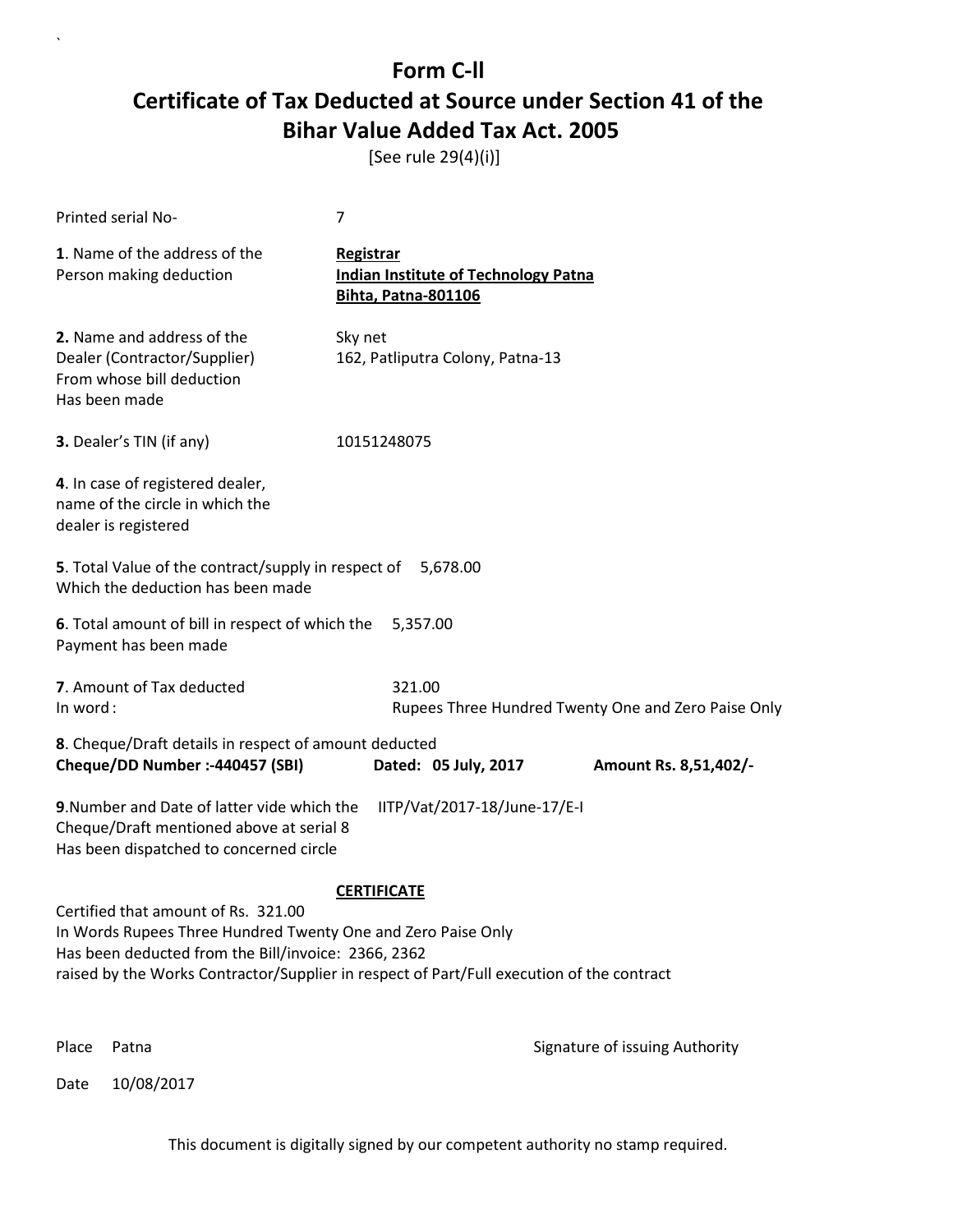[See rule 29(4)(i)]

| Printed serial No-                                                                                                                                                                                                                                                                 | 8                                                                                      |                                                     |
|------------------------------------------------------------------------------------------------------------------------------------------------------------------------------------------------------------------------------------------------------------------------------------|----------------------------------------------------------------------------------------|-----------------------------------------------------|
| 1. Name of the address of the<br>Person making deduction                                                                                                                                                                                                                           | Registrar<br><b>Indian Institute of Technology Patna</b><br><b>Bihta, Patna-801106</b> |                                                     |
| 2. Name and address of the<br>Dealer (Contractor/Supplier)<br>From whose bill deduction<br>Has been made                                                                                                                                                                           | Compufly consultancy LLP<br>Patna                                                      |                                                     |
| 3. Dealer's TIN (if any)                                                                                                                                                                                                                                                           | 10158515063                                                                            |                                                     |
| 4. In case of registered dealer,<br>name of the circle in which the<br>dealer is registered                                                                                                                                                                                        |                                                                                        |                                                     |
| 5. Total Value of the contract/supply in respect of 6,900.00<br>Which the deduction has been made                                                                                                                                                                                  |                                                                                        |                                                     |
| 6. Total amount of bill in respect of which the<br>Payment has been made                                                                                                                                                                                                           | 6,509.00                                                                               |                                                     |
| 7. Amount of Tax deducted<br>In word:                                                                                                                                                                                                                                              | 391.00                                                                                 | Rupees Three Hundred Ninety One and Zero Paise Only |
| 8. Cheque/Draft details in respect of amount deducted<br>Cheque/DD Number :- 440457 (SBI)                                                                                                                                                                                          | Dated: 05 July, 2017                                                                   | Amount Rs. 8,51,402/-                               |
| 9. Number and Date of latter vide which the<br>Cheque/Draft mentioned above at serial 8<br>Has been dispatched to concerned circle                                                                                                                                                 | IITP/Vat/2017-18/June-17/E-I                                                           |                                                     |
| <b>CERTIFICATE</b><br>Certified that amount of Rs. 391.00<br>In Words Rupees Three Hundred Ninety One and Zero Paise Only<br>Has been deducted from the Bill/invoice: CCLP/16-17/RT39<br>raised by the Works Contractor/Supplier in respect of Part/Full execution of the contract |                                                                                        |                                                     |
| Place<br>Patna                                                                                                                                                                                                                                                                     |                                                                                        | Signature of issuing Authority                      |

Date 10/08/2017

`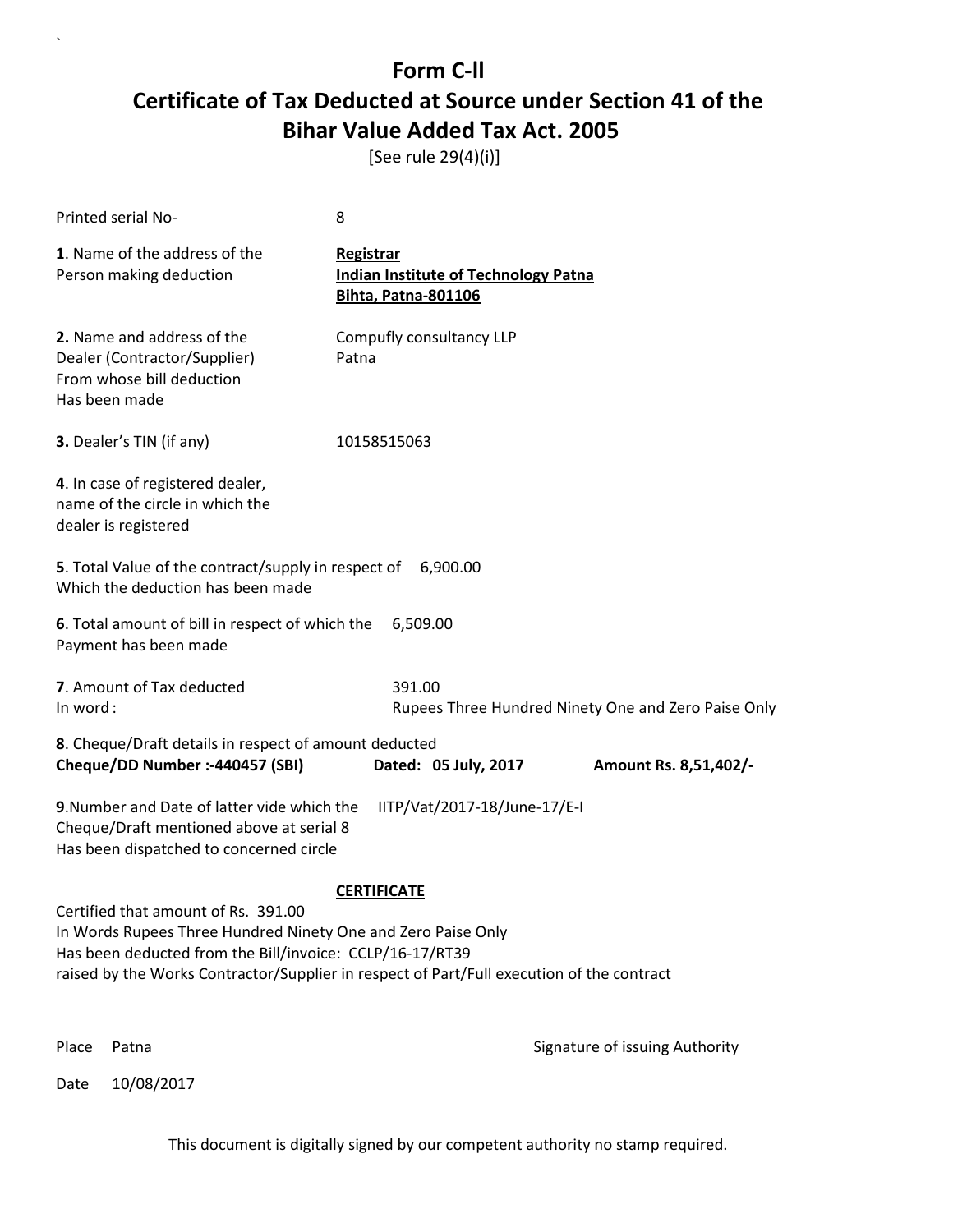[See rule 29(4)(i)]

| Printed serial No-                                                                                                                                                                                                                                                              | 9                                                                                             |
|---------------------------------------------------------------------------------------------------------------------------------------------------------------------------------------------------------------------------------------------------------------------------------|-----------------------------------------------------------------------------------------------|
| 1. Name of the address of the<br>Person making deduction                                                                                                                                                                                                                        | <b>Registrar</b><br><b>Indian Institute of Technology Patna</b><br><b>Bihta, Patna-801106</b> |
| 2. Name and address of the<br>Dealer (Contractor/Supplier)<br>From whose bill deduction<br>Has been made                                                                                                                                                                        | Maa Vindhwasini Furniture<br><b>Bitha</b>                                                     |
| 3. Dealer's TIN (if any)                                                                                                                                                                                                                                                        | 10046587052                                                                                   |
| 4. In case of registered dealer,<br>name of the circle in which the<br>dealer is registered                                                                                                                                                                                     |                                                                                               |
| 5. Total Value of the contract/supply in respect of 11,040.00<br>Which the deduction has been made                                                                                                                                                                              |                                                                                               |
| 6. Total amount of bill in respect of which the<br>Payment has been made                                                                                                                                                                                                        | 9,600.00                                                                                      |
| 7. Amount of Tax deducted<br>In word:                                                                                                                                                                                                                                           | 1,440.00<br>Rupees One Thousand Four Hundred Forty and Zero Paise Only                        |
| 8. Cheque/Draft details in respect of amount deducted<br>Cheque/DD Number :- 440457 (SBI)                                                                                                                                                                                       | Dated: 05 July, 2017<br>Amount Rs. 8,51,402/-                                                 |
| 9. Number and Date of latter vide which the<br>Cheque/Draft mentioned above at serial 8<br>Has been dispatched to concerned circle                                                                                                                                              | IITP/Vat/2017-18/June-17/E-I                                                                  |
| <b>CERTIFICATE</b><br>Certified that amount of Rs. 1,440.00<br>In Words Rupees One Thousand Four Hundred Forty and Zero Paise Only<br>Has been deducted from the Bill/invoice: 134<br>raised by the Works Contractor/Supplier in respect of Part/Full execution of the contract |                                                                                               |
| Place<br>Patna                                                                                                                                                                                                                                                                  | Signature of issuing Authority                                                                |

Date 10/08/2017

`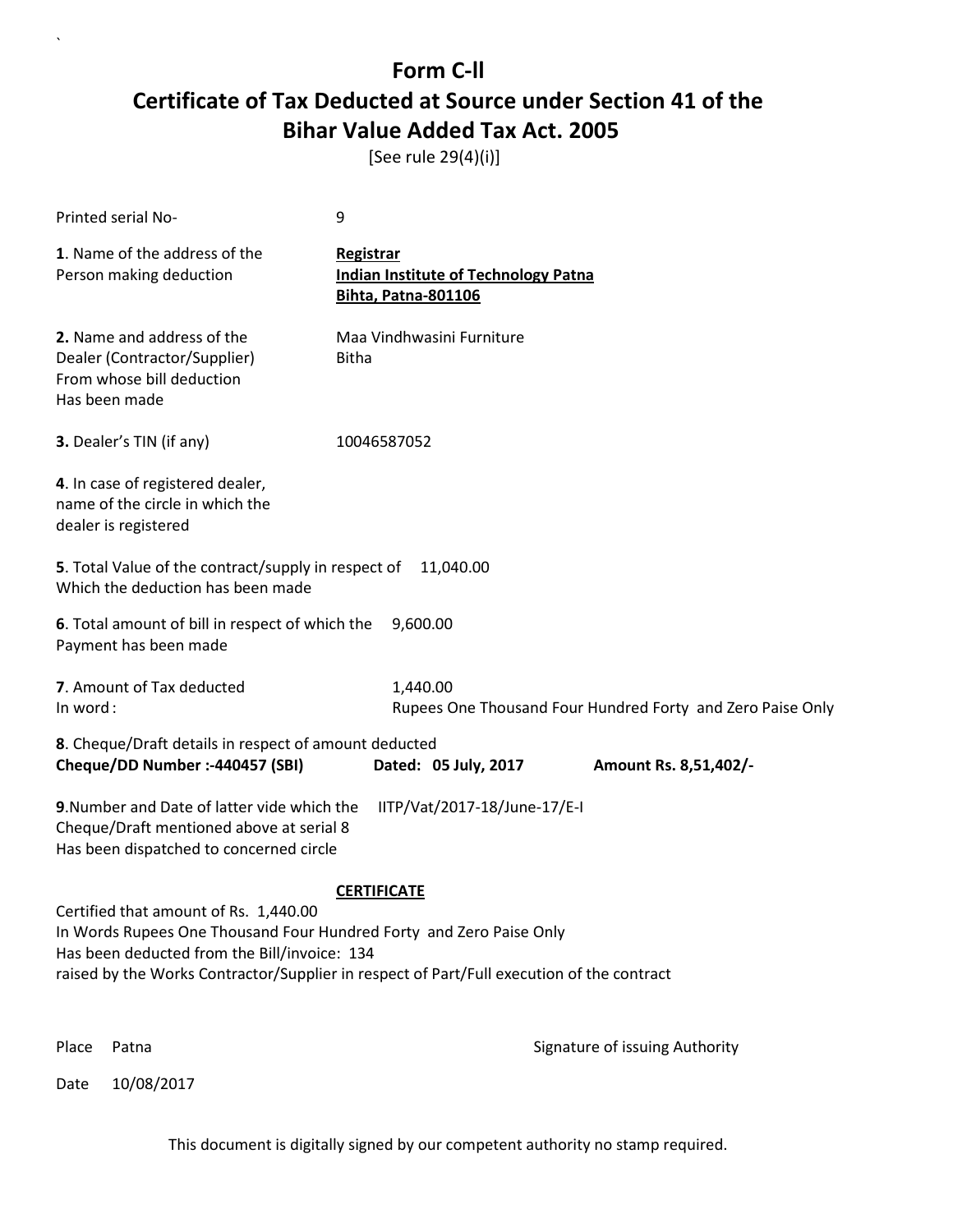[See rule 29(4)(i)]

| Printed serial No-                                                                                                                                                                                                                           | 10                                                                                     |                                                   |
|----------------------------------------------------------------------------------------------------------------------------------------------------------------------------------------------------------------------------------------------|----------------------------------------------------------------------------------------|---------------------------------------------------|
| 1. Name of the address of the<br>Person making deduction                                                                                                                                                                                     | Registrar<br><b>Indian Institute of Technology Patna</b><br><b>Bihta, Patna-801106</b> |                                                   |
| 2. Name and address of the<br>Dealer (Contractor/Supplier)<br>From whose bill deduction<br>Has been made                                                                                                                                     | Science tech corporation<br>Patna                                                      |                                                   |
| 3. Dealer's TIN (if any)                                                                                                                                                                                                                     | 10133333044                                                                            |                                                   |
| 4. In case of registered dealer,<br>name of the circle in which the<br>dealer is registered                                                                                                                                                  |                                                                                        |                                                   |
| 5. Total Value of the contract/supply in respect of<br>Which the deduction has been made                                                                                                                                                     | 11,819.00                                                                              |                                                   |
| 6. Total amount of bill in respect of which the<br>Payment has been made                                                                                                                                                                     | 11,150.00                                                                              |                                                   |
| 7. Amount of Tax deducted<br>In word:                                                                                                                                                                                                        | 669.00                                                                                 | Rupees Six Hundred Sixty Nine and Zero Paise Only |
| 8. Cheque/Draft details in respect of amount deducted<br>Cheque/DD Number :- 440457 (SBI)                                                                                                                                                    | Dated: 05 July, 2017                                                                   | Amount Rs. 8,51,402/-                             |
| 9. Number and Date of latter vide which the<br>Cheque/Draft mentioned above at serial 8<br>Has been dispatched to concerned circle                                                                                                           | IITP/Vat/2017-18/June-17/E-I                                                           |                                                   |
|                                                                                                                                                                                                                                              | <b>CERTIFICATE</b>                                                                     |                                                   |
| Certified that amount of Rs. 669.00<br>In Words Rupees Six Hundred Sixty Nine and Zero Paise Only<br>Has been deducted from the Bill/invoice: 5<br>raised by the Works Contractor/Supplier in respect of Part/Full execution of the contract |                                                                                        |                                                   |
| Place<br>Patna                                                                                                                                                                                                                               |                                                                                        | Signature of issuing Authority                    |

Date 10/08/2017

`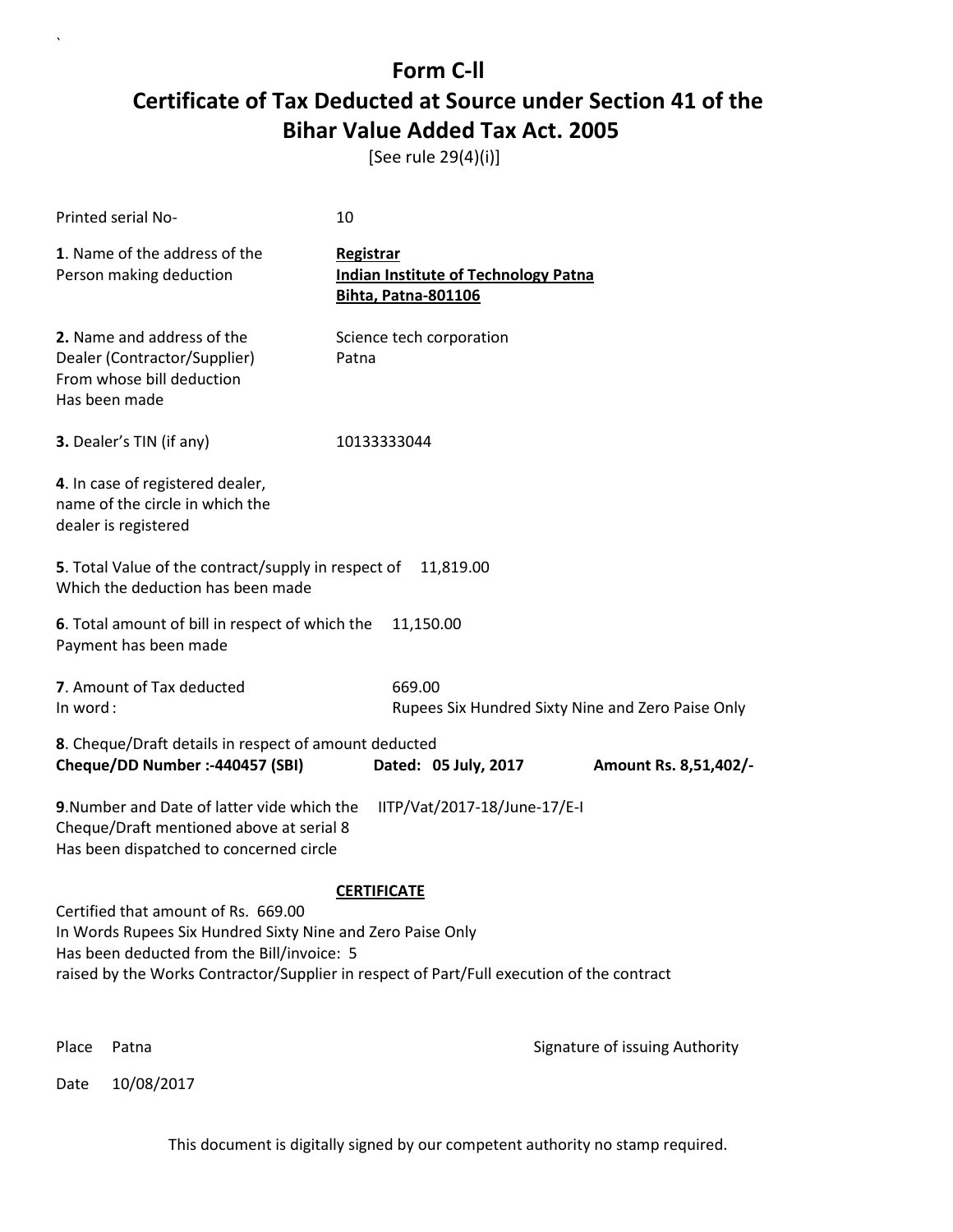[See rule 29(4)(i)]

| Printed serial No-                                                                                                                                                                                                                    | 11                                                                                            |                                        |
|---------------------------------------------------------------------------------------------------------------------------------------------------------------------------------------------------------------------------------------|-----------------------------------------------------------------------------------------------|----------------------------------------|
| 1. Name of the address of the<br>Person making deduction                                                                                                                                                                              | <b>Registrar</b><br><b>Indian Institute of Technology Patna</b><br><b>Bihta, Patna-801106</b> |                                        |
| 2. Name and address of the<br>Dealer (Contractor/Supplier)<br>From whose bill deduction<br>Has been made                                                                                                                              | M/S Usha Air Products Ltd<br>Dasratha, New ByPass Road, Patna-02                              |                                        |
| 3. Dealer's TIN (if any)                                                                                                                                                                                                              | 10120044048                                                                                   |                                        |
| 4. In case of registered dealer,<br>name of the circle in which the<br>dealer is registered                                                                                                                                           |                                                                                               |                                        |
| 5. Total Value of the contract/supply in respect of<br>Which the deduction has been made                                                                                                                                              | 13600.00                                                                                      |                                        |
| 6. Total amount of bill in respect of which the<br>Payment has been made                                                                                                                                                              | 13,000.00                                                                                     |                                        |
| 7. Amount of Tax deducted<br>In word:                                                                                                                                                                                                 | 600.00                                                                                        | Rupees Six Hundred and Zero Paise Only |
| 8. Cheque/Draft details in respect of amount deducted<br>Cheque/DD Number :- 440457 (SBI)                                                                                                                                             | Dated: 05 July, 2017                                                                          | Amount Rs. 8,51,402/-                  |
| 9. Number and Date of latter vide which the<br>Cheque/Draft mentioned above at serial 8<br>Has been dispatched to concerned circle                                                                                                    | IITP/Vat/2017-18/June-17/E-I                                                                  |                                        |
|                                                                                                                                                                                                                                       | <b>CERTIFICATE</b>                                                                            |                                        |
| Certified that amount of Rs. 600.00<br>In Words Rupees Six Hundred and Zero Paise Only<br>Has been deducted from the Bill/invoice: 10017<br>raised by the Works Contractor/Supplier in respect of Part/Full execution of the contract |                                                                                               |                                        |
| Place<br>Patna                                                                                                                                                                                                                        |                                                                                               | Signature of issuing Authority         |

Date 10/08/2017

`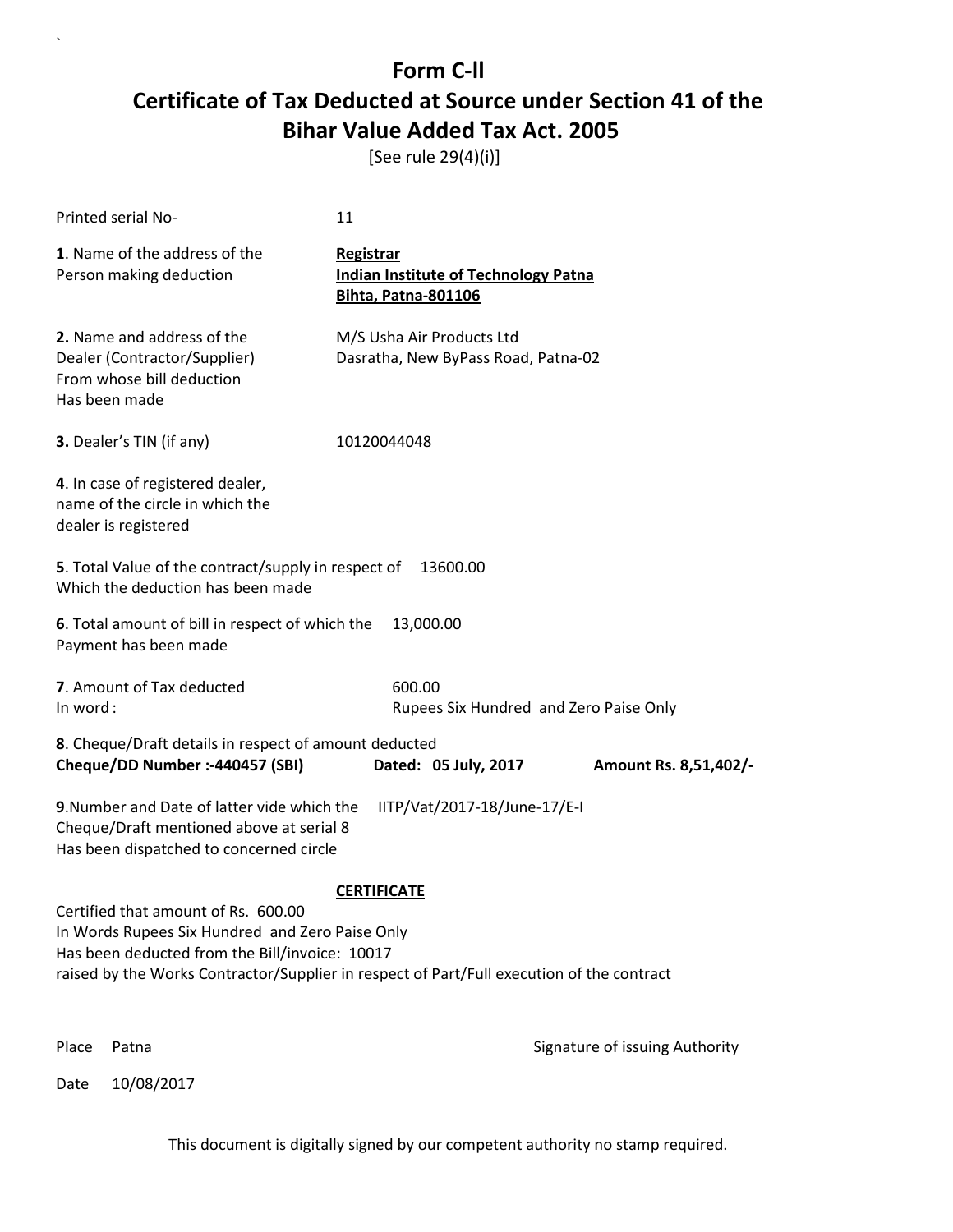[See rule 29(4)(i)]

| Printed serial No-                                                                                                                                            | 12                                                                                                              |
|---------------------------------------------------------------------------------------------------------------------------------------------------------------|-----------------------------------------------------------------------------------------------------------------|
| 1. Name of the address of the<br>Person making deduction                                                                                                      | Registrar<br><b>Indian Institute of Technology Patna</b><br><b>Bihta, Patna-801106</b>                          |
| 2. Name and address of the<br>Dealer (Contractor/Supplier)<br>From whose bill deduction<br>Has been made                                                      | Arun Kumar Tiwari<br>Barki Sondiya Salempur Road, Ara, Bihar                                                    |
| 3. Dealer's TIN (if any)                                                                                                                                      | 10168863035                                                                                                     |
| 4. In case of registered dealer,<br>name of the circle in which the<br>dealer is registered                                                                   |                                                                                                                 |
| 5. Total Value of the contract/supply in respect of<br>Which the deduction has been made                                                                      | 18,360                                                                                                          |
| 6. Total amount of bill in respect of which the<br>Payment has been made                                                                                      | 16,891                                                                                                          |
| 7. Amount of Tax deducted<br>In word:<br>Only                                                                                                                 | 1,469<br>Rupees One Thousand Four Hundred Sixty Nine and Zero Paise                                             |
| 8. Cheque/Draft details in respect of amount deducted<br>Cheque/DD Number :- 440457 (SBI)                                                                     | Dated: 05 July, 2017<br>Amount Rs. 8,51,402/-                                                                   |
| 9. Number and Date of latter vide which the<br>Cheque/Draft mentioned above at serial 8<br>Has been dispatched to concerned circle                            | IITP/Vat/2017-18/June-17/E-I                                                                                    |
| Certified that amount of Rs. 1,469<br>In Words Rupees One Thousand Four Hundred Sixty Nine and Zero Paise Only<br>Has been deducted from the Bill/invoice: 47 | <b>CERTIFICATE</b><br>raised by the Works Contractor/Supplier in respect of Part/Full execution of the contract |

`

Place Patna **Property** Place Patna Signature of issuing Authority

Date 10/08/2017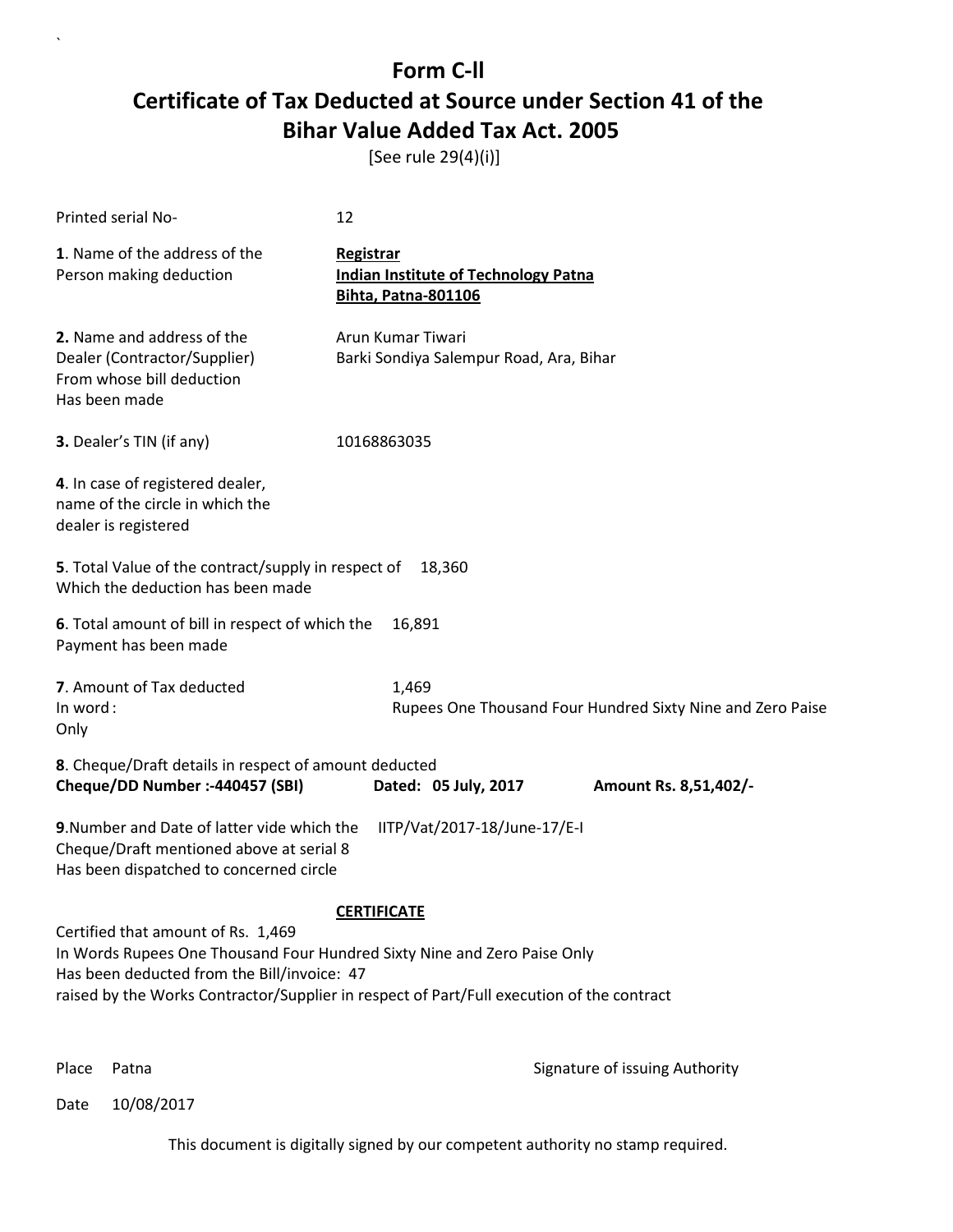[See rule 29(4)(i)]

`

|          | Printed serial No-                                                                                                                                                                                                               | 13                                                                                     |                                |
|----------|----------------------------------------------------------------------------------------------------------------------------------------------------------------------------------------------------------------------------------|----------------------------------------------------------------------------------------|--------------------------------|
|          | 1. Name of the address of the<br>Person making deduction                                                                                                                                                                         | Registrar<br><b>Indian Institute of Technology Patna</b><br><b>Bihta, Patna-801106</b> |                                |
|          | 2. Name and address of the<br>Dealer (Contractor/Supplier)<br>From whose bill deduction<br>Has been made                                                                                                                         | Gyan Mandir<br>Patna                                                                   |                                |
|          | 3. Dealer's TIN (if any)                                                                                                                                                                                                         | 10156278020                                                                            |                                |
|          | 4. In case of registered dealer,<br>name of the circle in which the<br>dealer is registered                                                                                                                                      |                                                                                        |                                |
|          | 5. Total Value of the contract/supply in respect of<br>Which the deduction has been made                                                                                                                                         | 307.00                                                                                 |                                |
|          | 6. Total amount of bill in respect of which the<br>Payment has been made                                                                                                                                                         | 290.00                                                                                 |                                |
| In word: | 7. Amount of Tax deducted                                                                                                                                                                                                        | 17.00<br>Rupees Seventeen and Zero Paise Only                                          |                                |
|          | 8. Cheque/Draft details in respect of amount deducted<br>Cheque/DD Number :- 440457 (SBI)                                                                                                                                        | Dated: 05 July, 2017                                                                   | Amount Rs. 8,51,402/-          |
|          | 9. Number and Date of latter vide which the<br>Cheque/Draft mentioned above at serial 8<br>Has been dispatched to concerned circle                                                                                               | IITP/Vat/2017-18/June-17/E-I                                                           |                                |
|          | Certified that amount of Rs. 17.00<br>In Words Rupees Seventeen and Zero Paise Only<br>Has been deducted from the Bill/invoice: 885<br>raised by the Works Contractor/Supplier in respect of Part/Full execution of the contract | <b>CERTIFICATE</b>                                                                     |                                |
| Place    | Patna                                                                                                                                                                                                                            |                                                                                        | Signature of issuing Authority |
| Date     | 10/08/2017                                                                                                                                                                                                                       |                                                                                        |                                |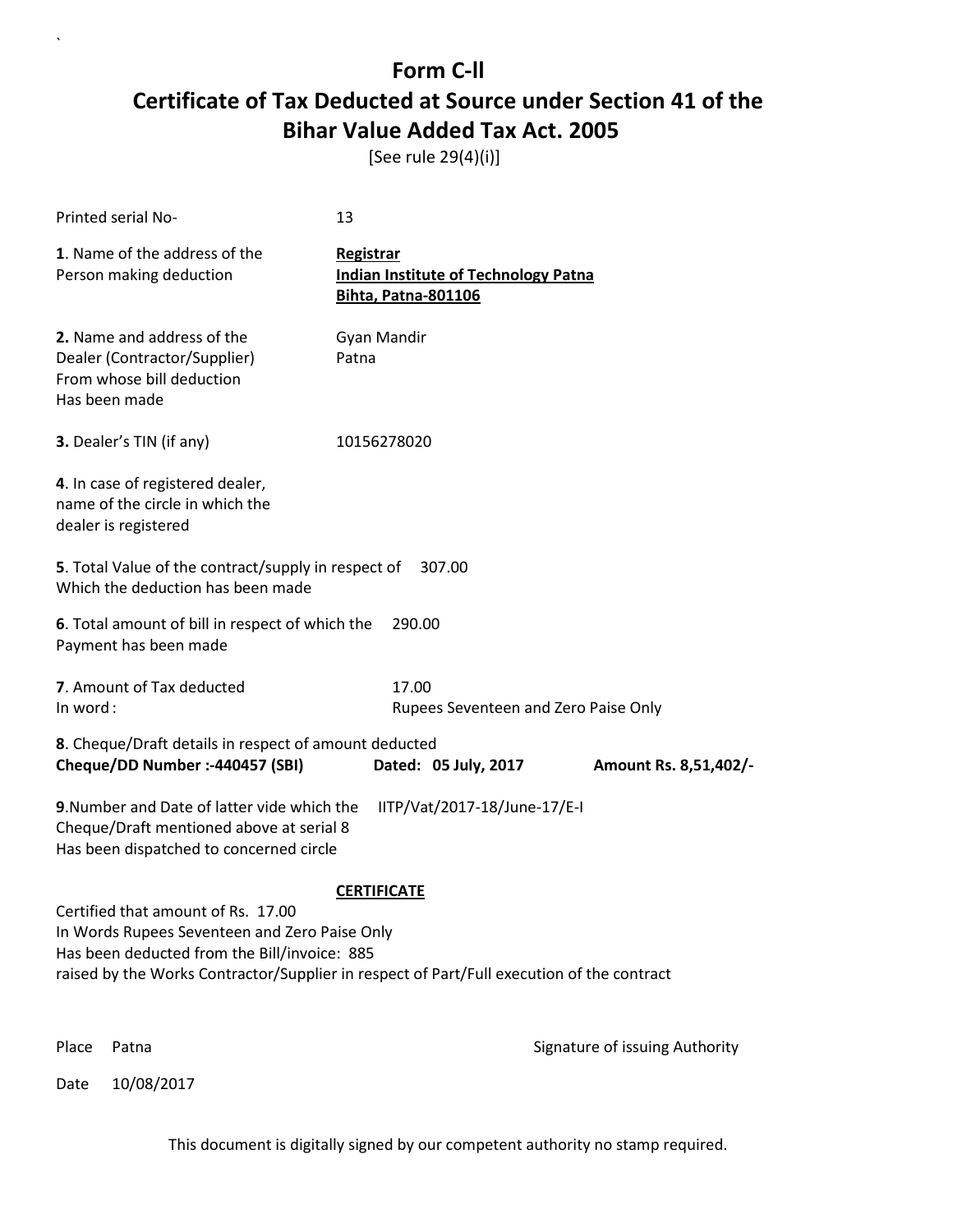[See rule 29(4)(i)]

| <b>Printed serial No-</b>                                                                                                                                                                                                                      | 14                                                                                            |                                                   |  |  |
|------------------------------------------------------------------------------------------------------------------------------------------------------------------------------------------------------------------------------------------------|-----------------------------------------------------------------------------------------------|---------------------------------------------------|--|--|
| 1. Name of the address of the<br>Person making deduction                                                                                                                                                                                       | <b>Registrar</b><br><b>Indian Institute of Technology Patna</b><br><b>Bihta, Patna-801106</b> |                                                   |  |  |
| 2. Name and address of the<br>Dealer (Contractor/Supplier)<br>From whose bill deduction<br>Has been made                                                                                                                                       | M/S hubnet Computers<br>Patna                                                                 |                                                   |  |  |
| 3. Dealer's TIN (if any)                                                                                                                                                                                                                       | 10156529089                                                                                   |                                                   |  |  |
| 4. In case of registered dealer,<br>name of the circle in which the<br>dealer is registered                                                                                                                                                    |                                                                                               |                                                   |  |  |
| 5. Total Value of the contract/supply in respect of 3,392.00<br>Which the deduction has been made                                                                                                                                              |                                                                                               |                                                   |  |  |
| 6. Total amount of bill in respect of which the<br>Payment has been made                                                                                                                                                                       | 3,200.00                                                                                      |                                                   |  |  |
| 7. Amount of Tax deducted<br>In word:                                                                                                                                                                                                          | 192.00                                                                                        | Rupees One Hundred Ninety Two and Zero Paise Only |  |  |
| 8. Cheque/Draft details in respect of amount deducted<br>Cheque/DD Number :- 440457 (SBI)                                                                                                                                                      | Dated: 05 July, 2017                                                                          | Amount Rs. 8,51,402/-                             |  |  |
| 9. Number and Date of latter vide which the<br>IITP/Vat/2017-18/June-17/E-I<br>Cheque/Draft mentioned above at serial 8<br>Has been dispatched to concerned circle                                                                             |                                                                                               |                                                   |  |  |
|                                                                                                                                                                                                                                                | <b>CERTIFICATE</b>                                                                            |                                                   |  |  |
| Certified that amount of Rs. 192.00<br>In Words Rupees One Hundred Ninety Two and Zero Paise Only<br>Has been deducted from the Bill/invoice: 551<br>raised by the Works Contractor/Supplier in respect of Part/Full execution of the contract |                                                                                               |                                                   |  |  |
| Place<br>Patna                                                                                                                                                                                                                                 |                                                                                               | Signature of issuing Authority                    |  |  |

Date 10/08/2017

`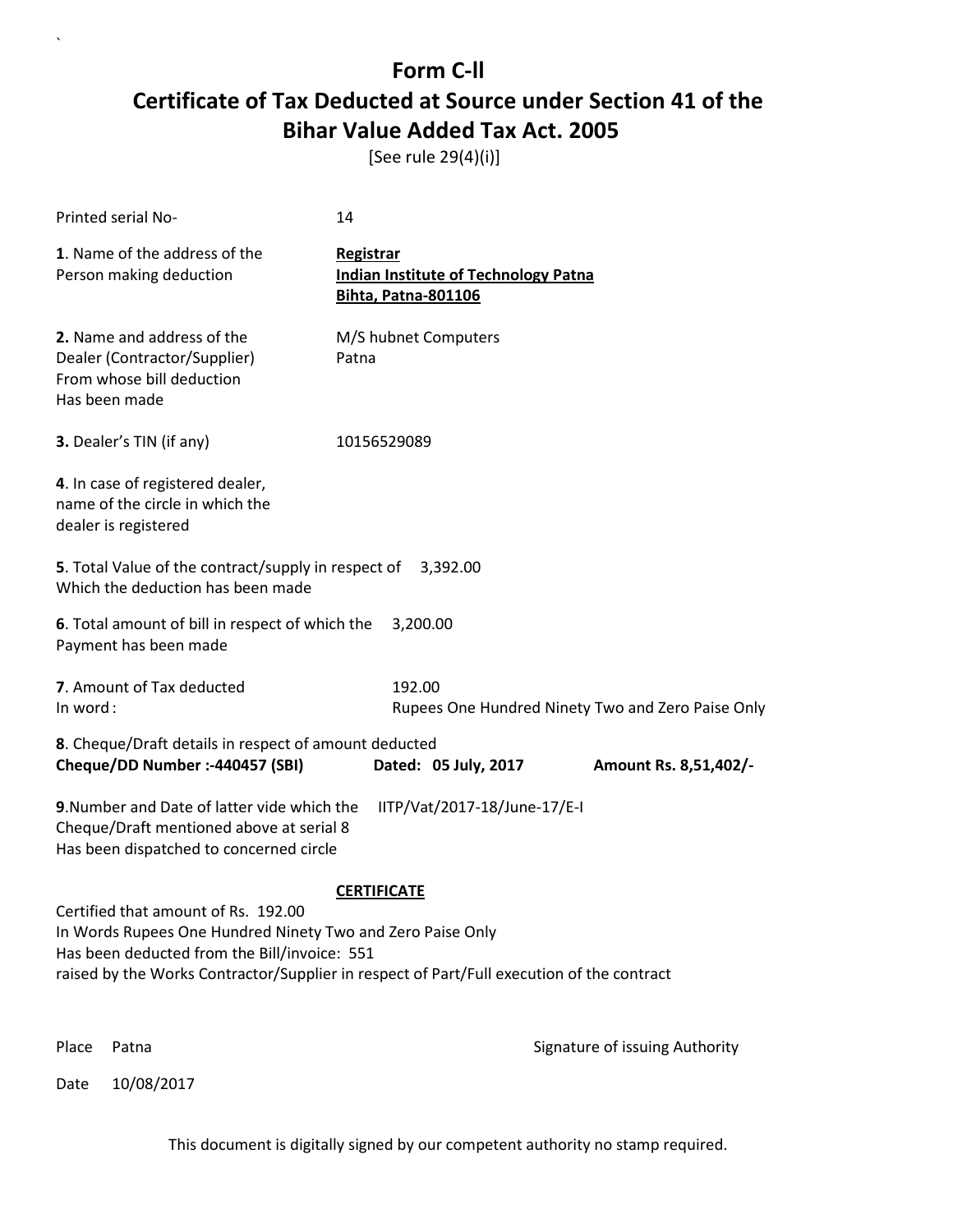[See rule 29(4)(i)]

| Printed serial No-                                                                                                                                                                                                                                                            | 15                                                                                     |  |  |
|-------------------------------------------------------------------------------------------------------------------------------------------------------------------------------------------------------------------------------------------------------------------------------|----------------------------------------------------------------------------------------|--|--|
| 1. Name of the address of the<br>Person making deduction                                                                                                                                                                                                                      | Registrar<br><b>Indian Institute of Technology Patna</b><br><b>Bihta, Patna-801106</b> |  |  |
| 2. Name and address of the<br>Dealer (Contractor/Supplier)<br>From whose bill deduction<br>Has been made                                                                                                                                                                      | M/s Sajawat<br>Patna                                                                   |  |  |
| 3. Dealer's TIN (if any)                                                                                                                                                                                                                                                      | 10151790014                                                                            |  |  |
| 4. In case of registered dealer,<br>name of the circle in which the<br>dealer is registered                                                                                                                                                                                   |                                                                                        |  |  |
| 5. Total Value of the contract/supply in respect of<br>Which the deduction has been made                                                                                                                                                                                      | 14,573.00                                                                              |  |  |
| 6. Total amount of bill in respect of which the<br>Payment has been made                                                                                                                                                                                                      | 12,672.00                                                                              |  |  |
| 7. Amount of Tax deducted<br>In word:                                                                                                                                                                                                                                         | 1,901.00<br>Rupees One Thousand Nine Hundred One and Zero Paise Only                   |  |  |
| 8. Cheque/Draft details in respect of amount deducted<br>Cheque/DD Number :- 440457 (SBI)                                                                                                                                                                                     | Dated: 05 July, 2017<br>Amount Rs. 8,51,402/-                                          |  |  |
| 9. Number and Date of latter vide which the<br>Cheque/Draft mentioned above at serial 8<br>Has been dispatched to concerned circle                                                                                                                                            | IITP/Vat/2017-18/June-17/E-I                                                           |  |  |
| <b>CERTIFICATE</b><br>Certified that amount of Rs. 1,901.00<br>In Words Rupees One Thousand Nine Hundred One and Zero Paise Only<br>Has been deducted from the Bill/invoice: 013<br>raised by the Works Contractor/Supplier in respect of Part/Full execution of the contract |                                                                                        |  |  |
| Place<br>Patna                                                                                                                                                                                                                                                                | Signature of issuing Authority                                                         |  |  |

Date 10/08/2017

`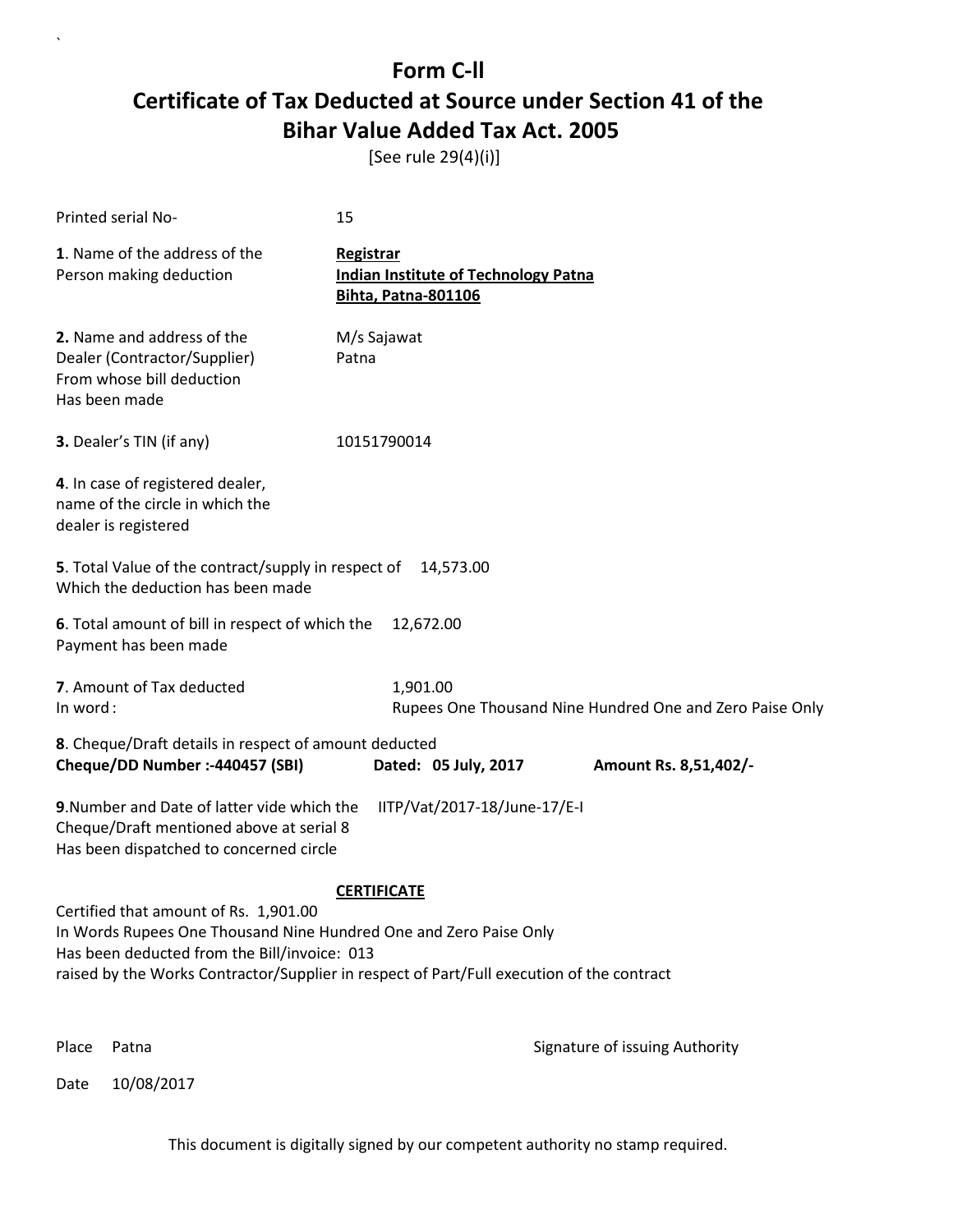[See rule 29(4)(i)]

| <b>Printed serial No-</b>                                                                                                                                                                                                                      | 16                                                                                     |                                                  |
|------------------------------------------------------------------------------------------------------------------------------------------------------------------------------------------------------------------------------------------------|----------------------------------------------------------------------------------------|--------------------------------------------------|
| 1. Name of the address of the<br>Person making deduction                                                                                                                                                                                       | Registrar<br><b>Indian Institute of Technology Patna</b><br><b>Bihta, Patna-801106</b> |                                                  |
| 2. Name and address of the<br>Dealer (Contractor/Supplier)<br>From whose bill deduction<br>Has been made                                                                                                                                       | Sky net<br>162, Patliputra Colony, Patna-13                                            |                                                  |
| 3. Dealer's TIN (if any)                                                                                                                                                                                                                       | 10151248075                                                                            |                                                  |
| 4. In case of registered dealer,<br>name of the circle in which the<br>dealer is registered                                                                                                                                                    |                                                                                        |                                                  |
| 5. Total Value of the contract/supply in respect of 4,346.00<br>Which the deduction has been made                                                                                                                                              |                                                                                        |                                                  |
| 6. Total amount of bill in respect of which the<br>Payment has been made                                                                                                                                                                       | 4,100.00                                                                               |                                                  |
| 7. Amount of Tax deducted<br>In word:                                                                                                                                                                                                          | 246.00                                                                                 | Rupees Two Hundred Forty Six and Zero Paise Only |
| 8. Cheque/Draft details in respect of amount deducted<br>Cheque/DD Number :- 440457 (SBI)                                                                                                                                                      | Dated: 05 July, 2017                                                                   | Amount Rs. 8,51,402/-                            |
| 9. Number and Date of latter vide which the<br>Cheque/Draft mentioned above at serial 8<br>Has been dispatched to concerned circle                                                                                                             | IITP/Vat/2017-18/June-17/E-I                                                           |                                                  |
|                                                                                                                                                                                                                                                | <b>CERTIFICATE</b>                                                                     |                                                  |
| Certified that amount of Rs. 246.00<br>In Words Rupees Two Hundred Forty Six and Zero Paise Only<br>Has been deducted from the Bill/invoice: 2359<br>raised by the Works Contractor/Supplier in respect of Part/Full execution of the contract |                                                                                        |                                                  |
| Place<br>Patna                                                                                                                                                                                                                                 |                                                                                        | Signature of issuing Authority                   |

Date 10/08/2017

`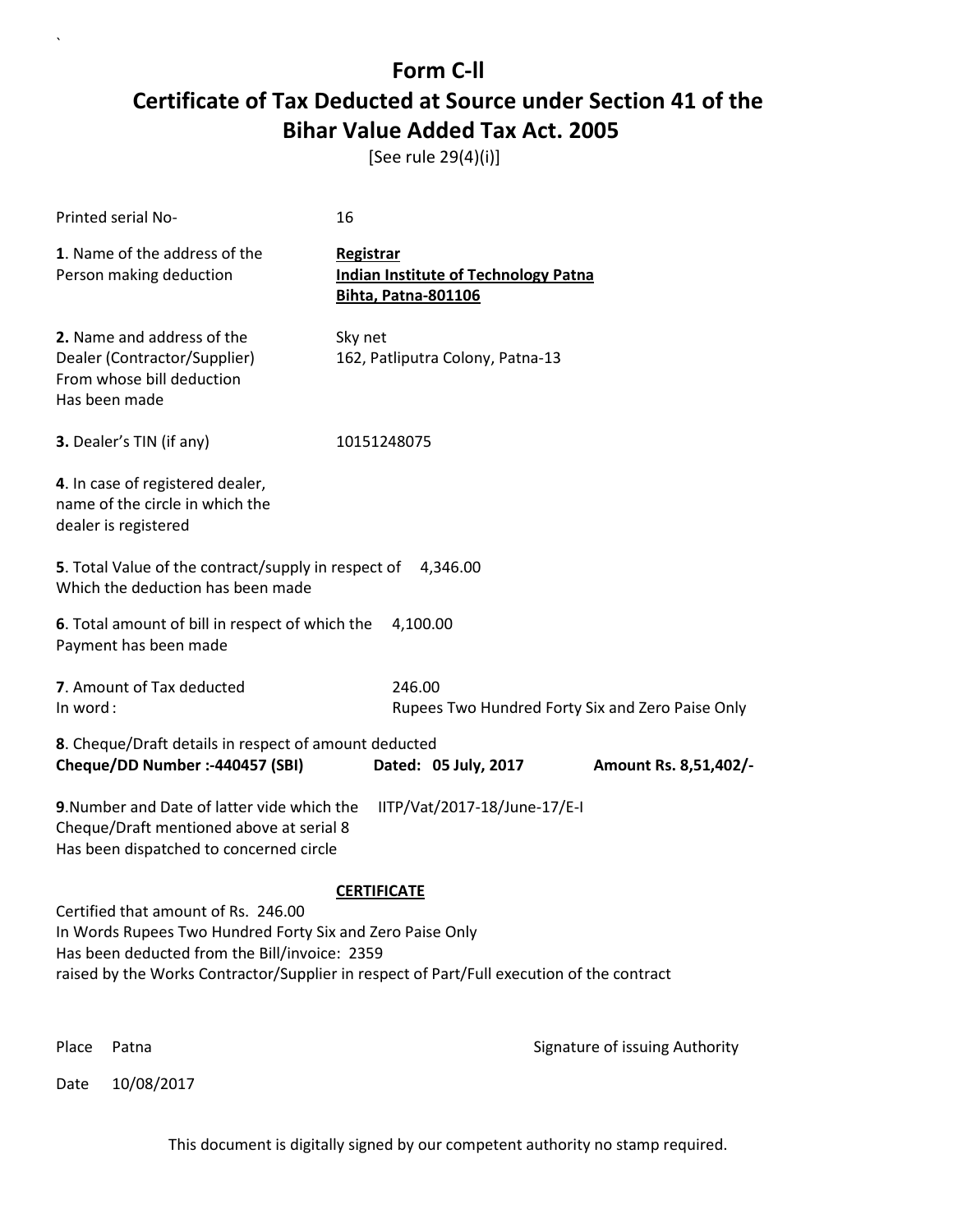[See rule 29(4)(i)]

`

| Printed serial No-                                                                                                                                                                                                                                    | 17                                                                                     |                                |  |  |
|-------------------------------------------------------------------------------------------------------------------------------------------------------------------------------------------------------------------------------------------------------|----------------------------------------------------------------------------------------|--------------------------------|--|--|
| 1. Name of the address of the<br>Person making deduction                                                                                                                                                                                              | Registrar<br><b>Indian Institute of Technology Patna</b><br><b>Bihta, Patna-801106</b> |                                |  |  |
| 2. Name and address of the<br>Dealer (Contractor/Supplier)<br>From whose bill deduction<br>Has been made                                                                                                                                              | M/S hubnet Computers<br>Patna                                                          |                                |  |  |
| 3. Dealer's TIN (if any)                                                                                                                                                                                                                              | 10156529089                                                                            |                                |  |  |
| 4. In case of registered dealer,<br>name of the circle in which the<br>dealer is registered                                                                                                                                                           |                                                                                        |                                |  |  |
| <b>5</b> . Total Value of the contract/supply in respect of<br>Which the deduction has been made                                                                                                                                                      | 12,826.00                                                                              |                                |  |  |
| 6. Total amount of bill in respect of which the<br>Payment has been made                                                                                                                                                                              | 12,100.00                                                                              |                                |  |  |
| 7. Amount of Tax deducted<br>726.00<br>In word:<br>Rupees Seven Hundred Twenty Six and Zero Paise Only                                                                                                                                                |                                                                                        |                                |  |  |
| 8. Cheque/Draft details in respect of amount deducted                                                                                                                                                                                                 |                                                                                        |                                |  |  |
| Cheque/DD Number :- 440457 (SBI)                                                                                                                                                                                                                      | Dated: 05 July, 2017                                                                   | Amount Rs. 8,51,402/-          |  |  |
| 9. Number and Date of latter vide which the<br>IITP/Vat/2017-18/June-17/E-I<br>Cheque/Draft mentioned above at serial 8<br>Has been dispatched to concerned circle                                                                                    |                                                                                        |                                |  |  |
| <b>CERTIFICATE</b>                                                                                                                                                                                                                                    |                                                                                        |                                |  |  |
| Certified that amount of Rs. 726.00<br>In Words Rupees Seven Hundred Twenty Six and Zero Paise Only<br>Has been deducted from the Bill/invoice: 555, 554<br>raised by the Works Contractor/Supplier in respect of Part/Full execution of the contract |                                                                                        |                                |  |  |
| Place<br>Patna                                                                                                                                                                                                                                        |                                                                                        | Signature of issuing Authority |  |  |
| 10/08/2017<br>Date                                                                                                                                                                                                                                    |                                                                                        |                                |  |  |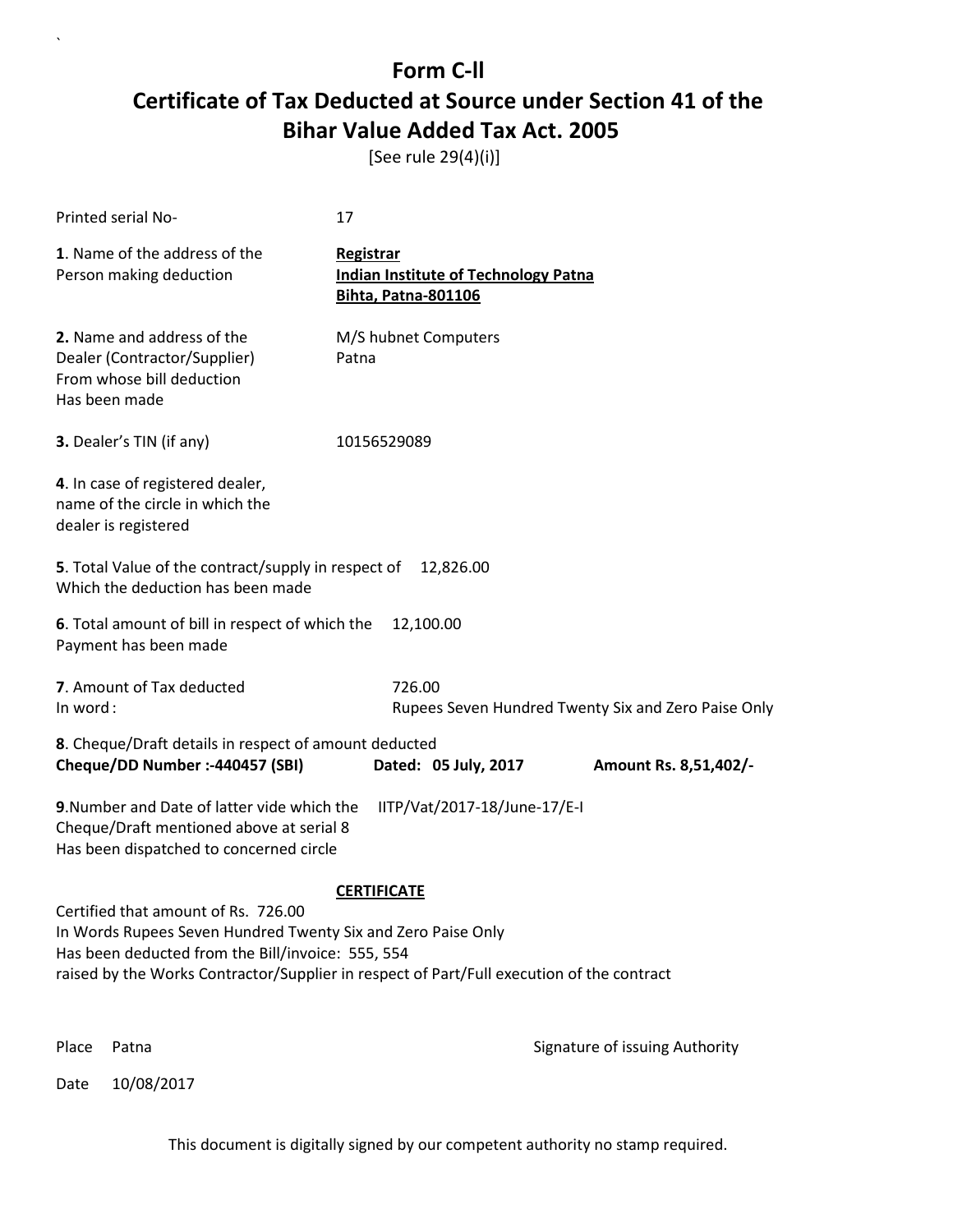[See rule 29(4)(i)]

| Printed serial No-                                                                                                                                                                                                                                                              | 18                                                                                            |  |  |
|---------------------------------------------------------------------------------------------------------------------------------------------------------------------------------------------------------------------------------------------------------------------------------|-----------------------------------------------------------------------------------------------|--|--|
| 1. Name of the address of the<br>Person making deduction                                                                                                                                                                                                                        | <b>Registrar</b><br><b>Indian Institute of Technology Patna</b><br><b>Bihta, Patna-801106</b> |  |  |
| 2. Name and address of the<br>Dealer (Contractor/Supplier)<br>From whose bill deduction<br>Has been made                                                                                                                                                                        | M/S Ranjan Scientific Traders<br>A/7, Kamla Place, G.M.Road, Patna-01                         |  |  |
| 3. Dealer's TIN (if any)                                                                                                                                                                                                                                                        | 10105224097                                                                                   |  |  |
| 4. In case of registered dealer,<br>name of the circle in which the<br>dealer is registered                                                                                                                                                                                     |                                                                                               |  |  |
| 5. Total Value of the contract/supply in respect of<br>Which the deduction has been made                                                                                                                                                                                        | 5,936.00                                                                                      |  |  |
| 6. Total amount of bill in respect of which the<br>Payment has been made                                                                                                                                                                                                        | 5,600.00                                                                                      |  |  |
| 7. Amount of Tax deducted<br>In word:                                                                                                                                                                                                                                           | 336.00<br>Rupees Three Hundred Thirty Six and Zero Paise Only                                 |  |  |
| 8. Cheque/Draft details in respect of amount deducted<br>Cheque/DD Number :- 440457 (SBI)                                                                                                                                                                                       | Dated: 05 July, 2017<br>Amount Rs. 8,51,402/-                                                 |  |  |
| 9. Number and Date of latter vide which the<br>IITP/Vat/2017-18/June-17/E-I<br>Cheque/Draft mentioned above at serial 8<br>Has been dispatched to concerned circle                                                                                                              |                                                                                               |  |  |
| <b>CERTIFICATE</b><br>Certified that amount of Rs. 336.00<br>In Words Rupees Three Hundred Thirty Six and Zero Paise Only<br>Has been deducted from the Bill/invoice: RT0188/17-18<br>raised by the Works Contractor/Supplier in respect of Part/Full execution of the contract |                                                                                               |  |  |
| Place<br>Patna                                                                                                                                                                                                                                                                  | Signature of issuing Authority                                                                |  |  |

Date 10/08/2017

`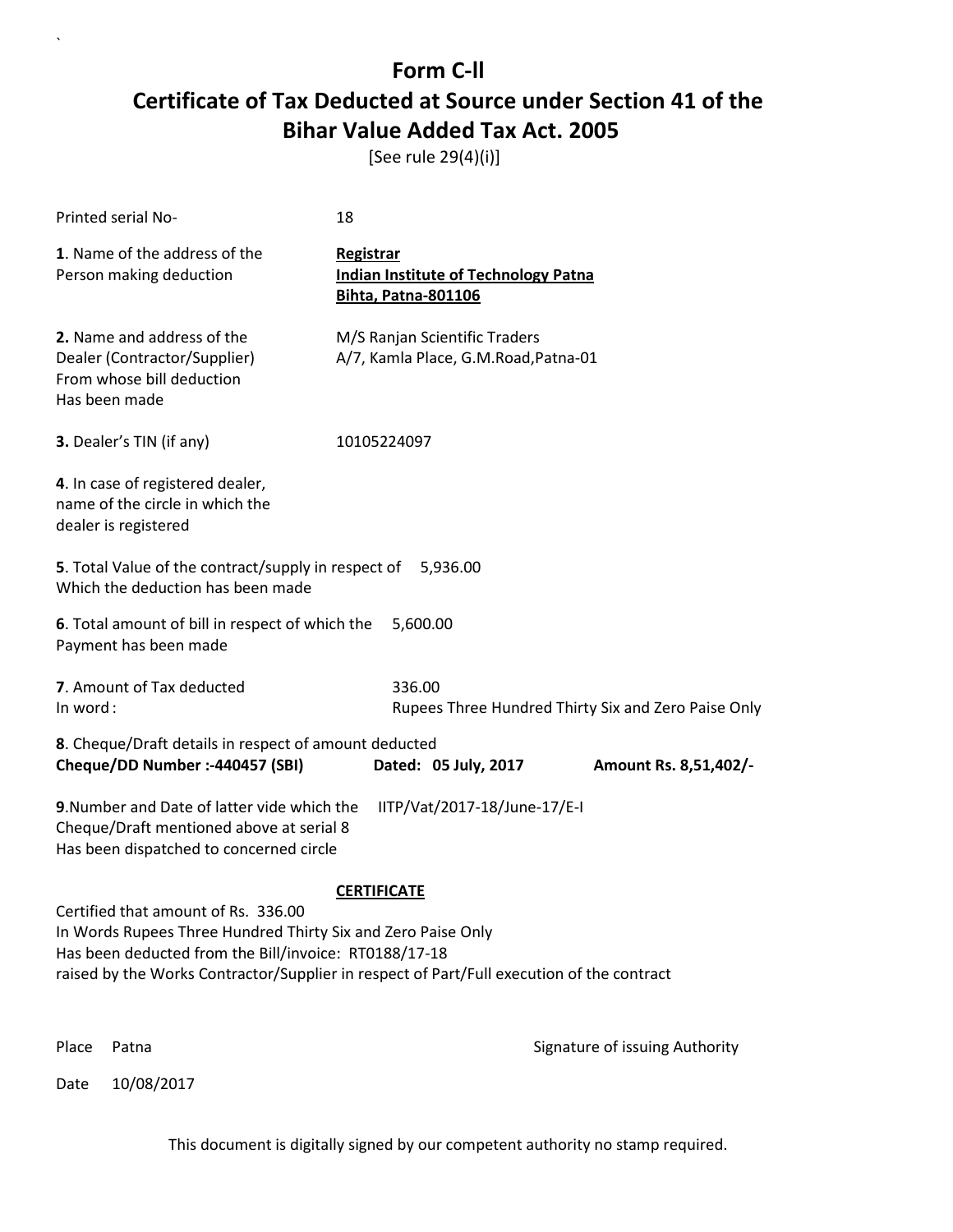[See rule 29(4)(i)]

| <b>Printed serial No-</b>                                                                                                                                                                                                                        | 19                                                                                            |                                                     |  |  |
|--------------------------------------------------------------------------------------------------------------------------------------------------------------------------------------------------------------------------------------------------|-----------------------------------------------------------------------------------------------|-----------------------------------------------------|--|--|
| 1. Name of the address of the<br>Person making deduction                                                                                                                                                                                         | <b>Registrar</b><br><b>Indian Institute of Technology Patna</b><br><b>Bihta, Patna-801106</b> |                                                     |  |  |
| 2. Name and address of the<br>Dealer (Contractor/Supplier)<br>From whose bill deduction<br>Has been made                                                                                                                                         | Gyan Mandir<br>Patna                                                                          |                                                     |  |  |
| 3. Dealer's TIN (if any)                                                                                                                                                                                                                         | 10156278020                                                                                   |                                                     |  |  |
| 4. In case of registered dealer,<br>name of the circle in which the<br>dealer is registered                                                                                                                                                      |                                                                                               |                                                     |  |  |
| 5. Total Value of the contract/supply in respect of<br>Which the deduction has been made                                                                                                                                                         | 3,102.00                                                                                      |                                                     |  |  |
| 6. Total amount of bill in respect of which the<br>Payment has been made                                                                                                                                                                         | 2,780.00                                                                                      |                                                     |  |  |
| 7. Amount of Tax deducted<br>In word:                                                                                                                                                                                                            | 322.00                                                                                        | Rupees Three Hundred Twenty Two and Zero Paise Only |  |  |
| 8. Cheque/Draft details in respect of amount deducted<br>Cheque/DD Number :- 440457 (SBI)                                                                                                                                                        | Dated: 05 July, 2017                                                                          | Amount Rs. 8,51,402/-                               |  |  |
| 9. Number and Date of latter vide which the<br>IITP/Vat/2017-18/June-17/E-I<br>Cheque/Draft mentioned above at serial 8<br>Has been dispatched to concerned circle                                                                               |                                                                                               |                                                     |  |  |
|                                                                                                                                                                                                                                                  | <b>CERTIFICATE</b>                                                                            |                                                     |  |  |
| Certified that amount of Rs. 322.00<br>In Words Rupees Three Hundred Twenty Two and Zero Paise Only<br>Has been deducted from the Bill/invoice: 878<br>raised by the Works Contractor/Supplier in respect of Part/Full execution of the contract |                                                                                               |                                                     |  |  |
| Place<br>Patna                                                                                                                                                                                                                                   |                                                                                               | Signature of issuing Authority                      |  |  |

Date 10/08/2017

`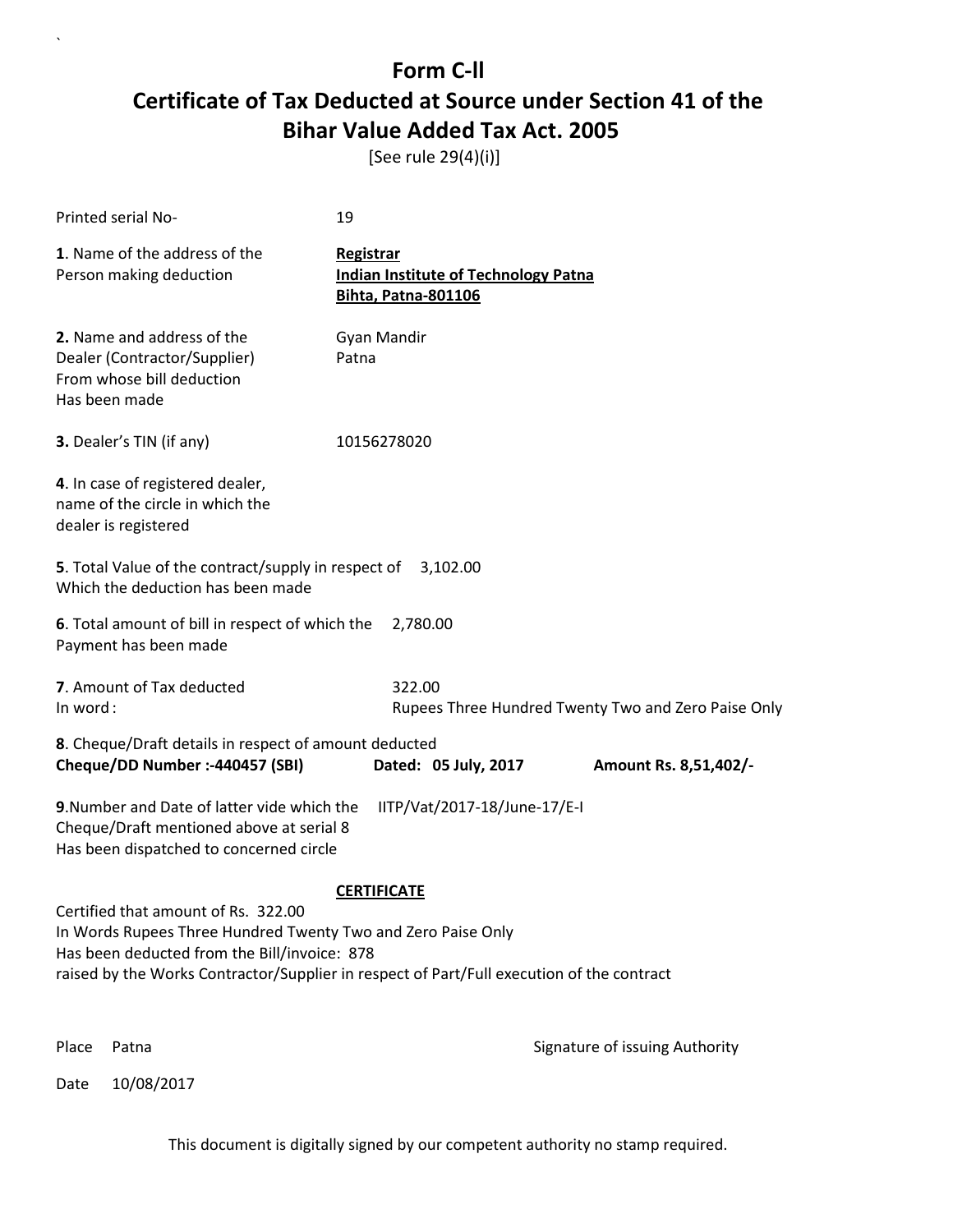[See rule 29(4)(i)]

`

|                                                                                                                                                                                                                                                                               | Printed serial No-                                                                                                                 | 20                                                                                     |                                                   |
|-------------------------------------------------------------------------------------------------------------------------------------------------------------------------------------------------------------------------------------------------------------------------------|------------------------------------------------------------------------------------------------------------------------------------|----------------------------------------------------------------------------------------|---------------------------------------------------|
|                                                                                                                                                                                                                                                                               | 1. Name of the address of the<br>Person making deduction                                                                           | Registrar<br><b>Indian Institute of Technology Patna</b><br><b>Bihta, Patna-801106</b> |                                                   |
|                                                                                                                                                                                                                                                                               | 2. Name and address of the<br>Dealer (Contractor/Supplier)<br>From whose bill deduction<br>Has been made                           | India Marketing<br>patna                                                               |                                                   |
|                                                                                                                                                                                                                                                                               | 3. Dealer's TIN (if any)                                                                                                           | 10150282052                                                                            |                                                   |
|                                                                                                                                                                                                                                                                               | 4. In case of registered dealer,<br>name of the circle in which the<br>dealer is registered                                        |                                                                                        |                                                   |
|                                                                                                                                                                                                                                                                               | 5. Total Value of the contract/supply in respect of<br>Which the deduction has been made                                           | 3,498.00                                                                               |                                                   |
|                                                                                                                                                                                                                                                                               | 6. Total amount of bill in respect of which the<br>Payment has been made                                                           | 3,042                                                                                  |                                                   |
| In word:                                                                                                                                                                                                                                                                      | 7. Amount of Tax deducted                                                                                                          | 456.00                                                                                 | Rupees Four Hundred Fifty Six and Zero Paise Only |
|                                                                                                                                                                                                                                                                               | 8. Cheque/Draft details in respect of amount deducted<br>Cheque/DD Number :- 440457 (SBI)                                          | Dated: 05 July, 2017                                                                   | Amount Rs. 8,51,402/-                             |
|                                                                                                                                                                                                                                                                               | 9. Number and Date of latter vide which the<br>Cheque/Draft mentioned above at serial 8<br>Has been dispatched to concerned circle | IITP/Vat/2017-18/June-17/E-I                                                           |                                                   |
| <b>CERTIFICATE</b><br>Certified that amount of Rs. 456.00<br>In Words Rupees Four Hundred Fifty Six and Zero Paise Only<br>Has been deducted from the Bill/invoice: IM 17-18/197<br>raised by the Works Contractor/Supplier in respect of Part/Full execution of the contract |                                                                                                                                    |                                                                                        |                                                   |
| Place                                                                                                                                                                                                                                                                         | Patna                                                                                                                              |                                                                                        | Signature of issuing Authority                    |
| Date                                                                                                                                                                                                                                                                          | 10/08/2017                                                                                                                         |                                                                                        |                                                   |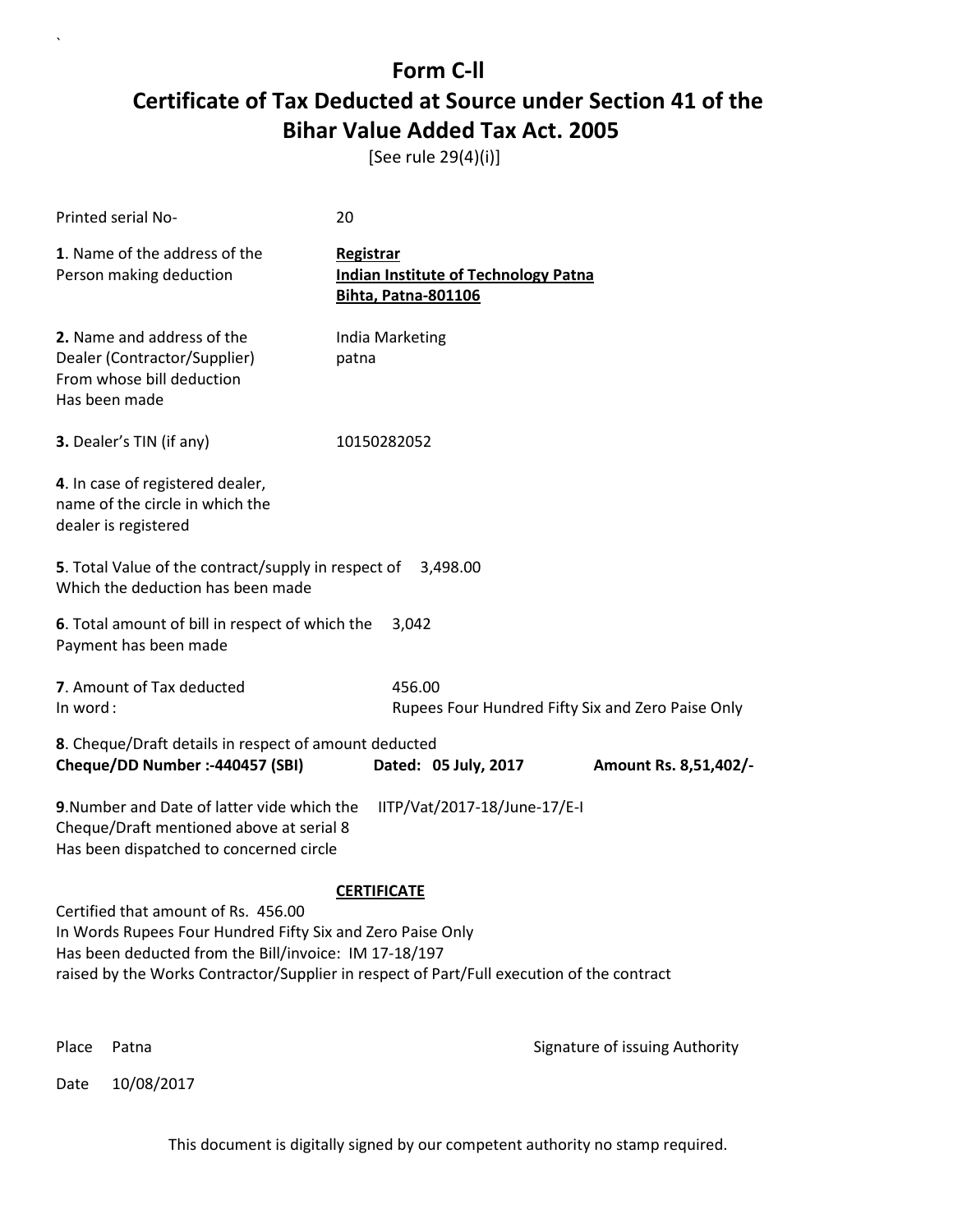[See rule 29(4)(i)]

| Printed serial No-                                                                                                                                                                                                                                                                               | 21                                                                                            |  |  |
|--------------------------------------------------------------------------------------------------------------------------------------------------------------------------------------------------------------------------------------------------------------------------------------------------|-----------------------------------------------------------------------------------------------|--|--|
| 1. Name of the address of the<br>Person making deduction                                                                                                                                                                                                                                         | <b>Registrar</b><br><b>Indian Institute of Technology Patna</b><br><b>Bihta, Patna-801106</b> |  |  |
| 2. Name and address of the<br>Dealer (Contractor/Supplier)<br>From whose bill deduction<br>Has been made                                                                                                                                                                                         | M/s Bharat commercial Agency<br>Jeevandeep, Exhibition Road, Patna-01                         |  |  |
| 3. Dealer's TIN (if any)                                                                                                                                                                                                                                                                         | 10110116098                                                                                   |  |  |
| 4. In case of registered dealer,<br>name of the circle in which the<br>dealer is registered                                                                                                                                                                                                      |                                                                                               |  |  |
| 5. Total Value of the contract/supply in respect of<br>Which the deduction has been made                                                                                                                                                                                                         | 24,969.00                                                                                     |  |  |
| 6. Total amount of bill in respect of which the<br>Payment has been made                                                                                                                                                                                                                         | 21,712.00                                                                                     |  |  |
| 7. Amount of Tax deducted<br>In word:<br>Paise Only                                                                                                                                                                                                                                              | 3,257.00<br>Rupees Three Thousand Two Hundred Fifty Seven and Zero                            |  |  |
| 8. Cheque/Draft details in respect of amount deducted<br>Cheque/DD Number :- 440457 (SBI)                                                                                                                                                                                                        | Dated: 05 July, 2017<br>Amount Rs. 8,51,402/-                                                 |  |  |
| 9. Number and Date of latter vide which the<br>IITP/Vat/2017-18/June-17/E-I<br>Cheque/Draft mentioned above at serial 8<br>Has been dispatched to concerned circle                                                                                                                               |                                                                                               |  |  |
| <b>CERTIFICATE</b><br>Certified that amount of Rs. 3,257.00<br>In Words Rupees Three Thousand Two Hundred Fifty Seven and Zero Paise Only<br>Has been deducted from the Bill/invoice: 049, 03, 1146<br>raised by the Works Contractor/Supplier in respect of Part/Full execution of the contract |                                                                                               |  |  |

`

Place Patna **Property** Place Patna Signature of issuing Authority

Date 10/08/2017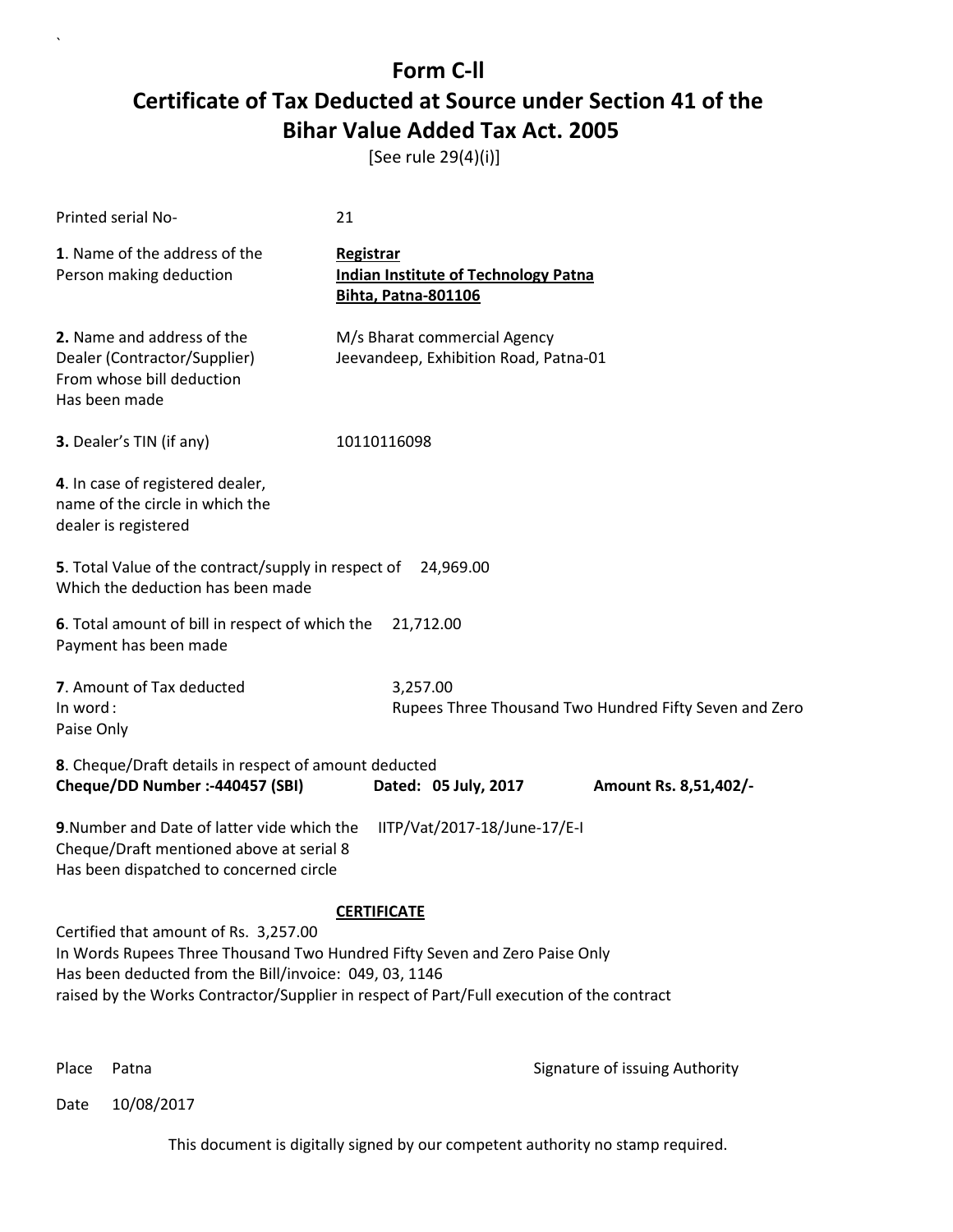[See rule 29(4)(i)]

| Printed serial No-                                                                                                                                                                                                                                                           | 22                                                                                     |                      |                                                          |  |
|------------------------------------------------------------------------------------------------------------------------------------------------------------------------------------------------------------------------------------------------------------------------------|----------------------------------------------------------------------------------------|----------------------|----------------------------------------------------------|--|
| 1. Name of the address of the<br>Person making deduction                                                                                                                                                                                                                     | Registrar<br><b>Indian Institute of Technology Patna</b><br><b>Bihta, Patna-801106</b> |                      |                                                          |  |
| 2. Name and address of the<br>Dealer (Contractor/Supplier)<br>From whose bill deduction<br>Has been made                                                                                                                                                                     | Angeethi Hospitality<br>Bitha, Patna                                                   |                      |                                                          |  |
| 3. Dealer's TIN (if any)                                                                                                                                                                                                                                                     | 10047889071                                                                            |                      |                                                          |  |
| 4. In case of registered dealer,<br>name of the circle in which the<br>dealer is registered                                                                                                                                                                                  |                                                                                        |                      |                                                          |  |
| 5. Total Value of the contract/supply in respect of<br>Which the deduction has been made                                                                                                                                                                                     |                                                                                        | 17,478.00            |                                                          |  |
| 6. Total amount of bill in respect of which the<br>Payment has been made                                                                                                                                                                                                     |                                                                                        | 15,312.00            |                                                          |  |
| 7. Amount of Tax deducted<br>In word:<br>Only                                                                                                                                                                                                                                | 2,166.00                                                                               |                      | Rupees Two Thousand One Hundred Sixty Six and Zero Paise |  |
| 8. Cheque/Draft details in respect of amount deducted<br>Cheque/DD Number :- 440457 (SBI)                                                                                                                                                                                    |                                                                                        | Dated: 05 July, 2017 | Amount Rs. 8,51,402/-                                    |  |
| 9. Number and Date of latter vide which the<br>IITP/Vat/2017-18/June-17/E-I<br>Cheque/Draft mentioned above at serial 8<br>Has been dispatched to concerned circle                                                                                                           |                                                                                        |                      |                                                          |  |
| <b>CERTIFICATE</b>                                                                                                                                                                                                                                                           |                                                                                        |                      |                                                          |  |
| Certified that amount of Rs. 2,166.00<br>In Words Rupees Two Thousand One Hundred Sixty Six and Zero Paise Only<br>Has been deducted from the Bill/invoice: 139,138,137,136,134<br>raised by the Works Contractor/Supplier in respect of Part/Full execution of the contract |                                                                                        |                      |                                                          |  |
|                                                                                                                                                                                                                                                                              |                                                                                        |                      |                                                          |  |

`

Place Patna **Property** Place Patna Signature of issuing Authority

Date 10/08/2017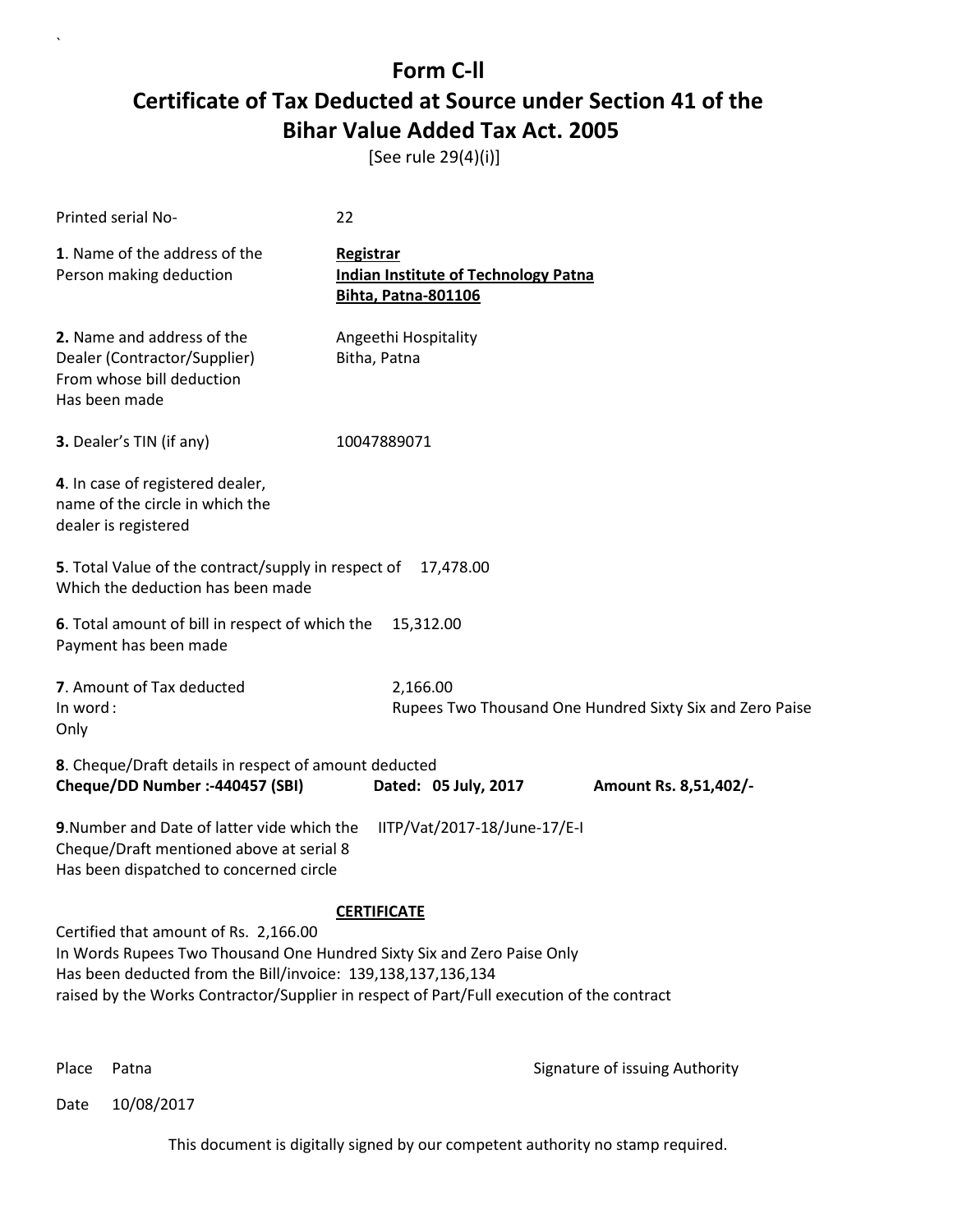[See rule 29(4)(i)]

| Printed serial No-                                                                                                                                                                                                                                                                                     | 23                                                                                            |  |  |
|--------------------------------------------------------------------------------------------------------------------------------------------------------------------------------------------------------------------------------------------------------------------------------------------------------|-----------------------------------------------------------------------------------------------|--|--|
| 1. Name of the address of the<br>Person making deduction                                                                                                                                                                                                                                               | <b>Registrar</b><br><b>Indian Institute of Technology Patna</b><br><b>Bihta, Patna-801106</b> |  |  |
| 2. Name and address of the<br>Dealer (Contractor/Supplier)<br>From whose bill deduction<br>Has been made                                                                                                                                                                                               | M/s Bharat commercial Agency<br>Jeevandeep, Exhibition Road, Patna-01                         |  |  |
| 3. Dealer's TIN (if any)                                                                                                                                                                                                                                                                               | 10110116098                                                                                   |  |  |
| 4. In case of registered dealer,<br>name of the circle in which the<br>dealer is registered                                                                                                                                                                                                            |                                                                                               |  |  |
| 5. Total Value of the contract/supply in respect of 402,684.00<br>Which the deduction has been made                                                                                                                                                                                                    |                                                                                               |  |  |
| 6. Total amount of bill in respect of which the<br>Payment has been made                                                                                                                                                                                                                               | 350,160.00                                                                                    |  |  |
| 7. Amount of Tax deducted<br>In word:<br>Paise Only                                                                                                                                                                                                                                                    | 52,524.00<br>Rupees Fifty Two Thousand Five Hundred Twenty Four and Zero                      |  |  |
| 8. Cheque/Draft details in respect of amount deducted<br>Cheque/DD Number :- 440457 (SBI)                                                                                                                                                                                                              | Dated: 05 July, 2017<br>Amount Rs. 8,51,402/-                                                 |  |  |
| 9. Number and Date of latter vide which the<br>IITP/Vat/2017-18/June-17/E-I<br>Cheque/Draft mentioned above at serial 8<br>Has been dispatched to concerned circle                                                                                                                                     |                                                                                               |  |  |
| <b>CERTIFICATE</b><br>Certified that amount of Rs. 52,524.00<br>In Words Rupees Fifty Two Thousand Five Hundred Twenty Four and Zero Paise Only<br>Has been deducted from the Bill/invoice: 049, 03, 1146<br>raised by the Works Contractor/Supplier in respect of Part/Full execution of the contract |                                                                                               |  |  |

`

Place Patna **Property** Place Patna Signature of issuing Authority

Date 10/08/2017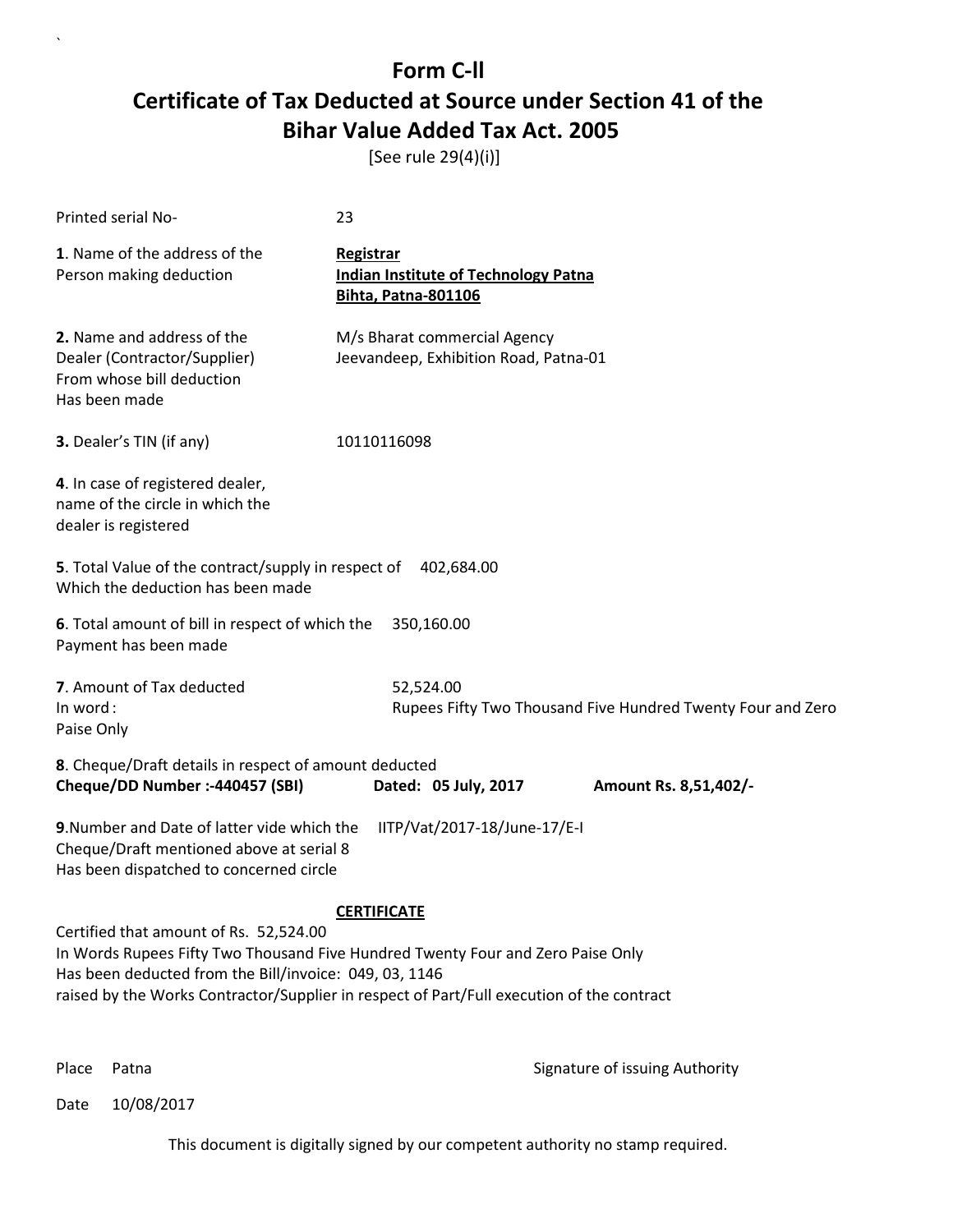[See rule 29(4)(i)]

`

|                                                                                                                                                                                                                                                                        | Printed serial No-                                                                                                                                                 | 24                                                                                     |                                |  |
|------------------------------------------------------------------------------------------------------------------------------------------------------------------------------------------------------------------------------------------------------------------------|--------------------------------------------------------------------------------------------------------------------------------------------------------------------|----------------------------------------------------------------------------------------|--------------------------------|--|
|                                                                                                                                                                                                                                                                        | 1. Name of the address of the<br>Person making deduction                                                                                                           | Registrar<br><b>Indian Institute of Technology Patna</b><br><b>Bihta, Patna-801106</b> |                                |  |
|                                                                                                                                                                                                                                                                        | 2. Name and address of the<br>Dealer (Contractor/Supplier)<br>From whose bill deduction<br>Has been made                                                           | Sharma Enterprises<br>Bihta, Patna                                                     |                                |  |
|                                                                                                                                                                                                                                                                        | 3. Dealer's TIN (if any)                                                                                                                                           | 10047786028                                                                            |                                |  |
|                                                                                                                                                                                                                                                                        | 4. In case of registered dealer,<br>name of the circle in which the<br>dealer is registered                                                                        |                                                                                        |                                |  |
|                                                                                                                                                                                                                                                                        | 5. Total Value of the contract/supply in respect of<br>Which the deduction has been made                                                                           | 55,200                                                                                 |                                |  |
|                                                                                                                                                                                                                                                                        | 6. Total amount of bill in respect of which the<br>Payment has been made                                                                                           | 48,000                                                                                 |                                |  |
|                                                                                                                                                                                                                                                                        | 7. Amount of Tax deducted<br>7,200<br>In word:<br>Rupees Seven Thousand Two Hundred and Zero Paise Only                                                            |                                                                                        |                                |  |
|                                                                                                                                                                                                                                                                        | 8. Cheque/Draft details in respect of amount deducted<br>Cheque/DD Number :- 440457 (SBI)                                                                          | Dated: 05 July, 2017                                                                   | Amount Rs. 8,51,402/-          |  |
|                                                                                                                                                                                                                                                                        | 9. Number and Date of latter vide which the<br>IITP/Vat/2017-18/June-17/E-I<br>Cheque/Draft mentioned above at serial 8<br>Has been dispatched to concerned circle |                                                                                        |                                |  |
| <b>CERTIFICATE</b><br>Certified that amount of Rs. 7,200<br>In Words Rupees Seven Thousand Two Hundred and Zero Paise Only<br>Has been deducted from the Bill/invoice: 69<br>raised by the Works Contractor/Supplier in respect of Part/Full execution of the contract |                                                                                                                                                                    |                                                                                        |                                |  |
| Place                                                                                                                                                                                                                                                                  | Patna                                                                                                                                                              |                                                                                        | Signature of issuing Authority |  |
| Date                                                                                                                                                                                                                                                                   | 10/08/2017                                                                                                                                                         |                                                                                        |                                |  |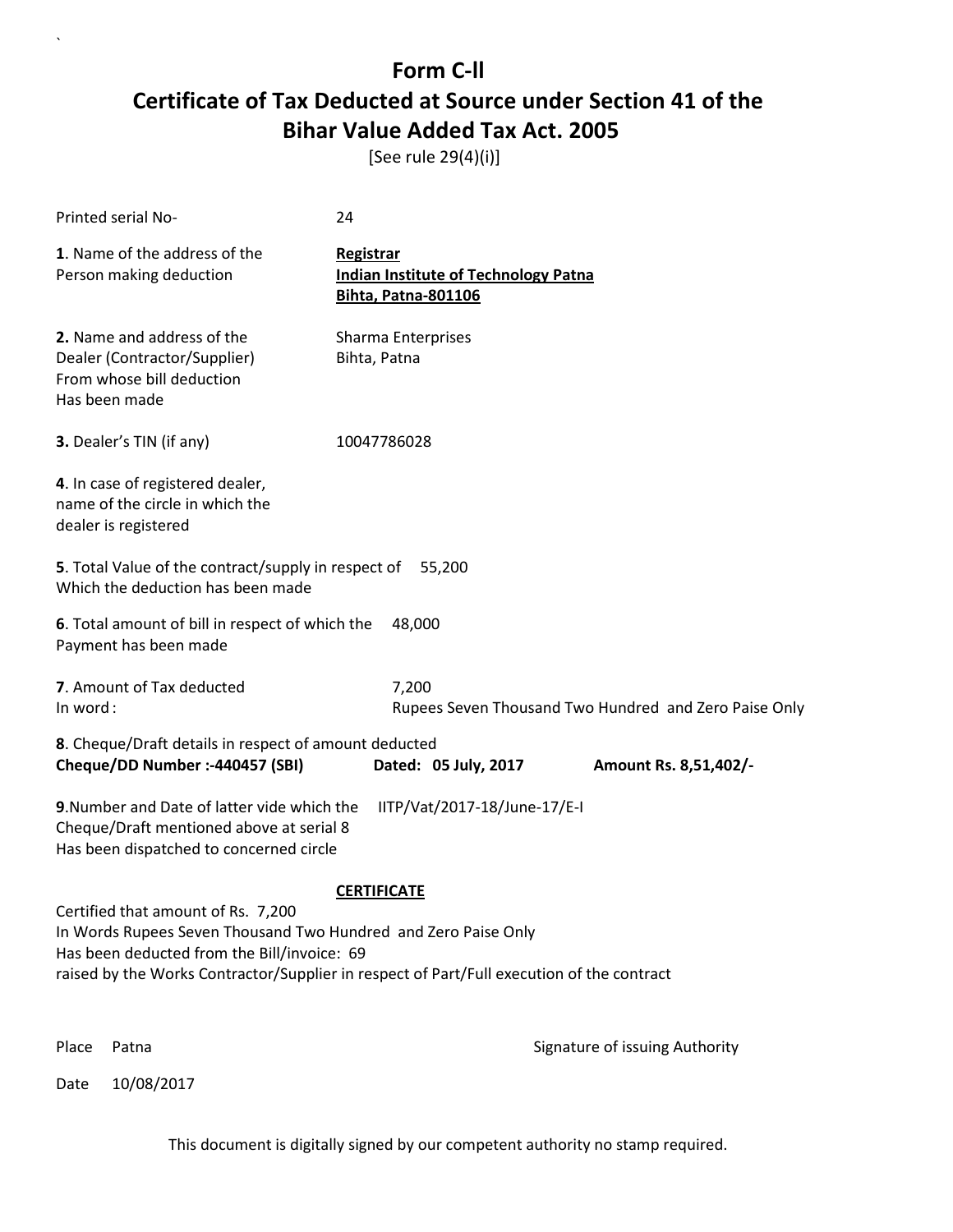[See rule 29(4)(i)]

| Printed serial No-                                                                                                                                                                                                                                                                 | 25                                                                                     |  |
|------------------------------------------------------------------------------------------------------------------------------------------------------------------------------------------------------------------------------------------------------------------------------------|----------------------------------------------------------------------------------------|--|
| 1. Name of the address of the<br>Person making deduction                                                                                                                                                                                                                           | Registrar<br><b>Indian Institute of Technology Patna</b><br><b>Bihta, Patna-801106</b> |  |
| 2. Name and address of the<br>Dealer (Contractor/Supplier)<br>From whose bill deduction<br>Has been made                                                                                                                                                                           | Piyush Traders                                                                         |  |
| 3. Dealer's TIN (if any)                                                                                                                                                                                                                                                           | 10046111068                                                                            |  |
| 4. In case of registered dealer,<br>name of the circle in which the<br>dealer is registered                                                                                                                                                                                        |                                                                                        |  |
| 5. Total Value of the contract/supply in respect of<br>Which the deduction has been made                                                                                                                                                                                           | 29,815                                                                                 |  |
| 6. Total amount of bill in respect of which the<br>Payment has been made                                                                                                                                                                                                           | 28,127                                                                                 |  |
| 7. Amount of Tax deducted<br>In word:<br>Only                                                                                                                                                                                                                                      | 1,688<br>Rupees One Thousand Six Hundred Eighty Eight and Zero Paise                   |  |
| 8. Cheque/Draft details in respect of amount deducted<br>Cheque/DD Number :- 440457 (SBI)                                                                                                                                                                                          | Dated: 05 July, 2017<br>Amount Rs. 8,51,402/-                                          |  |
| 9. Number and Date of latter vide which the<br>Cheque/Draft mentioned above at serial 8<br>Has been dispatched to concerned circle                                                                                                                                                 | IITP/Vat/2017-18/June-17/E-I                                                           |  |
| <b>CERTIFICATE</b><br>Certified that amount of Rs. 1,688<br>In Words Rupees One Thousand Six Hundred Eighty Eight and Zero Paise Only<br>Has been deducted from the Bill/invoice: 061<br>raised by the Works Contractor/Supplier in respect of Part/Full execution of the contract |                                                                                        |  |

`

Place Patna **Property** Place Patna Signature of issuing Authority

Date 10/08/2017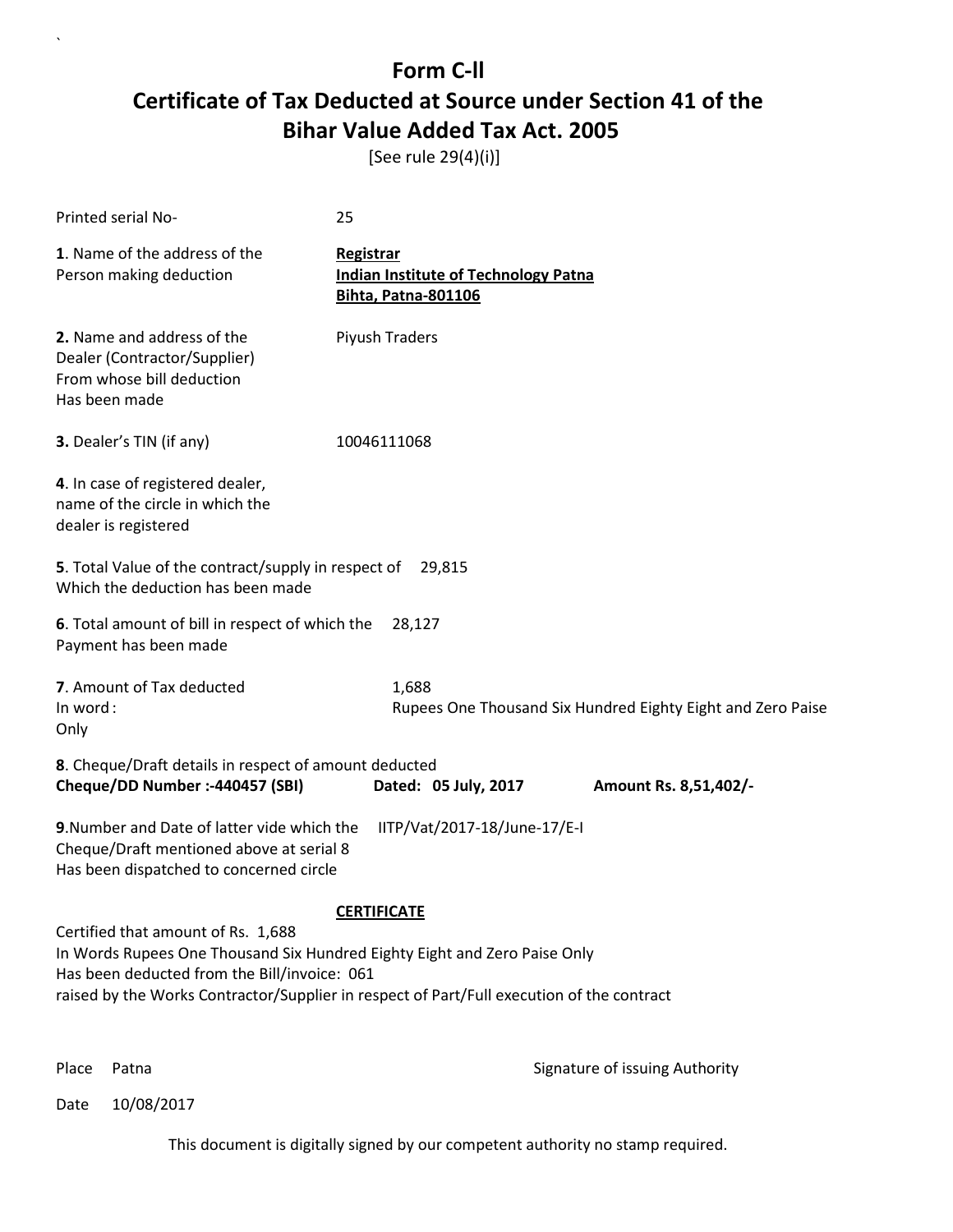[See rule 29(4)(i)]

| Printed serial No-                                                                                                                                                                                                                                                        | 26                                                                                            |  |
|---------------------------------------------------------------------------------------------------------------------------------------------------------------------------------------------------------------------------------------------------------------------------|-----------------------------------------------------------------------------------------------|--|
| 1. Name of the address of the<br>Person making deduction                                                                                                                                                                                                                  | <b>Registrar</b><br><b>Indian Institute of Technology Patna</b><br><b>Bihta, Patna-801106</b> |  |
| 2. Name and address of the<br>Dealer (Contractor/Supplier)<br>From whose bill deduction<br>Has been made                                                                                                                                                                  | M/S Usha Air Products Ltd<br>Dasratha, New ByPass Road, Patna-02                              |  |
| 3. Dealer's TIN (if any)                                                                                                                                                                                                                                                  | 10120044048                                                                                   |  |
| 4. In case of registered dealer,<br>name of the circle in which the<br>dealer is registered                                                                                                                                                                               |                                                                                               |  |
| 5. Total Value of the contract/supply in respect of<br>Which the deduction has been made                                                                                                                                                                                  | 14946.00                                                                                      |  |
| 6. Total amount of bill in respect of which the<br>Payment has been made                                                                                                                                                                                                  | 14,100.00                                                                                     |  |
| 7. Amount of Tax deducted<br>In word:                                                                                                                                                                                                                                     | 846.00<br>Rupees Eight Hundred Forty Six and Zero Paise Only                                  |  |
| 8. Cheque/Draft details in respect of amount deducted<br>Cheque/DD Number :- 440457 (SBI)                                                                                                                                                                                 | Dated: 05 July, 2017<br>Amount Rs. 8,51,402/-                                                 |  |
| 9. Number and Date of latter vide which the<br>IITP/Vat/2017-18/June-17/E-I<br>Cheque/Draft mentioned above at serial 8<br>Has been dispatched to concerned circle                                                                                                        |                                                                                               |  |
| <b>CERTIFICATE</b><br>Certified that amount of Rs. 846.00<br>In Words Rupees Eight Hundred Forty Six and Zero Paise Only<br>Has been deducted from the Bill/invoice: T/10161<br>raised by the Works Contractor/Supplier in respect of Part/Full execution of the contract |                                                                                               |  |
| Place<br>Patna                                                                                                                                                                                                                                                            | Signature of issuing Authority                                                                |  |

Date 10/08/2017

`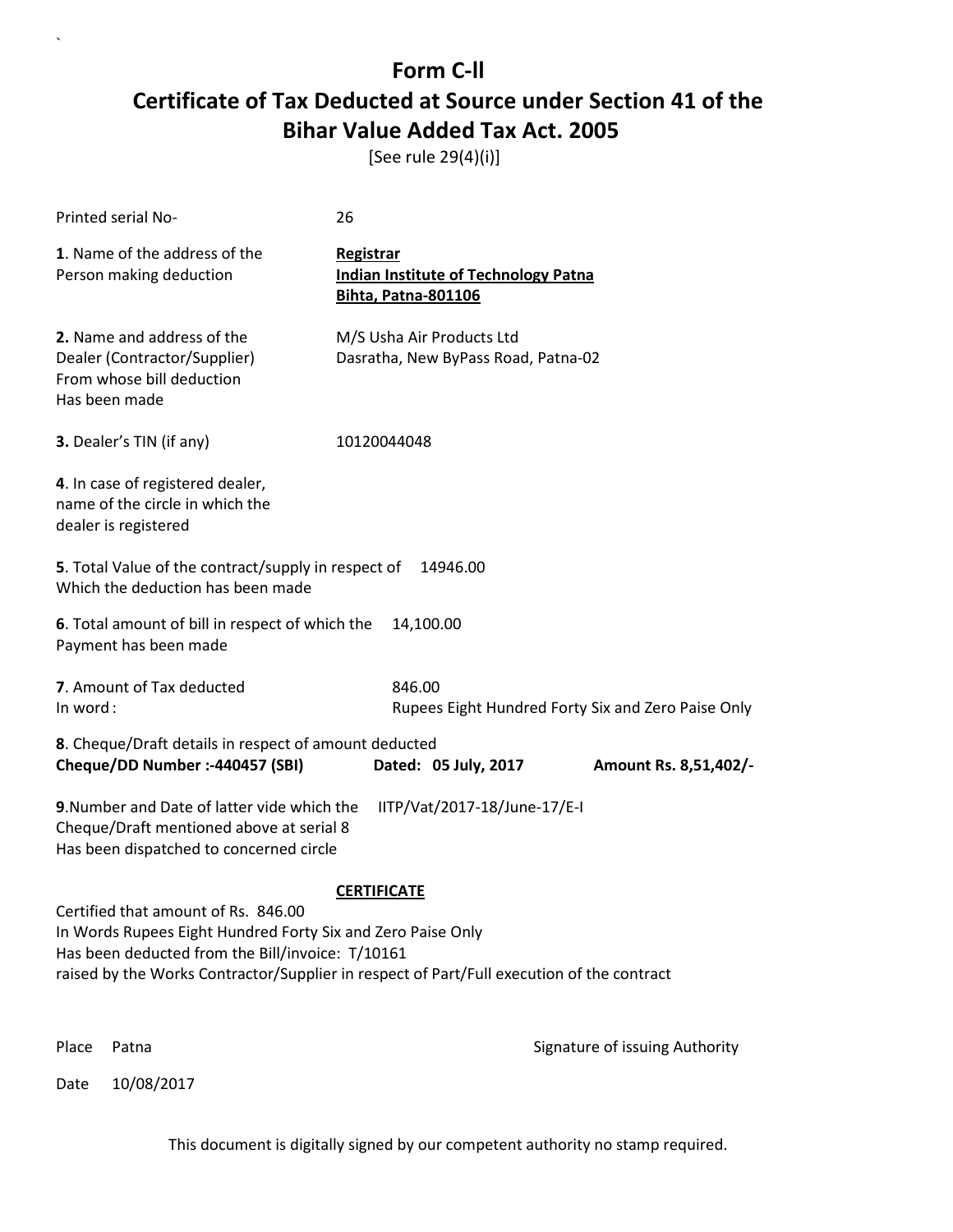[See rule 29(4)(i)]

| <b>Printed serial No-</b>                                                                                                                                                                                                                                                    | 27                                                                                     |  |  |
|------------------------------------------------------------------------------------------------------------------------------------------------------------------------------------------------------------------------------------------------------------------------------|----------------------------------------------------------------------------------------|--|--|
| 1. Name of the address of the<br>Person making deduction                                                                                                                                                                                                                     | Registrar<br><b>Indian Institute of Technology Patna</b><br><b>Bihta, Patna-801106</b> |  |  |
| 2. Name and address of the<br>Dealer (Contractor/Supplier)<br>From whose bill deduction<br>Has been made                                                                                                                                                                     | M/S hubnet Computers<br>Patna                                                          |  |  |
| 3. Dealer's TIN (if any)                                                                                                                                                                                                                                                     | 10156529089                                                                            |  |  |
| 4. In case of registered dealer,<br>name of the circle in which the<br>dealer is registered                                                                                                                                                                                  |                                                                                        |  |  |
| 5. Total Value of the contract/supply in respect of<br>7,188.00<br>Which the deduction has been made                                                                                                                                                                         |                                                                                        |  |  |
| 6. Total amount of bill in respect of which the<br>Payment has been made                                                                                                                                                                                                     | 6,250.00                                                                               |  |  |
| 7. Amount of Tax deducted<br>In word:                                                                                                                                                                                                                                        | 938.00<br>Rupees Nine Hundred Thirty Eight and Zero Paise Only                         |  |  |
| 8. Cheque/Draft details in respect of amount deducted<br>Cheque/DD Number :- 440457 (SBI)                                                                                                                                                                                    | Dated: 05 July, 2017<br>Amount Rs. 8,51,402/-                                          |  |  |
| 9. Number and Date of latter vide which the<br>IITP/Vat/2017-18/June-17/E-I<br>Cheque/Draft mentioned above at serial 8<br>Has been dispatched to concerned circle                                                                                                           |                                                                                        |  |  |
| <b>CERTIFICATE</b><br>Certified that amount of Rs. 938.00<br>In Words Rupees Nine Hundred Thirty Eight and Zero Paise Only<br>Has been deducted from the Bill/invoice: 843, 549<br>raised by the Works Contractor/Supplier in respect of Part/Full execution of the contract |                                                                                        |  |  |
| Place<br>Patna                                                                                                                                                                                                                                                               | Signature of issuing Authority                                                         |  |  |

Date 10/08/2017

`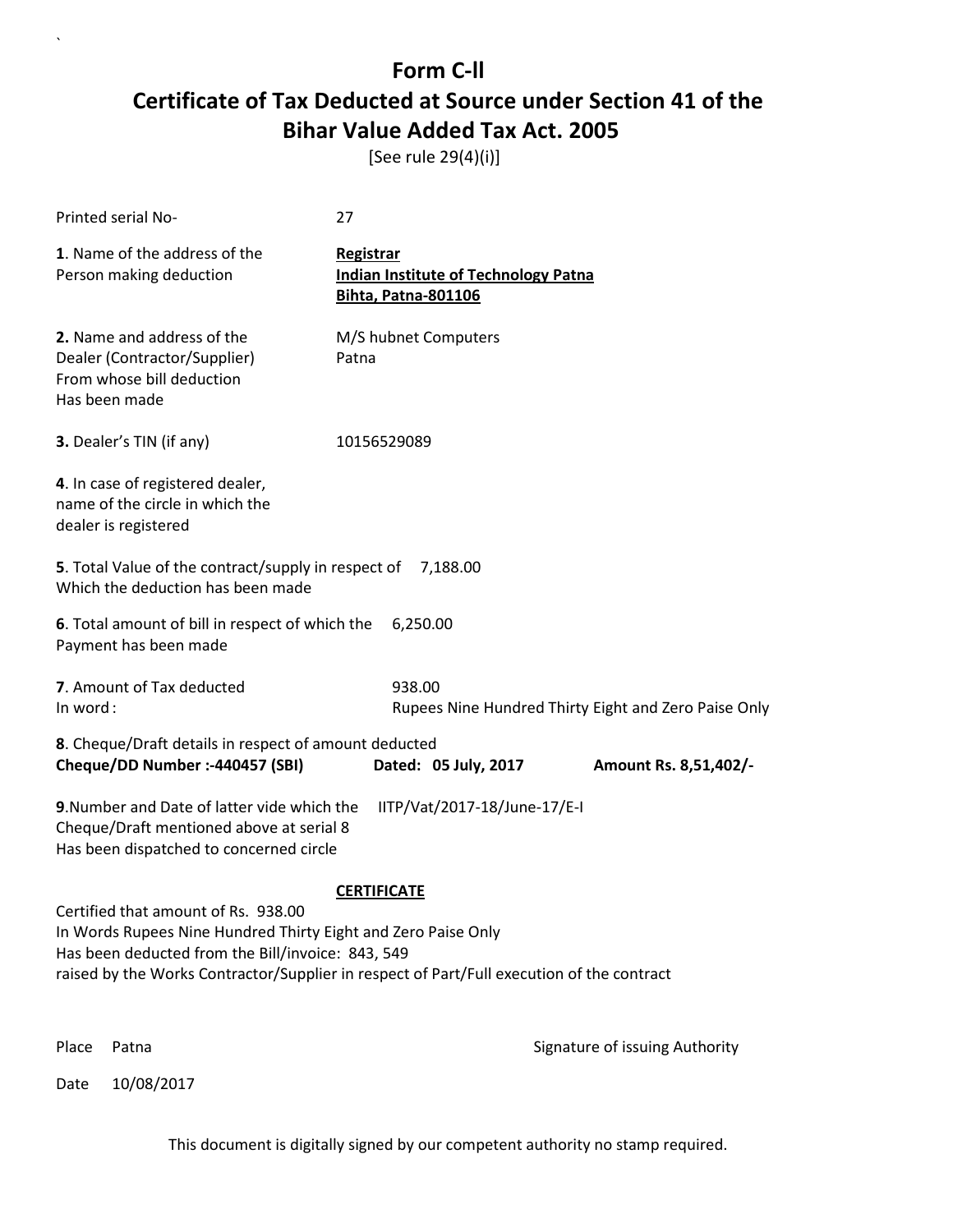[See rule 29(4)(i)]

| <b>Printed serial No-</b>                                                                                                                                          | 28                                                                                            |  |  |
|--------------------------------------------------------------------------------------------------------------------------------------------------------------------|-----------------------------------------------------------------------------------------------|--|--|
| 1. Name of the address of the<br>Person making deduction                                                                                                           | <b>Registrar</b><br><b>Indian Institute of Technology Patna</b><br><b>Bihta, Patna-801106</b> |  |  |
| 2. Name and address of the<br>Dealer (Contractor/Supplier)<br>From whose bill deduction<br>Has been made                                                           | Sky net<br>162, Patliputra Colony, Patna-13                                                   |  |  |
| 3. Dealer's TIN (if any)                                                                                                                                           | 10151248075                                                                                   |  |  |
| 4. In case of registered dealer,<br>name of the circle in which the<br>dealer is registered                                                                        |                                                                                               |  |  |
| 5. Total Value of the contract/supply in respect of<br>Which the deduction has been made                                                                           | 6,904.00                                                                                      |  |  |
| 6. Total amount of bill in respect of which the<br>Payment has been made                                                                                           | 6,513.00                                                                                      |  |  |
| 7. Amount of Tax deducted<br>In word:                                                                                                                              | 391.00<br>Rupees Three Hundred Ninety One and Zero Paise Only                                 |  |  |
| 8. Cheque/Draft details in respect of amount deducted<br>Cheque/DD Number :- 440457 (SBI)                                                                          | Dated: 05 July, 2017<br>Amount Rs. 8,51,402/-                                                 |  |  |
| 9. Number and Date of latter vide which the<br>IITP/Vat/2017-18/June-17/E-I<br>Cheque/Draft mentioned above at serial 8<br>Has been dispatched to concerned circle |                                                                                               |  |  |
| <b>CERTIFICATE</b>                                                                                                                                                 |                                                                                               |  |  |
| Certified that amount of Rs. 391.00<br>In Words Rupees Three Hundred Ninety One and Zero Paise Only<br>Has been deducted from the Bill/invoice: 2360, 2364         | raised by the Works Contractor/Supplier in respect of Part/Full execution of the contract     |  |  |
| Place<br>Patna                                                                                                                                                     | Signature of issuing Authority                                                                |  |  |

Date 10/08/2017

`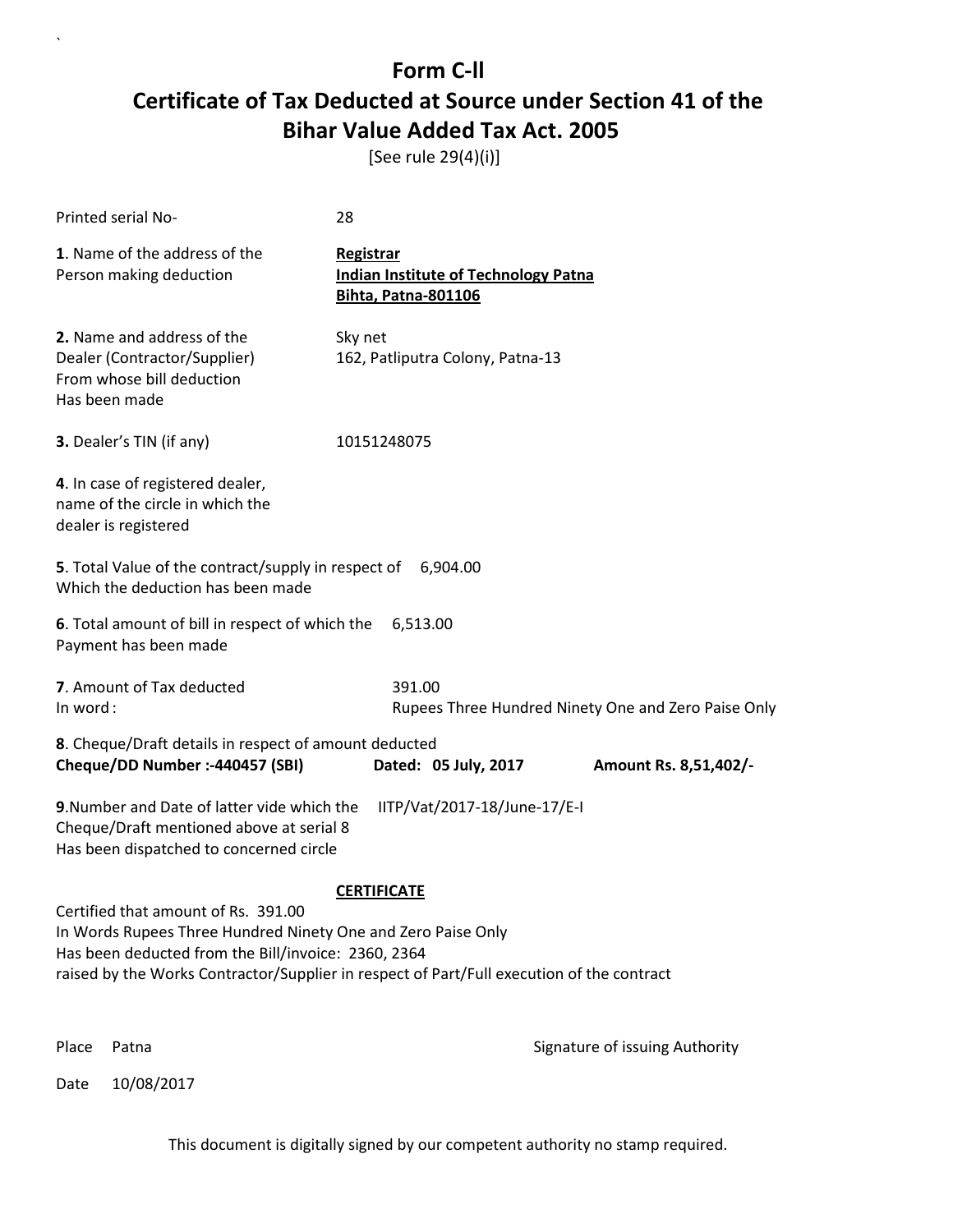[See rule 29(4)(i)]

| <b>Printed serial No-</b>                                                                                                                                                                                                                                                                  | 29                                                                                            |  |
|--------------------------------------------------------------------------------------------------------------------------------------------------------------------------------------------------------------------------------------------------------------------------------------------|-----------------------------------------------------------------------------------------------|--|
| 1. Name of the address of the<br>Person making deduction                                                                                                                                                                                                                                   | <b>Registrar</b><br><b>Indian Institute of Technology Patna</b><br><b>Bihta, Patna-801106</b> |  |
| 2. Name and address of the<br>Dealer (Contractor/Supplier)<br>From whose bill deduction<br>Has been made                                                                                                                                                                                   | <b>Excel Industries</b>                                                                       |  |
| 3. Dealer's TIN (if any)                                                                                                                                                                                                                                                                   | 10083401014                                                                                   |  |
| 4. In case of registered dealer,<br>name of the circle in which the<br>dealer is registered                                                                                                                                                                                                |                                                                                               |  |
| 5. Total Value of the contract/supply in respect of<br>Which the deduction has been made                                                                                                                                                                                                   | 162,656                                                                                       |  |
| 6. Total amount of bill in respect of which the<br>Payment has been made                                                                                                                                                                                                                   | 141,440                                                                                       |  |
| 7. Amount of Tax deducted<br>In word:<br>Paise Only                                                                                                                                                                                                                                        | 21,216<br>Rupees Twenty One Thousand Two Hundred Sixteen and Zero                             |  |
| 8. Cheque/Draft details in respect of amount deducted<br>Cheque/DD Number :- 440457 (SBI)                                                                                                                                                                                                  | Dated: 05 July, 2017<br>Amount Rs. 8,51,402/-                                                 |  |
| 9. Number and Date of latter vide which the<br>Cheque/Draft mentioned above at serial 8<br>Has been dispatched to concerned circle                                                                                                                                                         | IITP/Vat/2017-18/June-17/E-I                                                                  |  |
| <b>CERTIFICATE</b><br>Certified that amount of Rs. 21,216<br>In Words Rupees Twenty One Thousand Two Hundred Sixteen and Zero Paise Only<br>Has been deducted from the Bill/invoice: 03/17-18<br>raised by the Works Contractor/Supplier in respect of Part/Full execution of the contract |                                                                                               |  |

`

Place Patna **Property** Place Patna Signature of issuing Authority

Date 10/08/2017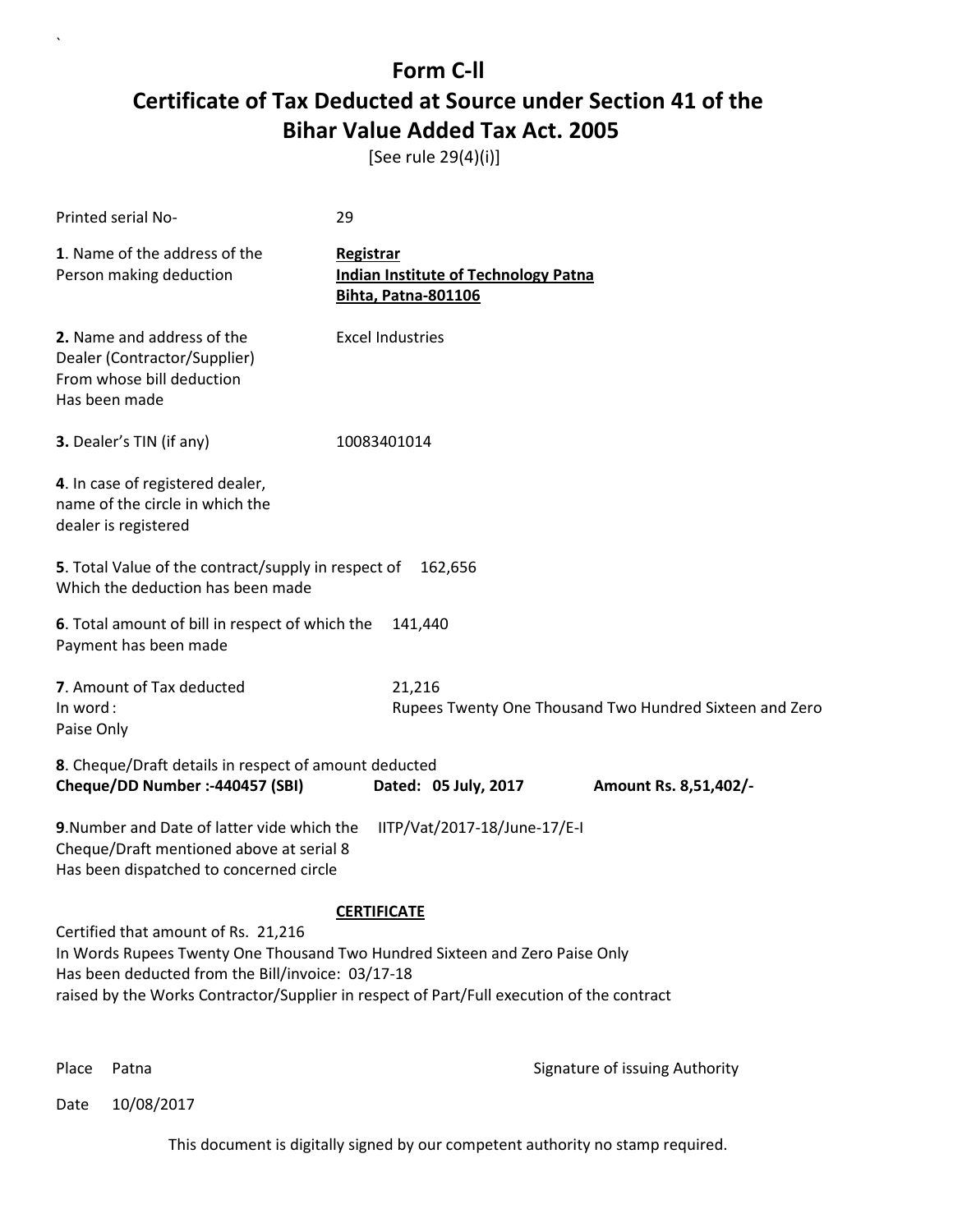[See rule 29(4)(i)]

`

|          | Printed serial No-                                                                                                                                                                                                                                      | 30                                                                                     |                                                |
|----------|---------------------------------------------------------------------------------------------------------------------------------------------------------------------------------------------------------------------------------------------------------|----------------------------------------------------------------------------------------|------------------------------------------------|
|          | 1. Name of the address of the<br>Person making deduction                                                                                                                                                                                                | Registrar<br><b>Indian Institute of Technology Patna</b><br><b>Bihta, Patna-801106</b> |                                                |
|          | 2. Name and address of the<br>Dealer (Contractor/Supplier)<br>From whose bill deduction<br>Has been made                                                                                                                                                | M/S hubnet Computers<br>Patna                                                          |                                                |
|          | 3. Dealer's TIN (if any)                                                                                                                                                                                                                                | 10156529089                                                                            |                                                |
|          | 4. In case of registered dealer,<br>name of the circle in which the<br>dealer is registered                                                                                                                                                             |                                                                                        |                                                |
|          | 5. Total Value of the contract/supply in respect of<br>Which the deduction has been made                                                                                                                                                                | 13,820.00                                                                              |                                                |
|          | 6. Total amount of bill in respect of which the<br>Payment has been made                                                                                                                                                                                | 12,800.00                                                                              |                                                |
| In word: | 7. Amount of Tax deducted                                                                                                                                                                                                                               | 1,020.00                                                                               | Rupees One Thousand Twenty and Zero Paise Only |
|          | 8. Cheque/Draft details in respect of amount deducted<br>Cheque/DD Number :- 440457 (SBI)                                                                                                                                                               | Dated: 05 July, 2017                                                                   | Amount Rs. 8,51,402/-                          |
|          | 9. Number and Date of latter vide which the<br>Cheque/Draft mentioned above at serial 8<br>Has been dispatched to concerned circle                                                                                                                      | IITP/Vat/2017-18/June-17/E-I                                                           |                                                |
|          | Certified that amount of Rs. 1,020.00<br>In Words Rupees One Thousand Twenty and Zero Paise Only<br>Has been deducted from the Bill/invoice: 550, 553, 558<br>raised by the Works Contractor/Supplier in respect of Part/Full execution of the contract | <b>CERTIFICATE</b>                                                                     |                                                |
| Place    | Patna                                                                                                                                                                                                                                                   |                                                                                        | Signature of issuing Authority                 |
| Date     | 10/08/2017                                                                                                                                                                                                                                              |                                                                                        |                                                |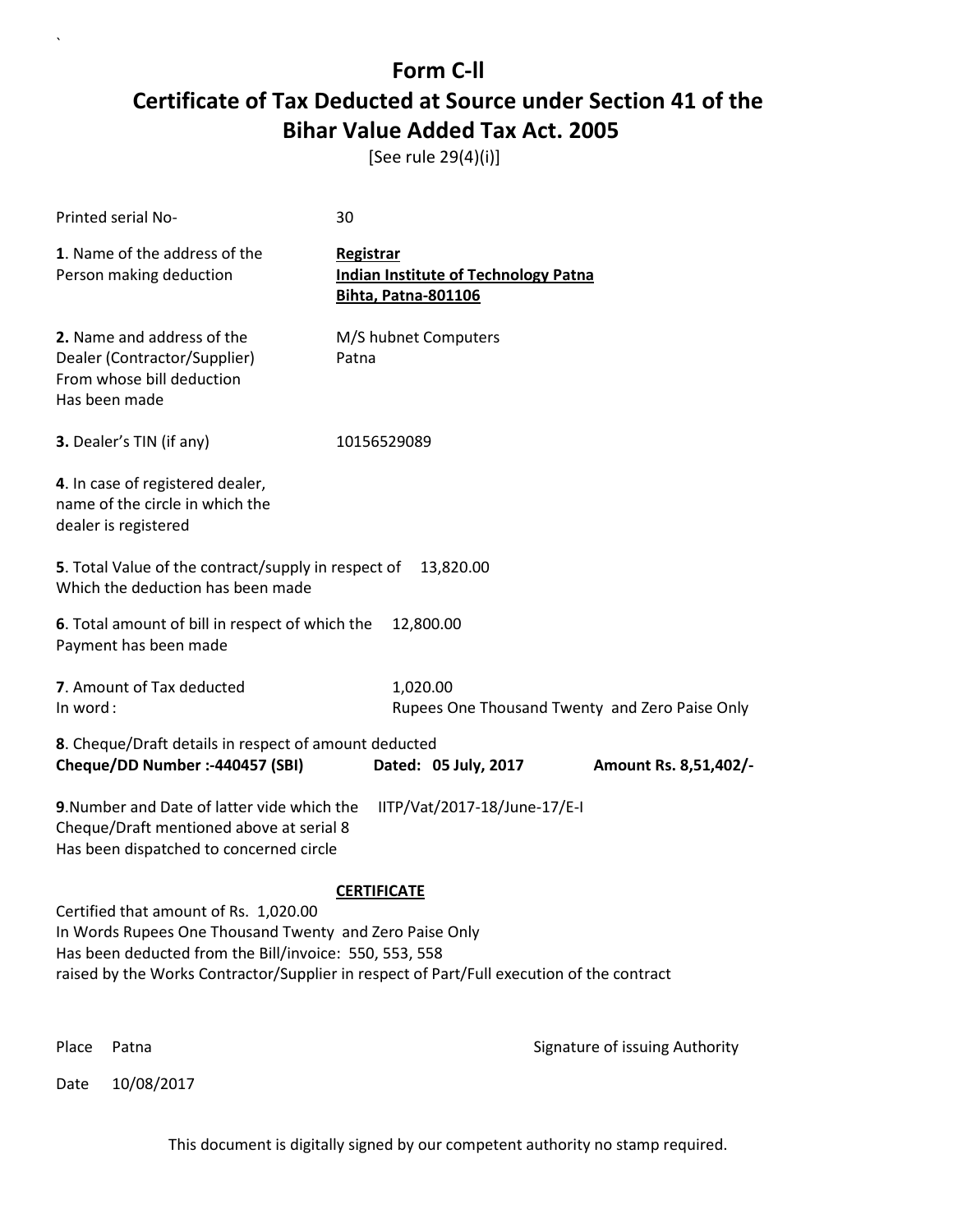[See rule 29(4)(i)]

| Printed serial No-                                                                                                                                                                                                                                                                        | 31                                                                                     |  |  |
|-------------------------------------------------------------------------------------------------------------------------------------------------------------------------------------------------------------------------------------------------------------------------------------------|----------------------------------------------------------------------------------------|--|--|
| 1. Name of the address of the<br>Person making deduction                                                                                                                                                                                                                                  | Registrar<br><b>Indian Institute of Technology Patna</b><br><b>Bihta, Patna-801106</b> |  |  |
| 2. Name and address of the<br>Dealer (Contractor/Supplier)<br>From whose bill deduction<br>Has been made                                                                                                                                                                                  | <b>Scientific Traders</b><br>Pustak Bhandar Compound, Govinda Mitra Road, Patna-04     |  |  |
| 3. Dealer's TIN (if any)                                                                                                                                                                                                                                                                  | 10100336073                                                                            |  |  |
| 4. In case of registered dealer,<br>name of the circle in which the<br>dealer is registered                                                                                                                                                                                               |                                                                                        |  |  |
| 5. Total Value of the contract/supply in respect of 12,458.00<br>Which the deduction has been made                                                                                                                                                                                        |                                                                                        |  |  |
| 6. Total amount of bill in respect of which the<br>Payment has been made                                                                                                                                                                                                                  | 11,210.00                                                                              |  |  |
| 7. Amount of Tax deducted<br>In word:<br>Only                                                                                                                                                                                                                                             | 1,248.00<br>Rupees One Thousand Two Hundred Forty Eight and Zero Paise                 |  |  |
| 8. Cheque/Draft details in respect of amount deducted<br>Cheque/DD Number :- 440457 (SBI)                                                                                                                                                                                                 | Dated: 05 July, 2017<br>Amount Rs. 8,51,402/-                                          |  |  |
| 9. Number and Date of latter vide which the<br>Cheque/Draft mentioned above at serial 8<br>Has been dispatched to concerned circle                                                                                                                                                        | IITP/Vat/2017-18/June-17/E-I                                                           |  |  |
| <b>CERTIFICATE</b><br>Certified that amount of Rs. 1,248.00<br>In Words Rupees One Thousand Two Hundred Forty Eight and Zero Paise Only<br>Has been deducted from the Bill/invoice: 101, 102<br>raised by the Works Contractor/Supplier in respect of Part/Full execution of the contract |                                                                                        |  |  |

`

Place Patna **Property** Place Patna Signature of issuing Authority

Date 10/08/2017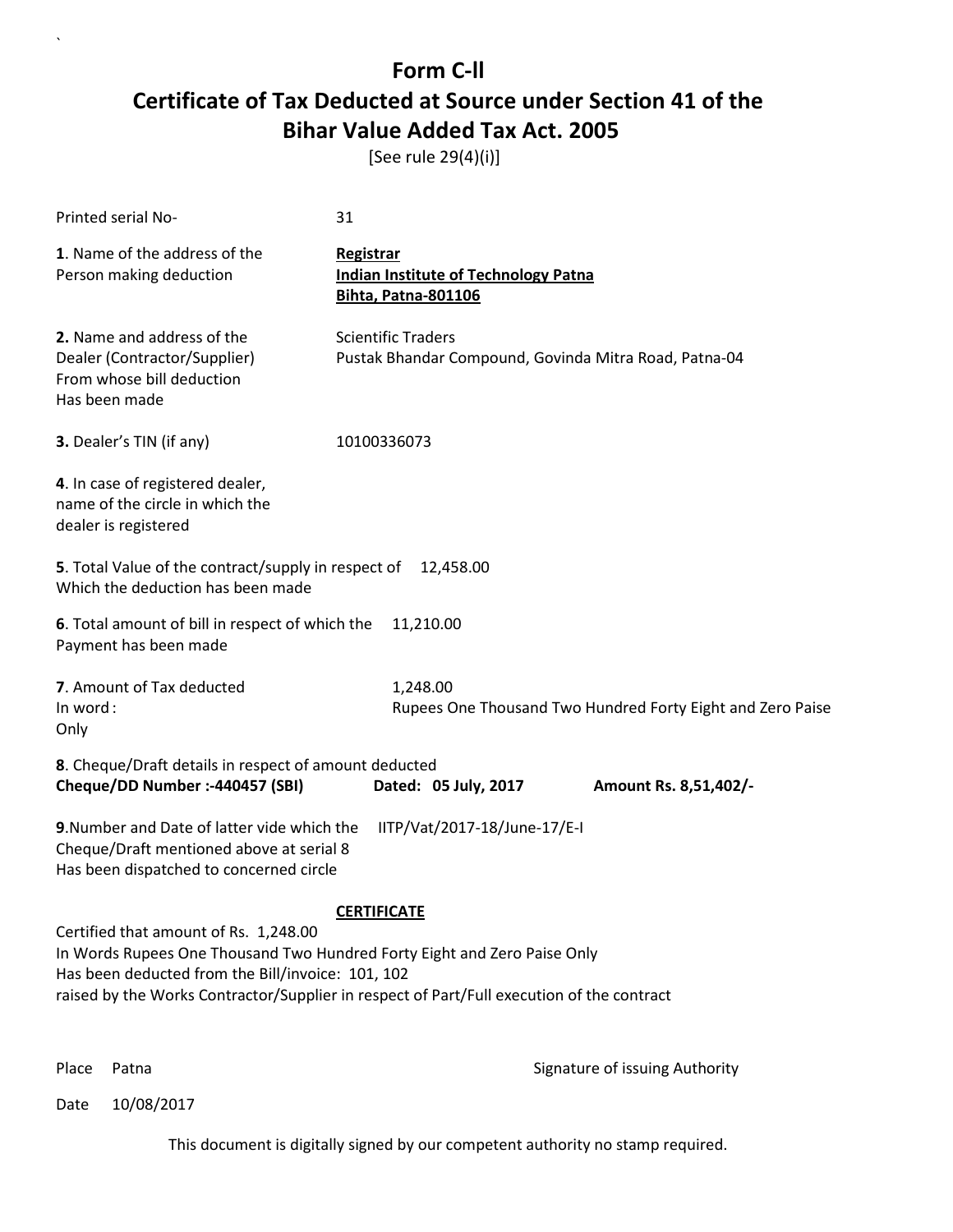[See rule 29(4)(i)]

| <b>Printed serial No-</b>                                                                                                                                                                                                                                         | 32                                                                                            |  |  |
|-------------------------------------------------------------------------------------------------------------------------------------------------------------------------------------------------------------------------------------------------------------------|-----------------------------------------------------------------------------------------------|--|--|
| 1. Name of the address of the<br>Person making deduction                                                                                                                                                                                                          | <b>Registrar</b><br><b>Indian Institute of Technology Patna</b><br><b>Bihta, Patna-801106</b> |  |  |
| 2. Name and address of the<br>Dealer (Contractor/Supplier)<br>From whose bill deduction<br>Has been made                                                                                                                                                          | M/S Laxmi Sales Agency<br>Sri Laxmi Place, Behind Abhishek Plaza, Exhibition Road, Patna-01   |  |  |
| 3. Dealer's TIN (if any)                                                                                                                                                                                                                                          | 10140807092                                                                                   |  |  |
| 4. In case of registered dealer,<br>name of the circle in which the<br>dealer is registered                                                                                                                                                                       |                                                                                               |  |  |
| 5. Total Value of the contract/supply in respect of 2,014.00<br>Which the deduction has been made                                                                                                                                                                 |                                                                                               |  |  |
| 6. Total amount of bill in respect of which the<br>Payment has been made                                                                                                                                                                                          | 1,900.00                                                                                      |  |  |
| 7. Amount of Tax deducted<br>In word:                                                                                                                                                                                                                             | 114.00<br>Rupees One Hundred Fourteen and Zero Paise Only                                     |  |  |
| 8. Cheque/Draft details in respect of amount deducted<br>Cheque/DD Number :- 440457 (SBI)                                                                                                                                                                         | Dated: 05 July, 2017<br>Amount Rs. 8,51,402/-                                                 |  |  |
| 9. Number and Date of latter vide which the<br>IITP/Vat/2017-18/June-17/E-I<br>Cheque/Draft mentioned above at serial 8<br>Has been dispatched to concerned circle                                                                                                |                                                                                               |  |  |
| <b>CERTIFICATE</b><br>Certified that amount of Rs. 114.00<br>In Words Rupees One Hundred Fourteen and Zero Paise Only<br>Has been deducted from the Bill/invoice: 22<br>raised by the Works Contractor/Supplier in respect of Part/Full execution of the contract |                                                                                               |  |  |
| Place<br>Patna                                                                                                                                                                                                                                                    | Signature of issuing Authority                                                                |  |  |

Date 10/08/2017

`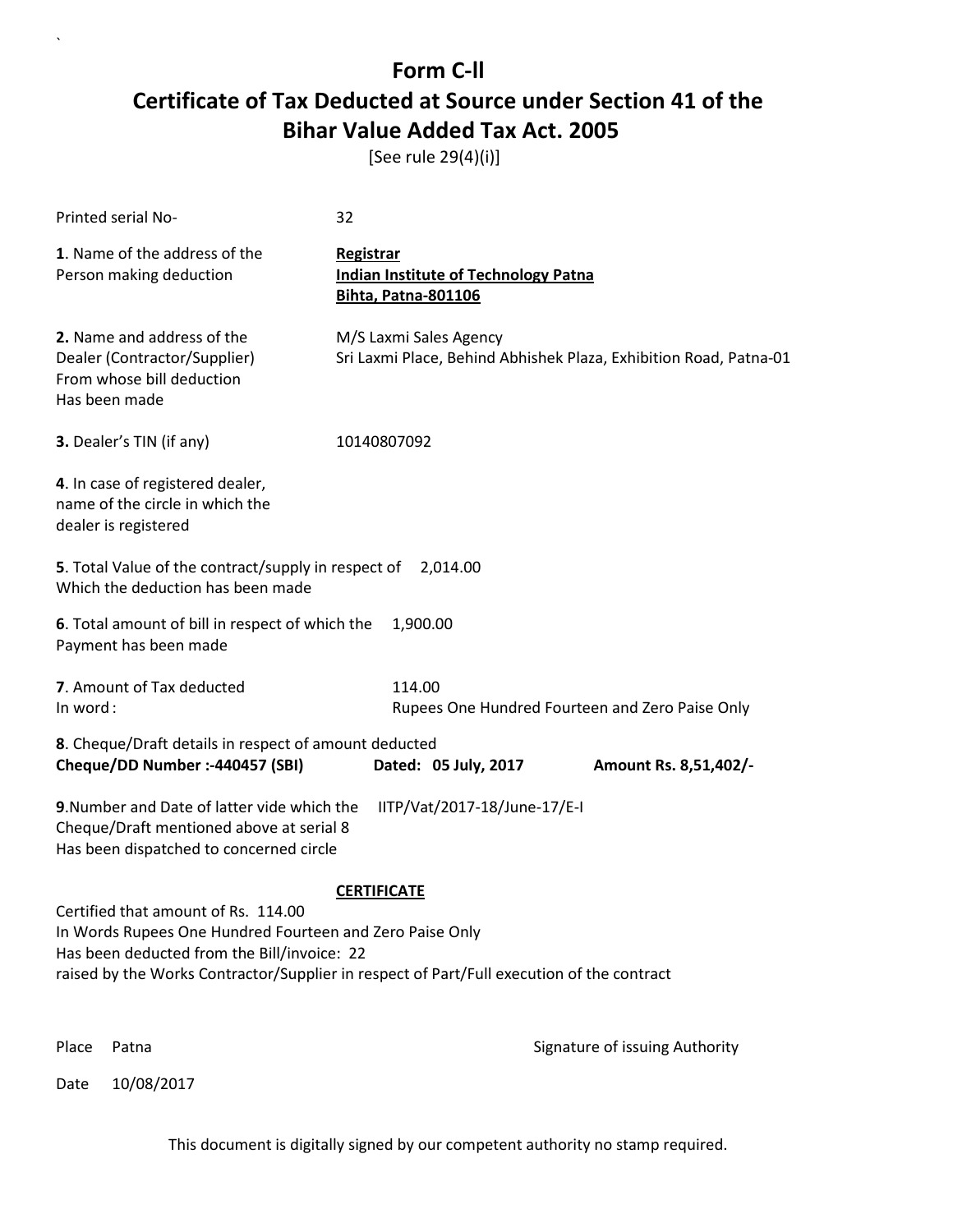[See rule 29(4)(i)]

| Printed serial No-                                                                                                                                                                                                                                                                     | 33                                                                                            |  |  |
|----------------------------------------------------------------------------------------------------------------------------------------------------------------------------------------------------------------------------------------------------------------------------------------|-----------------------------------------------------------------------------------------------|--|--|
| 1. Name of the address of the<br>Person making deduction                                                                                                                                                                                                                               | <b>Registrar</b><br><b>Indian Institute of Technology Patna</b><br><b>Bihta, Patna-801106</b> |  |  |
| 2. Name and address of the<br>Dealer (Contractor/Supplier)<br>From whose bill deduction<br>Has been made                                                                                                                                                                               | M/S Usha Air Products Ltd<br>Dasratha, New ByPass Road, Patna-02                              |  |  |
| 3. Dealer's TIN (if any)                                                                                                                                                                                                                                                               | 10120044048                                                                                   |  |  |
| 4. In case of registered dealer,<br>name of the circle in which the<br>dealer is registered                                                                                                                                                                                            |                                                                                               |  |  |
| 5. Total Value of the contract/supply in respect of<br>Which the deduction has been made                                                                                                                                                                                               | 22928.00                                                                                      |  |  |
| 6. Total amount of bill in respect of which the<br>Payment has been made                                                                                                                                                                                                               | 21,800.00                                                                                     |  |  |
| 7. Amount of Tax deducted<br>In word:<br>Paise Only                                                                                                                                                                                                                                    | 1128.00<br>Rupees One Thousand One Hundred Twenty Eight and Zero                              |  |  |
| 8. Cheque/Draft details in respect of amount deducted<br>Cheque/DD Number :- 440457 (SBI)                                                                                                                                                                                              | Dated: 05 July, 2017<br>Amount Rs. 8,51,402/-                                                 |  |  |
| 9. Number and Date of latter vide which the<br>IITP/Vat/2017-18/June-17/E-I<br>Cheque/Draft mentioned above at serial 8<br>Has been dispatched to concerned circle                                                                                                                     |                                                                                               |  |  |
| <b>CERTIFICATE</b><br>Certified that amount of Rs. 1128.00<br>In Words Rupees One Thousand One Hundred Twenty Eight and Zero Paise Only<br>Has been deducted from the Bill/invoice: 10171<br>raised by the Works Contractor/Supplier in respect of Part/Full execution of the contract |                                                                                               |  |  |

`

Place Patna **Property** Place Patna Signature of issuing Authority

Date 10/08/2017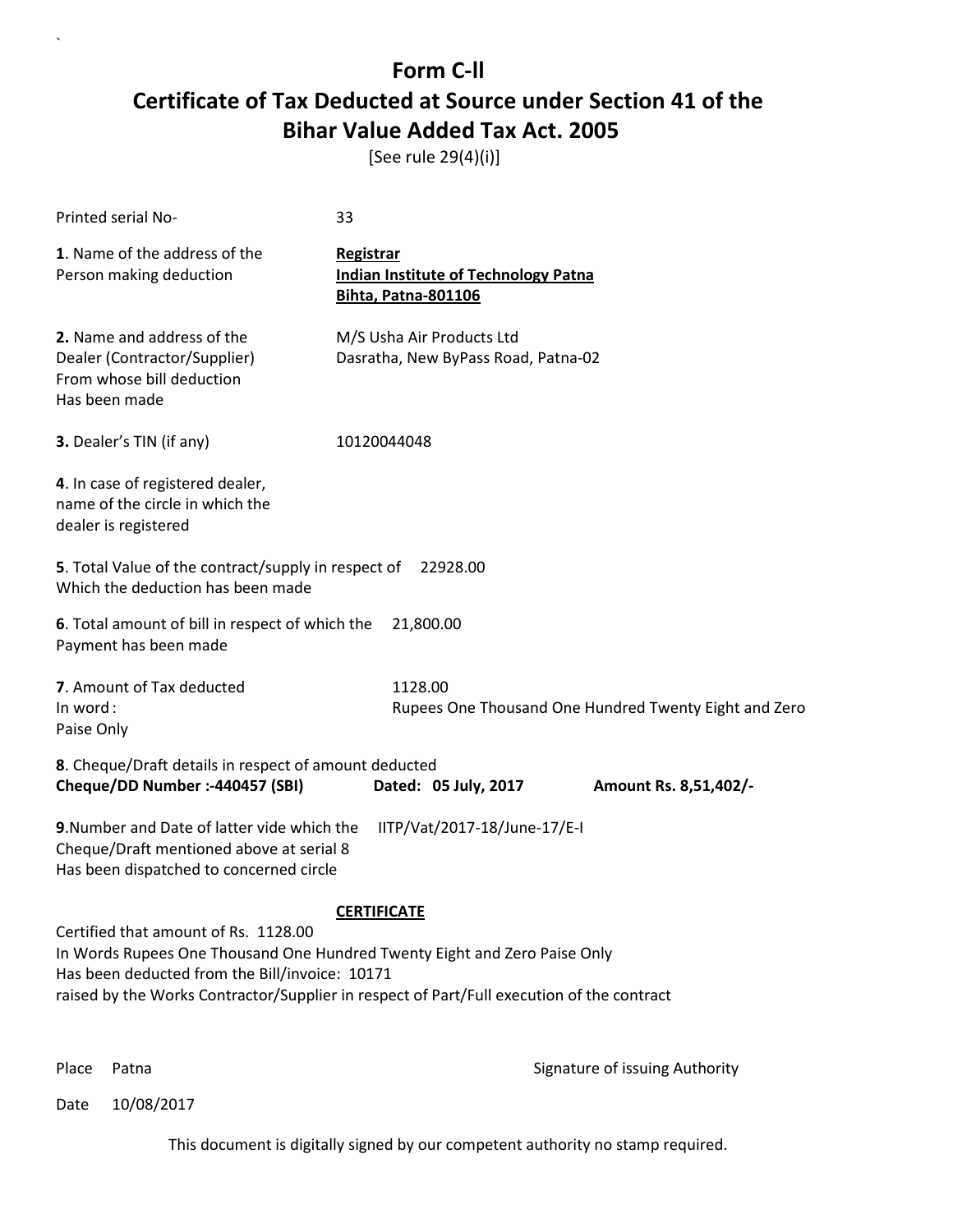[See rule 29(4)(i)]

| Printed serial No-                                                                                                                                                                                                                                                          | 34                                                                                            |                                |  |
|-----------------------------------------------------------------------------------------------------------------------------------------------------------------------------------------------------------------------------------------------------------------------------|-----------------------------------------------------------------------------------------------|--------------------------------|--|
| 1. Name of the address of the<br>Person making deduction                                                                                                                                                                                                                    | <b>Registrar</b><br><b>Indian Institute of Technology Patna</b><br><b>Bihta, Patna-801106</b> |                                |  |
| 2. Name and address of the<br>Dealer (Contractor/Supplier)<br>From whose bill deduction<br>Has been made                                                                                                                                                                    | M/S Vishala Industrial Craft Ltd.<br>Patna                                                    |                                |  |
| 3. Dealer's TIN (if any)                                                                                                                                                                                                                                                    | 10080083055                                                                                   |                                |  |
| 4. In case of registered dealer,<br>name of the circle in which the<br>dealer is registered                                                                                                                                                                                 |                                                                                               |                                |  |
| 5. Total Value of the contract/supply in respect of<br>Which the deduction has been made                                                                                                                                                                                    | 48,300.00                                                                                     |                                |  |
| 6. Total amount of bill in respect of which the<br>Payment has been made                                                                                                                                                                                                    | 42,000.00                                                                                     |                                |  |
| 7. Amount of Tax deducted<br>In word:                                                                                                                                                                                                                                       | 6,300.00<br>Rupees Six Thousand Three Hundred and Zero Paise Only                             |                                |  |
| 8. Cheque/Draft details in respect of amount deducted<br>Cheque/DD Number :- 440457 (SBI)                                                                                                                                                                                   | Dated: 05 July, 2017                                                                          | Amount Rs. 8,51,402/-          |  |
| 9. Number and Date of latter vide which the<br>IITP/Vat/2017-18/June-17/E-I<br>Cheque/Draft mentioned above at serial 8<br>Has been dispatched to concerned circle                                                                                                          |                                                                                               |                                |  |
| <b>CERTIFICATE</b><br>Certified that amount of Rs. 6,300.00<br>In Words Rupees Six Thousand Three Hundred and Zero Paise Only<br>Has been deducted from the Bill/invoice: T/03<br>raised by the Works Contractor/Supplier in respect of Part/Full execution of the contract |                                                                                               |                                |  |
| Place<br>Patna                                                                                                                                                                                                                                                              |                                                                                               | Signature of issuing Authority |  |

Date 10/08/2017

`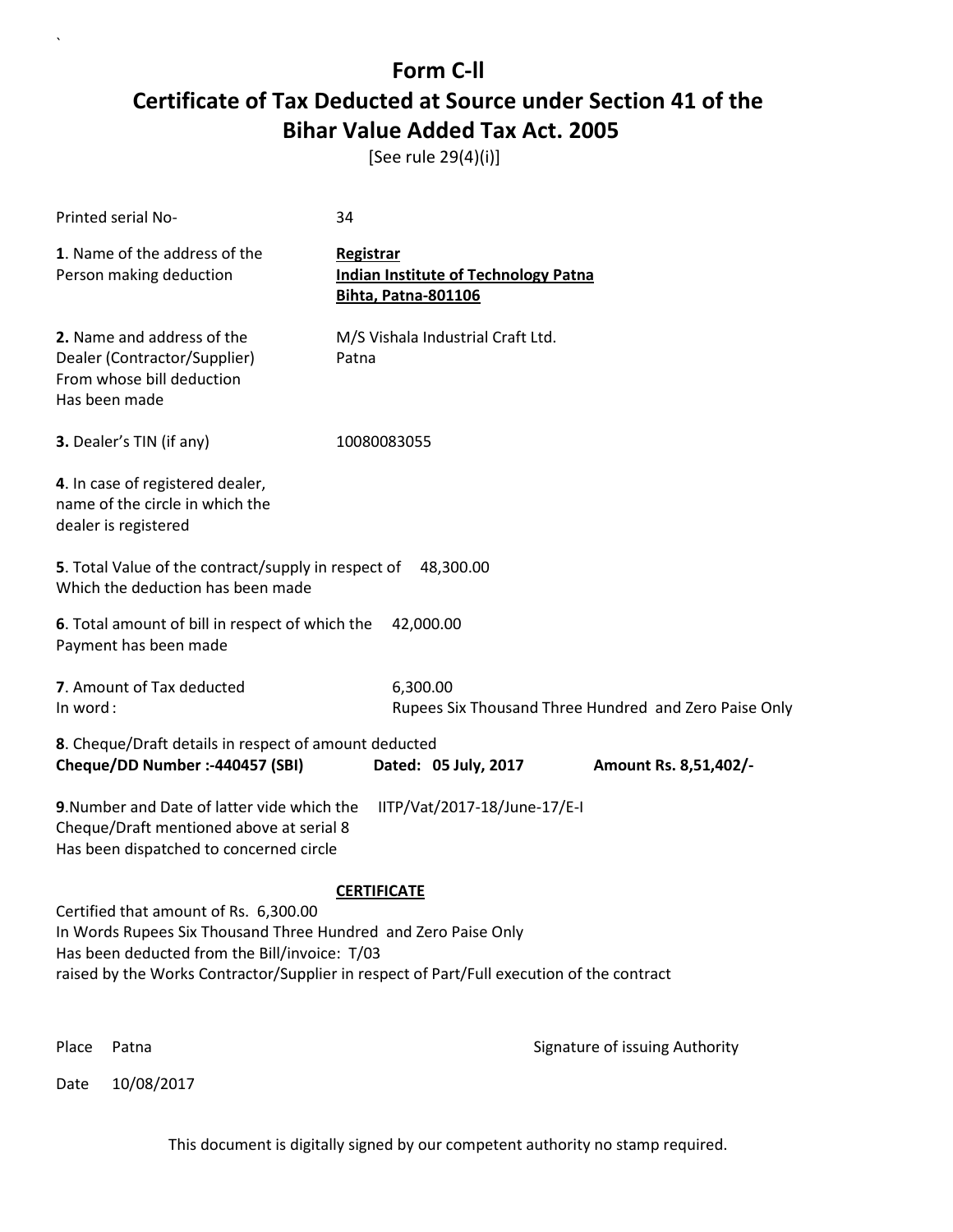[See rule 29(4)(i)]

| Printed serial No-                                                                                                                                                                                                                                  | 35                                                                                            |                                                       |  |
|-----------------------------------------------------------------------------------------------------------------------------------------------------------------------------------------------------------------------------------------------------|-----------------------------------------------------------------------------------------------|-------------------------------------------------------|--|
| 1. Name of the address of the<br>Person making deduction                                                                                                                                                                                            | <b>Registrar</b><br><b>Indian Institute of Technology Patna</b><br><b>Bihta, Patna-801106</b> |                                                       |  |
| 2. Name and address of the<br>Dealer (Contractor/Supplier)<br>From whose bill deduction<br>Has been made                                                                                                                                            | Sky net<br>162, Patliputra Colony, Patna-13                                                   |                                                       |  |
| 3. Dealer's TIN (if any)                                                                                                                                                                                                                            | 10151248075                                                                                   |                                                       |  |
| 4. In case of registered dealer,<br>name of the circle in which the<br>dealer is registered                                                                                                                                                         |                                                                                               |                                                       |  |
| 5. Total Value of the contract/supply in respect of 7,026.00<br>Which the deduction has been made                                                                                                                                                   |                                                                                               |                                                       |  |
| 6. Total amount of bill in respect of which the<br>Payment has been made                                                                                                                                                                            | 6,628.00                                                                                      |                                                       |  |
| 7. Amount of Tax deducted<br>In word:                                                                                                                                                                                                               | 398.00                                                                                        | Rupees Three Hundred Ninety Eight and Zero Paise Only |  |
| 8. Cheque/Draft details in respect of amount deducted<br>Cheque/DD Number :- 440457 (SBI)                                                                                                                                                           | Dated: 05 July, 2017                                                                          | Amount Rs. 8,51,402/-                                 |  |
| IITP/Vat/2017-18/June-17/E-I<br>9. Number and Date of latter vide which the<br>Cheque/Draft mentioned above at serial 8<br>Has been dispatched to concerned circle                                                                                  |                                                                                               |                                                       |  |
|                                                                                                                                                                                                                                                     | <b>CERTIFICATE</b>                                                                            |                                                       |  |
| Certified that amount of Rs. 398.00<br>In Words Rupees Three Hundred Ninety Eight and Zero Paise Only<br>Has been deducted from the Bill/invoice: 2358<br>raised by the Works Contractor/Supplier in respect of Part/Full execution of the contract |                                                                                               |                                                       |  |
| Place<br>Patna                                                                                                                                                                                                                                      |                                                                                               | Signature of issuing Authority                        |  |

Date 10/08/2017

`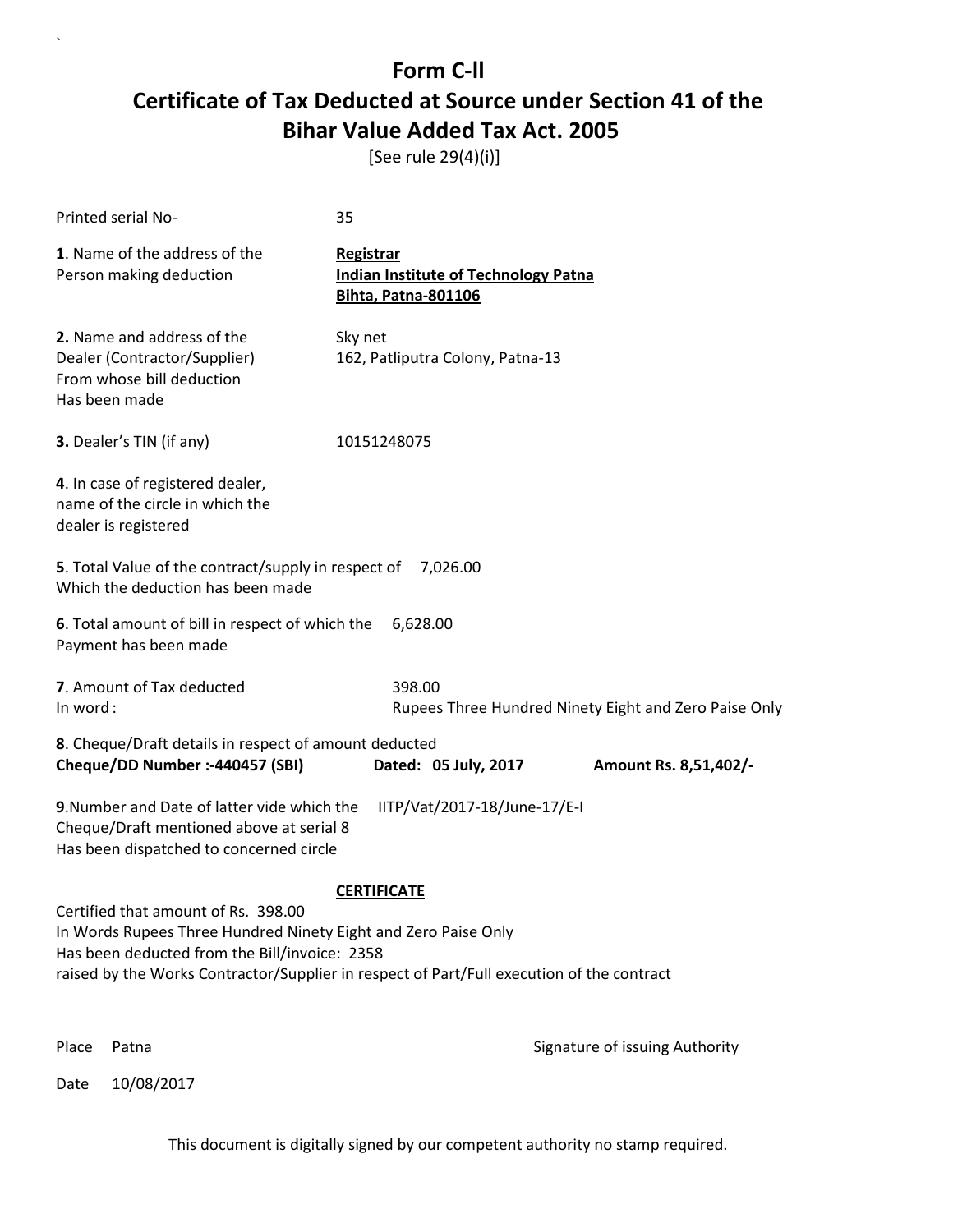[See rule 29(4)(i)]

`

| Printed serial No-                                                                                                                 | 36                                                                                                                                                                             |                                                                   |
|------------------------------------------------------------------------------------------------------------------------------------|--------------------------------------------------------------------------------------------------------------------------------------------------------------------------------|-------------------------------------------------------------------|
| 1. Name of the address of the<br>Person making deduction                                                                           | <b>Registrar</b><br><b>Indian Institute of Technology Patna</b><br><b>Bihta, Patna-801106</b>                                                                                  |                                                                   |
| 2. Name and address of the<br>Dealer (Contractor/Supplier)<br>From whose bill deduction<br>Has been made                           | M/S Laxmi Sales Agency                                                                                                                                                         | Sri Laxmi Place, Behind Abhishek Plaza, Exhibition Road, Patna-01 |
| 3. Dealer's TIN (if any)                                                                                                           | 10140807092                                                                                                                                                                    |                                                                   |
| 4. In case of registered dealer,<br>name of the circle in which the<br>dealer is registered                                        |                                                                                                                                                                                |                                                                   |
| 5. Total Value of the contract/supply in respect of<br>Which the deduction has been made                                           | 17,037.00                                                                                                                                                                      |                                                                   |
| 6. Total amount of bill in respect of which the<br>Payment has been made                                                           | 16,073.00                                                                                                                                                                      |                                                                   |
| 7. Amount of Tax deducted<br>In word:                                                                                              | 964.00                                                                                                                                                                         | Rupees Nine Hundred Sixty Four and Zero Paise Only                |
| 8. Cheque/Draft details in respect of amount deducted<br>Cheque/DD Number :- 440457 (SBI)                                          | Dated: 05 July, 2017                                                                                                                                                           | Amount Rs. 8,51,402/-                                             |
| 9. Number and Date of latter vide which the<br>Cheque/Draft mentioned above at serial 8<br>Has been dispatched to concerned circle | IITP/Vat/2017-18/June-17/E-I                                                                                                                                                   |                                                                   |
| Certified that amount of Rs. 964.00<br>Has been deducted from the Bill/invoice: 024, 16, 10                                        | <b>CERTIFICATE</b><br>In Words Rupees Nine Hundred Sixty Four and Zero Paise Only<br>raised by the Works Contractor/Supplier in respect of Part/Full execution of the contract |                                                                   |
| Place<br>Patna                                                                                                                     |                                                                                                                                                                                | Signature of issuing Authority                                    |
| 10/08/2017<br>Date                                                                                                                 |                                                                                                                                                                                |                                                                   |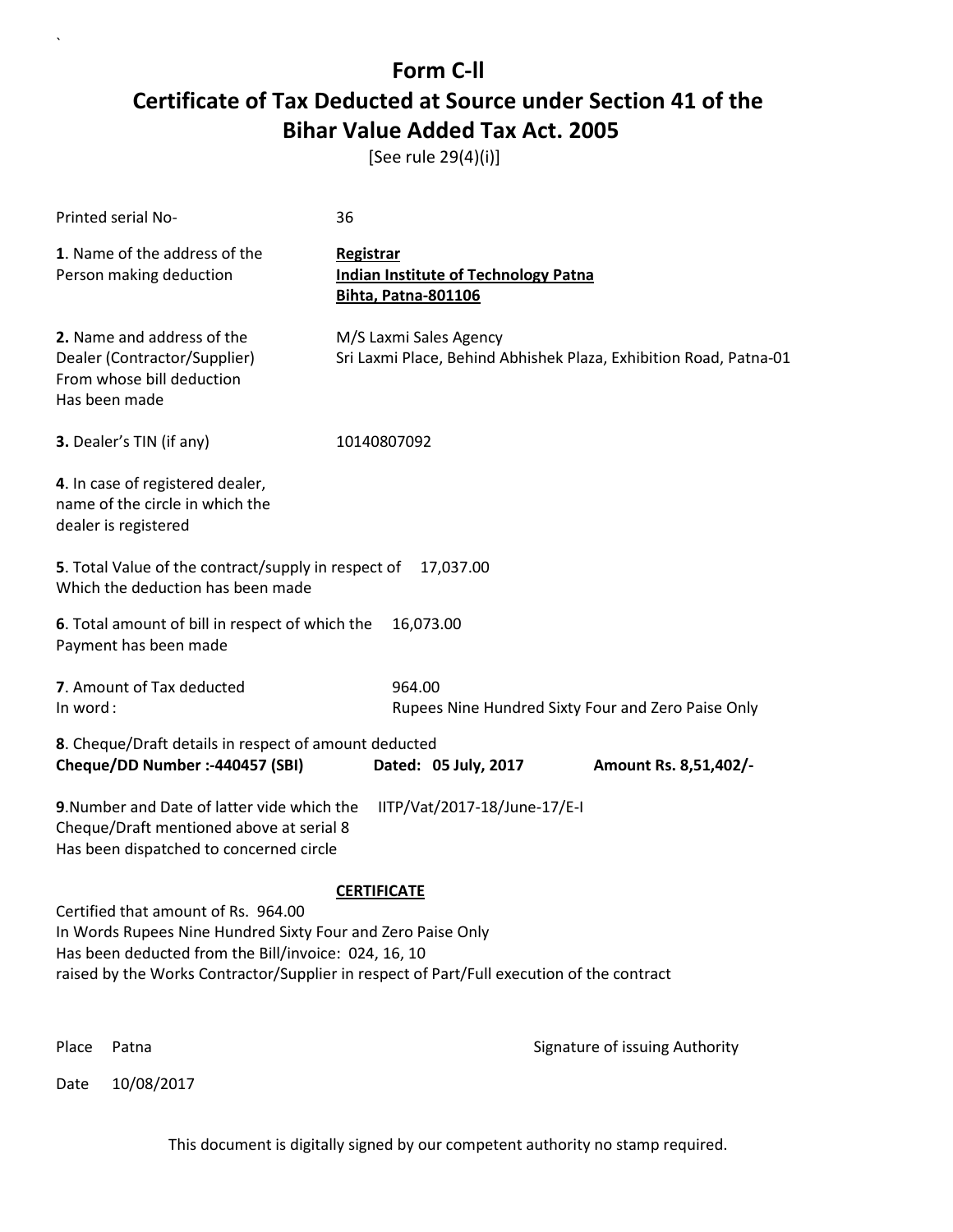[See rule 29(4)(i)]

| Printed serial No-                                                                                                                                                                                                                                                   | 37                                                                                            |                                                     |  |
|----------------------------------------------------------------------------------------------------------------------------------------------------------------------------------------------------------------------------------------------------------------------|-----------------------------------------------------------------------------------------------|-----------------------------------------------------|--|
| 1. Name of the address of the<br>Person making deduction                                                                                                                                                                                                             | <b>Registrar</b><br><b>Indian Institute of Technology Patna</b><br><b>Bihta, Patna-801106</b> |                                                     |  |
| 2. Name and address of the<br>Dealer (Contractor/Supplier)<br>From whose bill deduction<br>Has been made                                                                                                                                                             | Sharma Enterprises<br>Bihta, Patna                                                            |                                                     |  |
| 3. Dealer's TIN (if any)                                                                                                                                                                                                                                             | 10047786028                                                                                   |                                                     |  |
| 4. In case of registered dealer,<br>name of the circle in which the<br>dealer is registered                                                                                                                                                                          |                                                                                               |                                                     |  |
| 5. Total Value of the contract/supply in respect of<br>Which the deduction has been made                                                                                                                                                                             | 9,200                                                                                         |                                                     |  |
| 6. Total amount of bill in respect of which the<br>8,000<br>Payment has been made                                                                                                                                                                                    |                                                                                               |                                                     |  |
| 7. Amount of Tax deducted<br>In word:                                                                                                                                                                                                                                | 1,200                                                                                         | Rupees One Thousand Two Hundred and Zero Paise Only |  |
| 8. Cheque/Draft details in respect of amount deducted<br>Cheque/DD Number :- 440457 (SBI)                                                                                                                                                                            | Dated: 05 July, 2017                                                                          | Amount Rs. 8,51,402/-                               |  |
| 9. Number and Date of latter vide which the<br>IITP/Vat/2017-18/June-17/E-I<br>Cheque/Draft mentioned above at serial 8<br>Has been dispatched to concerned circle                                                                                                   |                                                                                               |                                                     |  |
| <b>CERTIFICATE</b><br>Certified that amount of Rs. 1,200<br>In Words Rupees One Thousand Two Hundred and Zero Paise Only<br>Has been deducted from the Bill/invoice: 73<br>raised by the Works Contractor/Supplier in respect of Part/Full execution of the contract |                                                                                               |                                                     |  |
| Place<br>Patna                                                                                                                                                                                                                                                       |                                                                                               | Signature of issuing Authority                      |  |

Date 10/08/2017

`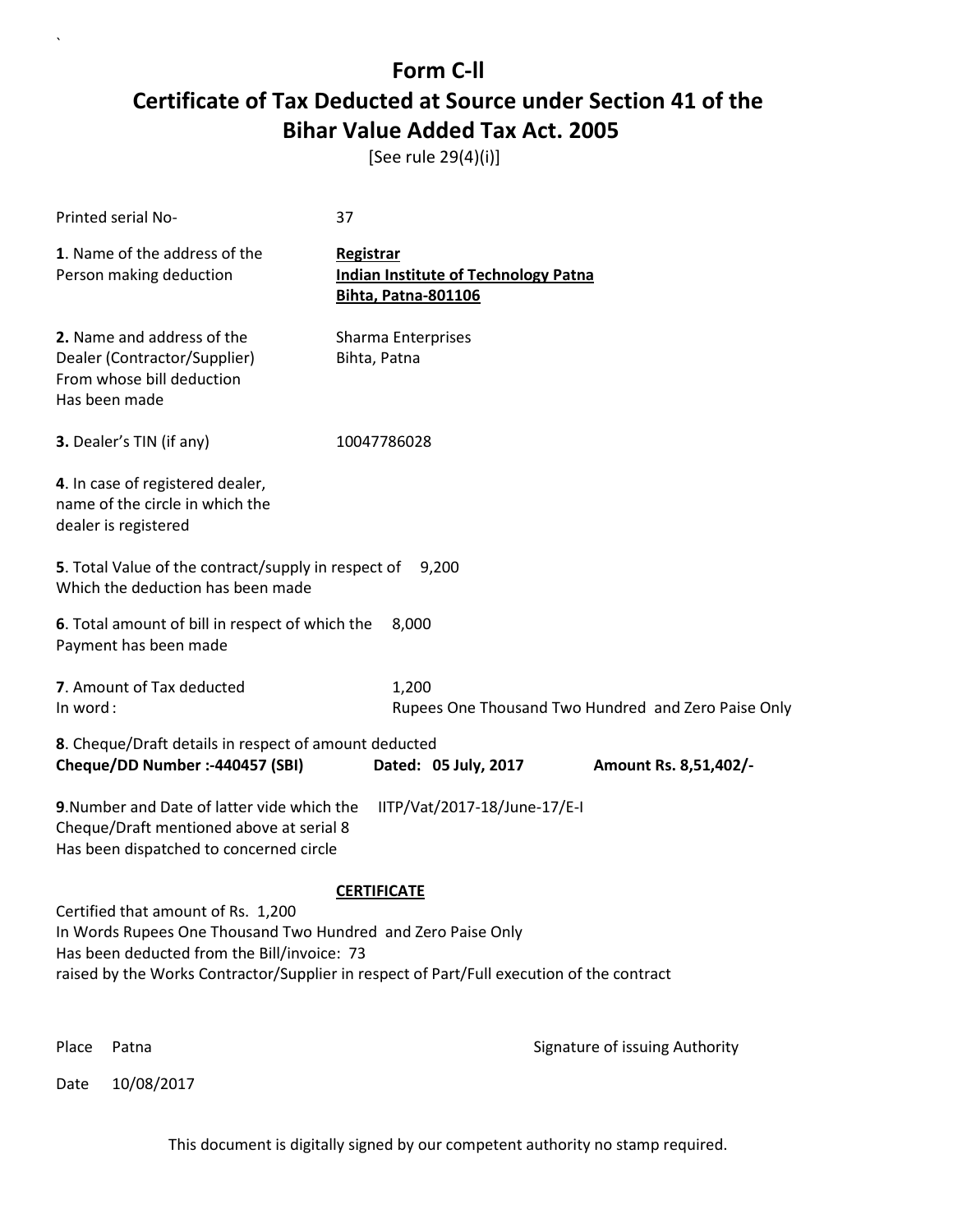[See rule 29(4)(i)]

| Printed serial No-                                                                                                                                                   | 38                                                                                                              |  |  |
|----------------------------------------------------------------------------------------------------------------------------------------------------------------------|-----------------------------------------------------------------------------------------------------------------|--|--|
| 1. Name of the address of the<br>Person making deduction                                                                                                             | <b>Registrar</b><br><b>Indian Institute of Technology Patna</b><br><b>Bihta, Patna-801106</b>                   |  |  |
| 2. Name and address of the<br>Dealer (Contractor/Supplier)<br>From whose bill deduction<br>Has been made                                                             | M/s Sajawat<br>Patna                                                                                            |  |  |
| 3. Dealer's TIN (if any)                                                                                                                                             | 10151790014                                                                                                     |  |  |
| 4. In case of registered dealer,<br>name of the circle in which the<br>dealer is registered                                                                          |                                                                                                                 |  |  |
| 5. Total Value of the contract/supply in respect of<br>Which the deduction has been made                                                                             | 18,227.00                                                                                                       |  |  |
| 6. Total amount of bill in respect of which the<br>Payment has been made                                                                                             | 15,980.00                                                                                                       |  |  |
| 7. Amount of Tax deducted<br>In word:<br>Only                                                                                                                        | 2,247.00<br>Rupees Two Thousand Two Hundred Forty Seven and Zero Paise                                          |  |  |
| 8. Cheque/Draft details in respect of amount deducted<br>Cheque/DD Number :- 440457 (SBI)                                                                            | Dated: 05 July, 2017<br>Amount Rs. 8,51,402/-                                                                   |  |  |
| 9. Number and Date of latter vide which the<br>IITP/Vat/2017-18/June-17/E-I<br>Cheque/Draft mentioned above at serial 8<br>Has been dispatched to concerned circle   |                                                                                                                 |  |  |
| Certified that amount of Rs. 2,247.00<br>In Words Rupees Two Thousand Two Hundred Forty Seven and Zero Paise Only<br>Has been deducted from the Bill/invoice: 05, 24 | <b>CERTIFICATE</b><br>raised by the Works Contractor/Supplier in respect of Part/Full execution of the contract |  |  |

`

Place Patna **Property** Place Patna Signature of issuing Authority

Date 10/08/2017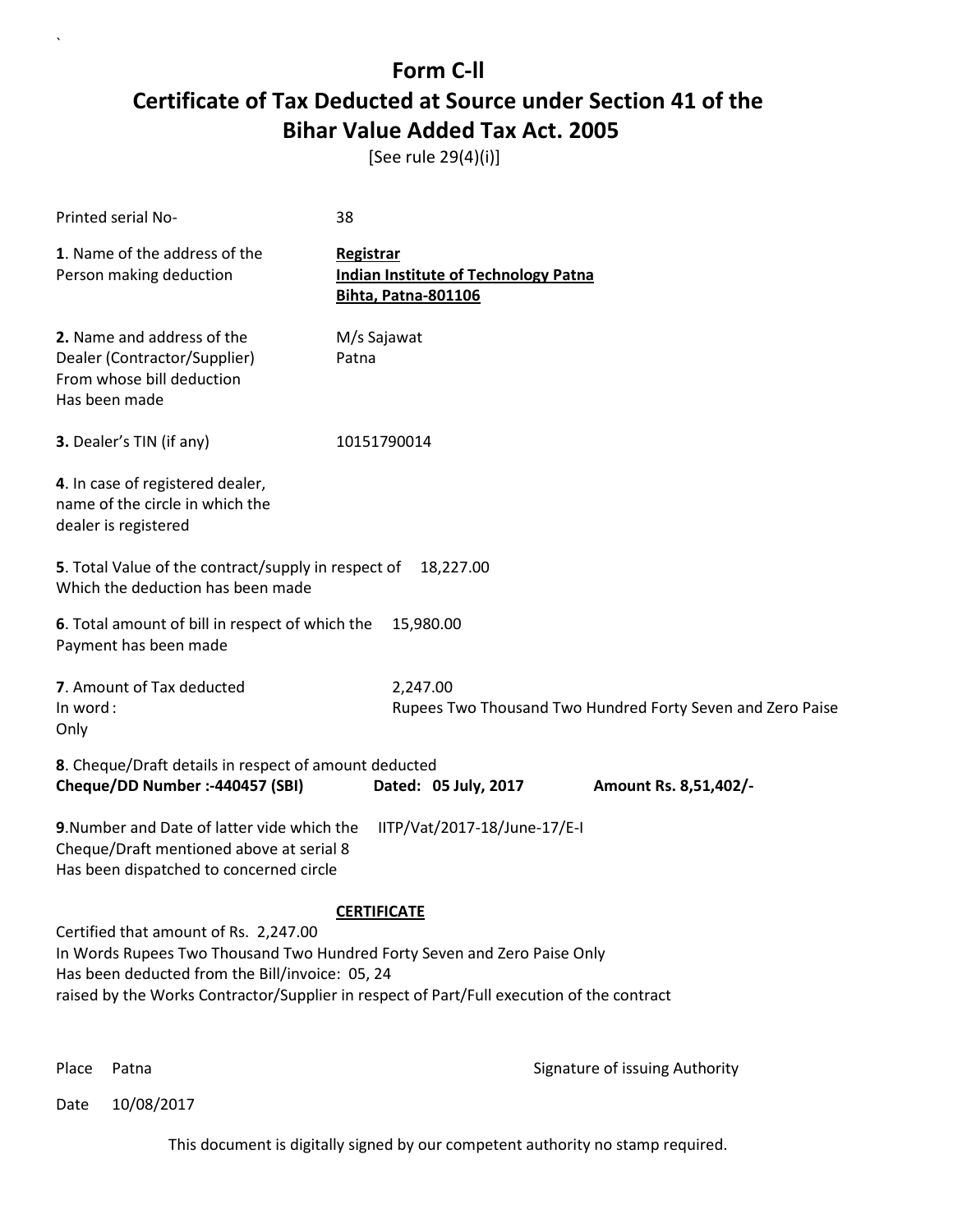[See rule 29(4)(i)]

| Printed serial No-                                                                                                                                                                                                                                                          | 39                                                                                            |                                                       |
|-----------------------------------------------------------------------------------------------------------------------------------------------------------------------------------------------------------------------------------------------------------------------------|-----------------------------------------------------------------------------------------------|-------------------------------------------------------|
| 1. Name of the address of the<br>Person making deduction                                                                                                                                                                                                                    | <b>Registrar</b><br><b>Indian Institute of Technology Patna</b><br><b>Bihta, Patna-801106</b> |                                                       |
| 2. Name and address of the<br>Dealer (Contractor/Supplier)<br>From whose bill deduction<br>Has been made                                                                                                                                                                    | Lakhmani Infotech<br>Patna                                                                    |                                                       |
| 3. Dealer's TIN (if any)                                                                                                                                                                                                                                                    | 10110510015                                                                                   |                                                       |
| 4. In case of registered dealer,<br>name of the circle in which the<br>dealer is registered                                                                                                                                                                                 |                                                                                               |                                                       |
| 5. Total Value of the contract/supply in respect of<br>Which the deduction has been made                                                                                                                                                                                    | 22500                                                                                         |                                                       |
| 6. Total amount of bill in respect of which the<br>Payment has been made                                                                                                                                                                                                    | 21,226.00                                                                                     |                                                       |
| 7. Amount of Tax deducted<br>In word:<br>Paise Only                                                                                                                                                                                                                         | 1274                                                                                          | Rupees One Thousand Two Hundred Seventy Four and Zero |
| 8. Cheque/Draft details in respect of amount deducted<br>Cheque/DD Number :- 440457 (SBI)                                                                                                                                                                                   | Dated: 05 July, 2017                                                                          | Amount Rs. 8,51,402/-                                 |
| 9. Number and Date of latter vide which the<br>Cheque/Draft mentioned above at serial 8<br>Has been dispatched to concerned circle                                                                                                                                          | IITP/Vat/2017-18/June-17/E-I                                                                  |                                                       |
|                                                                                                                                                                                                                                                                             | <b>CERTIFICATE</b>                                                                            |                                                       |
| Certified that amount of Rs. 1274<br>In Words Rupees One Thousand Two Hundred Seventy Four and Zero Paise Only<br>Has been deducted from the Bill/invoice: INT/LI398/R/2017-18<br>raised by the Works Contractor/Supplier in respect of Part/Full execution of the contract |                                                                                               |                                                       |
|                                                                                                                                                                                                                                                                             |                                                                                               |                                                       |

`

Place Patna **Property** Place Patna Signature of issuing Authority

Date 10/08/2017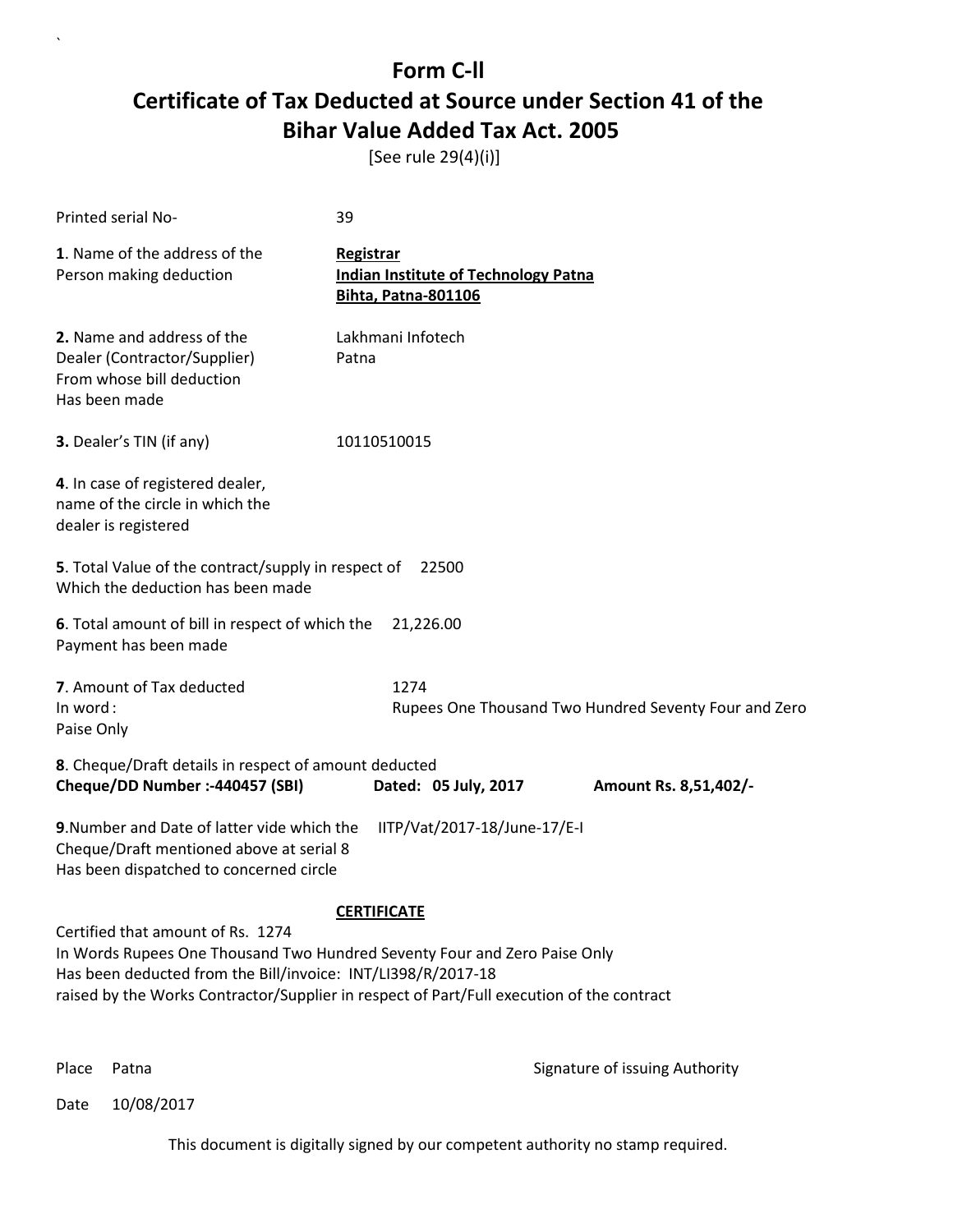[See rule 29(4)(i)]

| <b>Printed serial No-</b>                                                                                                                                                                                                                                                 | 40                                                                                     |  |  |
|---------------------------------------------------------------------------------------------------------------------------------------------------------------------------------------------------------------------------------------------------------------------------|----------------------------------------------------------------------------------------|--|--|
| 1. Name of the address of the<br>Person making deduction                                                                                                                                                                                                                  | Registrar<br><b>Indian Institute of Technology Patna</b><br><b>Bihta, Patna-801106</b> |  |  |
| <b>2.</b> Name and address of the<br>Dealer (Contractor/Supplier)<br>From whose bill deduction<br>Has been made                                                                                                                                                           | Angeethi Hospitality<br>Bitha, Patna                                                   |  |  |
| 3. Dealer's TIN (if any)                                                                                                                                                                                                                                                  | 10047889071                                                                            |  |  |
| 4. In case of registered dealer,<br>name of the circle in which the<br>dealer is registered                                                                                                                                                                               |                                                                                        |  |  |
| 5. Total Value of the contract/supply in respect of<br>Which the deduction has been made                                                                                                                                                                                  | 7,404.00                                                                               |  |  |
| 6. Total amount of bill in respect of which the<br>Payment has been made                                                                                                                                                                                                  | 6,487.00                                                                               |  |  |
| 7. Amount of Tax deducted<br>In word:                                                                                                                                                                                                                                     | 917.00<br>Rupees Nine Hundred Seventeen and Zero Paise Only                            |  |  |
| 8. Cheque/Draft details in respect of amount deducted<br>Cheque/DD Number :- 440457 (SBI)                                                                                                                                                                                 | Dated: 05 July, 2017<br>Amount Rs. 8,51,402/-                                          |  |  |
| 9. Number and Date of latter vide which the<br>IITP/Vat/2017-18/June-17/E-I<br>Cheque/Draft mentioned above at serial 8<br>Has been dispatched to concerned circle                                                                                                        |                                                                                        |  |  |
| <b>CERTIFICATE</b><br>Certified that amount of Rs. 917.00<br>In Words Rupees Nine Hundred Seventeen and Zero Paise Only<br>Has been deducted from the Bill/invoice: 127, 128<br>raised by the Works Contractor/Supplier in respect of Part/Full execution of the contract |                                                                                        |  |  |
| Place<br>Patna                                                                                                                                                                                                                                                            | Signature of issuing Authority                                                         |  |  |

Date 10/08/2017

`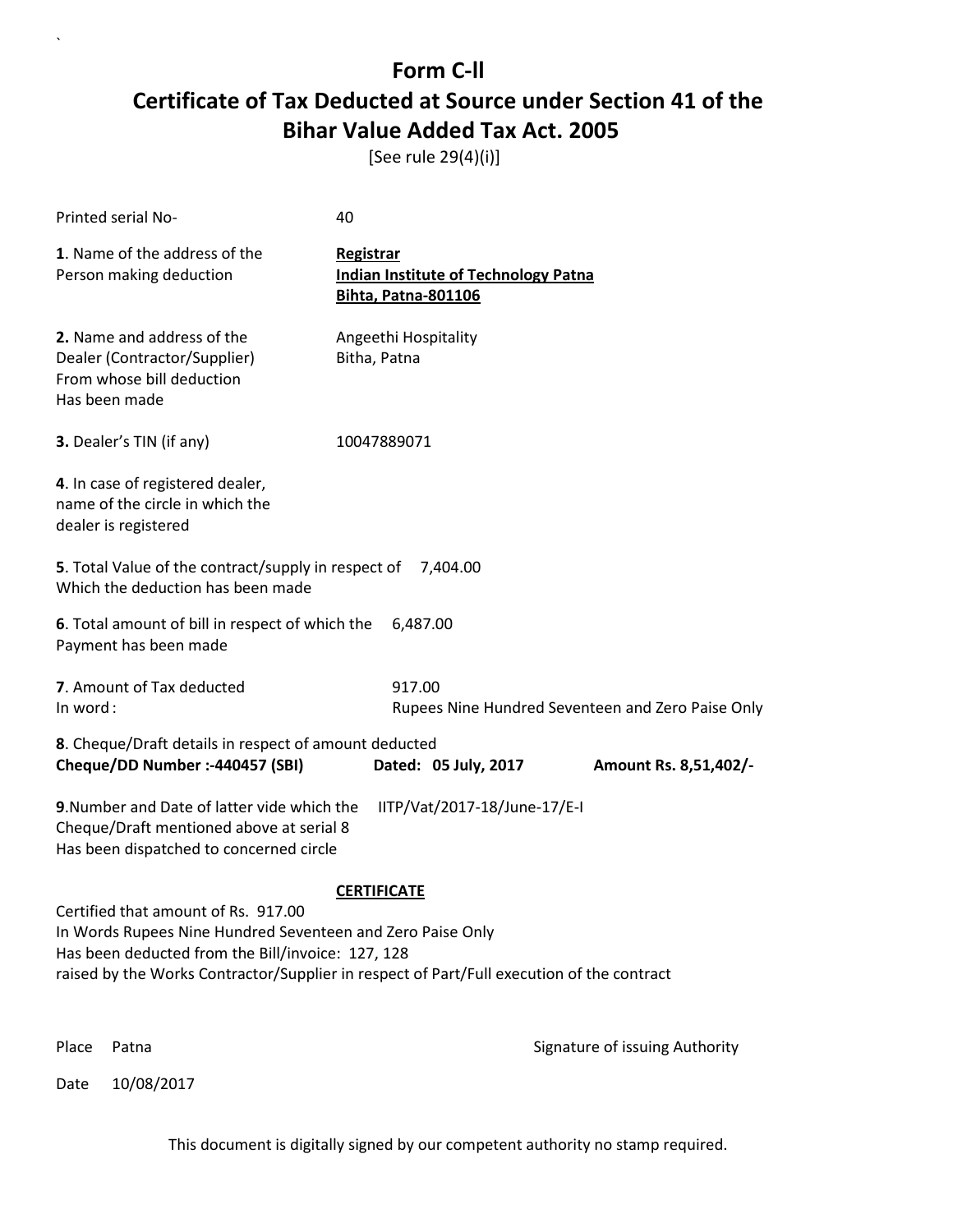[See rule 29(4)(i)]

| Printed serial No-                                                                                                                                                       | 41                                                                                                              |  |  |
|--------------------------------------------------------------------------------------------------------------------------------------------------------------------------|-----------------------------------------------------------------------------------------------------------------|--|--|
| 1. Name of the address of the<br>Person making deduction                                                                                                                 | <b>Registrar</b><br><b>Indian Institute of Technology Patna</b><br><b>Bihta, Patna-801106</b>                   |  |  |
| 2. Name and address of the<br>Dealer (Contractor/Supplier)<br>From whose bill deduction<br>Has been made                                                                 | M/S Usha Air Products Ltd<br>Dasratha, New ByPass Road, Patna-02                                                |  |  |
| 3. Dealer's TIN (if any)                                                                                                                                                 | 10120044048                                                                                                     |  |  |
| 4. In case of registered dealer,<br>name of the circle in which the<br>dealer is registered                                                                              |                                                                                                                 |  |  |
| 5. Total Value of the contract/supply in respect of<br>Which the deduction has been made                                                                                 | 28928.00                                                                                                        |  |  |
| 6. Total amount of bill in respect of which the<br>Payment has been made                                                                                                 | 27,630.00                                                                                                       |  |  |
| 7. Amount of Tax deducted<br>In word:<br>Paise Only                                                                                                                      | 1298.00<br>Rupees One Thousand Two Hundred Ninety Eight and Zero                                                |  |  |
| 8. Cheque/Draft details in respect of amount deducted<br>Cheque/DD Number :- 440457 (SBI)                                                                                | Dated: 05 July, 2017<br>Amount Rs. 8,51,402/-                                                                   |  |  |
| 9. Number and Date of latter vide which the<br>IITP/Vat/2017-18/June-17/E-I<br>Cheque/Draft mentioned above at serial 8<br>Has been dispatched to concerned circle       |                                                                                                                 |  |  |
| Certified that amount of Rs. 1298.00<br>In Words Rupees One Thousand Two Hundred Ninety Eight and Zero Paise Only<br>Has been deducted from the Bill/invoice: 9595, 9578 | <b>CERTIFICATE</b><br>raised by the Works Contractor/Supplier in respect of Part/Full execution of the contract |  |  |

`

Place Patna **Property** Place Patna Signature of issuing Authority

Date 10/08/2017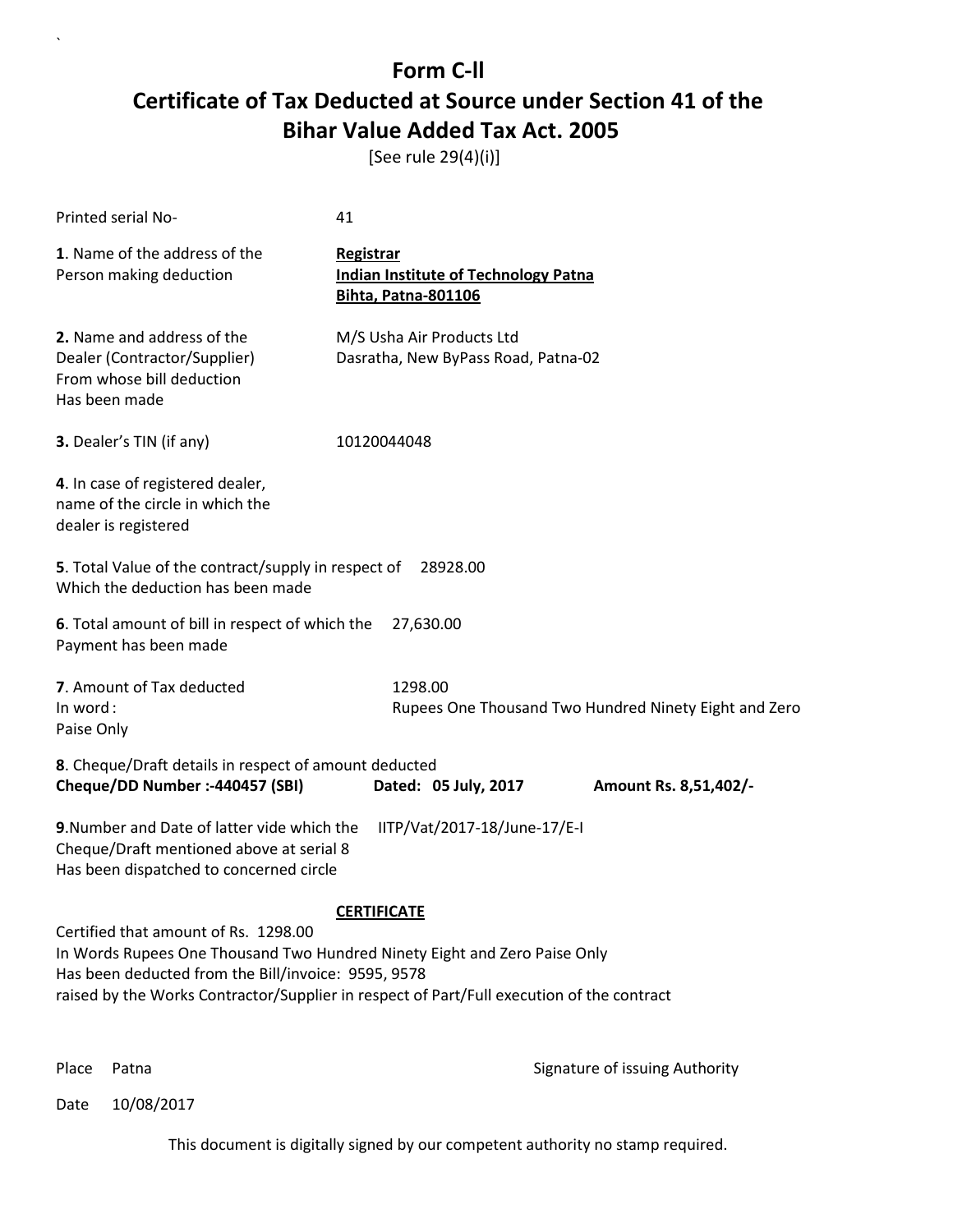[See rule 29(4)(i)]

`

|          | <b>Printed serial No-</b>                                                                                                                                                                                                                | 42                                                                                            |                                |
|----------|------------------------------------------------------------------------------------------------------------------------------------------------------------------------------------------------------------------------------------------|-----------------------------------------------------------------------------------------------|--------------------------------|
|          | 1. Name of the address of the<br>Person making deduction                                                                                                                                                                                 | <b>Registrar</b><br><b>Indian Institute of Technology Patna</b><br><b>Bihta, Patna-801106</b> |                                |
|          | 2. Name and address of the<br>Dealer (Contractor/Supplier)<br>From whose bill deduction<br>Has been made                                                                                                                                 | M/S Ranjan Scientific Traders<br>A/7, Kamla Place, G.M.Road, Patna-01                         |                                |
|          | 3. Dealer's TIN (if any)                                                                                                                                                                                                                 | 10105224097                                                                                   |                                |
|          | 4. In case of registered dealer,<br>name of the circle in which the<br>dealer is registered                                                                                                                                              |                                                                                               |                                |
|          | 5. Total Value of the contract/supply in respect of<br>Which the deduction has been made                                                                                                                                                 | 244.00                                                                                        |                                |
|          | 6. Total amount of bill in respect of which the<br>Payment has been made                                                                                                                                                                 | 230.00                                                                                        |                                |
| In word: | 7. Amount of Tax deducted                                                                                                                                                                                                                | 14.00<br>Rupees Fourteen and Zero Paise Only                                                  |                                |
|          | 8. Cheque/Draft details in respect of amount deducted<br>Cheque/DD Number :- 440457 (SBI)                                                                                                                                                | Dated: 05 July, 2017                                                                          | Amount Rs. 8,51,402/-          |
|          | 9. Number and Date of latter vide which the<br>Cheque/Draft mentioned above at serial 8<br>Has been dispatched to concerned circle                                                                                                       | IITP/Vat/2017-18/June-17/E-I                                                                  |                                |
|          | Certified that amount of Rs. 14.00<br>In Words Rupees Fourteen and Zero Paise Only<br>Has been deducted from the Bill/invoice: RT0183/17-18<br>raised by the Works Contractor/Supplier in respect of Part/Full execution of the contract | <b>CERTIFICATE</b>                                                                            |                                |
| Place    | Patna                                                                                                                                                                                                                                    |                                                                                               | Signature of issuing Authority |
| Date     | 10/08/2017                                                                                                                                                                                                                               |                                                                                               |                                |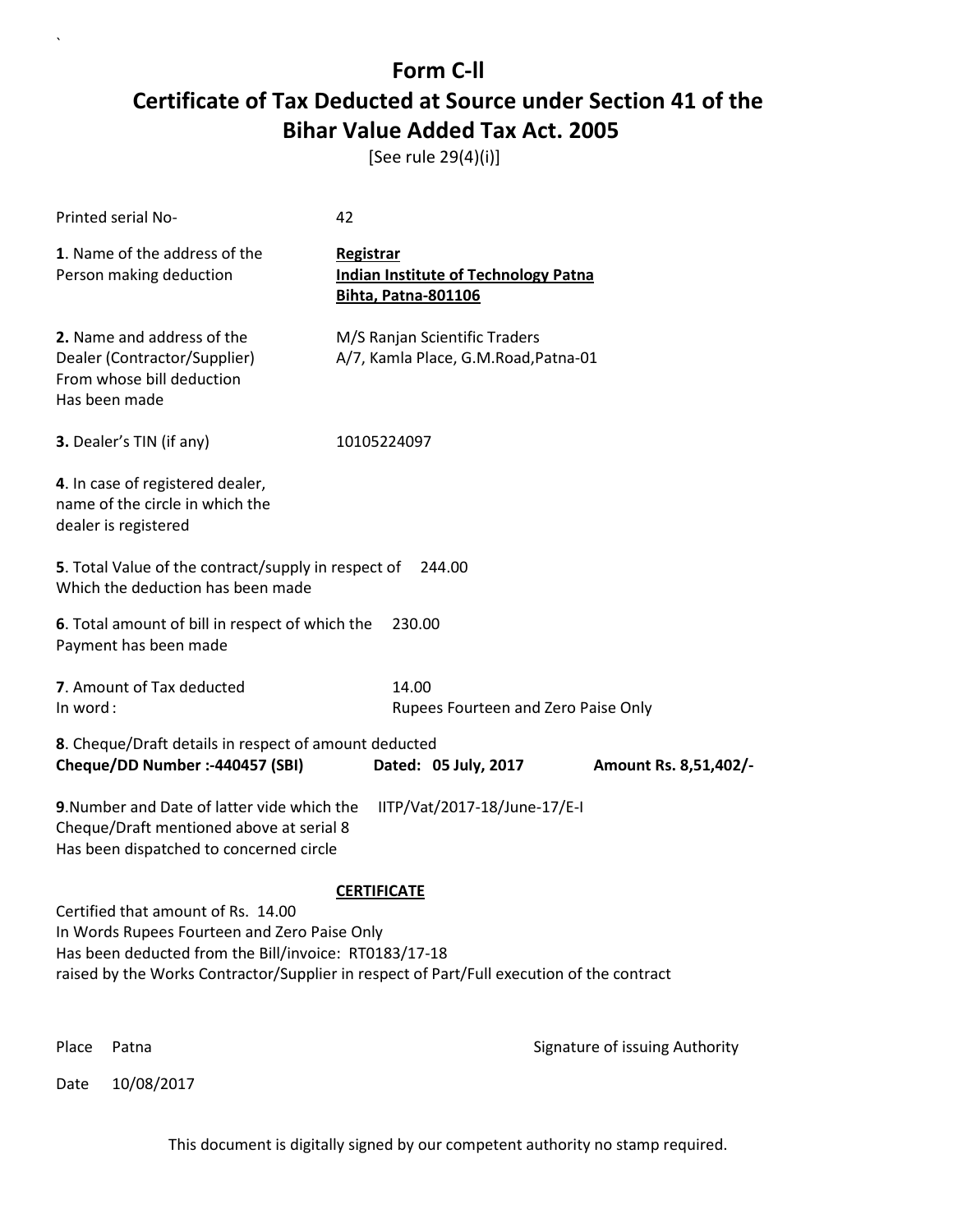[See rule 29(4)(i)]

`

| <b>Printed serial No-</b>                                                                                                                                                                                                                                                         | 43                                                                                            |                                |  |
|-----------------------------------------------------------------------------------------------------------------------------------------------------------------------------------------------------------------------------------------------------------------------------------|-----------------------------------------------------------------------------------------------|--------------------------------|--|
| 1. Name of the address of the<br>Person making deduction                                                                                                                                                                                                                          | <b>Registrar</b><br><b>Indian Institute of Technology Patna</b><br><b>Bihta, Patna-801106</b> |                                |  |
| 2. Name and address of the<br>Dealer (Contractor/Supplier)<br>From whose bill deduction<br>Has been made                                                                                                                                                                          | M/s Pathfinder Store<br>Patna                                                                 |                                |  |
| 3. Dealer's TIN (if any)                                                                                                                                                                                                                                                          | 10049280065                                                                                   |                                |  |
| 4. In case of registered dealer,<br>name of the circle in which the<br>dealer is registered                                                                                                                                                                                       |                                                                                               |                                |  |
| Which the deduction has been made                                                                                                                                                                                                                                                 | 5. Total Value of the contract/supply in respect of 3,917.00                                  |                                |  |
| 6. Total amount of bill in respect of which the<br>Payment has been made                                                                                                                                                                                                          | 3,695.00                                                                                      |                                |  |
| 7. Amount of Tax deducted<br>222.00<br>In word:<br>Rupees Two Hundred Twenty Two and Zero Paise Only                                                                                                                                                                              |                                                                                               |                                |  |
| 8. Cheque/Draft details in respect of amount deducted                                                                                                                                                                                                                             |                                                                                               |                                |  |
| Cheque/DD Number :- 440457 (SBI)                                                                                                                                                                                                                                                  | Dated: 05 July, 2017                                                                          | Amount Rs. 8,51,402/-          |  |
| 9. Number and Date of latter vide which the<br>IITP/Vat/2017-18/June-17/E-I<br>Cheque/Draft mentioned above at serial 8<br>Has been dispatched to concerned circle                                                                                                                |                                                                                               |                                |  |
| <b>CERTIFICATE</b><br>Certified that amount of Rs. 222.00<br>In Words Rupees Two Hundred Twenty Two and Zero Paise Only<br>Has been deducted from the Bill/invoice: Inv date 13.6.17<br>raised by the Works Contractor/Supplier in respect of Part/Full execution of the contract |                                                                                               |                                |  |
| Place<br>Patna                                                                                                                                                                                                                                                                    |                                                                                               | Signature of issuing Authority |  |
| 10/08/2017<br>Date                                                                                                                                                                                                                                                                |                                                                                               |                                |  |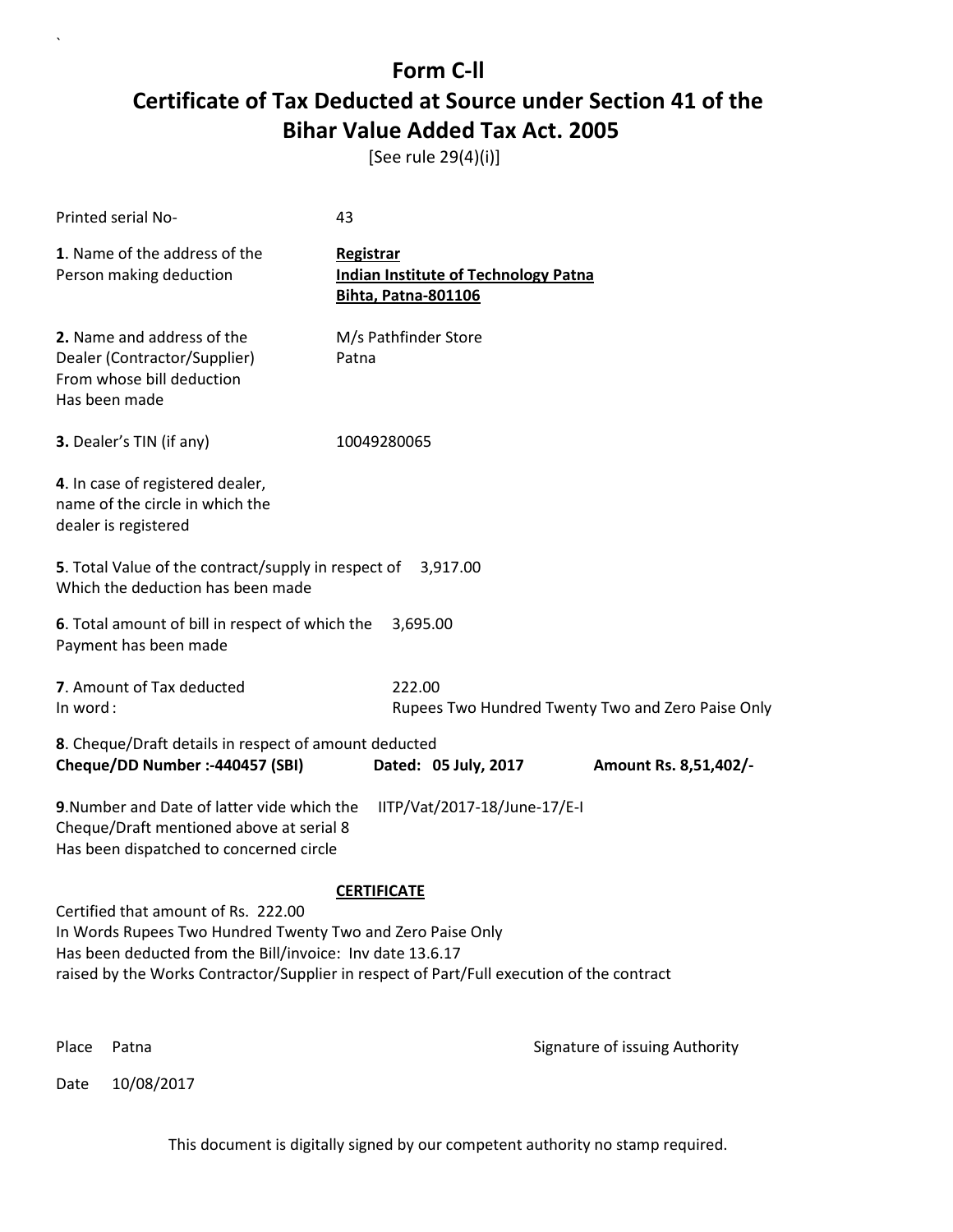[See rule 29(4)(i)]

| Printed serial No-                                                                                                                                                                                                                                | 44                                                                                            |                                                    |
|---------------------------------------------------------------------------------------------------------------------------------------------------------------------------------------------------------------------------------------------------|-----------------------------------------------------------------------------------------------|----------------------------------------------------|
| 1. Name of the address of the<br>Person making deduction                                                                                                                                                                                          | <b>Registrar</b><br><b>Indian Institute of Technology Patna</b><br><b>Bihta, Patna-801106</b> |                                                    |
| 2. Name and address of the<br>Dealer (Contractor/Supplier)<br>From whose bill deduction<br>Has been made                                                                                                                                          | M/s Sajawat<br>Patna                                                                          |                                                    |
| <b>3.</b> Dealer's TIN (if any)                                                                                                                                                                                                                   | 10151790014                                                                                   |                                                    |
| 4. In case of registered dealer,<br>name of the circle in which the<br>dealer is registered                                                                                                                                                       |                                                                                               |                                                    |
| 5. Total Value of the contract/supply in respect of 8,298.00<br>Which the deduction has been made                                                                                                                                                 |                                                                                               |                                                    |
| 6. Total amount of bill in respect of which the<br>Payment has been made                                                                                                                                                                          | 7,216.00                                                                                      |                                                    |
| 7. Amount of Tax deducted<br>In word:                                                                                                                                                                                                             | 1,082.00                                                                                      | Rupees One Thousand Eighty Two and Zero Paise Only |
| 8. Cheque/Draft details in respect of amount deducted<br>Cheque/DD Number :- 440457 (SBI)                                                                                                                                                         | Dated: 05 July, 2017                                                                          | Amount Rs. 8,51,402/-                              |
| 9. Number and Date of latter vide which the<br>Cheque/Draft mentioned above at serial 8<br>Has been dispatched to concerned circle                                                                                                                | IITP/Vat/2017-18/June-17/E-I                                                                  |                                                    |
|                                                                                                                                                                                                                                                   | <b>CERTIFICATE</b>                                                                            |                                                    |
| Certified that amount of Rs. 1,082.00<br>In Words Rupees One Thousand Eighty Two and Zero Paise Only<br>Has been deducted from the Bill/invoice: 026<br>raised by the Works Contractor/Supplier in respect of Part/Full execution of the contract |                                                                                               |                                                    |
| Place<br>Patna                                                                                                                                                                                                                                    |                                                                                               | Signature of issuing Authority                     |

Date 10/08/2017

`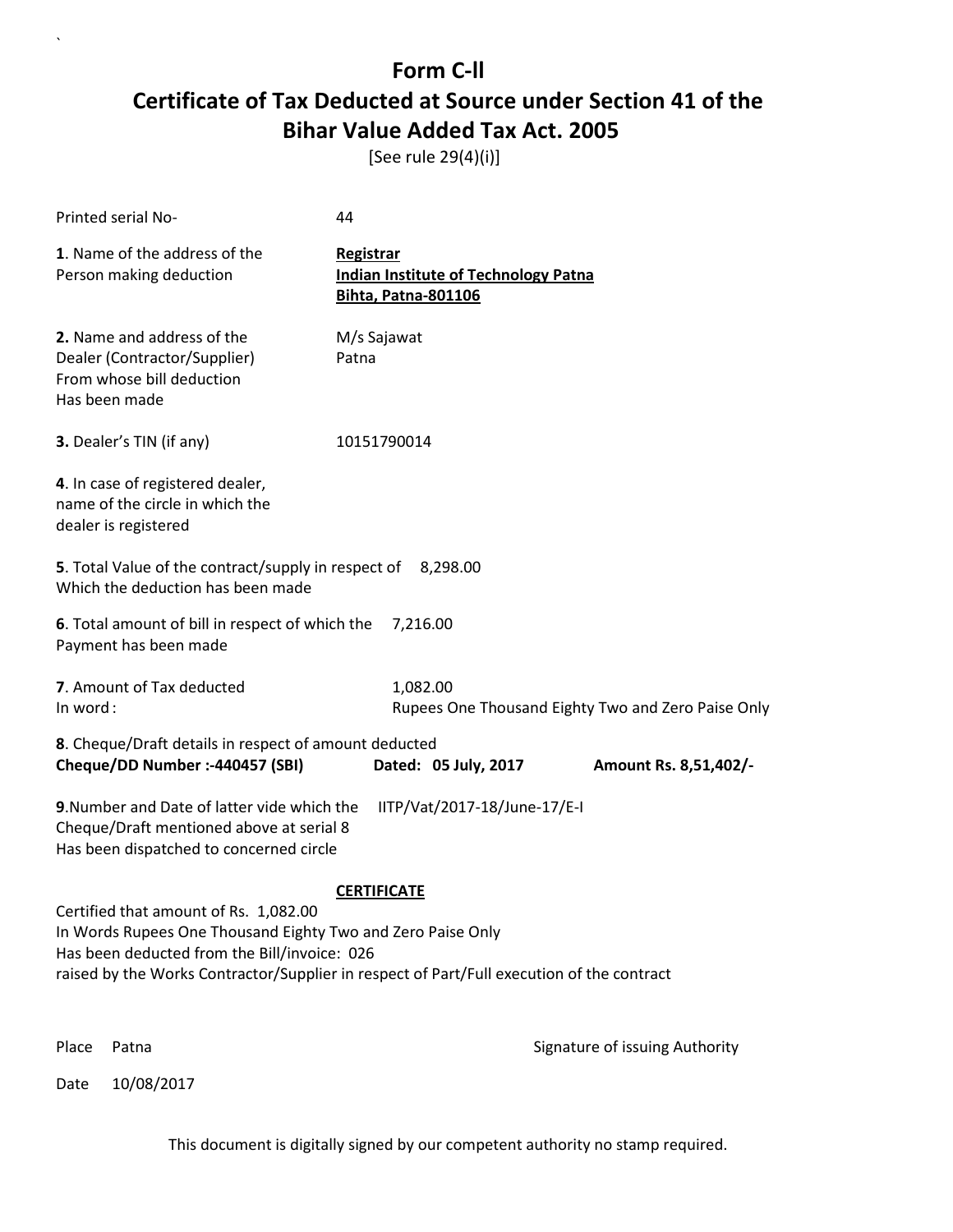[See rule 29(4)(i)]

| Printed serial No-                                                                                                                               | 45                                                                                                              |
|--------------------------------------------------------------------------------------------------------------------------------------------------|-----------------------------------------------------------------------------------------------------------------|
| 1. Name of the address of the<br>Person making deduction                                                                                         | <b>Registrar</b><br><b>Indian Institute of Technology Patna</b><br><b>Bihta, Patna-801106</b>                   |
| 2. Name and address of the<br>Dealer (Contractor/Supplier)<br>From whose bill deduction<br>Has been made                                         | M/S Laxmi Sales Agency<br>Sri Laxmi Place, Behind Abhishek Plaza, Exhibition Road, Patna-01                     |
| 3. Dealer's TIN (if any)                                                                                                                         | 10140807092                                                                                                     |
| 4. In case of registered dealer,<br>name of the circle in which the<br>dealer is registered                                                      |                                                                                                                 |
| 5. Total Value of the contract/supply in respect of 5,141.00<br>Which the deduction has been made                                                |                                                                                                                 |
| 6. Total amount of bill in respect of which the<br>Payment has been made                                                                         | 4,850.00                                                                                                        |
| 7. Amount of Tax deducted<br>In word:                                                                                                            | 291.00<br>Rupees Two Hundred Ninety One and Zero Paise Only                                                     |
| 8. Cheque/Draft details in respect of amount deducted<br>Cheque/DD Number :- 440457 (SBI)                                                        | Dated: 05 July, 2017<br>Amount Rs. 8,51,402/-                                                                   |
| 9. Number and Date of latter vide which the<br>Cheque/Draft mentioned above at serial 8<br>Has been dispatched to concerned circle               | IITP/Vat/2017-18/June-17/E-I                                                                                    |
| Certified that amount of Rs. 291.00<br>In Words Rupees Two Hundred Ninety One and Zero Paise Only<br>Has been deducted from the Bill/invoice: 26 | <b>CERTIFICATE</b><br>raised by the Works Contractor/Supplier in respect of Part/Full execution of the contract |
| Place<br>Patna                                                                                                                                   | Signature of issuing Authority                                                                                  |

Date 10/08/2017

`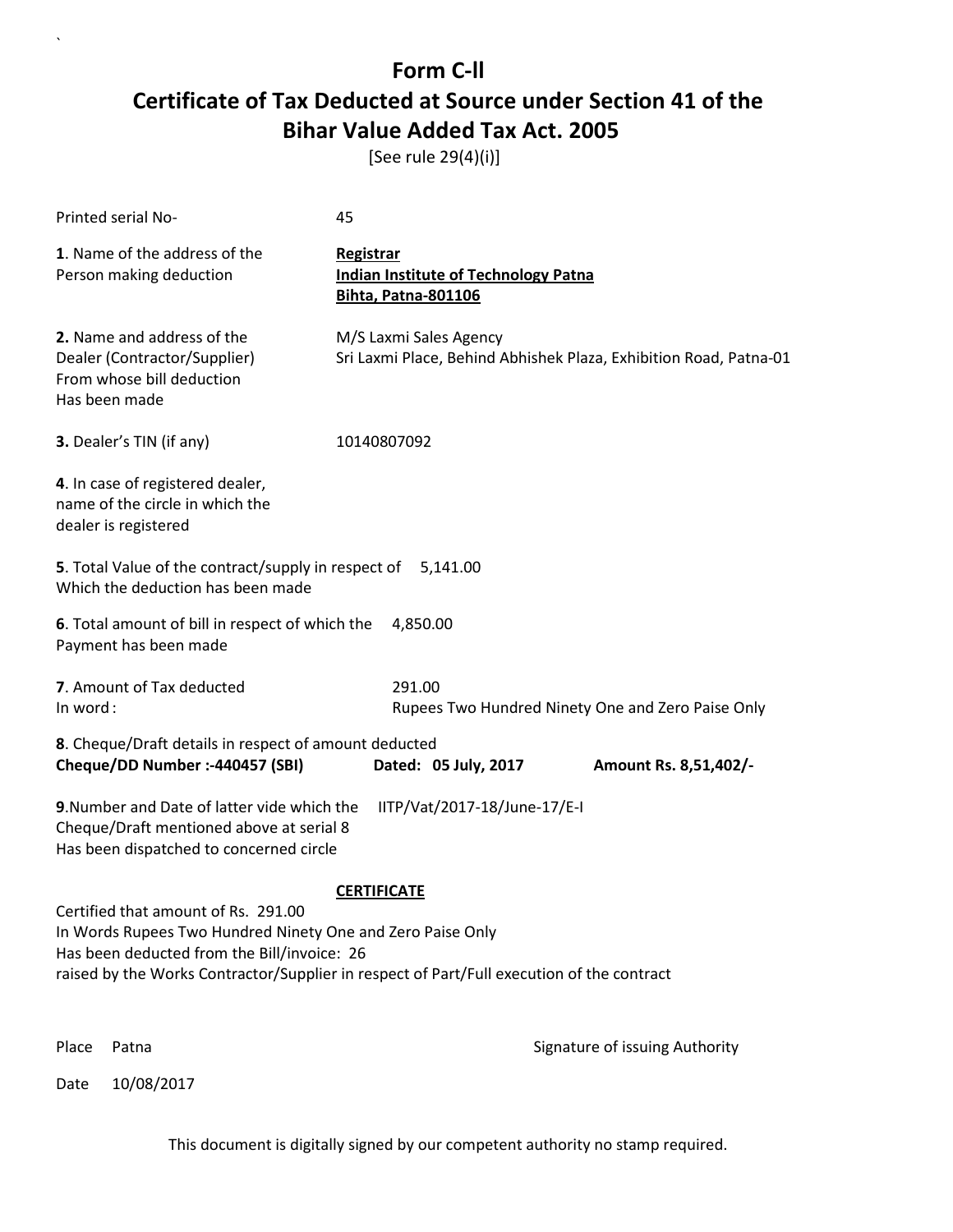[See rule 29(4)(i)]

`

|                                                                                                                                                                                                                                                                          | Printed serial No-                                                                                       | 46                                                                                     |                                                     |  |  |
|--------------------------------------------------------------------------------------------------------------------------------------------------------------------------------------------------------------------------------------------------------------------------|----------------------------------------------------------------------------------------------------------|----------------------------------------------------------------------------------------|-----------------------------------------------------|--|--|
|                                                                                                                                                                                                                                                                          | 1. Name of the address of the<br>Person making deduction                                                 | Registrar<br><b>Indian Institute of Technology Patna</b><br><b>Bihta, Patna-801106</b> |                                                     |  |  |
|                                                                                                                                                                                                                                                                          | 2. Name and address of the<br>Dealer (Contractor/Supplier)<br>From whose bill deduction<br>Has been made | M/s Sajawat<br>Patna                                                                   |                                                     |  |  |
|                                                                                                                                                                                                                                                                          | 3. Dealer's TIN (if any)                                                                                 | 10151790014                                                                            |                                                     |  |  |
|                                                                                                                                                                                                                                                                          | 4. In case of registered dealer,<br>name of the circle in which the<br>dealer is registered              |                                                                                        |                                                     |  |  |
|                                                                                                                                                                                                                                                                          | <b>5</b> . Total Value of the contract/supply in respect of<br>Which the deduction has been made         | 15,525.00                                                                              |                                                     |  |  |
|                                                                                                                                                                                                                                                                          | 6. Total amount of bill in respect of which the<br>13,500.00<br>Payment has been made                    |                                                                                        |                                                     |  |  |
| In word:                                                                                                                                                                                                                                                                 | 7. Amount of Tax deducted                                                                                | 2,025.00                                                                               | Rupees Two Thousand Twenty Five and Zero Paise Only |  |  |
|                                                                                                                                                                                                                                                                          | 8. Cheque/Draft details in respect of amount deducted<br>Cheque/DD Number :- 440457 (SBI)                | Dated: 05 July, 2017                                                                   | Amount Rs. 8,51,402/-                               |  |  |
| 9. Number and Date of latter vide which the<br>IITP/Vat/2017-18/June-17/E-I<br>Cheque/Draft mentioned above at serial 8<br>Has been dispatched to concerned circle                                                                                                       |                                                                                                          |                                                                                        |                                                     |  |  |
| <b>CERTIFICATE</b><br>Certified that amount of Rs. 2,025.00<br>In Words Rupees Two Thousand Twenty Five and Zero Paise Only<br>Has been deducted from the Bill/invoice: 030<br>raised by the Works Contractor/Supplier in respect of Part/Full execution of the contract |                                                                                                          |                                                                                        |                                                     |  |  |
| Place                                                                                                                                                                                                                                                                    | Patna                                                                                                    |                                                                                        | Signature of issuing Authority                      |  |  |
| Date                                                                                                                                                                                                                                                                     | 10/08/2017                                                                                               |                                                                                        |                                                     |  |  |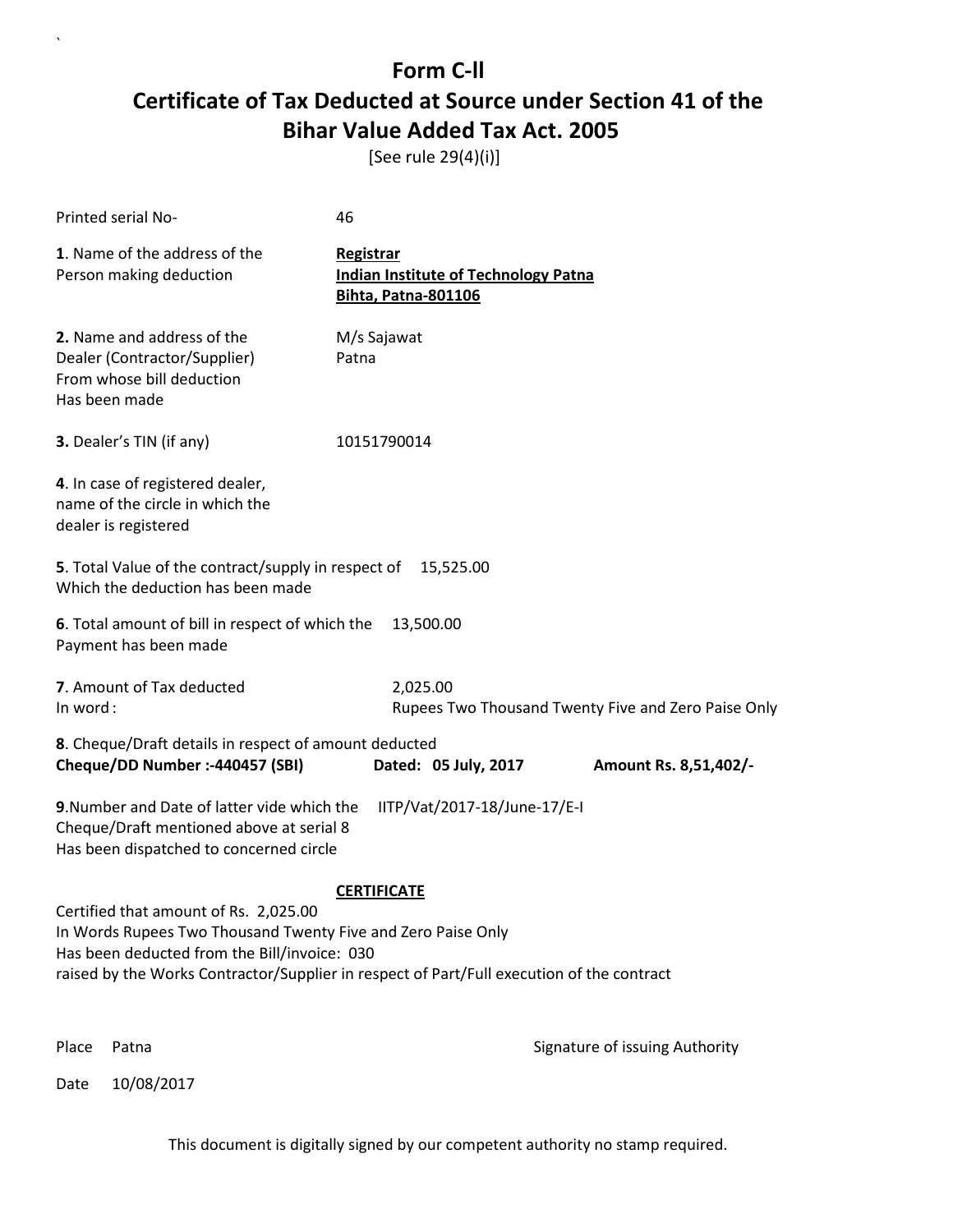[See rule 29(4)(i)]

`

|                                                                                                                                                                                                                                                                | Printed serial No-                                                                                       | 47                                                                                     |                                                |
|----------------------------------------------------------------------------------------------------------------------------------------------------------------------------------------------------------------------------------------------------------------|----------------------------------------------------------------------------------------------------------|----------------------------------------------------------------------------------------|------------------------------------------------|
|                                                                                                                                                                                                                                                                | 1. Name of the address of the<br>Person making deduction                                                 | Registrar<br><b>Indian Institute of Technology Patna</b><br><b>Bihta, Patna-801106</b> |                                                |
|                                                                                                                                                                                                                                                                | 2. Name and address of the<br>Dealer (Contractor/Supplier)<br>From whose bill deduction<br>Has been made | <b>Kumar Enterprises</b><br>Patna                                                      |                                                |
|                                                                                                                                                                                                                                                                | 3. Dealer's TIN (if any)                                                                                 | 10080625091                                                                            |                                                |
|                                                                                                                                                                                                                                                                | 4. In case of registered dealer,<br>name of the circle in which the<br>dealer is registered              |                                                                                        |                                                |
|                                                                                                                                                                                                                                                                | 5. Total Value of the contract/supply in respect of<br>Which the deduction has been made                 | 8504                                                                                   |                                                |
|                                                                                                                                                                                                                                                                | 6. Total amount of bill in respect of which the<br>Payment has been made                                 | 8164                                                                                   |                                                |
| In word:                                                                                                                                                                                                                                                       | 7. Amount of Tax deducted                                                                                | 340                                                                                    | Rupees Three Hundred Forty and Zero Paise Only |
|                                                                                                                                                                                                                                                                | 8. Cheque/Draft details in respect of amount deducted<br>Cheque/DD Number :- 440457 (SBI)                | Dated: 05 July, 2017                                                                   | Amount Rs. 8,51,402/-                          |
| 9. Number and Date of latter vide which the<br>IITP/Vat/2017-18/June-17/E-I<br>Cheque/Draft mentioned above at serial 8<br>Has been dispatched to concerned circle                                                                                             |                                                                                                          |                                                                                        |                                                |
| <b>CERTIFICATE</b><br>Certified that amount of Rs. 340<br>In Words Rupees Three Hundred Forty and Zero Paise Only<br>Has been deducted from the Bill/invoice: 132<br>raised by the Works Contractor/Supplier in respect of Part/Full execution of the contract |                                                                                                          |                                                                                        |                                                |
| Place                                                                                                                                                                                                                                                          | Patna                                                                                                    |                                                                                        | Signature of issuing Authority                 |
| Date                                                                                                                                                                                                                                                           | 10/08/2017                                                                                               |                                                                                        |                                                |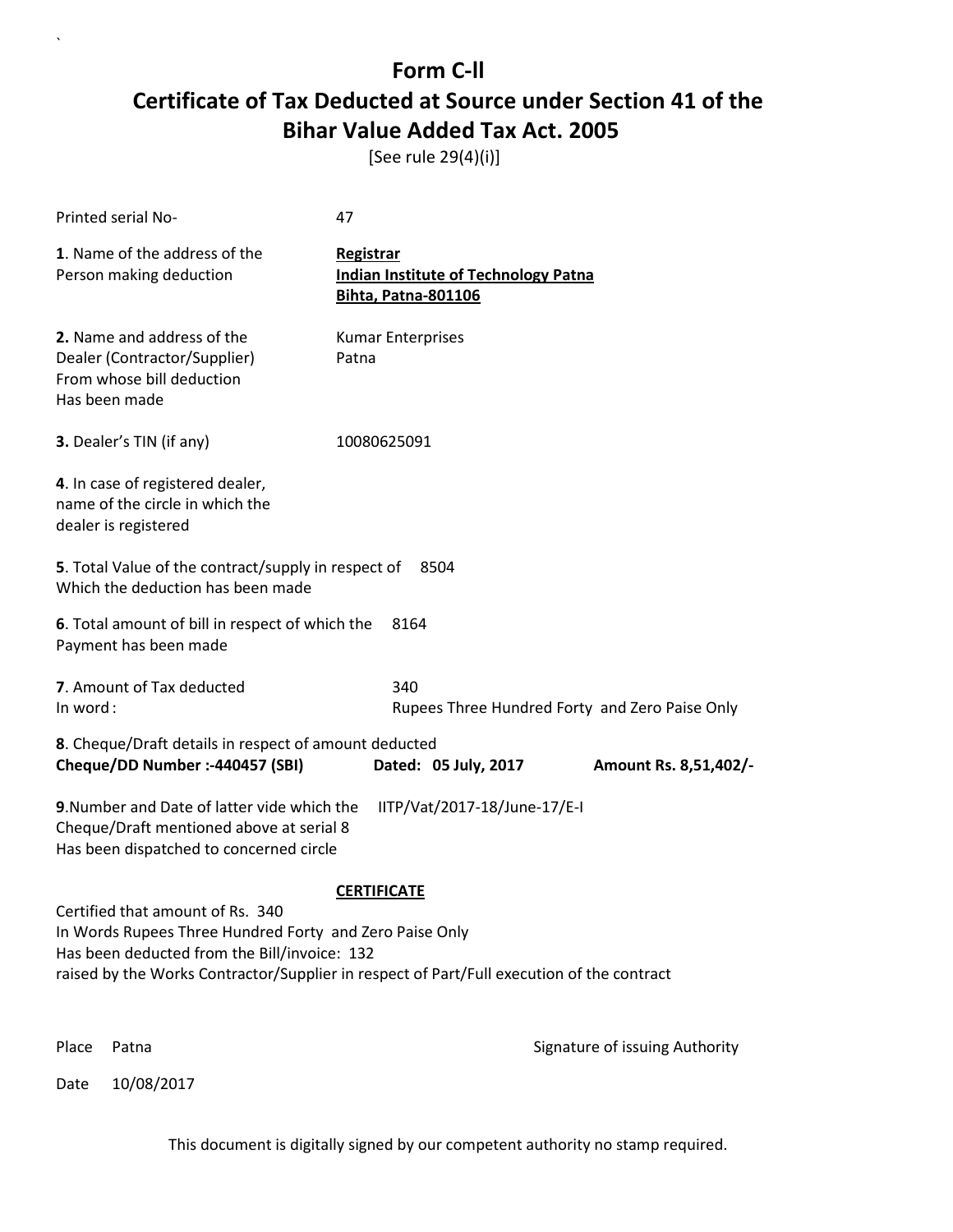[See rule 29(4)(i)]

`

|                                                                                                                                                                                                                                                                  | Printed serial No-                                                                                       | 48                                      |                                             |                                                    |
|------------------------------------------------------------------------------------------------------------------------------------------------------------------------------------------------------------------------------------------------------------------|----------------------------------------------------------------------------------------------------------|-----------------------------------------|---------------------------------------------|----------------------------------------------------|
|                                                                                                                                                                                                                                                                  | 1. Name of the address of the<br>Person making deduction                                                 | Registrar<br><b>Bihta, Patna-801106</b> | <b>Indian Institute of Technology Patna</b> |                                                    |
|                                                                                                                                                                                                                                                                  | 2. Name and address of the<br>Dealer (Contractor/Supplier)<br>From whose bill deduction<br>Has been made | Science tech corporation<br>Patna       |                                             |                                                    |
|                                                                                                                                                                                                                                                                  | 3. Dealer's TIN (if any)                                                                                 | 10133333044                             |                                             |                                                    |
|                                                                                                                                                                                                                                                                  | 4. In case of registered dealer,<br>name of the circle in which the<br>dealer is registered              |                                         |                                             |                                                    |
|                                                                                                                                                                                                                                                                  | 5. Total Value of the contract/supply in respect of<br>Which the deduction has been made                 | 14,946                                  |                                             |                                                    |
|                                                                                                                                                                                                                                                                  | 6. Total amount of bill in respect of which the<br>Payment has been made                                 | 14,100                                  |                                             |                                                    |
| In word:                                                                                                                                                                                                                                                         | 7. Amount of Tax deducted                                                                                | 846                                     |                                             | Rupees Eight Hundred Forty Six and Zero Paise Only |
|                                                                                                                                                                                                                                                                  | 8. Cheque/Draft details in respect of amount deducted<br>Cheque/DD Number :- 440457 (SBI)                | Dated: 05 July, 2017                    |                                             | Amount Rs. 8,51,402/-                              |
| 9. Number and Date of latter vide which the<br>IITP/Vat/2017-18/June-17/E-I<br>Cheque/Draft mentioned above at serial 8<br>Has been dispatched to concerned circle                                                                                               |                                                                                                          |                                         |                                             |                                                    |
| <b>CERTIFICATE</b><br>Certified that amount of Rs. 846<br>In Words Rupees Eight Hundred Forty Six and Zero Paise Only<br>Has been deducted from the Bill/invoice: 7<br>raised by the Works Contractor/Supplier in respect of Part/Full execution of the contract |                                                                                                          |                                         |                                             |                                                    |
| Place                                                                                                                                                                                                                                                            | Patna                                                                                                    |                                         |                                             | Signature of issuing Authority                     |
| Date                                                                                                                                                                                                                                                             | 10/08/2017                                                                                               |                                         |                                             |                                                    |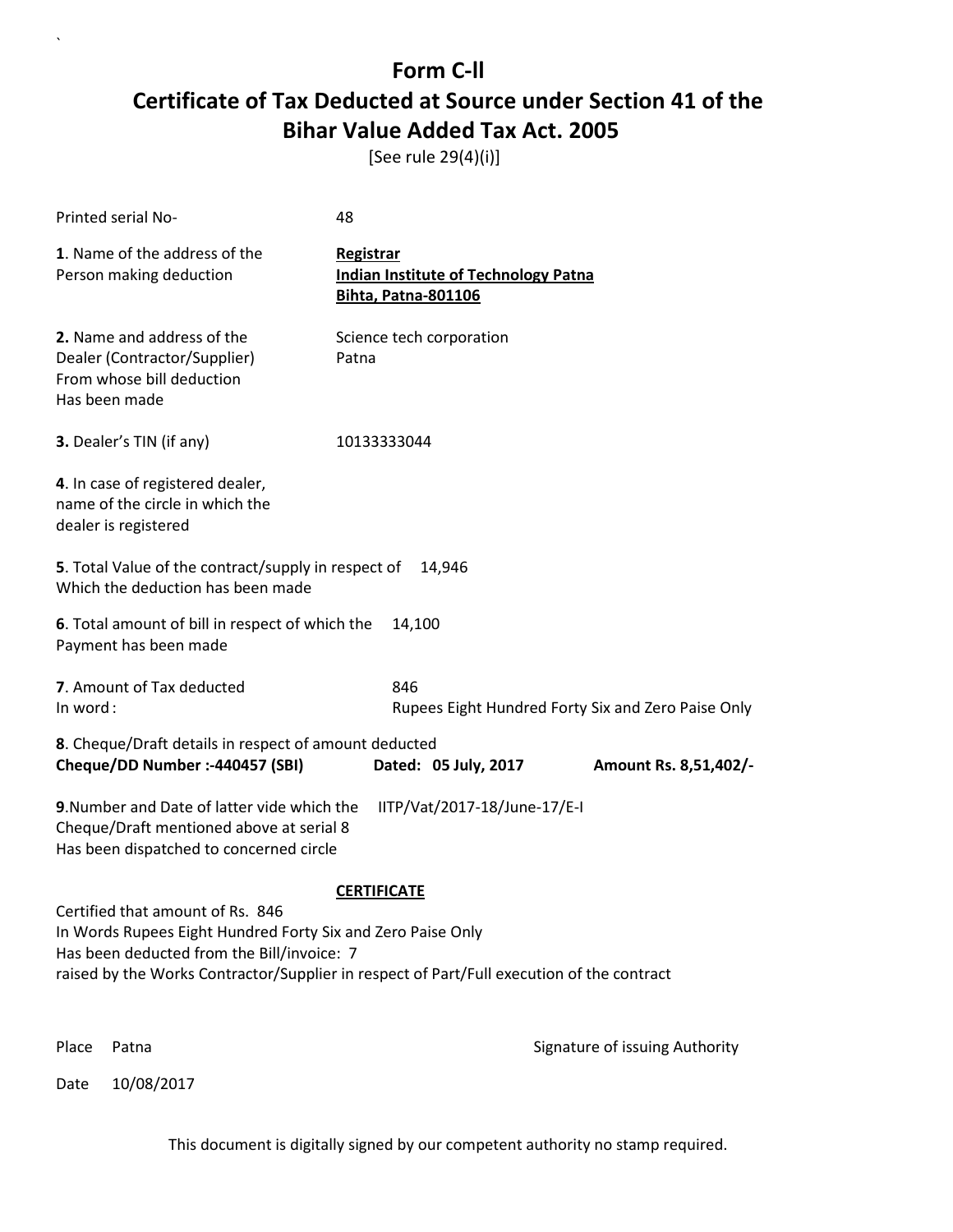[See rule 29(4)(i)]

| Printed serial No-                                                                                                                                                                                                                                              | 49                                                                                            |                                                            |  |
|-----------------------------------------------------------------------------------------------------------------------------------------------------------------------------------------------------------------------------------------------------------------|-----------------------------------------------------------------------------------------------|------------------------------------------------------------|--|
| 1. Name of the address of the<br>Person making deduction                                                                                                                                                                                                        | <b>Registrar</b><br><b>Indian Institute of Technology Patna</b><br><b>Bihta, Patna-801106</b> |                                                            |  |
| 2. Name and address of the<br>Dealer (Contractor/Supplier)<br>From whose bill deduction<br>Has been made                                                                                                                                                        | M/s Vaishnavi Enterprises<br>Patna                                                            |                                                            |  |
| 3. Dealer's TIN (if any)                                                                                                                                                                                                                                        | 10043948038                                                                                   |                                                            |  |
| 4. In case of registered dealer,<br>name of the circle in which the<br>dealer is registered                                                                                                                                                                     |                                                                                               |                                                            |  |
| 5. Total Value of the contract/supply in respect of<br>Which the deduction has been made                                                                                                                                                                        | 18,606                                                                                        |                                                            |  |
| 6. Total amount of bill in respect of which the<br>Payment has been made                                                                                                                                                                                        | 16,948                                                                                        |                                                            |  |
| 7. Amount of Tax deducted<br>In word:<br>Only                                                                                                                                                                                                                   | 1,658                                                                                         | Rupees One Thousand Six Hundred Fifty Eight and Zero Paise |  |
| 8. Cheque/Draft details in respect of amount deducted                                                                                                                                                                                                           |                                                                                               |                                                            |  |
| Cheque/DD Number :- 440457 (SBI)                                                                                                                                                                                                                                | Dated: 05 July, 2017                                                                          | Amount Rs. 8,51,402/-                                      |  |
| 9. Number and Date of latter vide which the<br>Cheque/Draft mentioned above at serial 8<br>Has been dispatched to concerned circle                                                                                                                              | IITP/Vat/2017-18/June-17/E-I                                                                  |                                                            |  |
|                                                                                                                                                                                                                                                                 | <b>CERTIFICATE</b>                                                                            |                                                            |  |
| Certified that amount of Rs. 1,658<br>In Words Rupees One Thousand Six Hundred Fifty Eight and Zero Paise Only<br>Has been deducted from the Bill/invoice: 207,206<br>raised by the Works Contractor/Supplier in respect of Part/Full execution of the contract |                                                                                               |                                                            |  |
|                                                                                                                                                                                                                                                                 |                                                                                               |                                                            |  |

`

Place Patna **Property** Place Patna Signature of issuing Authority

Date 10/08/2017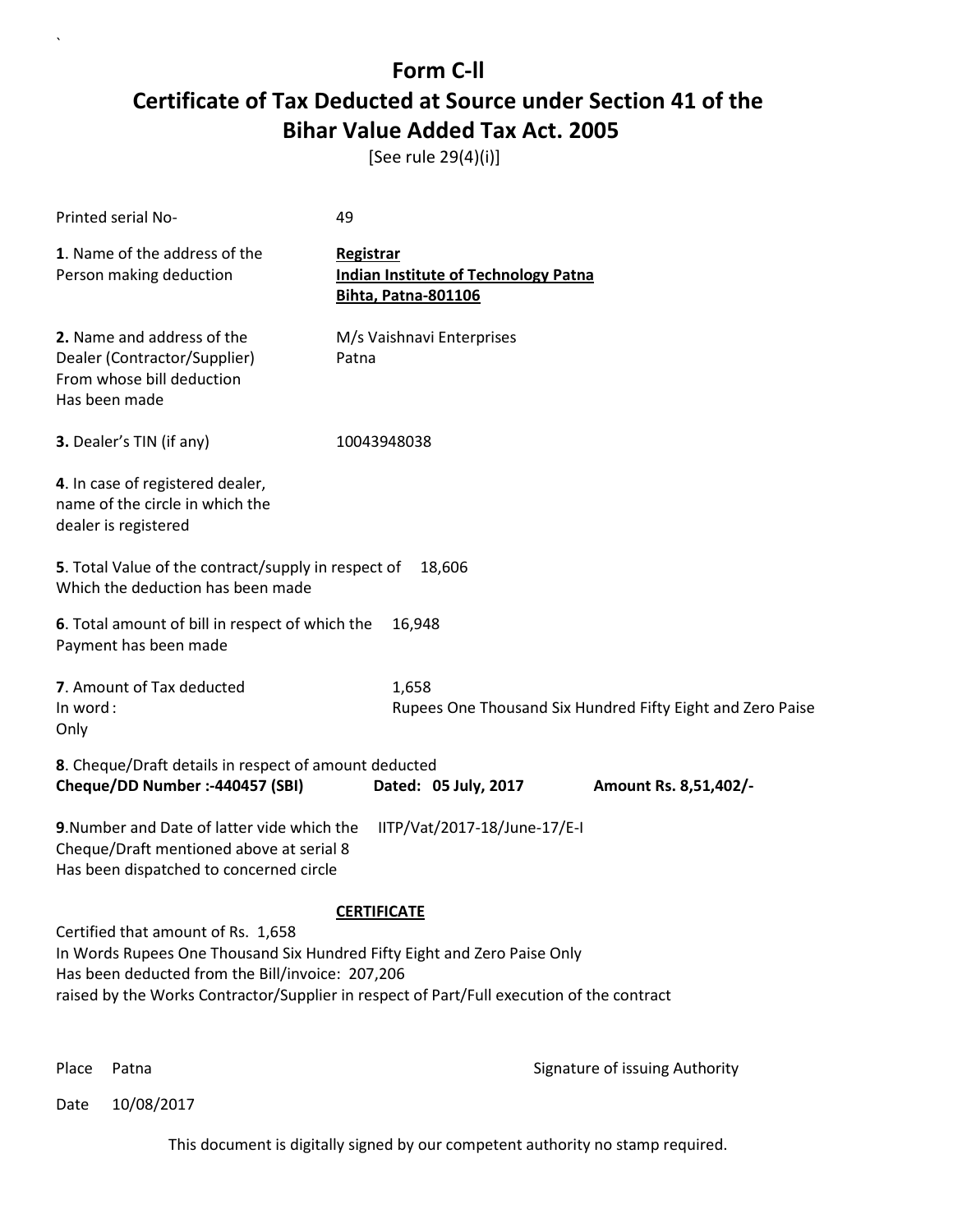[See rule 29(4)(i)]

`

|          | <b>Printed serial No-</b>                                                                                                                                                                                                                                   | 50                                                                                            |                                                       |
|----------|-------------------------------------------------------------------------------------------------------------------------------------------------------------------------------------------------------------------------------------------------------------|-----------------------------------------------------------------------------------------------|-------------------------------------------------------|
|          | 1. Name of the address of the<br>Person making deduction                                                                                                                                                                                                    | <b>Registrar</b><br><b>Indian Institute of Technology Patna</b><br><b>Bihta, Patna-801106</b> |                                                       |
|          | 2. Name and address of the<br>Dealer (Contractor/Supplier)<br>From whose bill deduction<br>Has been made                                                                                                                                                    | M/S Ranjan Scientific Traders<br>A/7, Kamla Place, G.M.Road, Patna-01                         |                                                       |
|          | 3. Dealer's TIN (if any)                                                                                                                                                                                                                                    | 10105224097                                                                                   |                                                       |
|          | 4. In case of registered dealer,<br>name of the circle in which the<br>dealer is registered                                                                                                                                                                 |                                                                                               |                                                       |
|          | 5. Total Value of the contract/supply in respect of<br>Which the deduction has been made                                                                                                                                                                    | 17,284.00                                                                                     |                                                       |
|          | 6. Total amount of bill in respect of which the<br>Payment has been made                                                                                                                                                                                    | 16,306.00                                                                                     |                                                       |
| In word: | 7. Amount of Tax deducted                                                                                                                                                                                                                                   | 978.00                                                                                        | Rupees Nine Hundred Seventy Eight and Zero Paise Only |
|          | 8. Cheque/Draft details in respect of amount deducted                                                                                                                                                                                                       |                                                                                               |                                                       |
|          | Cheque/DD Number :- 440457 (SBI)                                                                                                                                                                                                                            | Dated: 05 July, 2017                                                                          | Amount Rs. 8,51,402/-                                 |
|          | 9. Number and Date of latter vide which the<br>Cheque/Draft mentioned above at serial 8<br>Has been dispatched to concerned circle                                                                                                                          | IITP/Vat/2017-18/June-17/E-I                                                                  |                                                       |
|          |                                                                                                                                                                                                                                                             | <b>CERTIFICATE</b>                                                                            |                                                       |
|          | Certified that amount of Rs. 978.00<br>In Words Rupees Nine Hundred Seventy Eight and Zero Paise Only<br>Has been deducted from the Bill/invoice: RT0257/17-18<br>raised by the Works Contractor/Supplier in respect of Part/Full execution of the contract |                                                                                               |                                                       |
|          |                                                                                                                                                                                                                                                             |                                                                                               |                                                       |
| Place    | Patna                                                                                                                                                                                                                                                       |                                                                                               | Signature of issuing Authority                        |
| Date     | 10/08/2017                                                                                                                                                                                                                                                  |                                                                                               |                                                       |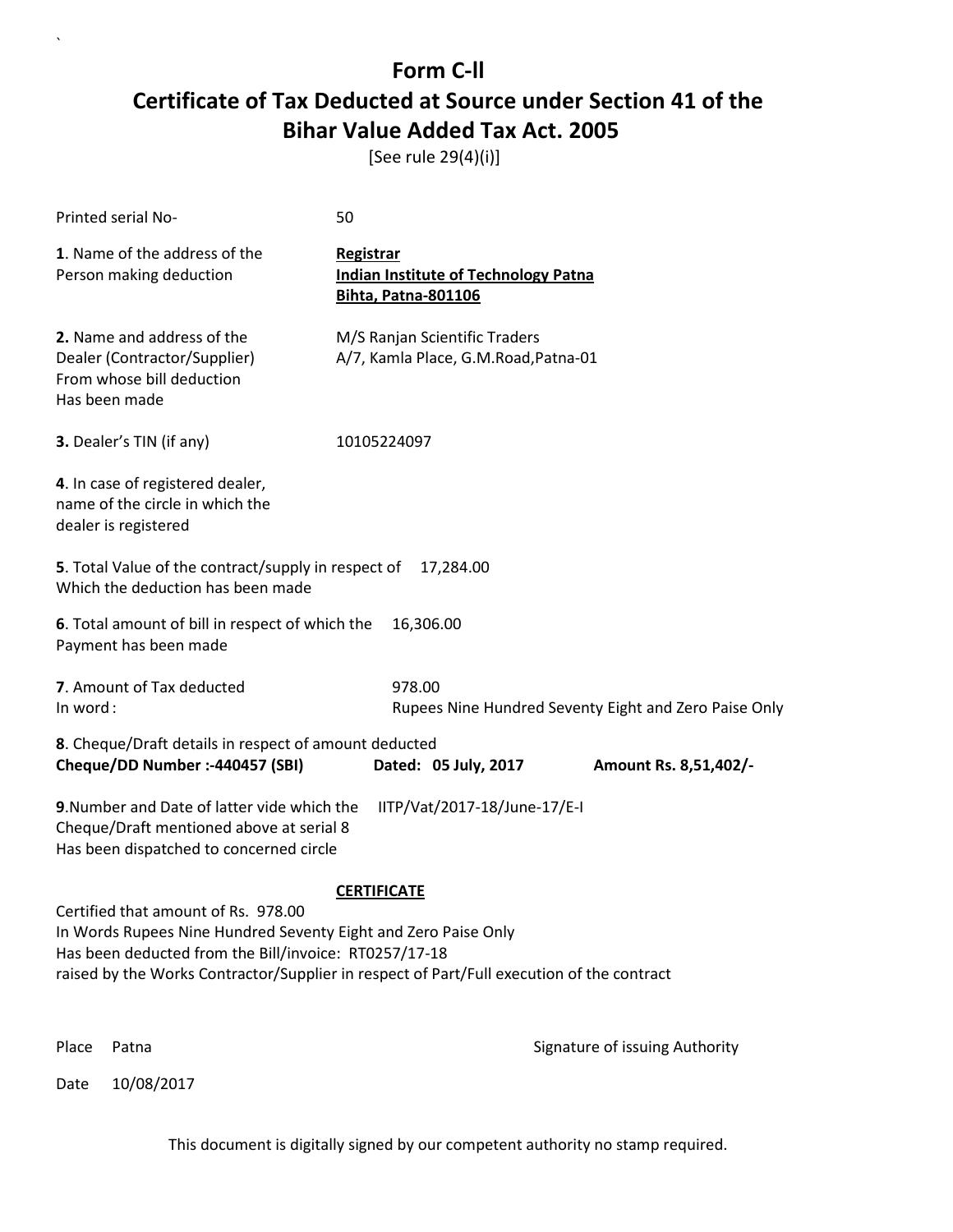[See rule 29(4)(i)]

| Printed serial No-                                                                                                                                                                                                                                                                                | 51                   |           |                                                                           |                                                            |                       |  |
|---------------------------------------------------------------------------------------------------------------------------------------------------------------------------------------------------------------------------------------------------------------------------------------------------|----------------------|-----------|---------------------------------------------------------------------------|------------------------------------------------------------|-----------------------|--|
| 1. Name of the address of the<br>Person making deduction                                                                                                                                                                                                                                          | Registrar            |           | <b>Indian Institute of Technology Patna</b><br><b>Bihta, Patna-801106</b> |                                                            |                       |  |
| 2. Name and address of the<br>Dealer (Contractor/Supplier)<br>From whose bill deduction<br>Has been made                                                                                                                                                                                          | M/S TIS Labs Pvt Ltd |           |                                                                           |                                                            |                       |  |
| 3. Dealer's TIN (if any)                                                                                                                                                                                                                                                                          | 10680244006          |           |                                                                           |                                                            |                       |  |
| 4. In case of registered dealer,<br>name of the circle in which the<br>dealer is registered                                                                                                                                                                                                       |                      |           |                                                                           |                                                            |                       |  |
| 5. Total Value of the contract/supply in respect of<br>Which the deduction has been made                                                                                                                                                                                                          |                      |           | 5,871,454                                                                 |                                                            |                       |  |
| 6. Total amount of bill in respect of which the<br>Payment has been made                                                                                                                                                                                                                          |                      | 5,534,702 |                                                                           |                                                            |                       |  |
| 7. Amount of Tax deducted<br>In word:<br>Two and Zero Paise Only                                                                                                                                                                                                                                  |                      | 336,752   |                                                                           | Rupees Three Lakhs Thirty Six Thousand Seven Hundred Fifty |                       |  |
| 8. Cheque/Draft details in respect of amount deducted<br>Cheque/DD Number :- 440457 (SBI)                                                                                                                                                                                                         |                      |           | Dated: 05 July, 2017                                                      |                                                            | Amount Rs. 8,51,402/- |  |
| 9. Number and Date of latter vide which the<br>Cheque/Draft mentioned above at serial 8<br>Has been dispatched to concerned circle                                                                                                                                                                |                      |           | IITP/Vat/2017-18/June-17/E-I                                              |                                                            |                       |  |
| Certified that amount of Rs. 336,752<br>In Words Rupees Three Lakhs Thirty Six Thousand Seven Hundred Fifty Two and Zero Paise Only<br>Has been deducted from the Bill/invoice: TL/P/SA/17-18/01, 02<br>raised by the Works Contractor/Supplier in respect of Part/Full execution of the contract | <b>CERTIFICATE</b>   |           |                                                                           |                                                            |                       |  |

`

Place Patna **Property** Place Patna Signature of issuing Authority

Date 10/08/2017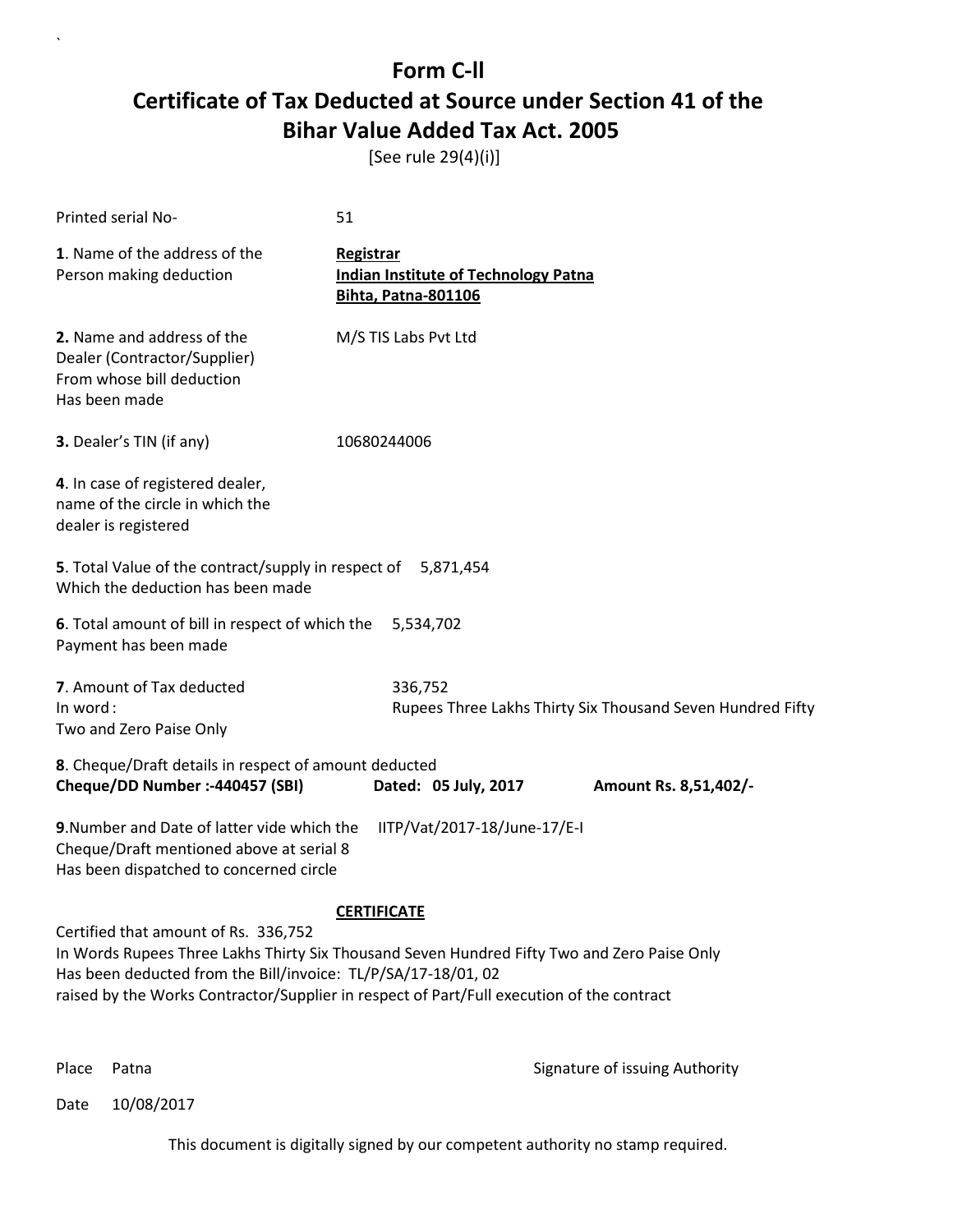[See rule 29(4)(i)]

| Printed serial No-                                                                                                                                                                                                                                                                              | 52          |                                                                           |                                                          |  |
|-------------------------------------------------------------------------------------------------------------------------------------------------------------------------------------------------------------------------------------------------------------------------------------------------|-------------|---------------------------------------------------------------------------|----------------------------------------------------------|--|
| 1. Name of the address of the<br>Person making deduction                                                                                                                                                                                                                                        | Registrar   | <b>Indian Institute of Technology Patna</b><br><b>Bihta, Patna-801106</b> |                                                          |  |
| 2. Name and address of the<br>Dealer (Contractor/Supplier)<br>From whose bill deduction<br>Has been made                                                                                                                                                                                        | Patna       | M/S Vishala Industrial Craft Ltd.                                         |                                                          |  |
| 3. Dealer's TIN (if any)                                                                                                                                                                                                                                                                        | 10080083055 |                                                                           |                                                          |  |
| 4. In case of registered dealer,<br>name of the circle in which the<br>dealer is registered                                                                                                                                                                                                     |             |                                                                           |                                                          |  |
| 5. Total Value of the contract/supply in respect of 439,472.00<br>Which the deduction has been made                                                                                                                                                                                             |             |                                                                           |                                                          |  |
| 6. Total amount of bill in respect of which the<br>Payment has been made                                                                                                                                                                                                                        |             | 382,150.00                                                                |                                                          |  |
| 7. Amount of Tax deducted<br>In word:<br>Zero Paise Only                                                                                                                                                                                                                                        |             | 57,322.00                                                                 | Rupees Fifty Seven Thousand Three Hundred Twenty Two and |  |
| 8. Cheque/Draft details in respect of amount deducted<br>Cheque/DD Number :- 440457 (SBI)                                                                                                                                                                                                       |             | Dated: 05 July, 2017                                                      | Amount Rs. 8,51,402/-                                    |  |
| 9. Number and Date of latter vide which the<br>Cheque/Draft mentioned above at serial 8<br>Has been dispatched to concerned circle                                                                                                                                                              |             | IITP/Vat/2017-18/June-17/E-I                                              |                                                          |  |
| <b>CERTIFICATE</b><br>Certified that amount of Rs. 57,322.00<br>In Words Rupees Fifty Seven Thousand Three Hundred Twenty Two and Zero Paise Only<br>Has been deducted from the Bill/invoice: T/03<br>raised by the Works Contractor/Supplier in respect of Part/Full execution of the contract |             |                                                                           |                                                          |  |

`

Place Patna **Property** Place Patna Signature of issuing Authority

Date 10/08/2017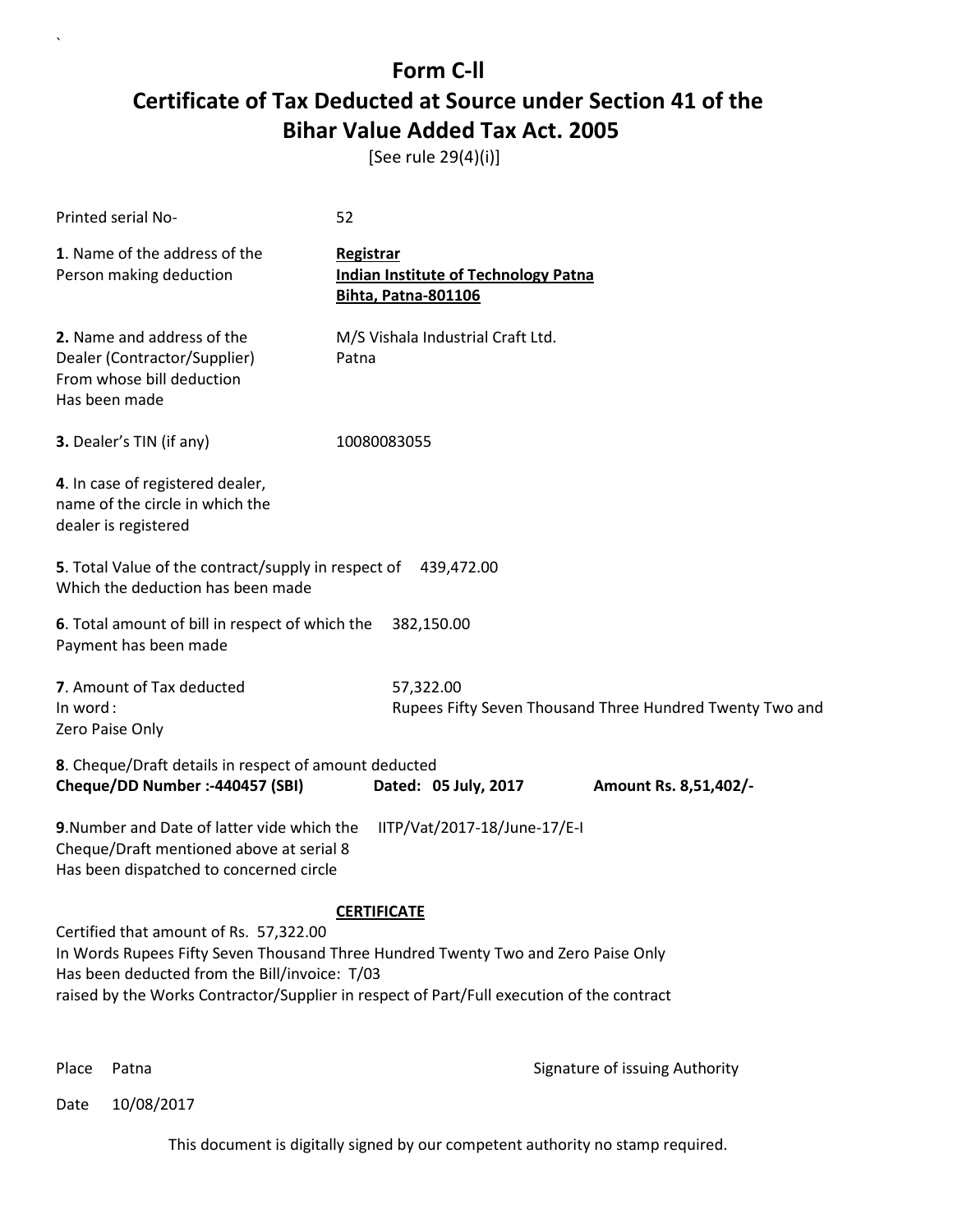[See rule 29(4)(i)]

| <b>Printed serial No-</b>                                                                                                          | 53                                                                                                                                                                                            |
|------------------------------------------------------------------------------------------------------------------------------------|-----------------------------------------------------------------------------------------------------------------------------------------------------------------------------------------------|
| 1. Name of the address of the<br>Person making deduction                                                                           | <b>Registrar</b><br><b>Indian Institute of Technology Patna</b><br><b>Bihta, Patna-801106</b>                                                                                                 |
| 2. Name and address of the<br>Dealer (Contractor/Supplier)<br>From whose bill deduction<br>Has been made                           | M/S Ranjan Scientific Traders<br>A/7, Kamla Place, G.M.Road, Patna-01                                                                                                                         |
| 3. Dealer's TIN (if any)                                                                                                           | 10105224097                                                                                                                                                                                   |
| 4. In case of registered dealer,<br>name of the circle in which the<br>dealer is registered                                        |                                                                                                                                                                                               |
| 5. Total Value of the contract/supply in respect of<br>Which the deduction has been made                                           | 141,192.00                                                                                                                                                                                    |
| 6. Total amount of bill in respect of which the<br>Payment has been made                                                           | 133,200.00                                                                                                                                                                                    |
| 7. Amount of Tax deducted<br>In word:<br>Paise Only                                                                                | 7,992.00<br>Rupees Seven Thousand Nine Hundred Ninety Two and Zero                                                                                                                            |
| 8. Cheque/Draft details in respect of amount deducted<br>Cheque/DD Number :- 440457 (SBI)                                          | Dated: 05 July, 2017<br>Amount Rs. 8,51,402/-                                                                                                                                                 |
| 9. Number and Date of latter vide which the<br>Cheque/Draft mentioned above at serial 8<br>Has been dispatched to concerned circle | IITP/Vat/2017-18/June-17/E-I                                                                                                                                                                  |
| Certified that amount of Rs. 7,992.00<br>Has been deducted from the Bill/invoice: RT01400/16-17                                    | <b>CERTIFICATE</b><br>In Words Rupees Seven Thousand Nine Hundred Ninety Two and Zero Paise Only<br>raised by the Works Contractor/Supplier in respect of Part/Full execution of the contract |

`

Place Patna **Property** Place Patna Signature of issuing Authority

Date 10/08/2017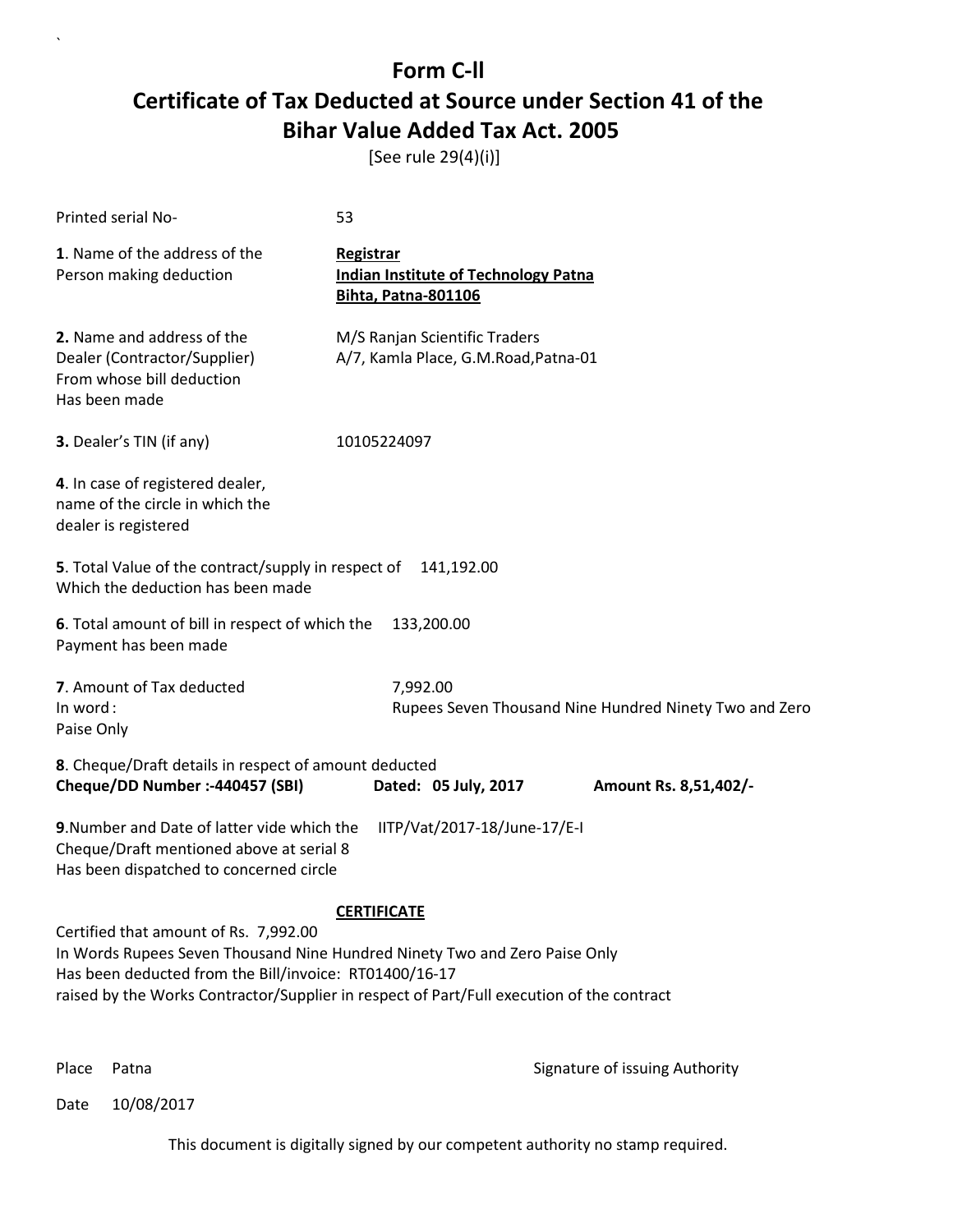[See rule 29(4)(i)]

| Printed serial No-                                                                                                                                                                                                                                               | 54                                                                                            |                                                              |
|------------------------------------------------------------------------------------------------------------------------------------------------------------------------------------------------------------------------------------------------------------------|-----------------------------------------------------------------------------------------------|--------------------------------------------------------------|
| 1. Name of the address of the<br>Person making deduction                                                                                                                                                                                                         | <b>Registrar</b><br><b>Indian Institute of Technology Patna</b><br><b>Bihta, Patna-801106</b> |                                                              |
| 2. Name and address of the<br>Dealer (Contractor/Supplier)<br>From whose bill deduction<br>Has been made                                                                                                                                                         | Angeethi Hospitality<br>Bitha, Patna                                                          |                                                              |
| 3. Dealer's TIN (if any)                                                                                                                                                                                                                                         | 10047889071                                                                                   |                                                              |
| 4. In case of registered dealer,<br>name of the circle in which the<br>dealer is registered                                                                                                                                                                      |                                                                                               |                                                              |
| 5. Total Value of the contract/supply in respect of<br>Which the deduction has been made                                                                                                                                                                         | 14,798.00                                                                                     |                                                              |
| 6. Total amount of bill in respect of which the<br>Payment has been made                                                                                                                                                                                         | 12,963.00                                                                                     |                                                              |
| 7. Amount of Tax deducted<br>In word:<br>Only                                                                                                                                                                                                                    | 1,835.00                                                                                      | Rupees One Thousand Eight Hundred Thirty Five and Zero Paise |
| 8. Cheque/Draft details in respect of amount deducted<br>Cheque/DD Number :- 440457 (SBI)                                                                                                                                                                        | Dated: 05 July, 2017                                                                          | Amount Rs. 8,51,402/-                                        |
| 9. Number and Date of latter vide which the<br>Cheque/Draft mentioned above at serial 8<br>Has been dispatched to concerned circle                                                                                                                               | IITP/Vat/2017-18/June-17/E-I                                                                  |                                                              |
| Certified that amount of Rs. 1,835.00<br>In Words Rupees One Thousand Eight Hundred Thirty Five and Zero Paise Only<br>Has been deducted from the Bill/invoice: 140<br>raised by the Works Contractor/Supplier in respect of Part/Full execution of the contract | <b>CERTIFICATE</b>                                                                            |                                                              |

`

Place Patna **Property** Place Patna Signature of issuing Authority

Date 10/08/2017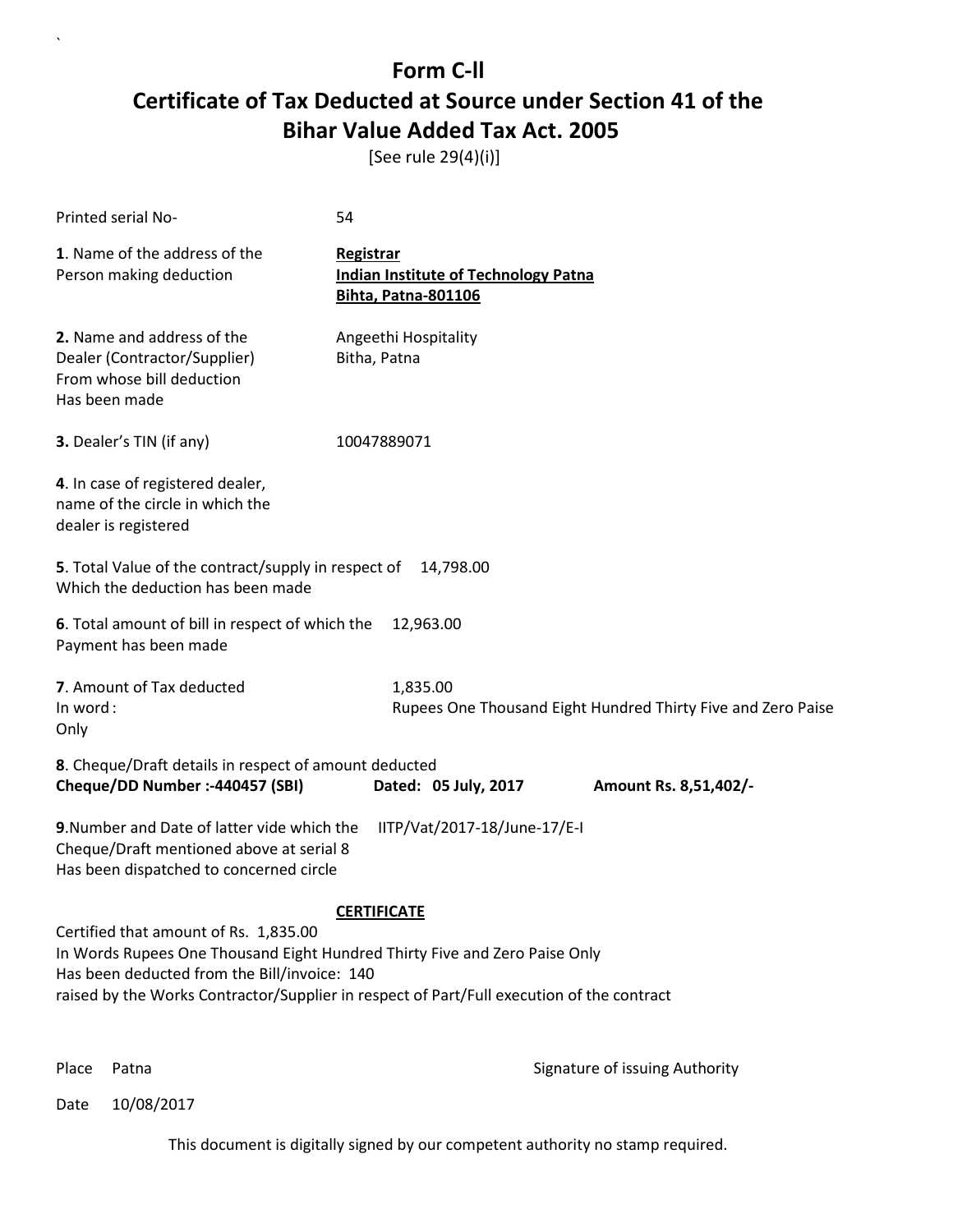[See rule 29(4)(i)]

`

|                                                                                                                                                                                                                                                                         | Printed serial No-                                                                                                                 | 55                                                                                     |                                                     |
|-------------------------------------------------------------------------------------------------------------------------------------------------------------------------------------------------------------------------------------------------------------------------|------------------------------------------------------------------------------------------------------------------------------------|----------------------------------------------------------------------------------------|-----------------------------------------------------|
|                                                                                                                                                                                                                                                                         | 1. Name of the address of the<br>Person making deduction                                                                           | Registrar<br><b>Indian Institute of Technology Patna</b><br><b>Bihta, Patna-801106</b> |                                                     |
|                                                                                                                                                                                                                                                                         | 2. Name and address of the<br>Dealer (Contractor/Supplier)<br>From whose bill deduction<br>Has been made                           | M/s Sajawat<br>Patna                                                                   |                                                     |
|                                                                                                                                                                                                                                                                         | <b>3.</b> Dealer's TIN (if any)                                                                                                    | 10151790014                                                                            |                                                     |
|                                                                                                                                                                                                                                                                         | 4. In case of registered dealer,<br>name of the circle in which the<br>dealer is registered                                        |                                                                                        |                                                     |
|                                                                                                                                                                                                                                                                         | 5. Total Value of the contract/supply in respect of<br>Which the deduction has been made                                           | 15,525.00                                                                              |                                                     |
|                                                                                                                                                                                                                                                                         | 6. Total amount of bill in respect of which the<br>Payment has been made                                                           | 13,500.00                                                                              |                                                     |
| In word:                                                                                                                                                                                                                                                                | 7. Amount of Tax deducted                                                                                                          | 2,025.00                                                                               | Rupees Two Thousand Twenty Five and Zero Paise Only |
|                                                                                                                                                                                                                                                                         | 8. Cheque/Draft details in respect of amount deducted<br>Cheque/DD Number :- 440457 (SBI)                                          | Dated: 05 July, 2017                                                                   | Amount Rs. 8,51,402/-                               |
|                                                                                                                                                                                                                                                                         | 9. Number and Date of latter vide which the<br>Cheque/Draft mentioned above at serial 8<br>Has been dispatched to concerned circle | IITP/Vat/2017-18/June-17/E-I                                                           |                                                     |
| <b>CERTIFICATE</b><br>Certified that amount of Rs. 2,025.00<br>In Words Rupees Two Thousand Twenty Five and Zero Paise Only<br>Has been deducted from the Bill/invoice: 33<br>raised by the Works Contractor/Supplier in respect of Part/Full execution of the contract |                                                                                                                                    |                                                                                        |                                                     |
| Place                                                                                                                                                                                                                                                                   | Patna                                                                                                                              |                                                                                        | Signature of issuing Authority                      |
| Date                                                                                                                                                                                                                                                                    | 10/08/2017                                                                                                                         |                                                                                        |                                                     |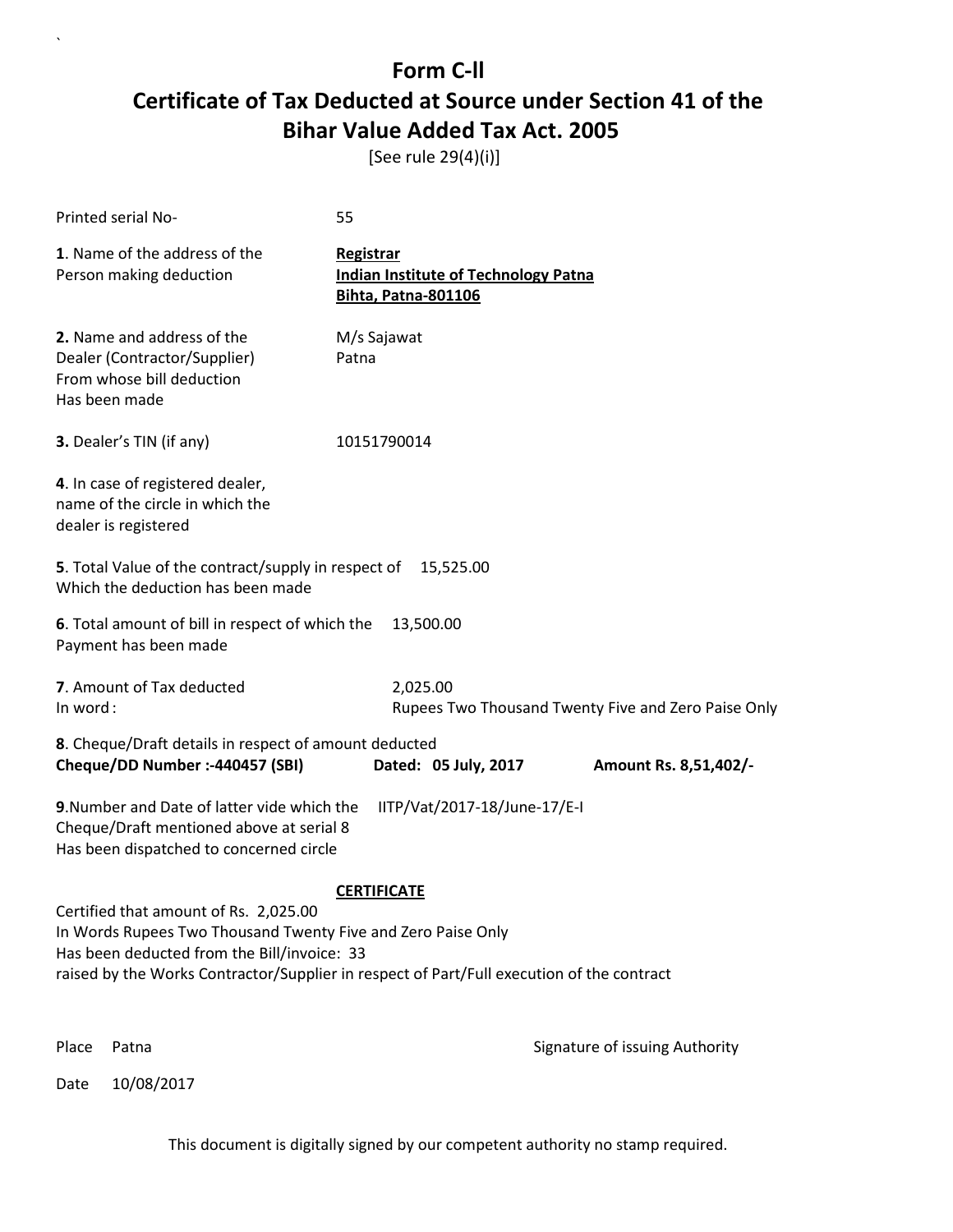[See rule 29(4)(i)]

| Printed serial No-                                                                                                                                                                                                                                 | 56                                                                                            |                                |
|----------------------------------------------------------------------------------------------------------------------------------------------------------------------------------------------------------------------------------------------------|-----------------------------------------------------------------------------------------------|--------------------------------|
| 1. Name of the address of the<br>Person making deduction                                                                                                                                                                                           | <b>Registrar</b><br><b>Indian Institute of Technology Patna</b><br><b>Bihta, Patna-801106</b> |                                |
| 2. Name and address of the<br>Dealer (Contractor/Supplier)<br>From whose bill deduction<br>Has been made                                                                                                                                           | M/s Pathfinder Store<br>Patna                                                                 |                                |
| 3. Dealer's TIN (if any)                                                                                                                                                                                                                           | 10049280065                                                                                   |                                |
| 4. In case of registered dealer,<br>name of the circle in which the<br>dealer is registered                                                                                                                                                        |                                                                                               |                                |
| 5. Total Value of the contract/supply in respect of<br>Which the deduction has been made                                                                                                                                                           | 5,035.00                                                                                      |                                |
| 6. Total amount of bill in respect of which the<br>Payment has been made                                                                                                                                                                           | 4,750.00                                                                                      |                                |
| 7. Amount of Tax deducted<br>In word:                                                                                                                                                                                                              | 285.00<br>Rupees Two Hundred Eighty Five and Zero Paise Only                                  |                                |
| 8. Cheque/Draft details in respect of amount deducted<br>Cheque/DD Number :- 440457 (SBI)                                                                                                                                                          | Dated: 05 July, 2017                                                                          | Amount Rs. 8,51,402/-          |
| 9. Number and Date of latter vide which the<br>Cheque/Draft mentioned above at serial 8<br>Has been dispatched to concerned circle                                                                                                                 | IITP/Vat/2017-18/June-17/E-I                                                                  |                                |
|                                                                                                                                                                                                                                                    | <b>CERTIFICATE</b>                                                                            |                                |
| Certified that amount of Rs. 285.00<br>In Words Rupees Two Hundred Eighty Five and Zero Paise Only<br>Has been deducted from the Bill/invoice: 25, 29<br>raised by the Works Contractor/Supplier in respect of Part/Full execution of the contract |                                                                                               |                                |
| Place<br>Patna                                                                                                                                                                                                                                     |                                                                                               | Signature of issuing Authority |

Date 10/08/2017

`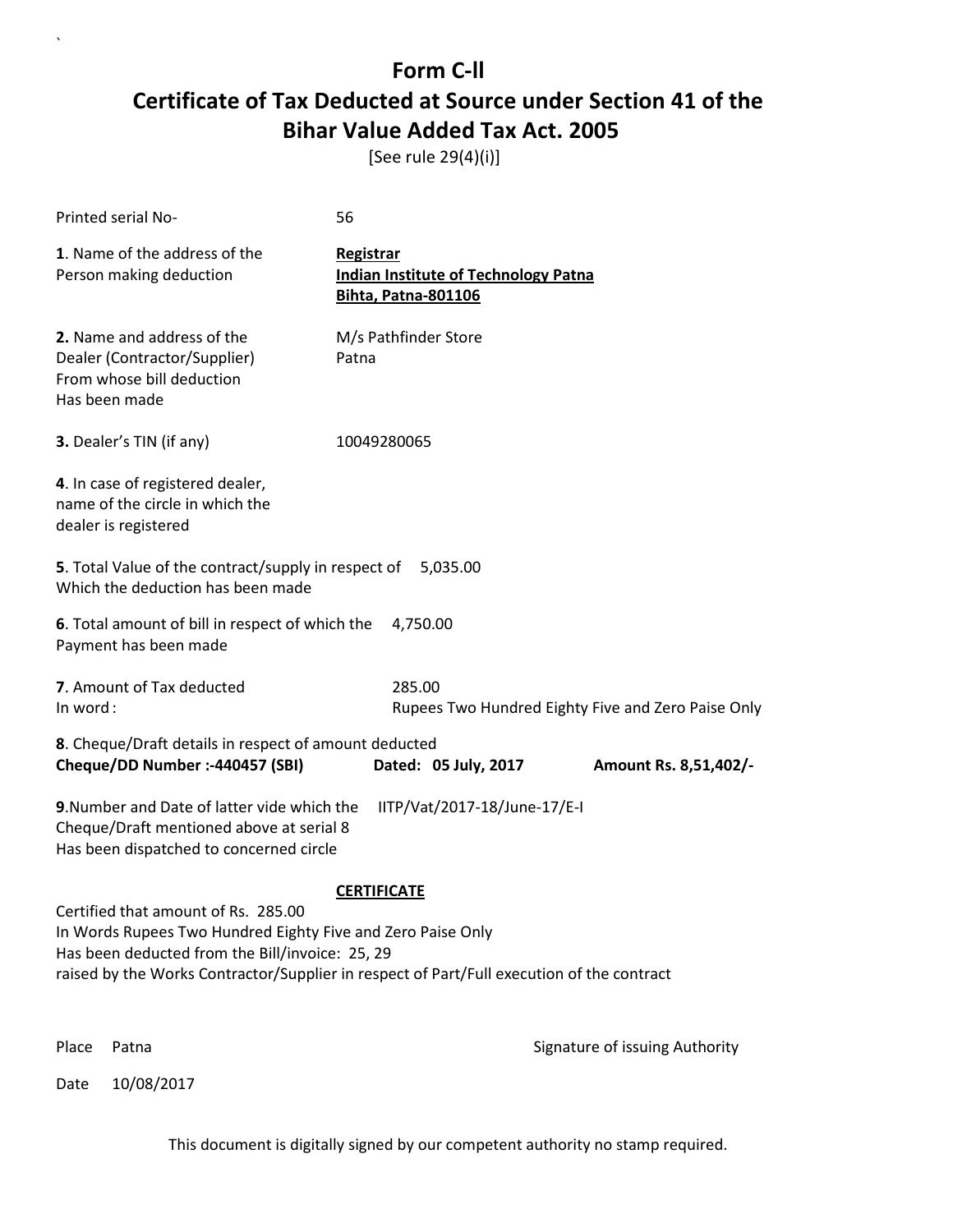[See rule 29(4)(i)]

| Printed serial No-                                                                                                                                     | 57                                                                                                              |
|--------------------------------------------------------------------------------------------------------------------------------------------------------|-----------------------------------------------------------------------------------------------------------------|
| 1. Name of the address of the<br>Person making deduction                                                                                               | <b>Registrar</b><br><b>Indian Institute of Technology Patna</b><br><b>Bihta, Patna-801106</b>                   |
| 2. Name and address of the<br>Dealer (Contractor/Supplier)<br>From whose bill deduction<br>Has been made                                               | M/S Usha Air Products Ltd<br>Dasratha, New ByPass Road, Patna-02                                                |
| 3. Dealer's TIN (if any)                                                                                                                               | 10120044048                                                                                                     |
| 4. In case of registered dealer,<br>name of the circle in which the<br>dealer is registered                                                            |                                                                                                                 |
| 5. Total Value of the contract/supply in respect of<br>Which the deduction has been made                                                               | 24200.00                                                                                                        |
| 6. Total amount of bill in respect of which the<br>Payment has been made                                                                               | 23,000.00                                                                                                       |
| 7. Amount of Tax deducted<br>In word:                                                                                                                  | 1200.00<br>Rupees One Thousand Two Hundred and Zero Paise Only                                                  |
| 8. Cheque/Draft details in respect of amount deducted<br>Cheque/DD Number :- 440457 (SBI)                                                              | Dated: 05 July, 2017<br>Amount Rs. 8,51,402/-                                                                   |
| 9. Number and Date of latter vide which the<br>Cheque/Draft mentioned above at serial 8<br>Has been dispatched to concerned circle                     | IITP/Vat/2017-18/June-17/E-I                                                                                    |
| Certified that amount of Rs. 1200.00<br>In Words Rupees One Thousand Two Hundred and Zero Paise Only<br>Has been deducted from the Bill/invoice: 10456 | <b>CERTIFICATE</b><br>raised by the Works Contractor/Supplier in respect of Part/Full execution of the contract |
| Place<br>Patna                                                                                                                                         | Signature of issuing Authority                                                                                  |

Date 10/08/2017

`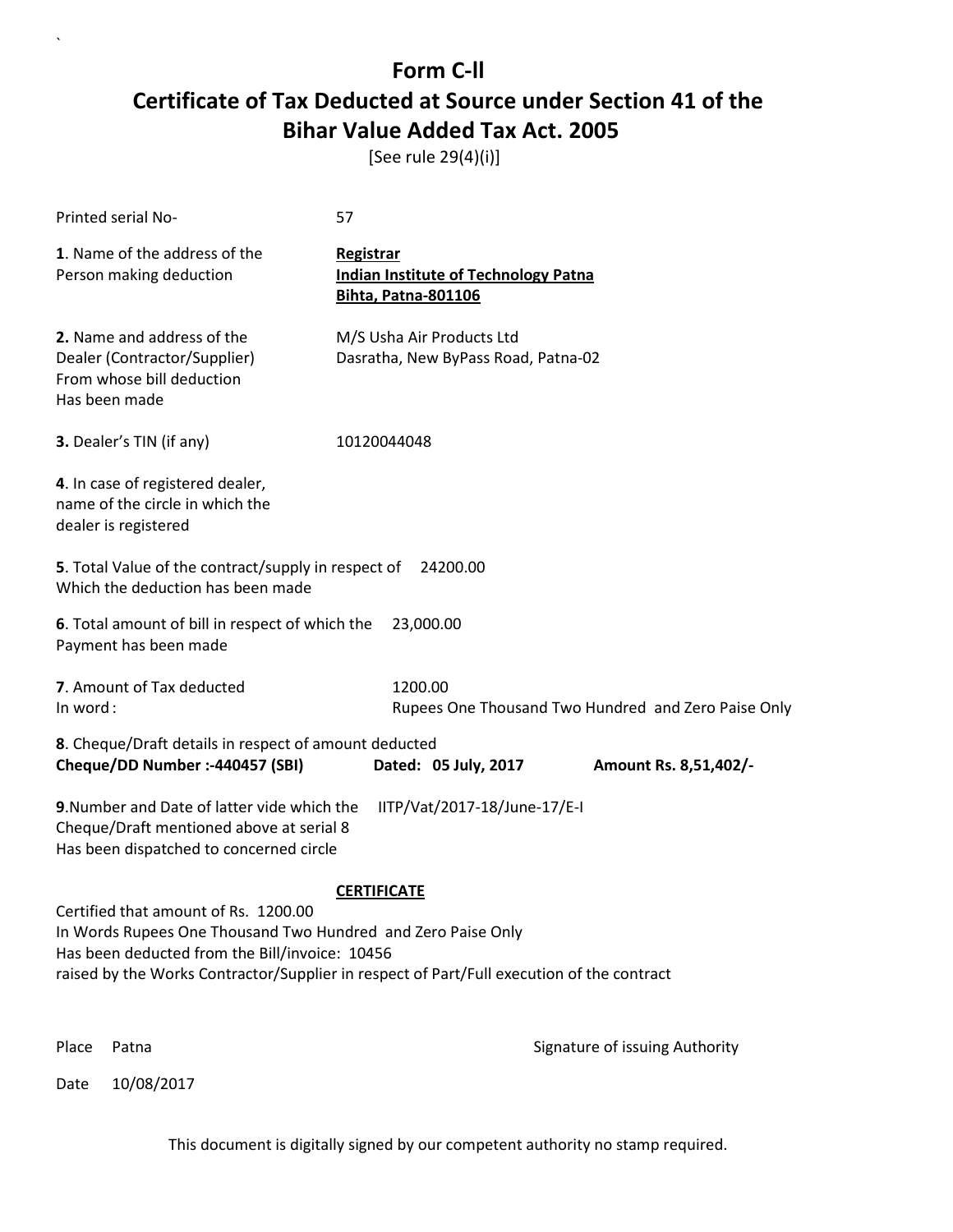[See rule 29(4)(i)]

| Printed serial No-                                                                                                                                                                                                                                       | 58                                                                                     |                                         |
|----------------------------------------------------------------------------------------------------------------------------------------------------------------------------------------------------------------------------------------------------------|----------------------------------------------------------------------------------------|-----------------------------------------|
| 1. Name of the address of the<br>Person making deduction                                                                                                                                                                                                 | Registrar<br><b>Indian Institute of Technology Patna</b><br><b>Bihta, Patna-801106</b> |                                         |
| 2. Name and address of the<br>Dealer (Contractor/Supplier)<br>From whose bill deduction<br>Has been made                                                                                                                                                 | M/S hubnet Computers<br>Patna                                                          |                                         |
| <b>3.</b> Dealer's TIN (if any)                                                                                                                                                                                                                          | 10156529089                                                                            |                                         |
| 4. In case of registered dealer,<br>name of the circle in which the<br>dealer is registered                                                                                                                                                              |                                                                                        |                                         |
| 5. Total Value of the contract/supply in respect of<br>Which the deduction has been made                                                                                                                                                                 | 16,950.00                                                                              |                                         |
| 6. Total amount of bill in respect of which the<br>Payment has been made                                                                                                                                                                                 | 16,050.00                                                                              |                                         |
| 7. Amount of Tax deducted<br>In word:                                                                                                                                                                                                                    | 900.00                                                                                 | Rupees Nine Hundred and Zero Paise Only |
| 8. Cheque/Draft details in respect of amount deducted<br>Cheque/DD Number :- 440457 (SBI)                                                                                                                                                                | Dated: 05 July, 2017                                                                   | Amount Rs. 8,51,402/-                   |
| 9. Number and Date of latter vide which the<br>Cheque/Draft mentioned above at serial 8<br>Has been dispatched to concerned circle                                                                                                                       | IITP/Vat/2017-18/June-17/E-I                                                           |                                         |
|                                                                                                                                                                                                                                                          | <b>CERTIFICATE</b>                                                                     |                                         |
| Certified that amount of Rs. 900.00<br>In Words Rupees Nine Hundred and Zero Paise Only<br>Has been deducted from the Bill/invoice: 556, 271, 290, 552, 557<br>raised by the Works Contractor/Supplier in respect of Part/Full execution of the contract |                                                                                        |                                         |
| Place<br>Patna                                                                                                                                                                                                                                           |                                                                                        | Signature of issuing Authority          |

Date 10/08/2017

`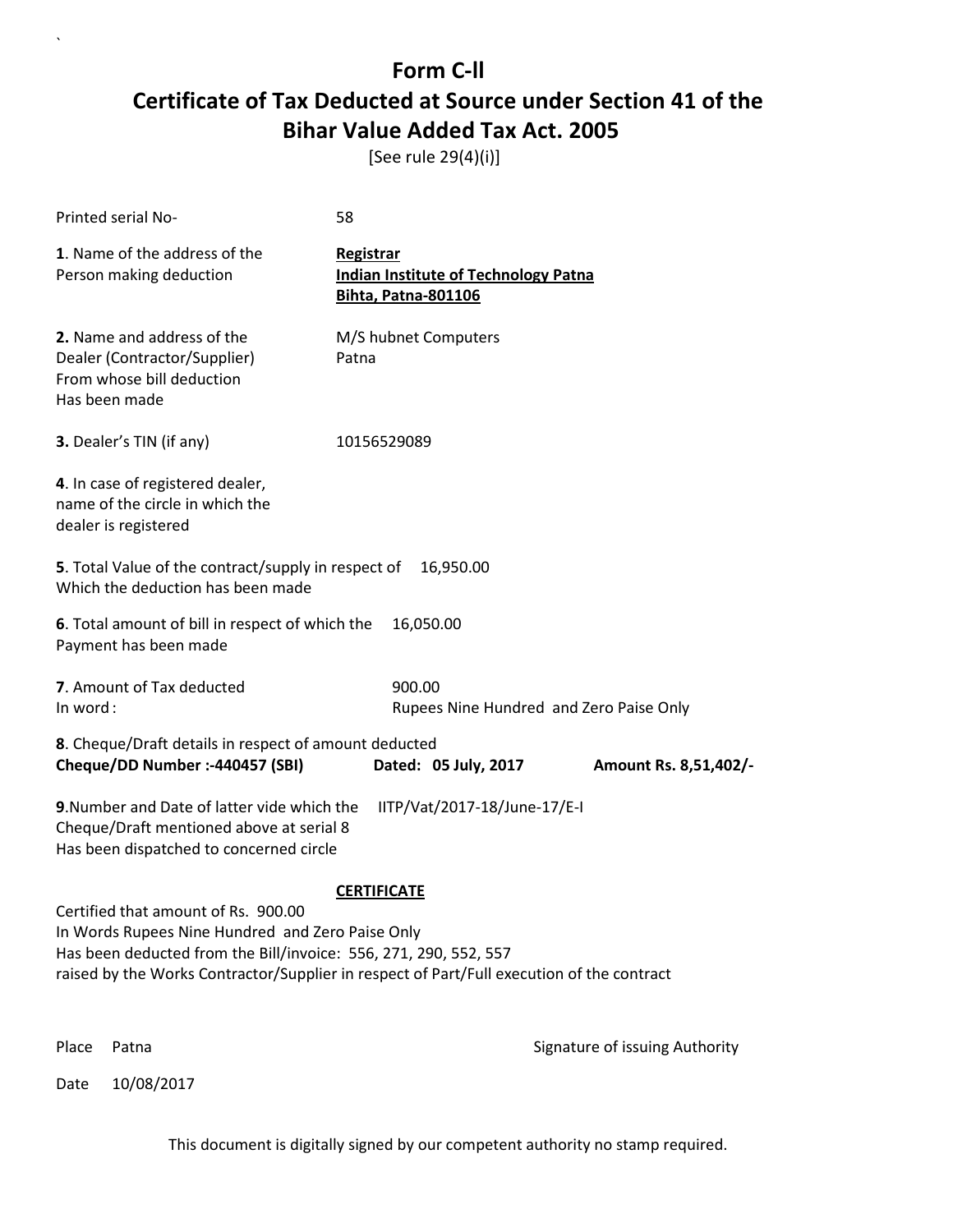[See rule 29(4)(i)]

`

|          | Printed serial No-                                                                                                                                                                                                                                       | 59                                                                                     |                                                      |
|----------|----------------------------------------------------------------------------------------------------------------------------------------------------------------------------------------------------------------------------------------------------------|----------------------------------------------------------------------------------------|------------------------------------------------------|
|          | 1. Name of the address of the<br>Person making deduction                                                                                                                                                                                                 | Registrar<br><b>Indian Institute of Technology Patna</b><br><b>Bihta, Patna-801106</b> |                                                      |
|          | 2. Name and address of the<br>Dealer (Contractor/Supplier)<br>From whose bill deduction<br>Has been made                                                                                                                                                 | Sky net<br>162, Patliputra Colony, Patna-13                                            |                                                      |
|          | 3. Dealer's TIN (if any)                                                                                                                                                                                                                                 | 10151248075                                                                            |                                                      |
|          | 4. In case of registered dealer,<br>name of the circle in which the<br>dealer is registered                                                                                                                                                              |                                                                                        |                                                      |
|          | 5. Total Value of the contract/supply in respect of<br>Which the deduction has been made                                                                                                                                                                 | 12,807.00                                                                              |                                                      |
|          | 6. Total amount of bill in respect of which the<br>Payment has been made                                                                                                                                                                                 | 12,082.00                                                                              |                                                      |
| In word: | 7. Amount of Tax deducted                                                                                                                                                                                                                                | 725.00                                                                                 | Rupees Seven Hundred Twenty Five and Zero Paise Only |
|          | 8. Cheque/Draft details in respect of amount deducted<br>Cheque/DD Number :- 440457 (SBI)                                                                                                                                                                | Dated: 05 July, 2017                                                                   | Amount Rs. 8,51,402/-                                |
|          | 9. Number and Date of latter vide which the<br>Cheque/Draft mentioned above at serial 8<br>Has been dispatched to concerned circle                                                                                                                       | IITP/Vat/2017-18/June-17/E-I                                                           |                                                      |
|          | Certified that amount of Rs. 725.00<br>In Words Rupees Seven Hundred Twenty Five and Zero Paise Only<br>Has been deducted from the Bill/invoice: 2352, 2348<br>raised by the Works Contractor/Supplier in respect of Part/Full execution of the contract | <b>CERTIFICATE</b>                                                                     |                                                      |
| Place    | Patna                                                                                                                                                                                                                                                    |                                                                                        | Signature of issuing Authority                       |
| Date     | 10/08/2017                                                                                                                                                                                                                                               |                                                                                        |                                                      |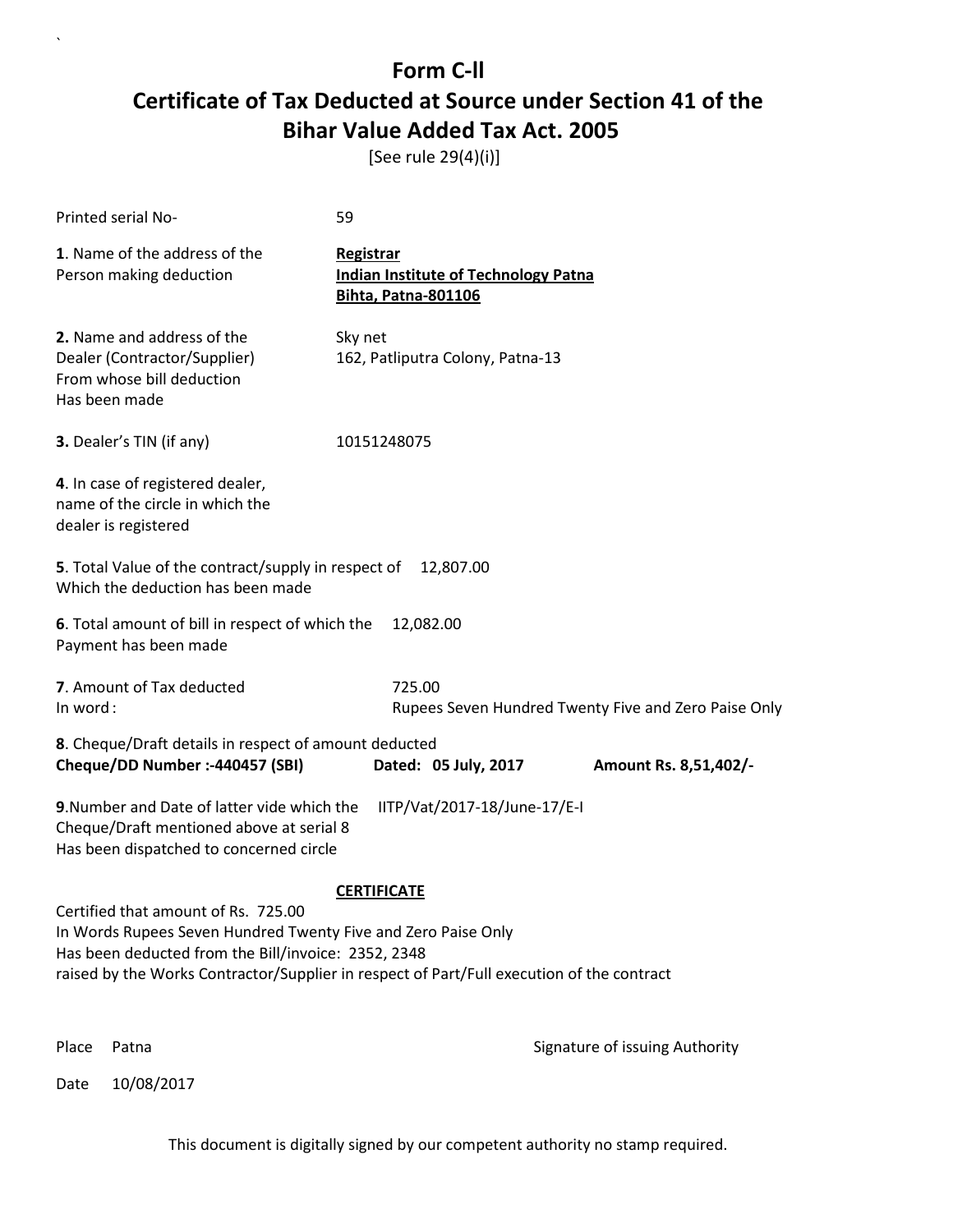[See rule 29(4)(i)]

| Printed serial No-                                                                                                                 | 60                                                                                                                                                                                             |
|------------------------------------------------------------------------------------------------------------------------------------|------------------------------------------------------------------------------------------------------------------------------------------------------------------------------------------------|
| 1. Name of the address of the<br>Person making deduction                                                                           | Registrar<br><b>Indian Institute of Technology Patna</b><br><b>Bihta, Patna-801106</b>                                                                                                         |
| 2. Name and address of the<br>Dealer (Contractor/Supplier)<br>From whose bill deduction<br>Has been made                           | M/s Bharat commercial Agency<br>Jeevandeep, Exhibition Road, Patna-01                                                                                                                          |
| 3. Dealer's TIN (if any)                                                                                                           | 10110116098                                                                                                                                                                                    |
| 4. In case of registered dealer,<br>name of the circle in which the<br>dealer is registered                                        |                                                                                                                                                                                                |
| 5. Total Value of the contract/supply in respect of<br>Which the deduction has been made                                           | 17,847.00                                                                                                                                                                                      |
| 6. Total amount of bill in respect of which the<br>Payment has been made                                                           | 15,519.00                                                                                                                                                                                      |
| 7. Amount of Tax deducted<br>In word:<br>Paise Only                                                                                | 2,328.00<br>Rupees Two Thousand Three Hundred Twenty Eight and Zero                                                                                                                            |
| 8. Cheque/Draft details in respect of amount deducted<br>Cheque/DD Number :- 440457 (SBI)                                          | Dated: 05 July, 2017<br>Amount Rs. 8,51,402/-                                                                                                                                                  |
| 9. Number and Date of latter vide which the<br>Cheque/Draft mentioned above at serial 8<br>Has been dispatched to concerned circle | IITP/Vat/2017-18/June-17/E-I                                                                                                                                                                   |
| Certified that amount of Rs. 2,328.00<br>Has been deducted from the Bill/invoice: 120                                              | <b>CERTIFICATE</b><br>In Words Rupees Two Thousand Three Hundred Twenty Eight and Zero Paise Only<br>raised by the Works Contractor/Supplier in respect of Part/Full execution of the contract |

`

Place Patna **Property** Place Patna Signature of issuing Authority

Date 10/08/2017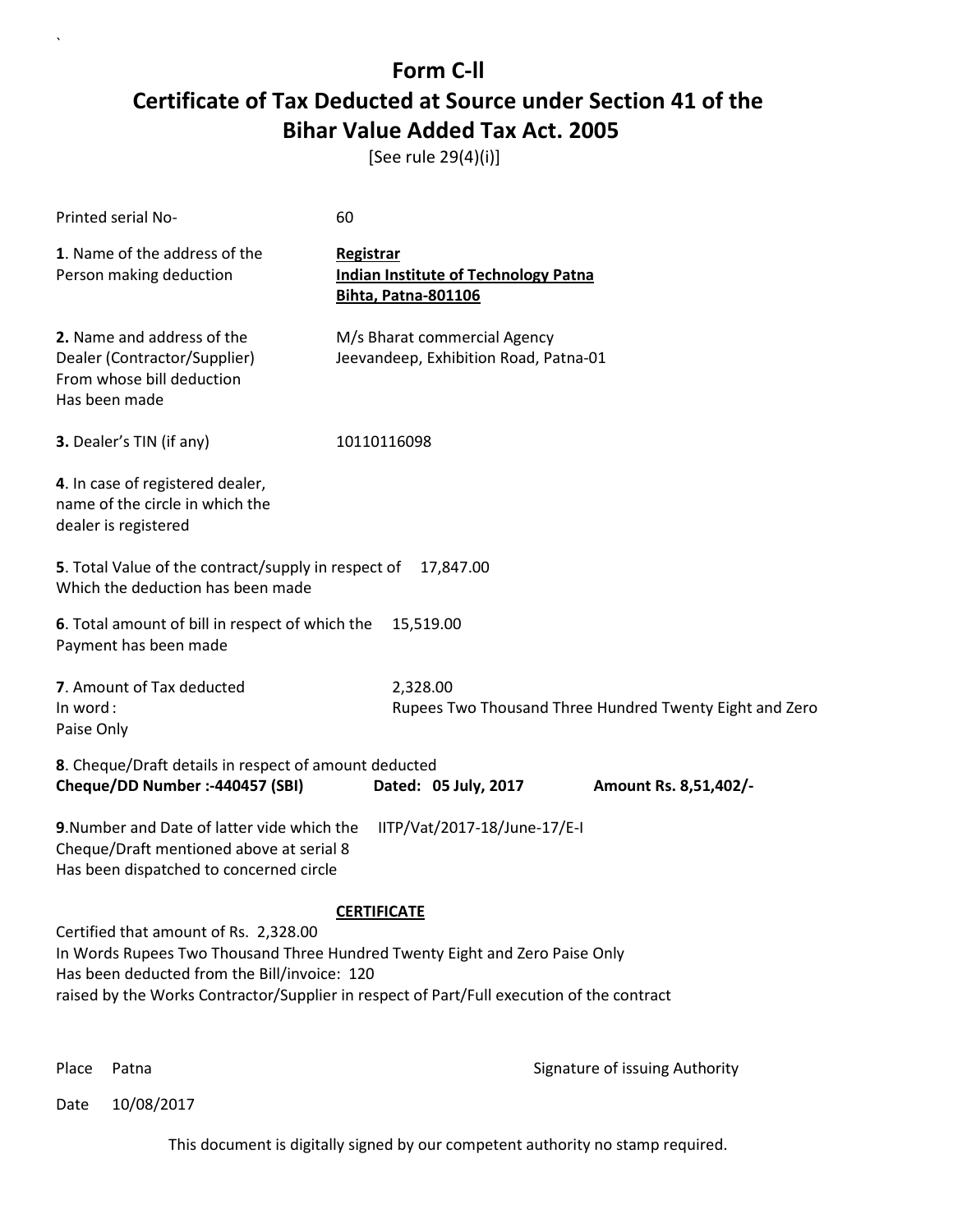[See rule 29(4)(i)]

| Printed serial No-                                                                                                                                  | 61                                                                                            |
|-----------------------------------------------------------------------------------------------------------------------------------------------------|-----------------------------------------------------------------------------------------------|
| 1. Name of the address of the<br>Person making deduction                                                                                            | <b>Registrar</b><br><b>Indian Institute of Technology Patna</b><br><b>Bihta, Patna-801106</b> |
| 2. Name and address of the<br>Dealer (Contractor/Supplier)<br>From whose bill deduction<br>Has been made                                            | Angeethi Hospitality<br>Bitha, Patna                                                          |
| <b>3.</b> Dealer's TIN (if any)                                                                                                                     | 10047889071                                                                                   |
| 4. In case of registered dealer,<br>name of the circle in which the<br>dealer is registered                                                         |                                                                                               |
| 5. Total Value of the contract/supply in respect of 7,496.00<br>Which the deduction has been made                                                   |                                                                                               |
| 6. Total amount of bill in respect of which the<br>Payment has been made                                                                            | 6,567.00                                                                                      |
| 7. Amount of Tax deducted<br>In word:                                                                                                               | 929.00<br>Rupees Nine Hundred Twenty Nine and Zero Paise Only                                 |
| 8. Cheque/Draft details in respect of amount deducted<br>Cheque/DD Number :- 440457 (SBI)                                                           | Dated: 05 July, 2017<br>Amount Rs. 8,51,402/-                                                 |
| 9. Number and Date of latter vide which the<br>Cheque/Draft mentioned above at serial 8<br>Has been dispatched to concerned circle                  | IITP/Vat/2017-18/June-17/E-I                                                                  |
|                                                                                                                                                     | <b>CERTIFICATE</b>                                                                            |
| Certified that amount of Rs. 929.00<br>In Words Rupees Nine Hundred Twenty Nine and Zero Paise Only<br>Has been deducted from the Bill/invoice: 143 | raised by the Works Contractor/Supplier in respect of Part/Full execution of the contract     |
| Place<br>Patna                                                                                                                                      | Signature of issuing Authority                                                                |

Date 10/08/2017

`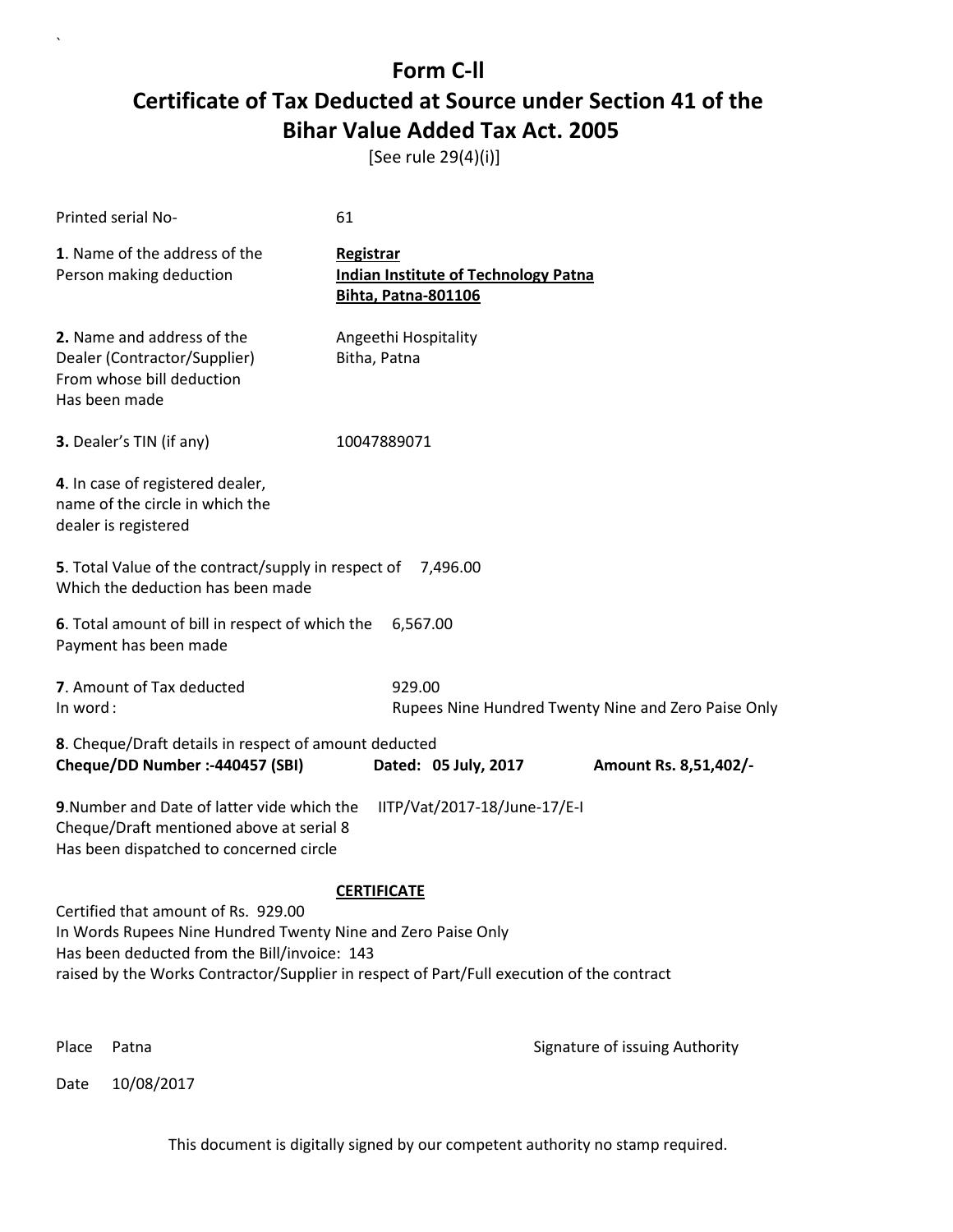[See rule 29(4)(i)]

| Printed serial No-                                                                                                                                                          | 62                                                                                                              |
|-----------------------------------------------------------------------------------------------------------------------------------------------------------------------------|-----------------------------------------------------------------------------------------------------------------|
| 1. Name of the address of the<br>Person making deduction                                                                                                                    | <b>Registrar</b><br><b>Indian Institute of Technology Patna</b><br><b>Bihta, Patna-801106</b>                   |
| 2. Name and address of the<br>Dealer (Contractor/Supplier)<br>From whose bill deduction<br>Has been made                                                                    | Sky net<br>162, Patliputra Colony, Patna-13                                                                     |
| 3. Dealer's TIN (if any)                                                                                                                                                    | 10151248075                                                                                                     |
| 4. In case of registered dealer,<br>name of the circle in which the<br>dealer is registered                                                                                 |                                                                                                                 |
| 5. Total Value of the contract/supply in respect of 23,330.00<br>Which the deduction has been made                                                                          |                                                                                                                 |
| 6. Total amount of bill in respect of which the<br>Payment has been made                                                                                                    | 22,010.00                                                                                                       |
| 7. Amount of Tax deducted<br>In word:<br>Only                                                                                                                               | 1,320.00<br>Rupees One Thousand Three Hundred Twenty and Zero Paise                                             |
| 8. Cheque/Draft details in respect of amount deducted<br>Cheque/DD Number :- 440457 (SBI)                                                                                   | Dated: 05 July, 2017<br>Amount Rs. 8,51,402/-                                                                   |
| 9. Number and Date of latter vide which the<br>Cheque/Draft mentioned above at serial 8<br>Has been dispatched to concerned circle                                          | IITP/Vat/2017-18/June-17/E-I                                                                                    |
| Certified that amount of Rs. 1,320.00<br>In Words Rupees One Thousand Three Hundred Twenty and Zero Paise Only<br>Has been deducted from the Bill/invoice: 2353, 2363, 2371 | <b>CERTIFICATE</b><br>raised by the Works Contractor/Supplier in respect of Part/Full execution of the contract |

`

Place Patna **Property** Place Patna Signature of issuing Authority

Date 10/08/2017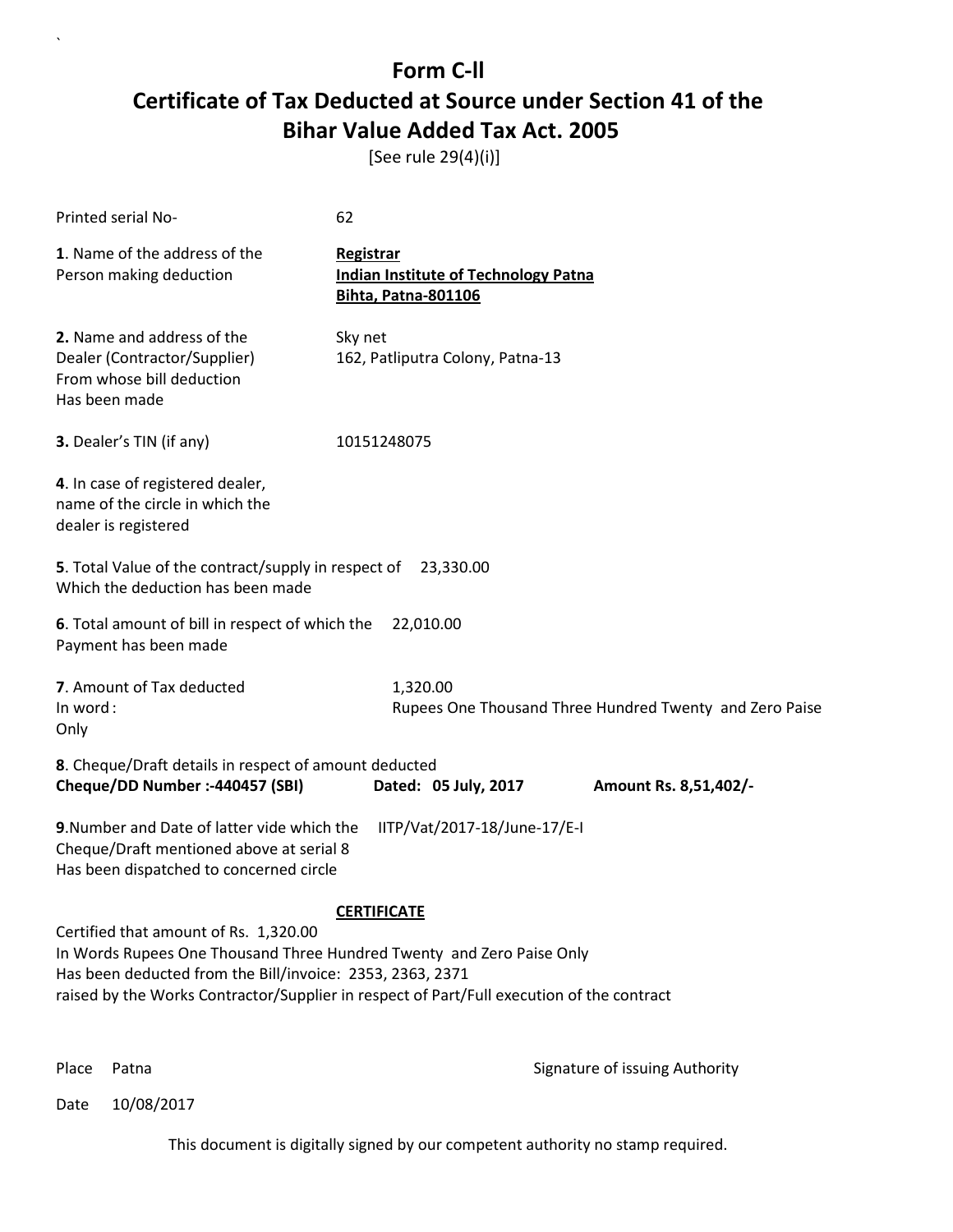[See rule 29(4)(i)]

| Printed serial No-                                                                                                                                                                                                                                                | 63                                                                                            |                                                         |
|-------------------------------------------------------------------------------------------------------------------------------------------------------------------------------------------------------------------------------------------------------------------|-----------------------------------------------------------------------------------------------|---------------------------------------------------------|
| 1. Name of the address of the<br>Person making deduction                                                                                                                                                                                                          | <b>Registrar</b><br><b>Indian Institute of Technology Patna</b><br><b>Bihta, Patna-801106</b> |                                                         |
| 2. Name and address of the<br>Dealer (Contractor/Supplier)<br>From whose bill deduction<br>Has been made                                                                                                                                                          | M/S Usha Air Products Ltd<br>Dasratha, New ByPass Road, Patna-02                              |                                                         |
| 3. Dealer's TIN (if any)                                                                                                                                                                                                                                          | 10120044048                                                                                   |                                                         |
| 4. In case of registered dealer,<br>name of the circle in which the<br>dealer is registered                                                                                                                                                                       |                                                                                               |                                                         |
| 5. Total Value of the contract/supply in respect of 87980.00<br>Which the deduction has been made                                                                                                                                                                 |                                                                                               |                                                         |
| 6. Total amount of bill in respect of which the<br>Payment has been made                                                                                                                                                                                          | 83,000.00                                                                                     |                                                         |
| 7. Amount of Tax deducted<br>In word:<br>Only                                                                                                                                                                                                                     | 4980.00                                                                                       | Rupees Four Thousand Nine Hundred Eighty and Zero Paise |
| 8. Cheque/Draft details in respect of amount deducted<br>Cheque/DD Number :- 440457 (SBI)                                                                                                                                                                         | Dated: 05 July, 2017                                                                          | Amount Rs. 8,51,402/-                                   |
| 9. Number and Date of latter vide which the<br>Cheque/Draft mentioned above at serial 8<br>Has been dispatched to concerned circle                                                                                                                                | IITP/Vat/2017-18/June-17/E-I                                                                  |                                                         |
| Certified that amount of Rs. 4980.00<br>In Words Rupees Four Thousand Nine Hundred Eighty and Zero Paise Only<br>Has been deducted from the Bill/invoice: 10200, 297<br>raised by the Works Contractor/Supplier in respect of Part/Full execution of the contract | <b>CERTIFICATE</b>                                                                            |                                                         |

`

Place Patna **Property** Place Patna Signature of issuing Authority

Date 10/08/2017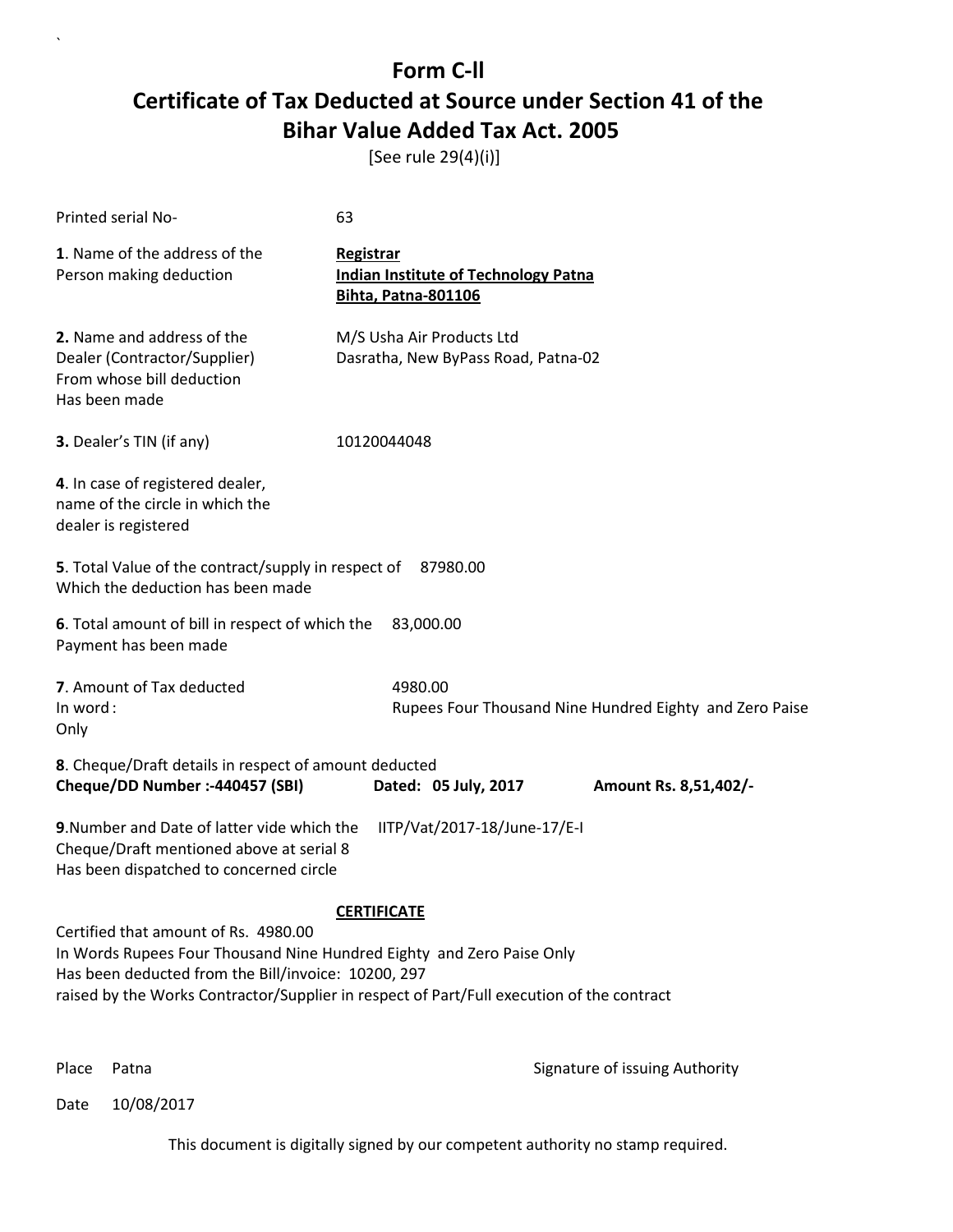[See rule 29(4)(i)]

| Printed serial No-                                                                                                                                                                                                                                                            | 64                                                                                            |                                                            |
|-------------------------------------------------------------------------------------------------------------------------------------------------------------------------------------------------------------------------------------------------------------------------------|-----------------------------------------------------------------------------------------------|------------------------------------------------------------|
| 1. Name of the address of the<br>Person making deduction                                                                                                                                                                                                                      | <b>Registrar</b><br><b>Indian Institute of Technology Patna</b><br><b>Bihta, Patna-801106</b> |                                                            |
| 2. Name and address of the<br>Dealer (Contractor/Supplier)<br>From whose bill deduction<br>Has been made                                                                                                                                                                      | M/s Bharat commercial Agency<br>Jeevandeep, Exhibition Road, Patna-01                         |                                                            |
| 3. Dealer's TIN (if any)                                                                                                                                                                                                                                                      | 10110116098                                                                                   |                                                            |
| 4. In case of registered dealer,<br>name of the circle in which the<br>dealer is registered                                                                                                                                                                                   |                                                                                               |                                                            |
| 5. Total Value of the contract/supply in respect of 395,257.00<br>Which the deduction has been made                                                                                                                                                                           |                                                                                               |                                                            |
| 6. Total amount of bill in respect of which the<br>Payment has been made                                                                                                                                                                                                      | 343,702.00                                                                                    |                                                            |
| 7. Amount of Tax deducted<br>In word:<br>Paise Only                                                                                                                                                                                                                           | 51,555.00                                                                                     | Rupees Fifty One Thousand Five Hundred Fifty Five and Zero |
| 8. Cheque/Draft details in respect of amount deducted<br>Cheque/DD Number :- 440457 (SBI)                                                                                                                                                                                     | Dated: 05 July, 2017                                                                          | Amount Rs. 8,51,402/-                                      |
| 9. Number and Date of latter vide which the<br>Cheque/Draft mentioned above at serial 8<br>Has been dispatched to concerned circle                                                                                                                                            | IITP/Vat/2017-18/June-17/E-I                                                                  |                                                            |
| Certified that amount of Rs. 51,555.00<br>In Words Rupees Fifty One Thousand Five Hundred Fifty Five and Zero Paise Only<br>Has been deducted from the Bill/invoice: 142, 22, 83<br>raised by the Works Contractor/Supplier in respect of Part/Full execution of the contract | <b>CERTIFICATE</b>                                                                            |                                                            |

`

Place Patna **Property** Place Patna Signature of issuing Authority

Date 10/08/2017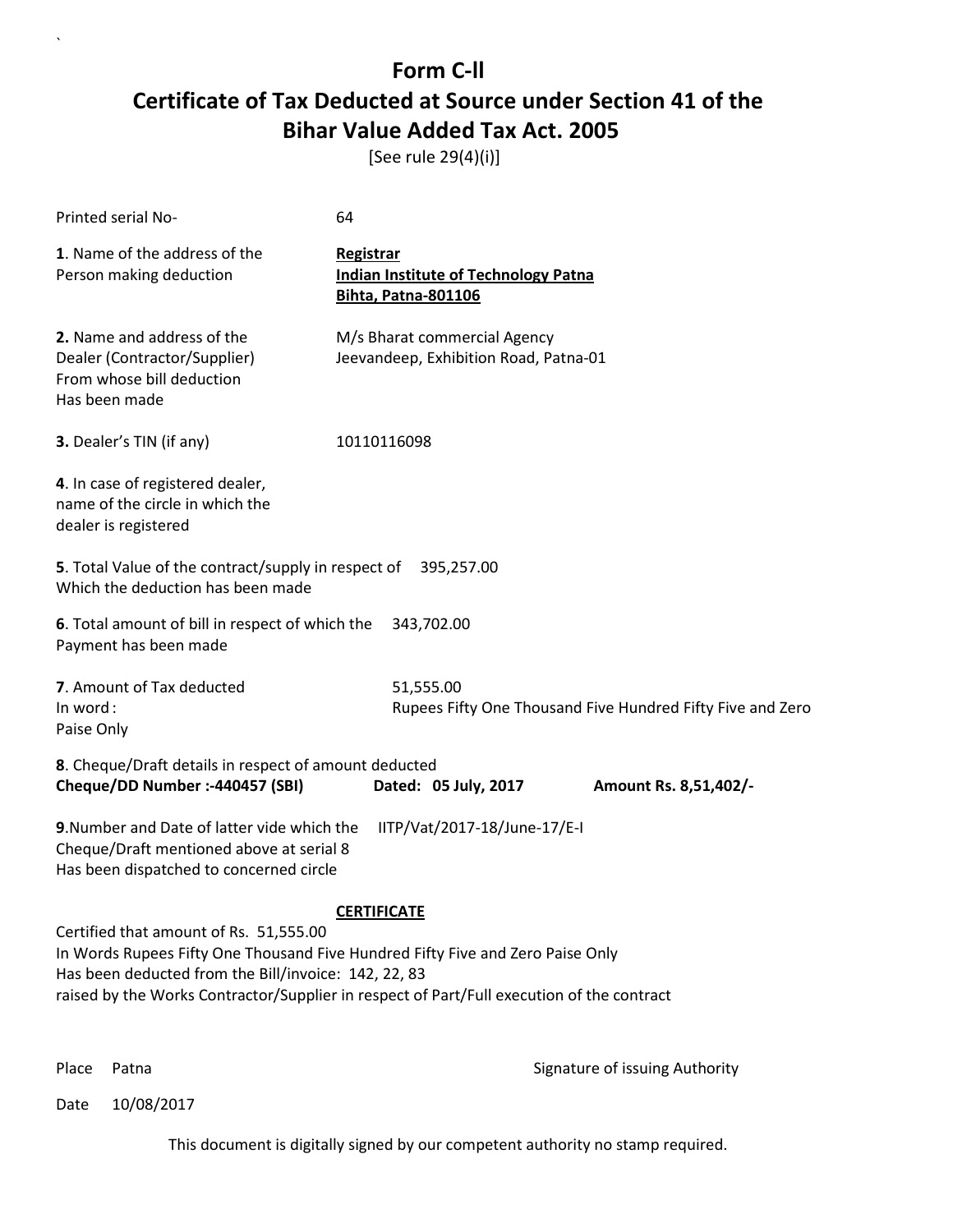[See rule 29(4)(i)]

`

| Printed serial No-                                                                                                                       | 65                                                                                                              |                                              |
|------------------------------------------------------------------------------------------------------------------------------------------|-----------------------------------------------------------------------------------------------------------------|----------------------------------------------|
| 1. Name of the address of the<br>Person making deduction                                                                                 | Registrar<br><b>Indian Institute of Technology Patna</b><br><b>Bihta, Patna-801106</b>                          |                                              |
| 2. Name and address of the<br>Dealer (Contractor/Supplier)<br>From whose bill deduction<br>Has been made                                 | Sharma Enterprises<br>Bihta, Patna                                                                              |                                              |
| 3. Dealer's TIN (if any)                                                                                                                 | 10047786028                                                                                                     |                                              |
| 4. In case of registered dealer,<br>name of the circle in which the<br>dealer is registered                                              |                                                                                                                 |                                              |
| 5. Total Value of the contract/supply in respect of<br>Which the deduction has been made                                                 | 6,210                                                                                                           |                                              |
| 6. Total amount of bill in respect of which the<br>Payment has been made                                                                 | 5,400                                                                                                           |                                              |
| 7. Amount of Tax deducted<br>In word:                                                                                                    | 810                                                                                                             | Rupees Eight Hundred Ten and Zero Paise Only |
| 8. Cheque/Draft details in respect of amount deducted<br>Cheque/DD Number :- 440457 (SBI)                                                | Dated: 05 July, 2017                                                                                            | Amount Rs. 8,51,402/-                        |
| 9. Number and Date of latter vide which the<br>Cheque/Draft mentioned above at serial 8<br>Has been dispatched to concerned circle       | IITP/Vat/2017-18/June-17/E-I                                                                                    |                                              |
| Certified that amount of Rs. 810<br>In Words Rupees Eight Hundred Ten and Zero Paise Only<br>Has been deducted from the Bill/invoice: 71 | <b>CERTIFICATE</b><br>raised by the Works Contractor/Supplier in respect of Part/Full execution of the contract |                                              |
| Place<br>Patna                                                                                                                           |                                                                                                                 | Signature of issuing Authority               |
| 10/08/2017<br>Date                                                                                                                       |                                                                                                                 |                                              |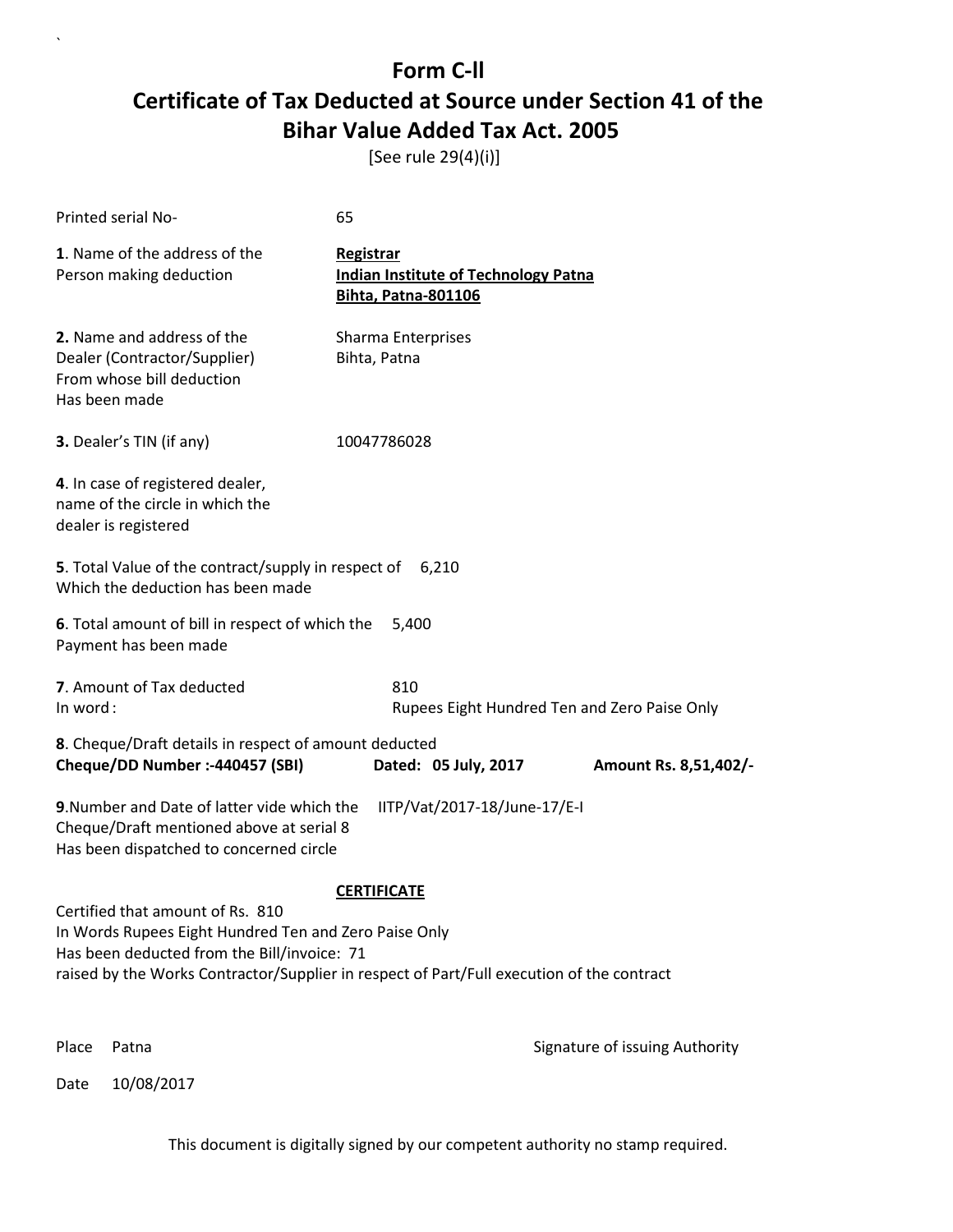[See rule 29(4)(i)]

| Printed serial No-                                                                                                                                                                                                                                  | 66                                                                                            |                                                       |
|-----------------------------------------------------------------------------------------------------------------------------------------------------------------------------------------------------------------------------------------------------|-----------------------------------------------------------------------------------------------|-------------------------------------------------------|
| 1. Name of the address of the<br>Person making deduction                                                                                                                                                                                            | <b>Registrar</b><br><b>Indian Institute of Technology Patna</b><br><b>Bihta, Patna-801106</b> |                                                       |
| 2. Name and address of the<br>Dealer (Contractor/Supplier)<br>From whose bill deduction<br>Has been made                                                                                                                                            | Sky net<br>162, Patliputra Colony, Patna-13                                                   |                                                       |
| 3. Dealer's TIN (if any)                                                                                                                                                                                                                            | 10151248075                                                                                   |                                                       |
| 4. In case of registered dealer,<br>name of the circle in which the<br>dealer is registered                                                                                                                                                         |                                                                                               |                                                       |
| 5. Total Value of the contract/supply in respect of<br>Which the deduction has been made                                                                                                                                                            | 5,777.00                                                                                      |                                                       |
| 6. Total amount of bill in respect of which the<br>Payment has been made                                                                                                                                                                            | 5,450.00                                                                                      |                                                       |
| 7. Amount of Tax deducted<br>In word:                                                                                                                                                                                                               | 327.00                                                                                        | Rupees Three Hundred Twenty Seven and Zero Paise Only |
| 8. Cheque/Draft details in respect of amount deducted<br>Cheque/DD Number :- 440457 (SBI)                                                                                                                                                           | Dated: 05 July, 2017                                                                          | Amount Rs. 8,51,402/-                                 |
| 9. Number and Date of latter vide which the<br>Cheque/Draft mentioned above at serial 8<br>Has been dispatched to concerned circle                                                                                                                  | IITP/Vat/2017-18/June-17/E-I                                                                  |                                                       |
|                                                                                                                                                                                                                                                     | <b>CERTIFICATE</b>                                                                            |                                                       |
| Certified that amount of Rs. 327.00<br>In Words Rupees Three Hundred Twenty Seven and Zero Paise Only<br>Has been deducted from the Bill/invoice: 2368<br>raised by the Works Contractor/Supplier in respect of Part/Full execution of the contract |                                                                                               |                                                       |
| Place<br>Patna                                                                                                                                                                                                                                      |                                                                                               | Signature of issuing Authority                        |

Date 10/08/2017

`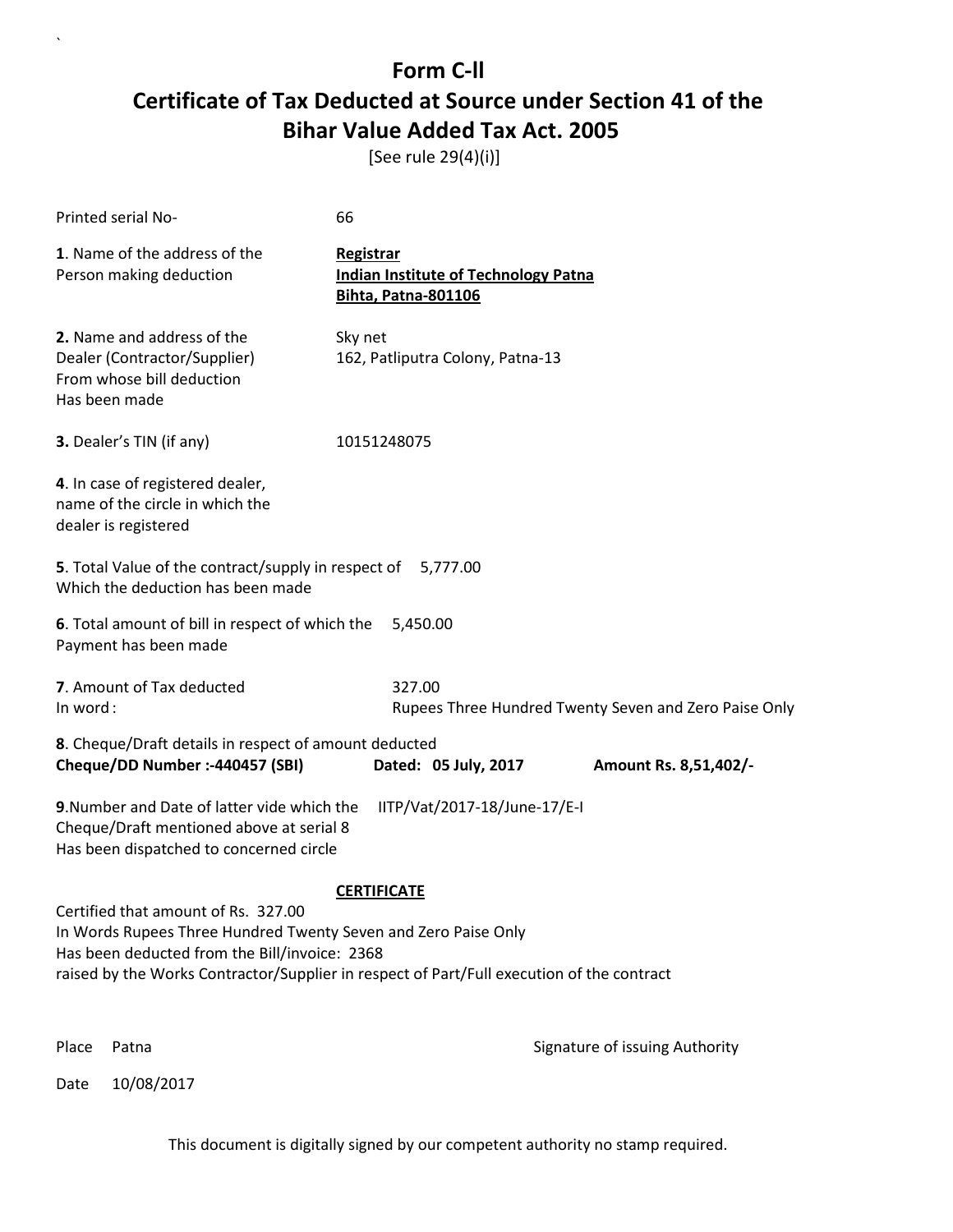[See rule 29(4)(i)]

| Printed serial No-                                                                                                                                              | 67                                                                                            |
|-----------------------------------------------------------------------------------------------------------------------------------------------------------------|-----------------------------------------------------------------------------------------------|
| 1. Name of the address of the<br>Person making deduction                                                                                                        | <b>Registrar</b><br><b>Indian Institute of Technology Patna</b><br><b>Bihta, Patna-801106</b> |
| 2. Name and address of the<br>Dealer (Contractor/Supplier)<br>From whose bill deduction<br>Has been made                                                        | M/S Laxmi Sales Agency<br>Sri Laxmi Place, Behind Abhishek Plaza, Exhibition Road, Patna-01   |
| 3. Dealer's TIN (if any)                                                                                                                                        | 10140807092                                                                                   |
| 4. In case of registered dealer,<br>name of the circle in which the<br>dealer is registered                                                                     |                                                                                               |
| 5. Total Value of the contract/supply in respect of<br>Which the deduction has been made                                                                        | 19,299.00                                                                                     |
| 6. Total amount of bill in respect of which the<br>Payment has been made                                                                                        | 16,782.00                                                                                     |
| 7. Amount of Tax deducted<br>In word:<br>Only                                                                                                                   | 2,517.00<br>Rupees Two Thousand Five Hundred Seventeen and Zero Paise                         |
| 8. Cheque/Draft details in respect of amount deducted<br>Cheque/DD Number :- 440457 (SBI)                                                                       | Dated: 05 July, 2017<br>Amount Rs. 8,51,402/-                                                 |
| 9. Number and Date of latter vide which the<br>Cheque/Draft mentioned above at serial 8<br>Has been dispatched to concerned circle                              | IITP/Vat/2017-18/June-17/E-I                                                                  |
|                                                                                                                                                                 | <b>CERTIFICATE</b>                                                                            |
| Certified that amount of Rs. 2,517.00<br>In Words Rupees Two Thousand Five Hundred Seventeen and Zero Paise Only<br>Has been deducted from the Bill/invoice: 34 | raised by the Works Contractor/Supplier in respect of Part/Full execution of the contract     |
|                                                                                                                                                                 |                                                                                               |

`

Place Patna **Property** Place Patna Signature of issuing Authority

Date 10/08/2017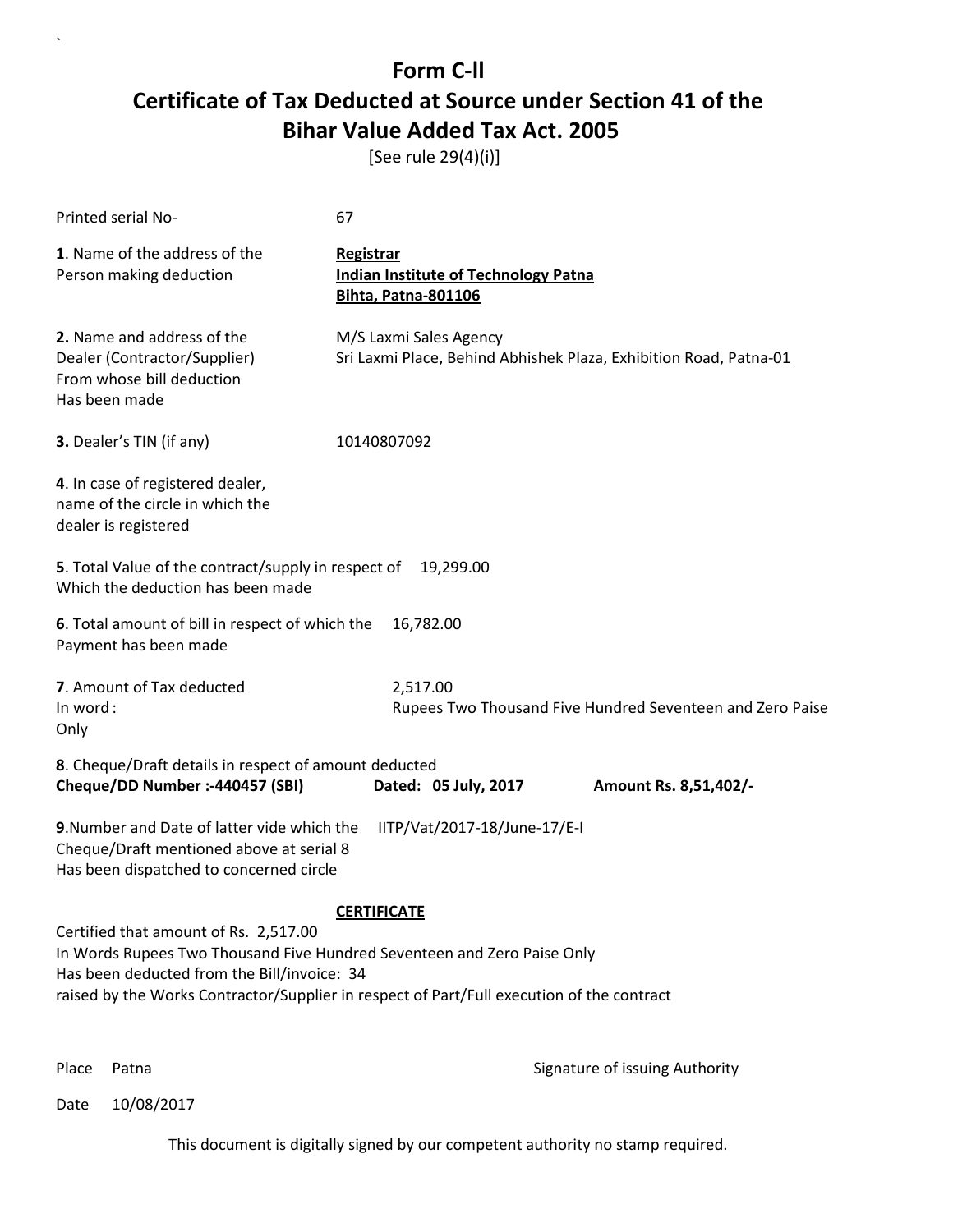[See rule 29(4)(i)]

| Printed serial No-                                                                                                                                                                                                                                                              | 68                                                                                     |  |
|---------------------------------------------------------------------------------------------------------------------------------------------------------------------------------------------------------------------------------------------------------------------------------|----------------------------------------------------------------------------------------|--|
| 1. Name of the address of the<br>Person making deduction                                                                                                                                                                                                                        | Registrar<br><b>Indian Institute of Technology Patna</b><br><b>Bihta, Patna-801106</b> |  |
| 2. Name and address of the<br>Dealer (Contractor/Supplier)<br>From whose bill deduction<br>Has been made                                                                                                                                                                        | M/S Ranjan Scientific Traders<br>A/7, Kamla Place, G.M.Road, Patna-01                  |  |
| 3. Dealer's TIN (if any)                                                                                                                                                                                                                                                        | 10105224097                                                                            |  |
| 4. In case of registered dealer,<br>name of the circle in which the<br>dealer is registered                                                                                                                                                                                     |                                                                                        |  |
| 5. Total Value of the contract/supply in respect of 2,563.00<br>Which the deduction has been made                                                                                                                                                                               |                                                                                        |  |
| 6. Total amount of bill in respect of which the<br>Payment has been made                                                                                                                                                                                                        | 2,229.00                                                                               |  |
| 7. Amount of Tax deducted<br>In word:                                                                                                                                                                                                                                           | 334.00<br>Rupees Three Hundred Thirty Four and Zero Paise Only                         |  |
| 8. Cheque/Draft details in respect of amount deducted<br>Cheque/DD Number :- 440457 (SBI)                                                                                                                                                                                       | Dated: 05 July, 2017<br>Amount Rs. 8,51,402/-                                          |  |
| 9. Number and Date of latter vide which the<br>Cheque/Draft mentioned above at serial 8<br>Has been dispatched to concerned circle                                                                                                                                              | IITP/Vat/2017-18/June-17/E-I                                                           |  |
| <b>CERTIFICATE</b><br>Certified that amount of Rs. 334.00<br>In Words Rupees Three Hundred Thirty Four and Zero Paise Only<br>Has been deducted from the Bill/invoice: RT071/17-18<br>raised by the Works Contractor/Supplier in respect of Part/Full execution of the contract |                                                                                        |  |
| Place<br>Patna                                                                                                                                                                                                                                                                  | Signature of issuing Authority                                                         |  |

Date 10/08/2017

`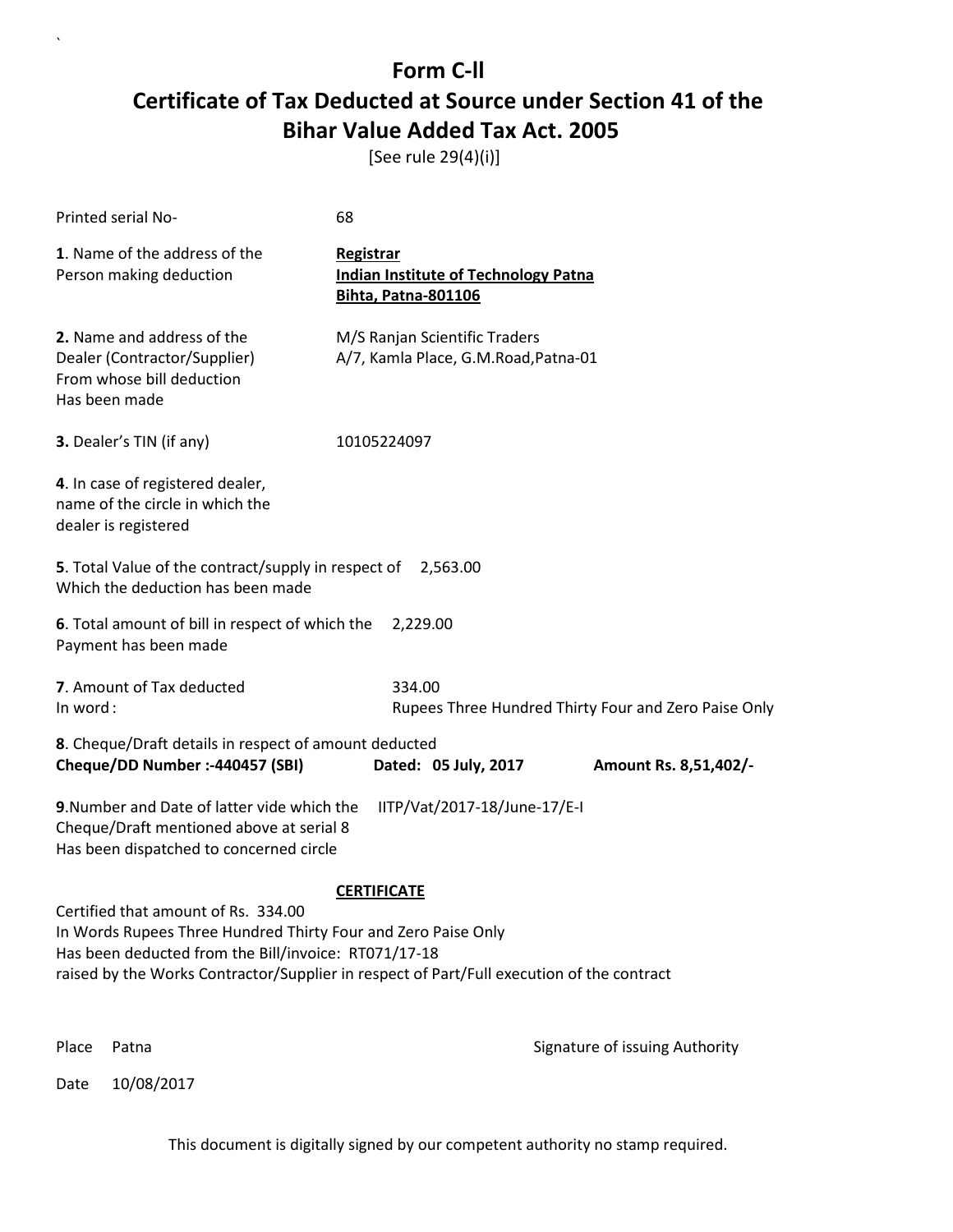[See rule 29(4)(i)]

| Printed serial No-                                                                                                                                                                                                                                  | 69                                                                                     |                                                |
|-----------------------------------------------------------------------------------------------------------------------------------------------------------------------------------------------------------------------------------------------------|----------------------------------------------------------------------------------------|------------------------------------------------|
| 1. Name of the address of the<br>Person making deduction                                                                                                                                                                                            | Registrar<br><b>Indian Institute of Technology Patna</b><br><b>Bihta, Patna-801106</b> |                                                |
| 2. Name and address of the<br>Dealer (Contractor/Supplier)<br>From whose bill deduction<br>Has been made                                                                                                                                            | M/S hubnet Computers<br>Patna                                                          |                                                |
| 3. Dealer's TIN (if any)                                                                                                                                                                                                                            | 10156529089                                                                            |                                                |
| 4. In case of registered dealer,<br>name of the circle in which the<br>dealer is registered                                                                                                                                                         |                                                                                        |                                                |
| 5. Total Value of the contract/supply in respect of<br>Which the deduction has been made                                                                                                                                                            | 12,780.00                                                                              |                                                |
| 6. Total amount of bill in respect of which the<br>Payment has been made                                                                                                                                                                            | 11,700.00                                                                              |                                                |
| 7. Amount of Tax deducted<br>In word:                                                                                                                                                                                                               | 1,080.00                                                                               | Rupees One Thousand Eighty and Zero Paise Only |
| 8. Cheque/Draft details in respect of amount deducted<br>Cheque/DD Number :- 440457 (SBI)                                                                                                                                                           | Dated: 05 July, 2017                                                                   | Amount Rs. 8,51,402/-                          |
| 9. Number and Date of latter vide which the<br>Cheque/Draft mentioned above at serial 8<br>Has been dispatched to concerned circle                                                                                                                  | IITP/Vat/2017-18/June-17/E-I                                                           |                                                |
| Certified that amount of Rs. 1,080.00<br>In Words Rupees One Thousand Eighty and Zero Paise Only<br>Has been deducted from the Bill/invoice: 533, 534,<br>raised by the Works Contractor/Supplier in respect of Part/Full execution of the contract | <b>CERTIFICATE</b>                                                                     |                                                |
| Place<br>Patna                                                                                                                                                                                                                                      |                                                                                        | Signature of issuing Authority                 |

Date 10/08/2017

`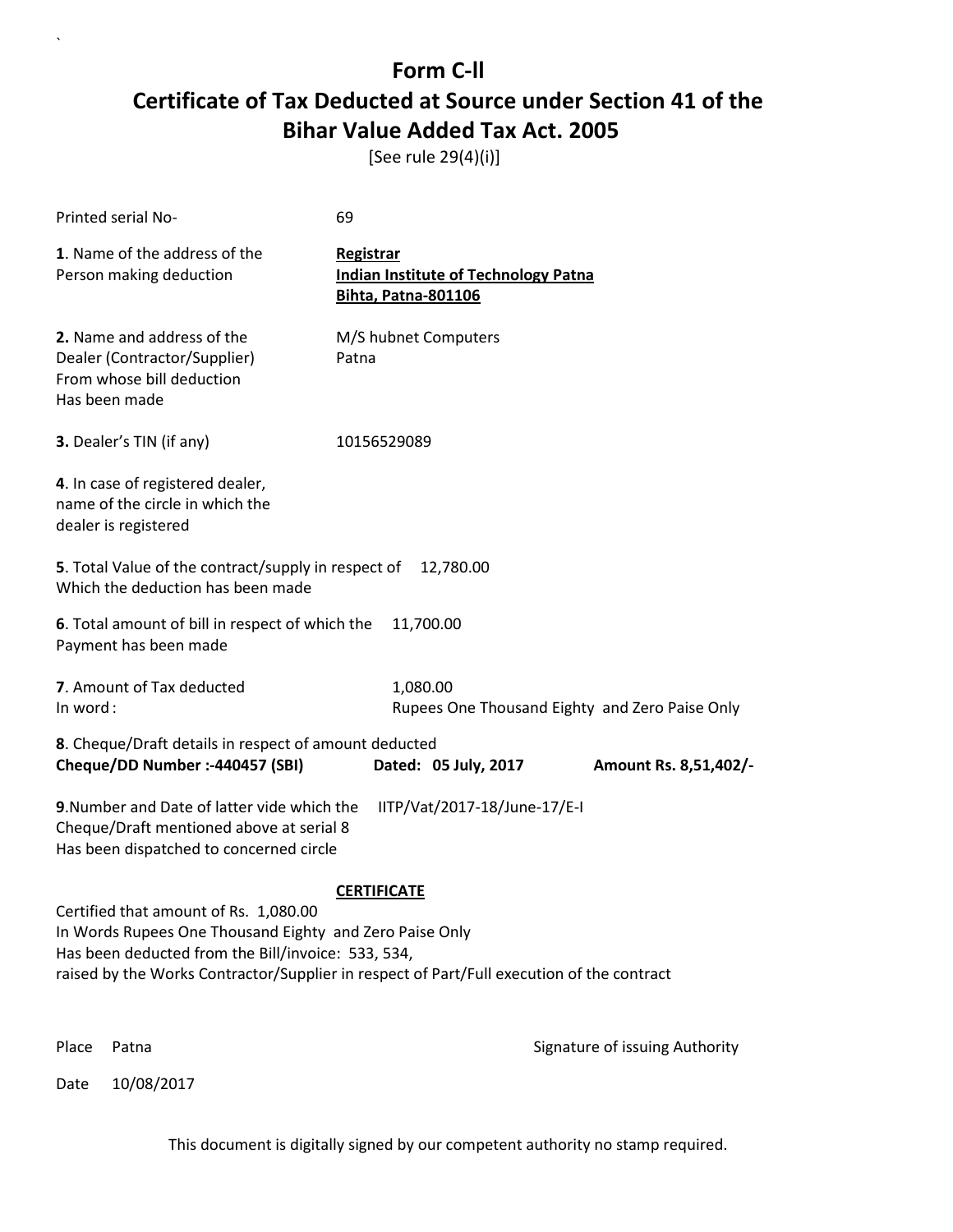[See rule 29(4)(i)]

| Printed serial No-                                                                                                                                                                                                                                                                       | 70                                                                                     |                                                       |
|------------------------------------------------------------------------------------------------------------------------------------------------------------------------------------------------------------------------------------------------------------------------------------------|----------------------------------------------------------------------------------------|-------------------------------------------------------|
| 1. Name of the address of the<br>Person making deduction                                                                                                                                                                                                                                 | Registrar<br><b>Indian Institute of Technology Patna</b><br><b>Bihta, Patna-801106</b> |                                                       |
| 2. Name and address of the<br>Dealer (Contractor/Supplier)<br>From whose bill deduction<br>Has been made                                                                                                                                                                                 | Science tech corporation<br>Patna                                                      |                                                       |
| 3. Dealer's TIN (if any)                                                                                                                                                                                                                                                                 | 10133333044                                                                            |                                                       |
| 4. In case of registered dealer,<br>name of the circle in which the<br>dealer is registered                                                                                                                                                                                              |                                                                                        |                                                       |
| 5. Total Value of the contract/supply in respect of<br>Which the deduction has been made                                                                                                                                                                                                 | 24,673.00                                                                              |                                                       |
| 6. Total amount of bill in respect of which the<br>Payment has been made                                                                                                                                                                                                                 | 22,390.00                                                                              |                                                       |
| 7. Amount of Tax deducted<br>In word:<br>Paise Only                                                                                                                                                                                                                                      | 2,283.00                                                                               | Rupees Two Thousand Two Hundred Eighty Three and Zero |
| 8. Cheque/Draft details in respect of amount deducted<br>Cheque/DD Number :- 440457 (SBI)                                                                                                                                                                                                | Dated: 05 July, 2017                                                                   | Amount Rs. 8,51,402/-                                 |
| 9. Number and Date of latter vide which the<br>IITP/Vat/2017-18/June-17/E-I<br>Cheque/Draft mentioned above at serial 8<br>Has been dispatched to concerned circle                                                                                                                       |                                                                                        |                                                       |
| <b>CERTIFICATE</b><br>Certified that amount of Rs. 2,283.00<br>In Words Rupees Two Thousand Two Hundred Eighty Three and Zero Paise Only<br>Has been deducted from the Bill/invoice: 11, 10<br>raised by the Works Contractor/Supplier in respect of Part/Full execution of the contract |                                                                                        |                                                       |

`

Place Patna **Property** Place Patna Signature of issuing Authority

Date 10/08/2017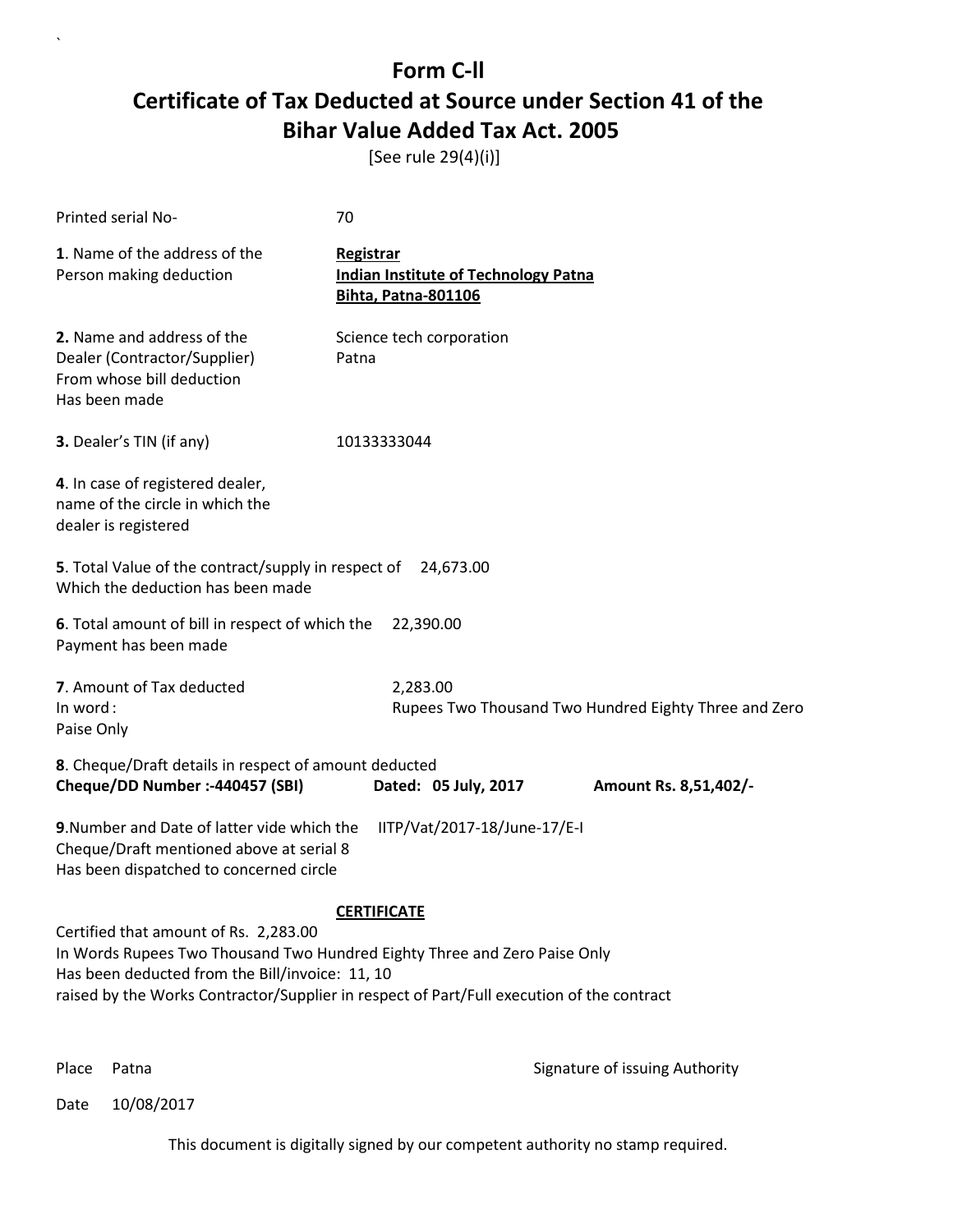[See rule 29(4)(i)]

`

| Printed serial No-                                                                                                                                                                                                                                                               | 71                                                                                            |  |
|----------------------------------------------------------------------------------------------------------------------------------------------------------------------------------------------------------------------------------------------------------------------------------|-----------------------------------------------------------------------------------------------|--|
| 1. Name of the address of the<br>Person making deduction                                                                                                                                                                                                                         | <b>Registrar</b><br><b>Indian Institute of Technology Patna</b><br><b>Bihta, Patna-801106</b> |  |
| 2. Name and address of the<br>Dealer (Contractor/Supplier)<br>From whose bill deduction<br>Has been made                                                                                                                                                                         | Gopal Kumar<br>Patna Bihta                                                                    |  |
| 3. Dealer's TIN (if any)                                                                                                                                                                                                                                                         | 10044678064                                                                                   |  |
| 4. In case of registered dealer,<br>name of the circle in which the<br>dealer is registered                                                                                                                                                                                      |                                                                                               |  |
| 5. Total Value of the contract/supply in respect of<br>Which the deduction has been made                                                                                                                                                                                         | 21.269                                                                                        |  |
| 6. Total amount of bill in respect of which the<br>Payment has been made                                                                                                                                                                                                         | 19,567                                                                                        |  |
| 7. Amount of Tax deducted<br>In word:                                                                                                                                                                                                                                            | 1,702<br>Rupees One Thousand Seven Hundred Two and Zero Paise Only                            |  |
| 8. Cheque/Draft details in respect of amount deducted<br>Cheque/DD Number :- 440457 (SBI)                                                                                                                                                                                        | Dated: 05 July, 2017<br>Amount Rs. 8,51,402/-                                                 |  |
| 9. Number and Date of latter vide which the<br>Cheque/Draft mentioned above at serial 8<br>Has been dispatched to concerned circle                                                                                                                                               | IITP/Vat/2017-18/June-17/E-I                                                                  |  |
| <b>CERTIFICATE</b><br>Certified that amount of Rs. 1,702<br>In Words Rupees One Thousand Seven Hundred Two and Zero Paise Only<br>Has been deducted from the Bill/invoice: 14.06.17<br>raised by the Works Contractor/Supplier in respect of Part/Full execution of the contract |                                                                                               |  |
| Place<br>Patna                                                                                                                                                                                                                                                                   | Signature of issuing Authority                                                                |  |
| 10/08/2017<br>Date                                                                                                                                                                                                                                                               |                                                                                               |  |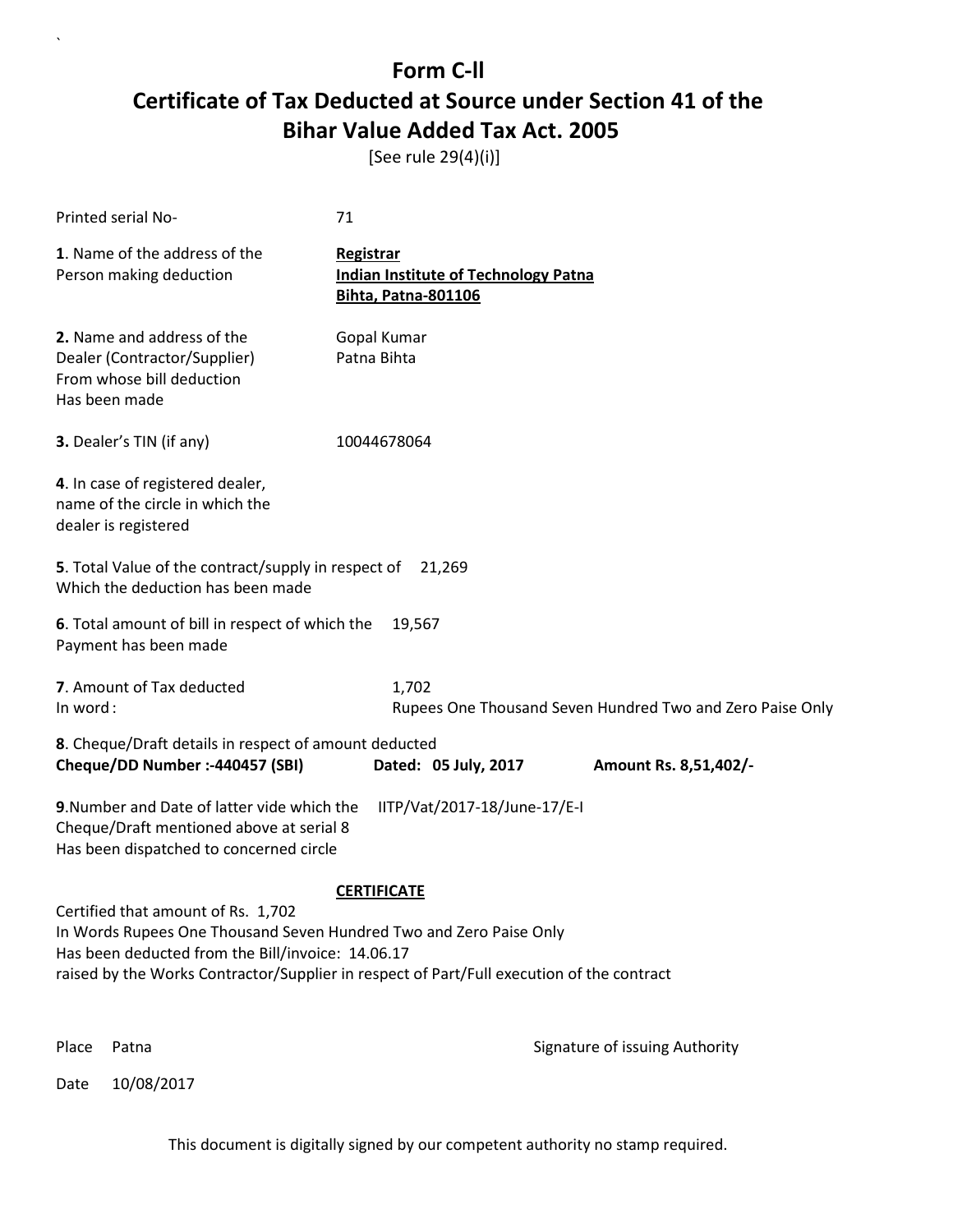[See rule 29(4)(i)]

`

|          | Printed serial No-                                                                                                                                                                                                                 | 72                                                                                            |                                |
|----------|------------------------------------------------------------------------------------------------------------------------------------------------------------------------------------------------------------------------------------|-----------------------------------------------------------------------------------------------|--------------------------------|
|          | 1. Name of the address of the<br>Person making deduction                                                                                                                                                                           | <b>Registrar</b><br><b>Indian Institute of Technology Patna</b><br><b>Bihta, Patna-801106</b> |                                |
|          | 2. Name and address of the<br>Dealer (Contractor/Supplier)<br>From whose bill deduction<br>Has been made                                                                                                                           | Sky net<br>162, Patliputra Colony, Patna-13                                                   |                                |
|          | 3. Dealer's TIN (if any)                                                                                                                                                                                                           | 10151248075                                                                                   |                                |
|          | 4. In case of registered dealer,<br>name of the circle in which the<br>dealer is registered                                                                                                                                        |                                                                                               |                                |
|          | 5. Total Value of the contract/supply in respect of<br>Which the deduction has been made                                                                                                                                           | 780.00                                                                                        |                                |
|          | 6. Total amount of bill in respect of which the<br>Payment has been made                                                                                                                                                           | 736.00                                                                                        |                                |
| In word: | 7. Amount of Tax deducted                                                                                                                                                                                                          | 44.00<br>Rupees Forty Four and Zero Paise Only                                                |                                |
|          | 8. Cheque/Draft details in respect of amount deducted<br>Cheque/DD Number :- 440457 (SBI)                                                                                                                                          | Dated: 05 July, 2017                                                                          | Amount Rs. 8,51,402/-          |
|          | 9. Number and Date of latter vide which the<br>Cheque/Draft mentioned above at serial 8<br>Has been dispatched to concerned circle                                                                                                 | IITP/Vat/2017-18/June-17/E-I                                                                  |                                |
|          | Certified that amount of Rs. 44.00<br>In Words Rupees Forty Four and Zero Paise Only<br>Has been deducted from the Bill/invoice: 2379<br>raised by the Works Contractor/Supplier in respect of Part/Full execution of the contract | <b>CERTIFICATE</b>                                                                            |                                |
| Place    | Patna                                                                                                                                                                                                                              |                                                                                               | Signature of issuing Authority |
| Date     | 10/08/2017                                                                                                                                                                                                                         |                                                                                               |                                |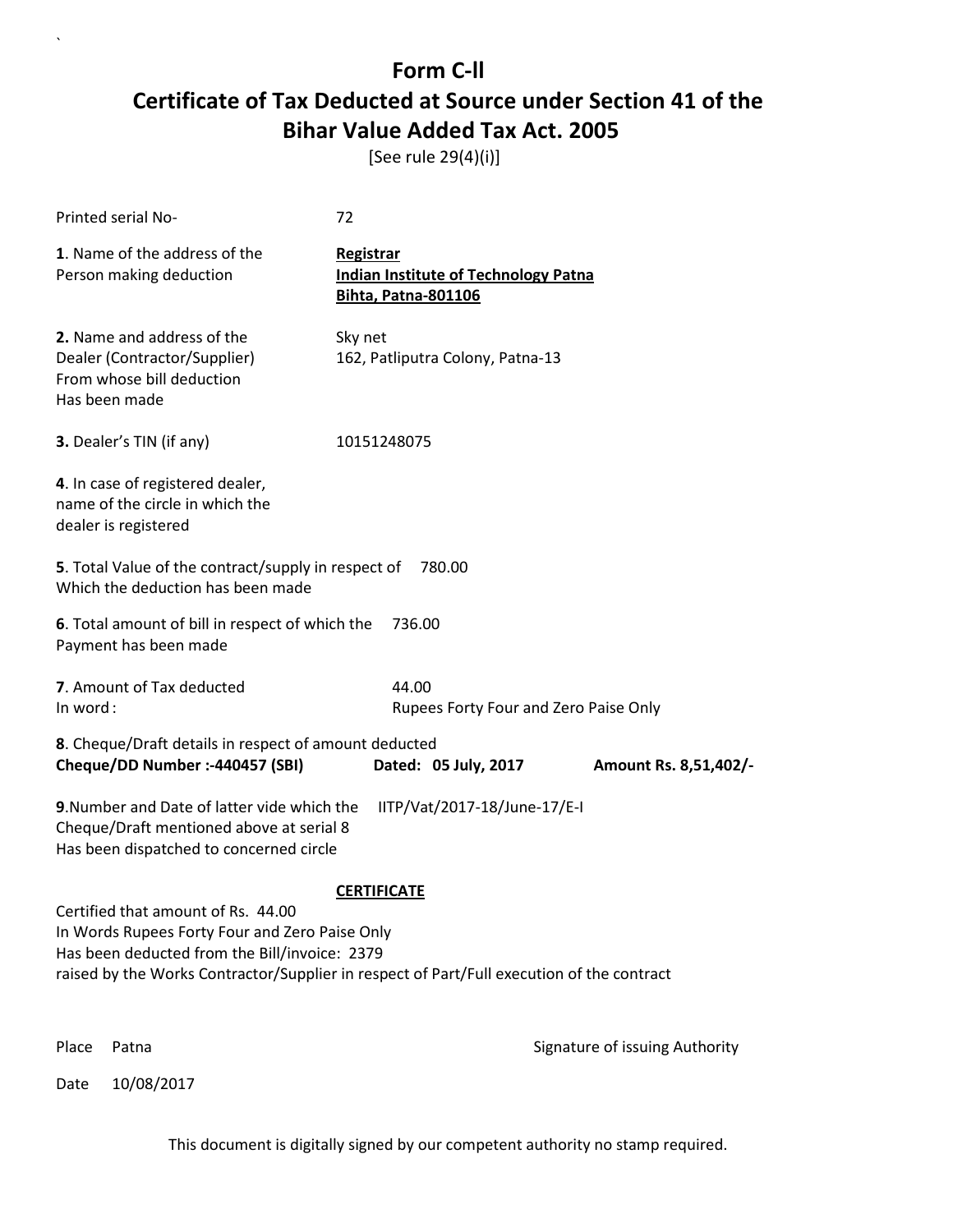[See rule 29(4)(i)]

| Printed serial No-                                                                                                                                                                                                                                                                     | 73                                                                                            |  |  |
|----------------------------------------------------------------------------------------------------------------------------------------------------------------------------------------------------------------------------------------------------------------------------------------|-----------------------------------------------------------------------------------------------|--|--|
| 1. Name of the address of the<br>Person making deduction                                                                                                                                                                                                                               | <b>Registrar</b><br><b>Indian Institute of Technology Patna</b><br><b>Bihta, Patna-801106</b> |  |  |
| 2. Name and address of the<br>Dealer (Contractor/Supplier)<br>From whose bill deduction<br>Has been made                                                                                                                                                                               | M/s Bhawani Traders<br>Patna                                                                  |  |  |
| 3. Dealer's TIN (if any)                                                                                                                                                                                                                                                               | 10041002046                                                                                   |  |  |
| 4. In case of registered dealer,<br>name of the circle in which the<br>dealer is registered                                                                                                                                                                                            |                                                                                               |  |  |
| 5. Total Value of the contract/supply in respect of<br>Which the deduction has been made                                                                                                                                                                                               | 201,716                                                                                       |  |  |
| 6. Total amount of bill in respect of which the<br>Payment has been made                                                                                                                                                                                                               | 185,579                                                                                       |  |  |
| 7. Amount of Tax deducted<br>In word:<br>Paise Only                                                                                                                                                                                                                                    | 16,137<br>Rupees Sixteen Thousand One Hundred Thirty Seven and Zero                           |  |  |
| 8. Cheque/Draft details in respect of amount deducted<br>Cheque/DD Number :- 440457 (SBI)                                                                                                                                                                                              | Dated: 05 July, 2017<br>Amount Rs. 8,51,402/-                                                 |  |  |
| 9. Number and Date of latter vide which the<br>Cheque/Draft mentioned above at serial 8<br>Has been dispatched to concerned circle                                                                                                                                                     | IITP/Vat/2017-18/June-17/E-I                                                                  |  |  |
| <b>CERTIFICATE</b><br>Certified that amount of Rs. 16,137<br>In Words Rupees Sixteen Thousand One Hundred Thirty Seven and Zero Paise Only<br>Has been deducted from the Bill/invoice: NA<br>raised by the Works Contractor/Supplier in respect of Part/Full execution of the contract |                                                                                               |  |  |

`

Place Patna **Property** Place Patna Signature of issuing Authority

Date 10/08/2017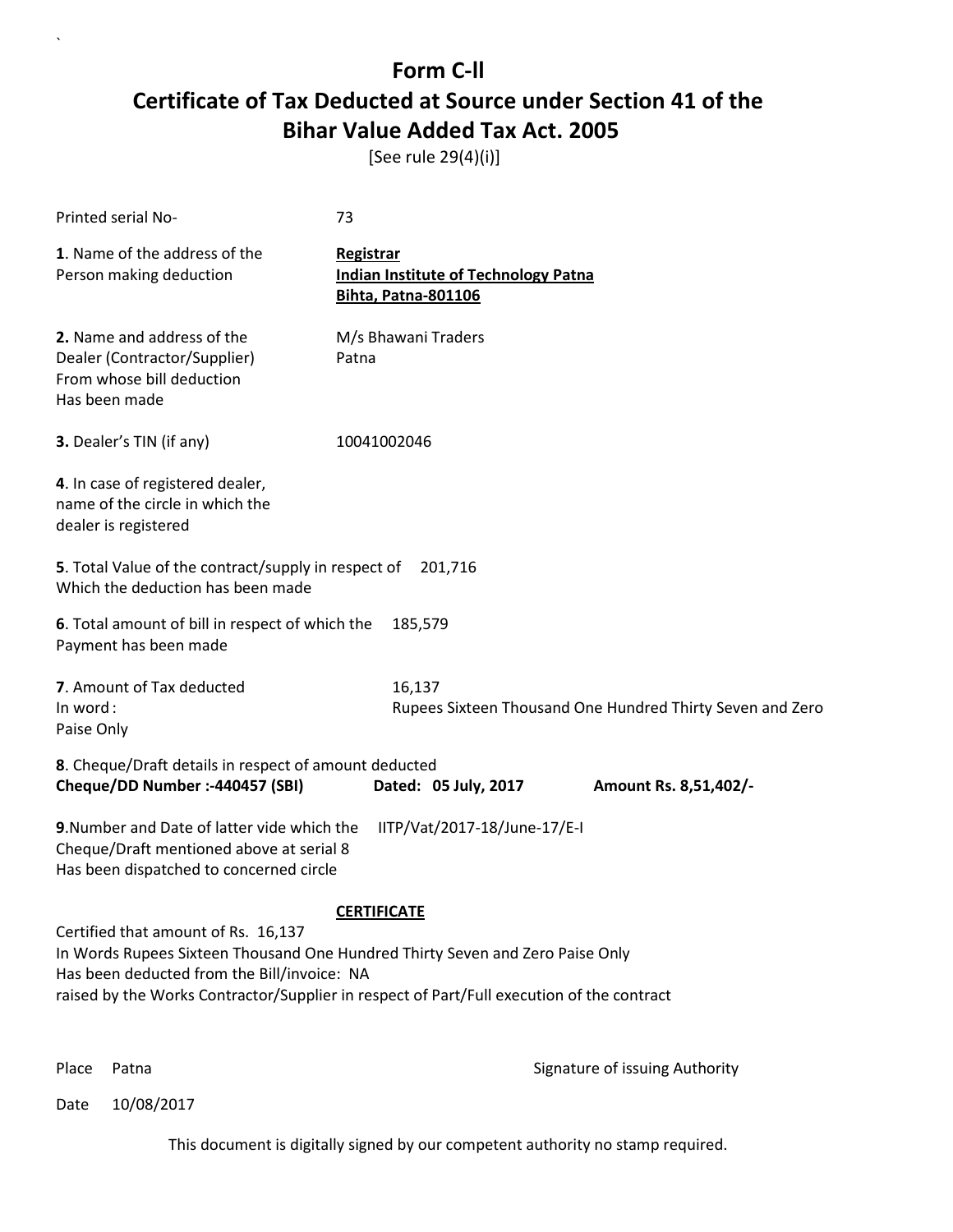[See rule 29(4)(i)]

| Printed serial No-                                                                                                                                                                                                                                                                          | 74                                                                                            |  |  |
|---------------------------------------------------------------------------------------------------------------------------------------------------------------------------------------------------------------------------------------------------------------------------------------------|-----------------------------------------------------------------------------------------------|--|--|
| 1. Name of the address of the<br>Person making deduction                                                                                                                                                                                                                                    | <b>Registrar</b><br><b>Indian Institute of Technology Patna</b><br><b>Bihta, Patna-801106</b> |  |  |
| 2. Name and address of the<br>Dealer (Contractor/Supplier)<br>From whose bill deduction<br>Has been made                                                                                                                                                                                    | M/S Usha Air Products Ltd<br>Dasratha, New ByPass Road, Patna-02                              |  |  |
| 3. Dealer's TIN (if any)                                                                                                                                                                                                                                                                    | 10120044048                                                                                   |  |  |
| 4. In case of registered dealer,<br>name of the circle in which the<br>dealer is registered                                                                                                                                                                                                 |                                                                                               |  |  |
| 5. Total Value of the contract/supply in respect of<br>26426.00<br>Which the deduction has been made                                                                                                                                                                                        |                                                                                               |  |  |
| 6. Total amount of bill in respect of which the<br>Payment has been made                                                                                                                                                                                                                    | 25,100.00                                                                                     |  |  |
| 7. Amount of Tax deducted<br>In word:<br>Paise Only                                                                                                                                                                                                                                         | 1326.00<br>Rupees One Thousand Three Hundred Twenty Six and Zero                              |  |  |
| 8. Cheque/Draft details in respect of amount deducted<br>Cheque/DD Number :- 440457 (SBI)                                                                                                                                                                                                   | Dated: 05 July, 2017<br>Amount Rs. 8,51,402/-                                                 |  |  |
| 9. Number and Date of latter vide which the<br>IITP/Vat/2017-18/June-17/E-I<br>Cheque/Draft mentioned above at serial 8<br>Has been dispatched to concerned circle                                                                                                                          |                                                                                               |  |  |
| <b>CERTIFICATE</b><br>Certified that amount of Rs. 1326.00<br>In Words Rupees One Thousand Three Hundred Twenty Six and Zero Paise Only<br>Has been deducted from the Bill/invoice: 10493, 742<br>raised by the Works Contractor/Supplier in respect of Part/Full execution of the contract |                                                                                               |  |  |

`

Place Patna **Property** Place Patna Signature of issuing Authority

Date 10/08/2017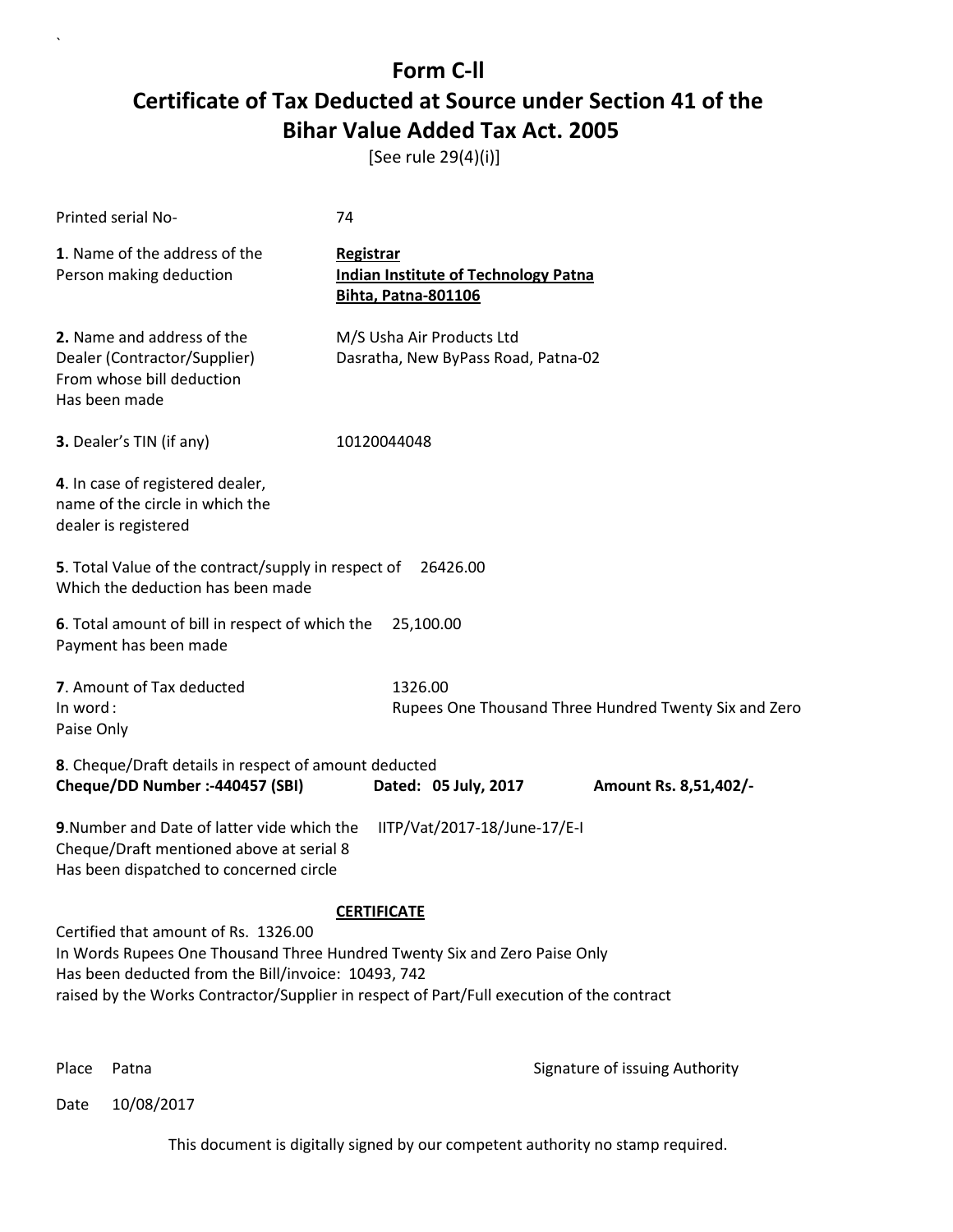[See rule 29(4)(i)]

| <b>Printed serial No-</b>                                                                                                                                                                                                   | 75                                                                                            |                                |
|-----------------------------------------------------------------------------------------------------------------------------------------------------------------------------------------------------------------------------|-----------------------------------------------------------------------------------------------|--------------------------------|
| 1. Name of the address of the<br>Person making deduction                                                                                                                                                                    | <b>Registrar</b><br><b>Indian Institute of Technology Patna</b><br><b>Bihta, Patna-801106</b> |                                |
| 2. Name and address of the<br>Dealer (Contractor/Supplier)<br>From whose bill deduction<br>Has been made                                                                                                                    | M/s Pathfinder Store<br>Patna                                                                 |                                |
| 3. Dealer's TIN (if any)                                                                                                                                                                                                    | 10049280065                                                                                   |                                |
| 4. In case of registered dealer,<br>name of the circle in which the<br>dealer is registered                                                                                                                                 |                                                                                               |                                |
| 5. Total Value of the contract/supply in respect of<br>Which the deduction has been made                                                                                                                                    | 700.00                                                                                        |                                |
| 6. Total amount of bill in respect of which the<br>Payment has been made                                                                                                                                                    | 660.00                                                                                        |                                |
| 7. Amount of Tax deducted<br>In word:                                                                                                                                                                                       | 40.00<br>Rupees Forty and Zero Paise Only                                                     |                                |
| 8. Cheque/Draft details in respect of amount deducted<br>Cheque/DD Number :- 440457 (SBI)                                                                                                                                   | Dated: 05 July, 2017                                                                          | Amount Rs. 8,51,402/-          |
| 9. Number and Date of latter vide which the<br>Cheque/Draft mentioned above at serial 8<br>Has been dispatched to concerned circle                                                                                          | IITP/Vat/2017-18/June-17/E-I                                                                  |                                |
|                                                                                                                                                                                                                             | <b>CERTIFICATE</b>                                                                            |                                |
| Certified that amount of Rs. 40.00<br>In Words Rupees Forty and Zero Paise Only<br>Has been deducted from the Bill/invoice: NA<br>raised by the Works Contractor/Supplier in respect of Part/Full execution of the contract |                                                                                               |                                |
| Place<br>Patna                                                                                                                                                                                                              |                                                                                               | Signature of issuing Authority |

Date 10/08/2017

`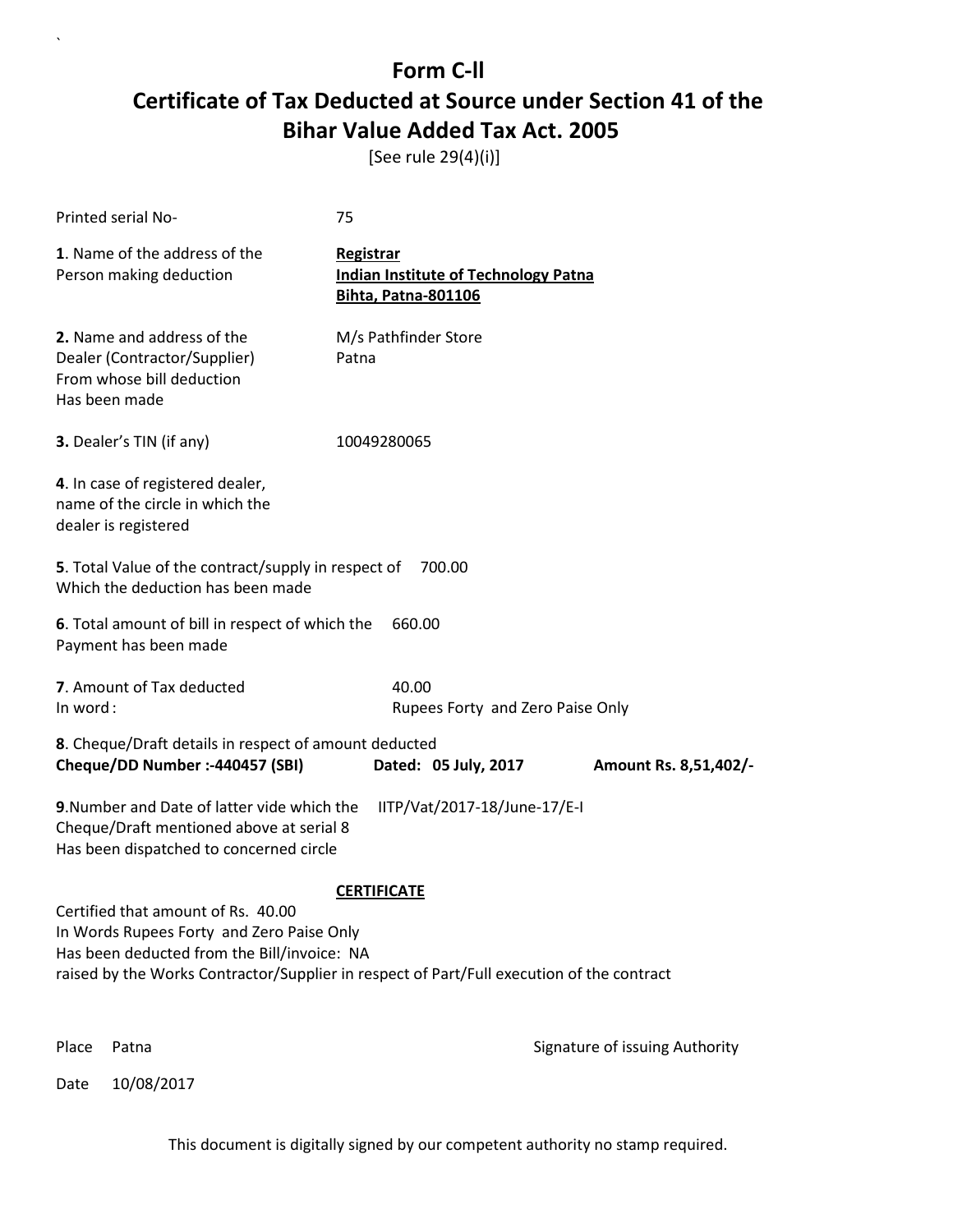[See rule 29(4)(i)]

| Printed serial No-                                                                                                                                                                                                                                                                   | 76                                                                                            |                                                            |  |
|--------------------------------------------------------------------------------------------------------------------------------------------------------------------------------------------------------------------------------------------------------------------------------------|-----------------------------------------------------------------------------------------------|------------------------------------------------------------|--|
| 1. Name of the address of the<br>Person making deduction                                                                                                                                                                                                                             | <b>Registrar</b><br><b>Indian Institute of Technology Patna</b><br><b>Bihta, Patna-801106</b> |                                                            |  |
| 2. Name and address of the<br>Dealer (Contractor/Supplier)<br>From whose bill deduction<br>Has been made                                                                                                                                                                             | M/s Bharat commercial Agency<br>Jeevandeep, Exhibition Road, Patna-01                         |                                                            |  |
| 3. Dealer's TIN (if any)                                                                                                                                                                                                                                                             | 10110116098                                                                                   |                                                            |  |
| 4. In case of registered dealer,<br>name of the circle in which the<br>dealer is registered                                                                                                                                                                                          |                                                                                               |                                                            |  |
| 5. Total Value of the contract/supply in respect of<br>14,200.00<br>Which the deduction has been made                                                                                                                                                                                |                                                                                               |                                                            |  |
| 6. Total amount of bill in respect of which the<br>Payment has been made                                                                                                                                                                                                             | 12,348.00                                                                                     |                                                            |  |
| 7. Amount of Tax deducted<br>In word:<br>Only                                                                                                                                                                                                                                        | 1,852.00                                                                                      | Rupees One Thousand Eight Hundred Fifty Two and Zero Paise |  |
| 8. Cheque/Draft details in respect of amount deducted<br>Cheque/DD Number :- 440457 (SBI)                                                                                                                                                                                            | Dated: 05 July, 2017                                                                          | Amount Rs. 8,51,402/-                                      |  |
| 9. Number and Date of latter vide which the<br>Cheque/Draft mentioned above at serial 8<br>Has been dispatched to concerned circle                                                                                                                                                   | IITP/Vat/2017-18/June-17/E-I                                                                  |                                                            |  |
| <b>CERTIFICATE</b><br>Certified that amount of Rs. 1,852.00<br>In Words Rupees One Thousand Eight Hundred Fifty Two and Zero Paise Only<br>Has been deducted from the Bill/invoice: 143<br>raised by the Works Contractor/Supplier in respect of Part/Full execution of the contract |                                                                                               |                                                            |  |

`

Place Patna **Property** Place Patna Signature of issuing Authority

Date 10/08/2017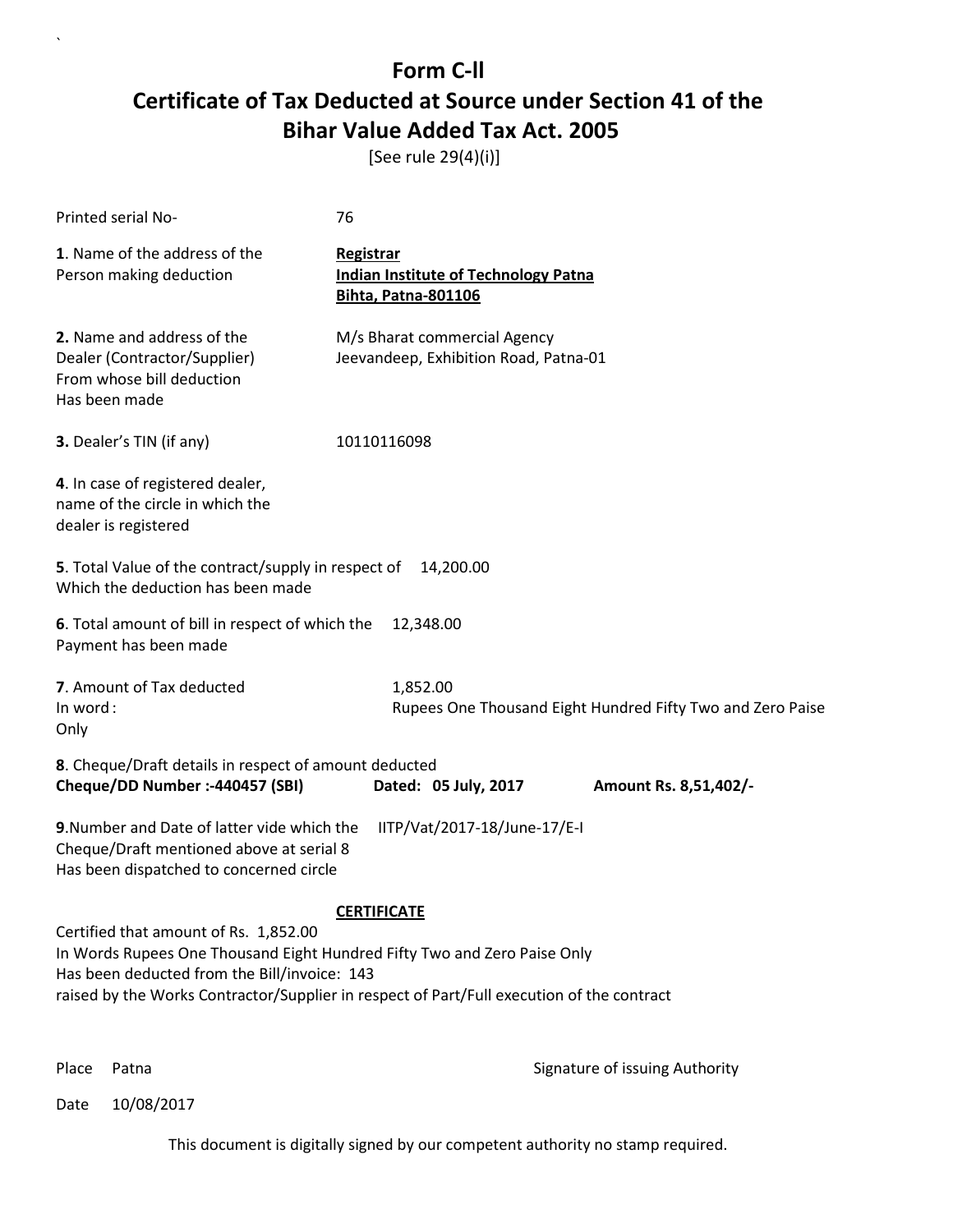[See rule 29(4)(i)]

| Printed serial No-                                                                                                                                                                                                                             | 77                                                                                            |                                                     |
|------------------------------------------------------------------------------------------------------------------------------------------------------------------------------------------------------------------------------------------------|-----------------------------------------------------------------------------------------------|-----------------------------------------------------|
| 1. Name of the address of the<br>Person making deduction                                                                                                                                                                                       | <b>Registrar</b><br><b>Indian Institute of Technology Patna</b><br><b>Bihta, Patna-801106</b> |                                                     |
| 2. Name and address of the<br>Dealer (Contractor/Supplier)<br>From whose bill deduction<br>Has been made                                                                                                                                       | Science tech corporation<br>Patna                                                             |                                                     |
| 3. Dealer's TIN (if any)                                                                                                                                                                                                                       | 10133333044                                                                                   |                                                     |
| 4. In case of registered dealer,<br>name of the circle in which the<br>dealer is registered                                                                                                                                                    |                                                                                               |                                                     |
| 5. Total Value of the contract/supply in respect of<br>Which the deduction has been made                                                                                                                                                       | 13,339.00                                                                                     |                                                     |
| 6. Total amount of bill in respect of which the<br>Payment has been made                                                                                                                                                                       | 12,584.00                                                                                     |                                                     |
| 7. Amount of Tax deducted<br>In word:                                                                                                                                                                                                          | 755.00                                                                                        | Rupees Seven Hundred Fifty Five and Zero Paise Only |
| 8. Cheque/Draft details in respect of amount deducted<br>Cheque/DD Number :- 440457 (SBI)                                                                                                                                                      | Dated: 05 July, 2017                                                                          | Amount Rs. 8,51,402/-                               |
| 9. Number and Date of latter vide which the<br>Cheque/Draft mentioned above at serial 8<br>Has been dispatched to concerned circle                                                                                                             | IITP/Vat/2017-18/June-17/E-I                                                                  |                                                     |
|                                                                                                                                                                                                                                                | <b>CERTIFICATE</b>                                                                            |                                                     |
| Certified that amount of Rs. 755.00<br>In Words Rupees Seven Hundred Fifty Five and Zero Paise Only<br>Has been deducted from the Bill/invoice: 9<br>raised by the Works Contractor/Supplier in respect of Part/Full execution of the contract |                                                                                               |                                                     |
| Place<br>Patna                                                                                                                                                                                                                                 |                                                                                               | Signature of issuing Authority                      |

Date 10/08/2017

`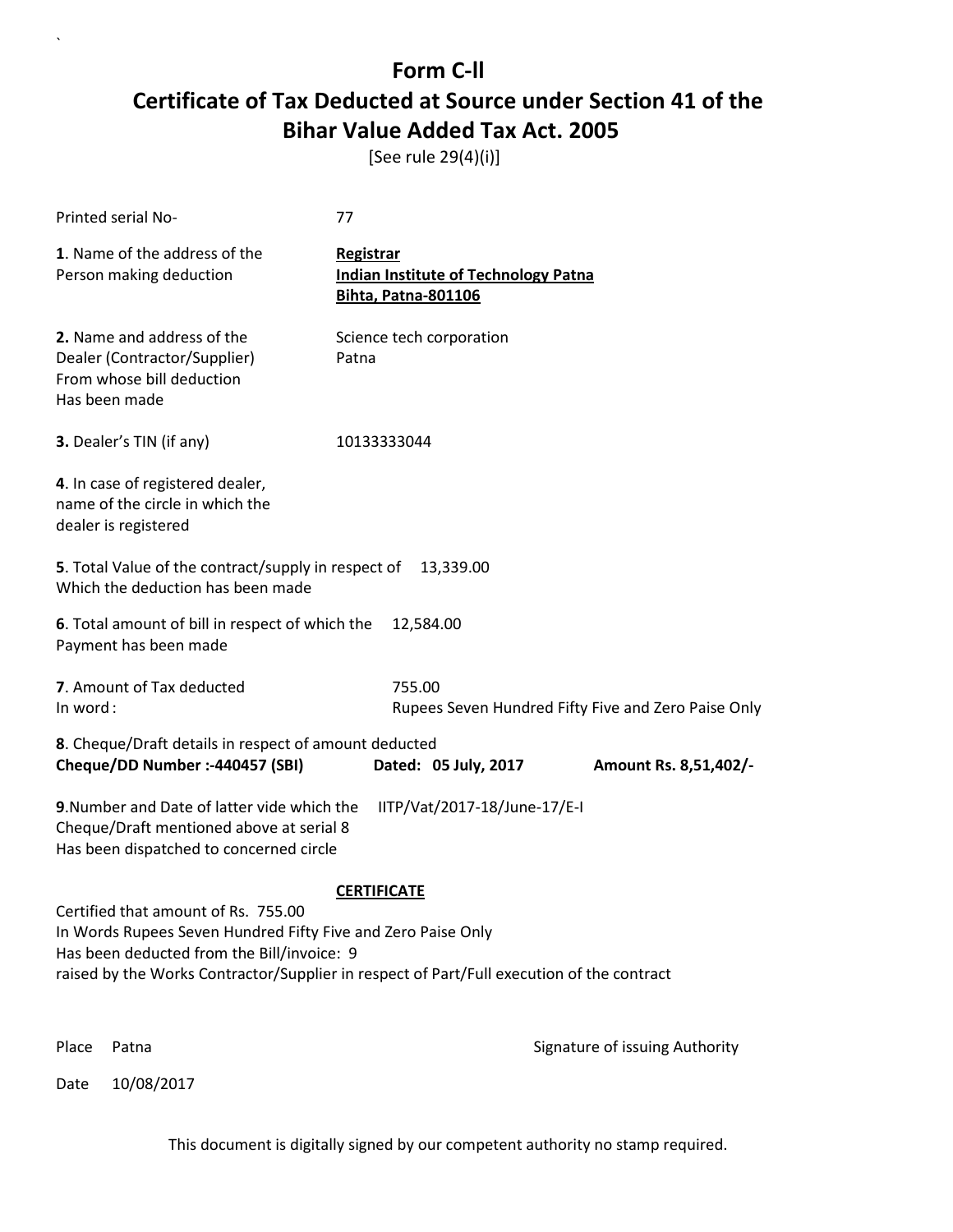[See rule 29(4)(i)]

| Printed serial No-                                                                                                                                                                                                                             | 78                                                                                     |  |  |
|------------------------------------------------------------------------------------------------------------------------------------------------------------------------------------------------------------------------------------------------|----------------------------------------------------------------------------------------|--|--|
| 1. Name of the address of the<br>Person making deduction                                                                                                                                                                                       | Registrar<br><b>Indian Institute of Technology Patna</b><br><b>Bihta, Patna-801106</b> |  |  |
| 2. Name and address of the<br>Dealer (Contractor/Supplier)<br>From whose bill deduction<br>Has been made                                                                                                                                       | <b>Scientific Traders</b><br>Pustak Bhandar Compound, Govinda Mitra Road, Patna-04     |  |  |
| 3. Dealer's TIN (if any)                                                                                                                                                                                                                       | 10100336073                                                                            |  |  |
| 4. In case of registered dealer,<br>name of the circle in which the<br>dealer is registered                                                                                                                                                    |                                                                                        |  |  |
| 5. Total Value of the contract/supply in respect of<br>Which the deduction has been made                                                                                                                                                       | 8,149.00                                                                               |  |  |
| 6. Total amount of bill in respect of which the<br>Payment has been made                                                                                                                                                                       | 7,688.00                                                                               |  |  |
| 7. Amount of Tax deducted<br>In word:                                                                                                                                                                                                          | 461.00<br>Rupees Four Hundred Sixty One and Zero Paise Only                            |  |  |
| 8. Cheque/Draft details in respect of amount deducted<br>Cheque/DD Number :- 440457 (SBI)                                                                                                                                                      | Dated: 05 July, 2017<br>Amount Rs. 8,51,402/-                                          |  |  |
| 9. Number and Date of latter vide which the<br>IITP/Vat/2017-18/June-17/E-I<br>Cheque/Draft mentioned above at serial 8<br>Has been dispatched to concerned circle                                                                             |                                                                                        |  |  |
| <b>CERTIFICATE</b>                                                                                                                                                                                                                             |                                                                                        |  |  |
| Certified that amount of Rs. 461.00<br>In Words Rupees Four Hundred Sixty One and Zero Paise Only<br>Has been deducted from the Bill/invoice: 167<br>raised by the Works Contractor/Supplier in respect of Part/Full execution of the contract |                                                                                        |  |  |
|                                                                                                                                                                                                                                                |                                                                                        |  |  |
| Place<br>Patna                                                                                                                                                                                                                                 | Signature of issuing Authority                                                         |  |  |

Date 10/08/2017

`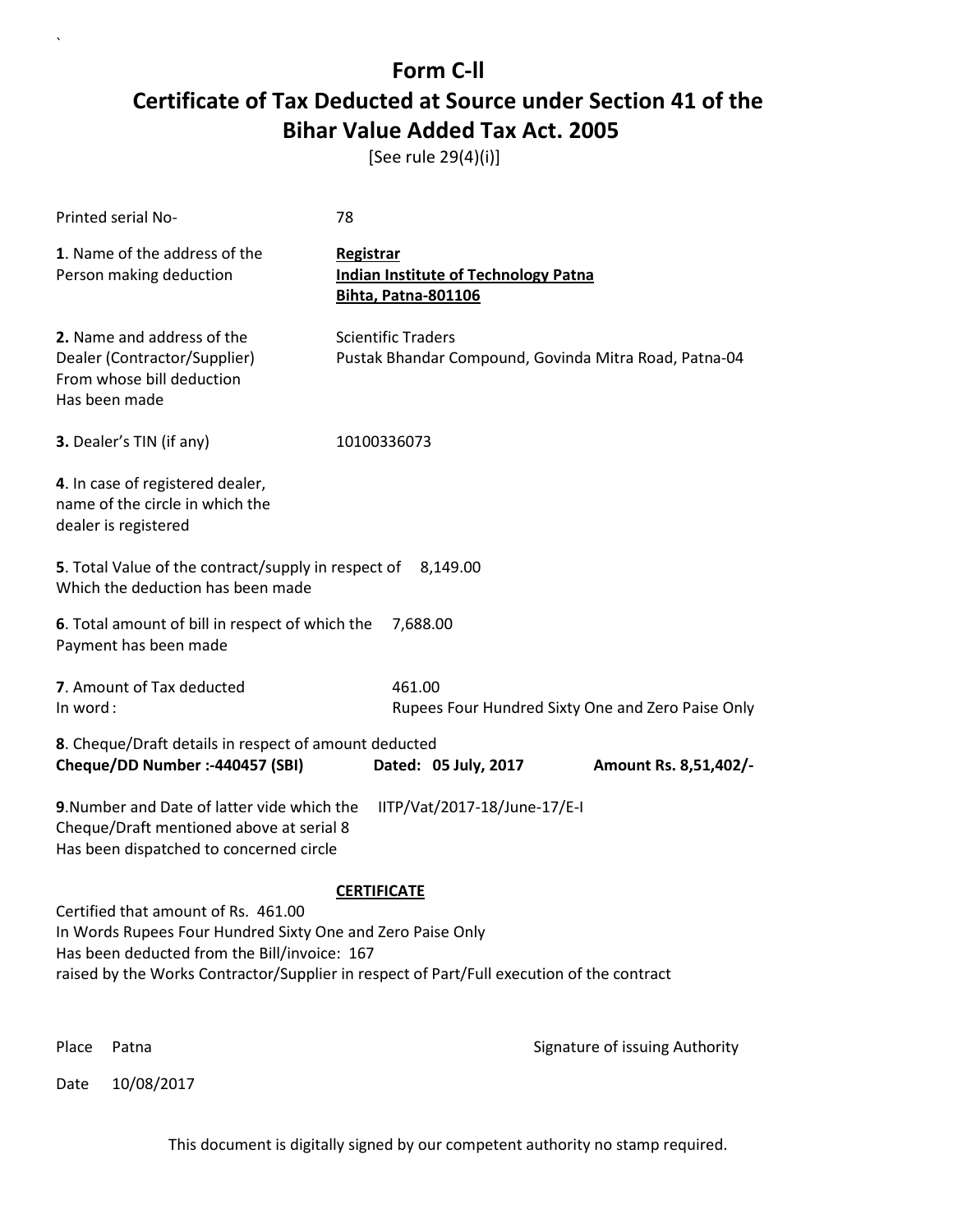[See rule 29(4)(i)]

| <b>Printed serial No-</b>                                                                                                          | 79                                                                                            |
|------------------------------------------------------------------------------------------------------------------------------------|-----------------------------------------------------------------------------------------------|
| 1. Name of the address of the<br>Person making deduction                                                                           | <b>Registrar</b><br><b>Indian Institute of Technology Patna</b><br><b>Bihta, Patna-801106</b> |
| 2. Name and address of the<br>Dealer (Contractor/Supplier)<br>From whose bill deduction<br>Has been made                           | Angeethi Hospitality<br>Bitha, Patna                                                          |
| 3. Dealer's TIN (if any)                                                                                                           | 10047889071                                                                                   |
| 4. In case of registered dealer,<br>name of the circle in which the<br>dealer is registered                                        |                                                                                               |
| 5. Total Value of the contract/supply in respect of 7,991.00<br>Which the deduction has been made                                  |                                                                                               |
| 6. Total amount of bill in respect of which the<br>Payment has been made                                                           | 7,001.00                                                                                      |
| 7. Amount of Tax deducted<br>In word:                                                                                              | 990.00<br>Rupees Nine Hundred Ninety and Zero Paise Only                                      |
| 8. Cheque/Draft details in respect of amount deducted<br>Cheque/DD Number :- 440457 (SBI)                                          | Dated: 05 July, 2017<br>Amount Rs. 8,51,402/-                                                 |
| 9. Number and Date of latter vide which the<br>Cheque/Draft mentioned above at serial 8<br>Has been dispatched to concerned circle | IITP/Vat/2017-18/June-17/E-I                                                                  |
|                                                                                                                                    | <b>CERTIFICATE</b>                                                                            |
| Certified that amount of Rs. 990.00<br>In Words Rupees Nine Hundred Ninety and Zero Paise Only                                     |                                                                                               |
| Has been deducted from the Bill/invoice: 144                                                                                       | raised by the Works Contractor/Supplier in respect of Part/Full execution of the contract     |
|                                                                                                                                    |                                                                                               |
|                                                                                                                                    |                                                                                               |

Date 10/08/2017

`

Place Patna **Property** Place Patna Signature of issuing Authority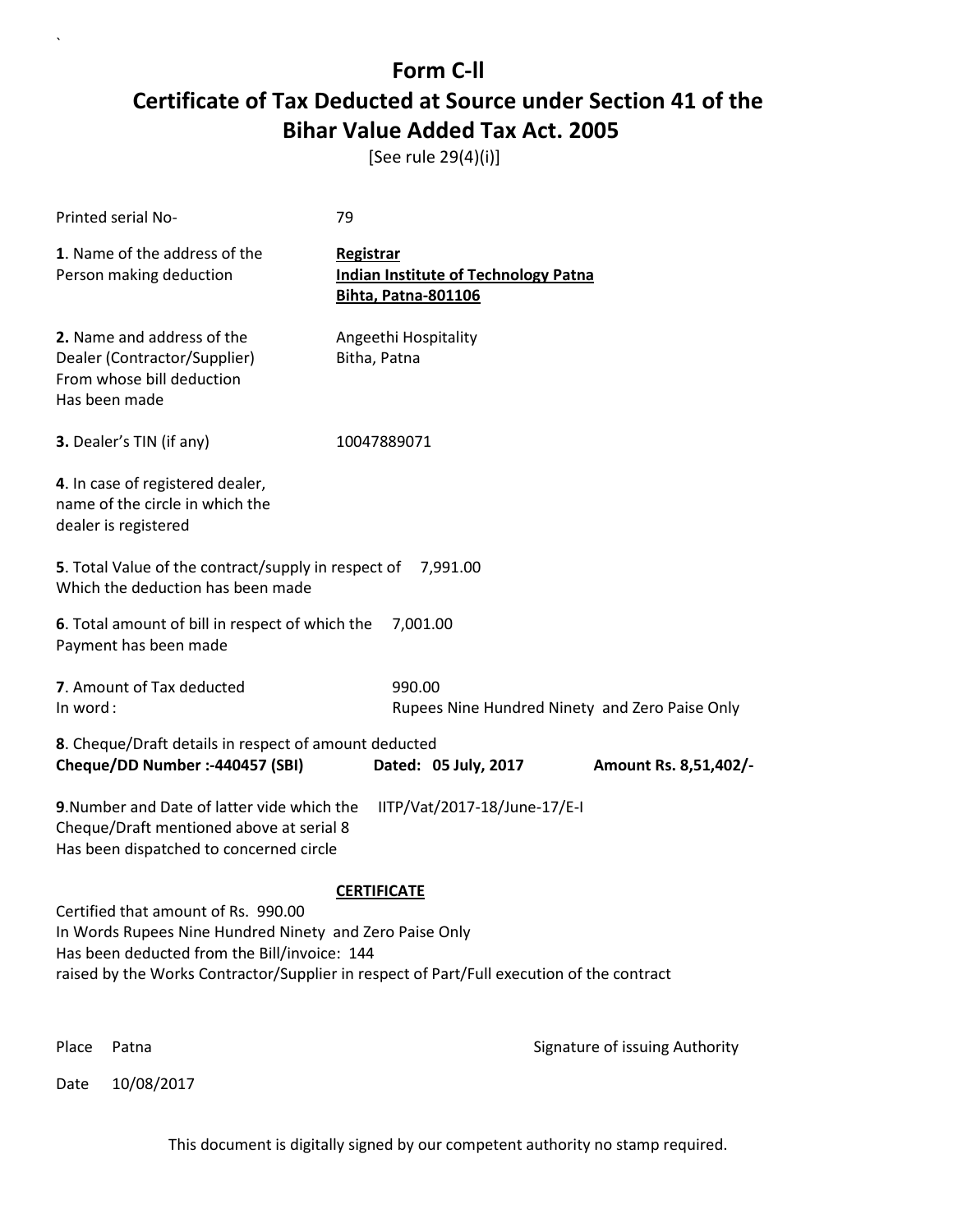[See rule 29(4)(i)]

`

|                                                                                                                                                                                                                                                                                      | Printed serial No-                                                                                       | 80                                                                                            |                                                      |  |
|--------------------------------------------------------------------------------------------------------------------------------------------------------------------------------------------------------------------------------------------------------------------------------------|----------------------------------------------------------------------------------------------------------|-----------------------------------------------------------------------------------------------|------------------------------------------------------|--|
|                                                                                                                                                                                                                                                                                      | 1. Name of the address of the<br>Person making deduction                                                 | <b>Registrar</b><br><b>Indian Institute of Technology Patna</b><br><b>Bihta, Patna-801106</b> |                                                      |  |
|                                                                                                                                                                                                                                                                                      | 2. Name and address of the<br>Dealer (Contractor/Supplier)<br>From whose bill deduction<br>Has been made | Sky net<br>162, Patliputra Colony, Patna-13                                                   |                                                      |  |
|                                                                                                                                                                                                                                                                                      | 3. Dealer's TIN (if any)                                                                                 | 10151248075                                                                                   |                                                      |  |
|                                                                                                                                                                                                                                                                                      | 4. In case of registered dealer,<br>name of the circle in which the<br>dealer is registered              |                                                                                               |                                                      |  |
|                                                                                                                                                                                                                                                                                      | 5. Total Value of the contract/supply in respect of<br>17,456.00<br>Which the deduction has been made    |                                                                                               |                                                      |  |
|                                                                                                                                                                                                                                                                                      | 6. Total amount of bill in respect of which the<br>16,468.00<br>Payment has been made                    |                                                                                               |                                                      |  |
| In word:                                                                                                                                                                                                                                                                             | 7. Amount of Tax deducted                                                                                | 988.00                                                                                        | Rupees Nine Hundred Eighty Eight and Zero Paise Only |  |
|                                                                                                                                                                                                                                                                                      | 8. Cheque/Draft details in respect of amount deducted<br>Cheque/DD Number :- 440457 (SBI)                | Dated: 05 July, 2017                                                                          | Amount Rs. 8,51,402/-                                |  |
| 9. Number and Date of latter vide which the<br>IITP/Vat/2017-18/June-17/E-I<br>Cheque/Draft mentioned above at serial 8<br>Has been dispatched to concerned circle                                                                                                                   |                                                                                                          |                                                                                               |                                                      |  |
| <b>CERTIFICATE</b><br>Certified that amount of Rs. 988.00<br>In Words Rupees Nine Hundred Eighty Eight and Zero Paise Only<br>Has been deducted from the Bill/invoice: 2370, 2372, 2373<br>raised by the Works Contractor/Supplier in respect of Part/Full execution of the contract |                                                                                                          |                                                                                               |                                                      |  |
| Place                                                                                                                                                                                                                                                                                | Patna                                                                                                    |                                                                                               | Signature of issuing Authority                       |  |
| Date                                                                                                                                                                                                                                                                                 | 10/08/2017                                                                                               |                                                                                               |                                                      |  |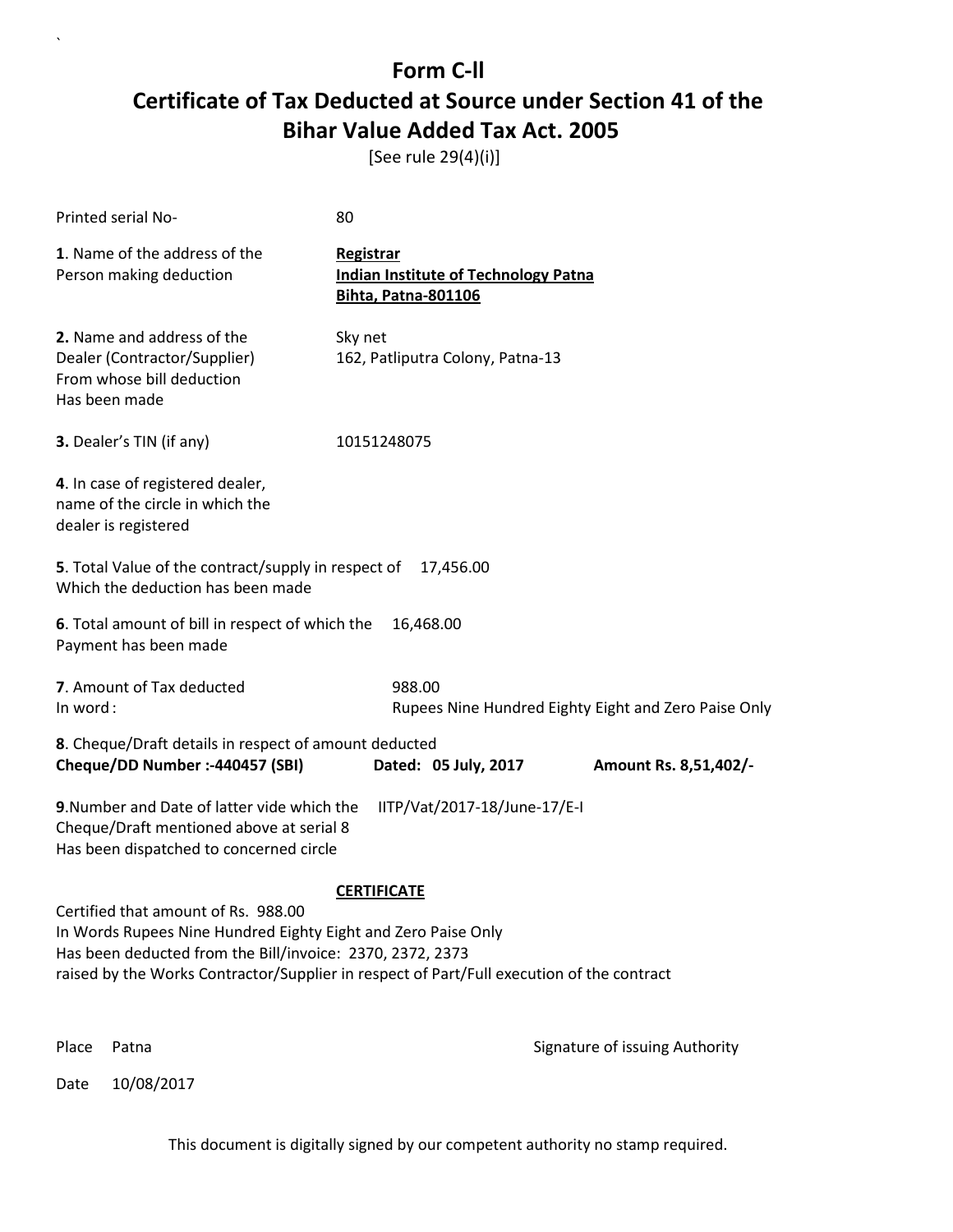[See rule 29(4)(i)]

| <b>Printed serial No-</b>                                                                                                                                                                                                                                  | 81                                                                                            |  |  |
|------------------------------------------------------------------------------------------------------------------------------------------------------------------------------------------------------------------------------------------------------------|-----------------------------------------------------------------------------------------------|--|--|
| 1. Name of the address of the<br>Person making deduction                                                                                                                                                                                                   | <b>Registrar</b><br><b>Indian Institute of Technology Patna</b><br><b>Bihta, Patna-801106</b> |  |  |
| 2. Name and address of the<br>Dealer (Contractor/Supplier)<br>From whose bill deduction<br>Has been made                                                                                                                                                   | <b>Shivam Enterprises</b><br>Amhara, Bihta, Patna                                             |  |  |
| 3. Dealer's TIN (if any)                                                                                                                                                                                                                                   | 10042366017                                                                                   |  |  |
| 4. In case of registered dealer,<br>name of the circle in which the<br>dealer is registered                                                                                                                                                                |                                                                                               |  |  |
| 5. Total Value of the contract/supply in respect of<br>Which the deduction has been made                                                                                                                                                                   | 20,585                                                                                        |  |  |
| 6. Total amount of bill in respect of which the<br>Payment has been made                                                                                                                                                                                   | 17,900                                                                                        |  |  |
| 7. Amount of Tax deducted<br>In word:<br>Only                                                                                                                                                                                                              | 2,685<br>Rupees Two Thousand Six Hundred Eighty Five and Zero Paise                           |  |  |
| 8. Cheque/Draft details in respect of amount deducted<br>Cheque/DD Number :- 440457 (SBI)                                                                                                                                                                  | Dated: 05 July, 2017<br>Amount Rs. 8,51,402/-                                                 |  |  |
| 9. Number and Date of latter vide which the<br>Cheque/Draft mentioned above at serial 8<br>Has been dispatched to concerned circle                                                                                                                         | IITP/Vat/2017-18/June-17/E-I                                                                  |  |  |
|                                                                                                                                                                                                                                                            | <b>CERTIFICATE</b>                                                                            |  |  |
| Certified that amount of Rs. 2,685<br>In Words Rupees Two Thousand Six Hundred Eighty Five and Zero Paise Only<br>Has been deducted from the Bill/invoice: 08<br>raised by the Works Contractor/Supplier in respect of Part/Full execution of the contract |                                                                                               |  |  |
|                                                                                                                                                                                                                                                            |                                                                                               |  |  |

`

Place Patna **Property** Place Patna Signature of issuing Authority

Date 10/08/2017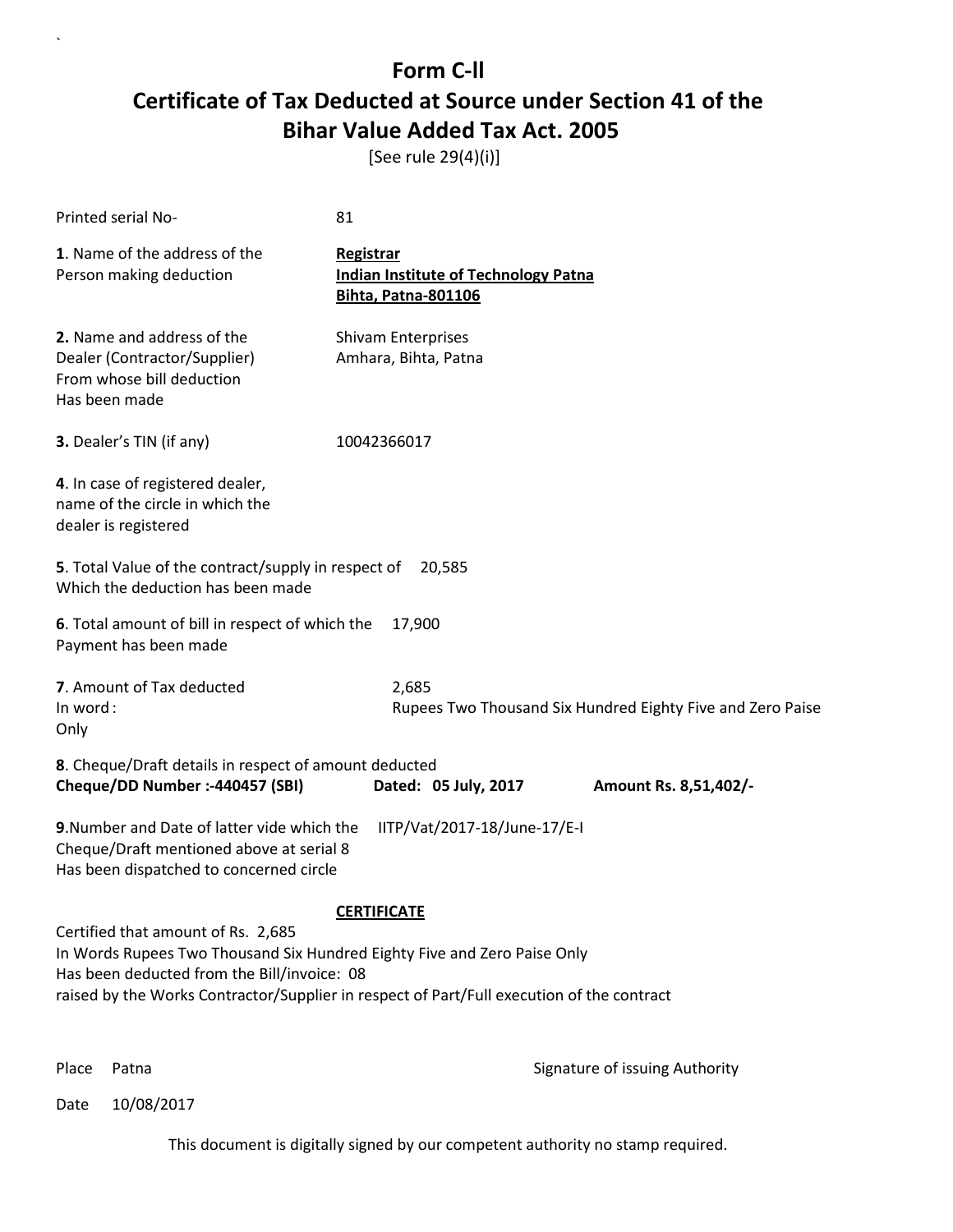[See rule 29(4)(i)]

| Printed serial No-                                                                                                                                                               | 82                                                                                                              |
|----------------------------------------------------------------------------------------------------------------------------------------------------------------------------------|-----------------------------------------------------------------------------------------------------------------|
| 1. Name of the address of the<br>Person making deduction                                                                                                                         | <b>Registrar</b><br><b>Indian Institute of Technology Patna</b><br><b>Bihta, Patna-801106</b>                   |
| 2. Name and address of the<br>Dealer (Contractor/Supplier)<br>From whose bill deduction<br>Has been made                                                                         | India Marketing<br>patna                                                                                        |
| 3. Dealer's TIN (if any)                                                                                                                                                         | 10150282052                                                                                                     |
| 4. In case of registered dealer,<br>name of the circle in which the<br>dealer is registered                                                                                      |                                                                                                                 |
| 5. Total Value of the contract/supply in respect of 35,450.00<br>Which the deduction has been made                                                                               |                                                                                                                 |
| 6. Total amount of bill in respect of which the<br>Payment has been made                                                                                                         | 32,893.00                                                                                                       |
| 7. Amount of Tax deducted<br>In word:<br>Only                                                                                                                                    | 2,557.00<br>Rupees Two Thousand Five Hundred Fifty Seven and Zero Paise                                         |
| 8. Cheque/Draft details in respect of amount deducted<br>Cheque/DD Number :- 440457 (SBI)                                                                                        | Dated: 05 July, 2017<br>Amount Rs. 8,51,402/-                                                                   |
| 9. Number and Date of latter vide which the<br>Cheque/Draft mentioned above at serial 8<br>Has been dispatched to concerned circle                                               | IITP/Vat/2017-18/June-17/E-I                                                                                    |
| Certified that amount of Rs. 2,557.00<br>In Words Rupees Two Thousand Five Hundred Fifty Seven and Zero Paise Only<br>Has been deducted from the Bill/invoice: IM/17-18/307, 039 | <b>CERTIFICATE</b><br>raised by the Works Contractor/Supplier in respect of Part/Full execution of the contract |

`

Place Patna **Property** Place Patna Signature of issuing Authority

Date 10/08/2017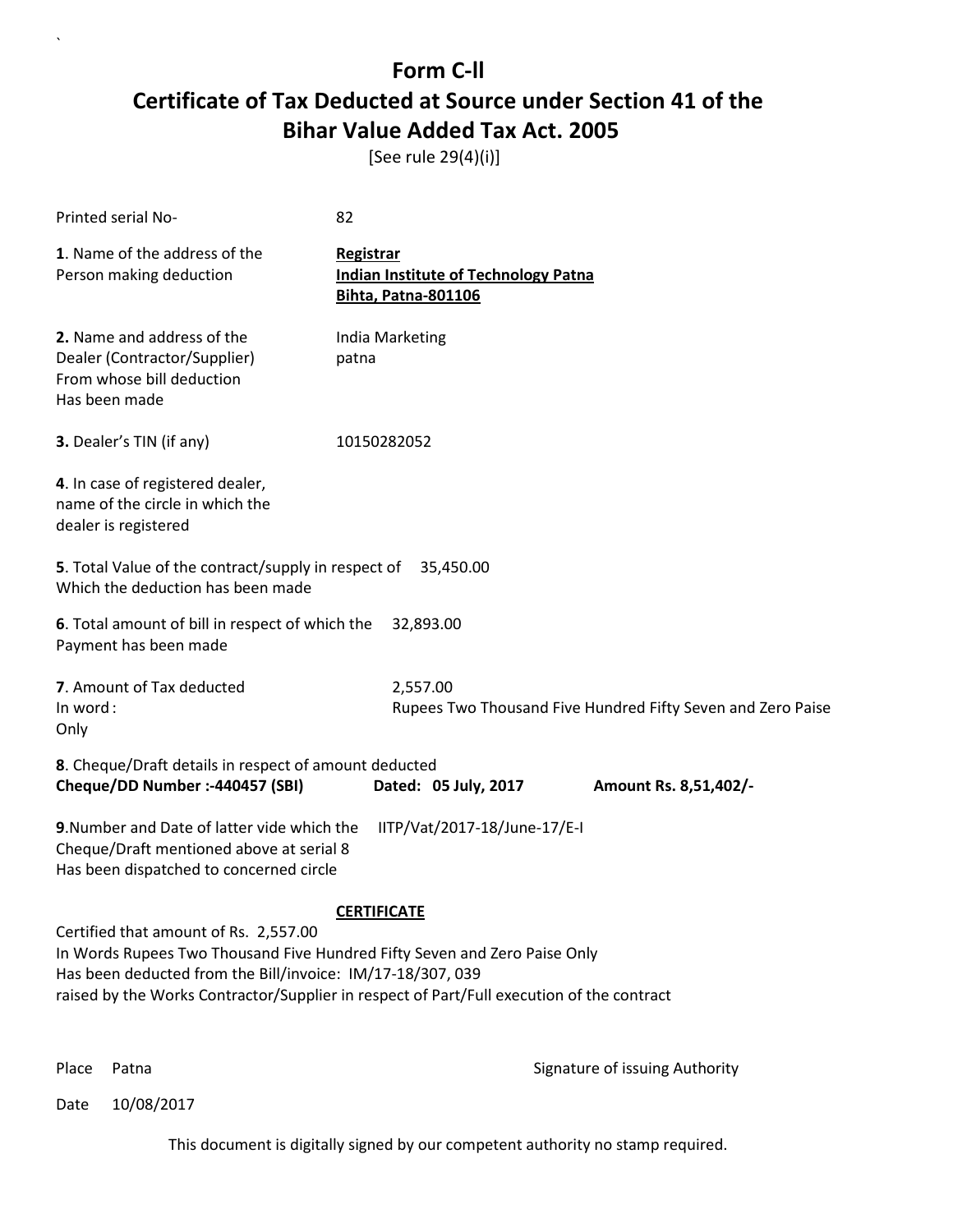[See rule 29(4)(i)]

| Printed serial No-                                                                                                                                                                                                                                                                                           | 83                                                                                            |  |
|--------------------------------------------------------------------------------------------------------------------------------------------------------------------------------------------------------------------------------------------------------------------------------------------------------------|-----------------------------------------------------------------------------------------------|--|
| 1. Name of the address of the<br>Person making deduction                                                                                                                                                                                                                                                     | <b>Registrar</b><br><b>Indian Institute of Technology Patna</b><br><b>Bihta, Patna-801106</b> |  |
| 2. Name and address of the<br>Dealer (Contractor/Supplier)<br>From whose bill deduction<br>Has been made                                                                                                                                                                                                     | M/S Ranjan Scientific Traders<br>A/7, Kamla Place, G.M.Road, Patna-01                         |  |
| 3. Dealer's TIN (if any)                                                                                                                                                                                                                                                                                     | 10105224097                                                                                   |  |
| 4. In case of registered dealer,<br>name of the circle in which the<br>dealer is registered                                                                                                                                                                                                                  |                                                                                               |  |
| 5. Total Value of the contract/supply in respect of<br>Which the deduction has been made                                                                                                                                                                                                                     | 27,981.00                                                                                     |  |
| 6. Total amount of bill in respect of which the<br>Payment has been made                                                                                                                                                                                                                                     | 26,228.00                                                                                     |  |
| 7. Amount of Tax deducted<br>In word:<br>Paise Only                                                                                                                                                                                                                                                          | 1,753.00<br>Rupees One Thousand Seven Hundred Fifty Three and Zero                            |  |
| 8. Cheque/Draft details in respect of amount deducted<br>Cheque/DD Number :- 440457 (SBI)                                                                                                                                                                                                                    | Dated: 05 July, 2017<br>Amount Rs. 8,51,402/-                                                 |  |
| 9. Number and Date of latter vide which the<br>IITP/Vat/2017-18/June-17/E-I<br>Cheque/Draft mentioned above at serial 8<br>Has been dispatched to concerned circle                                                                                                                                           |                                                                                               |  |
| <b>CERTIFICATE</b><br>Certified that amount of Rs. 1,753.00<br>In Words Rupees One Thousand Seven Hundred Fifty Three and Zero Paise Only<br>Has been deducted from the Bill/invoice: RT068/17-18, RT0256/17-18<br>raised by the Works Contractor/Supplier in respect of Part/Full execution of the contract |                                                                                               |  |

`

Place Patna **Property** Place Patna Signature of issuing Authority

Date 10/08/2017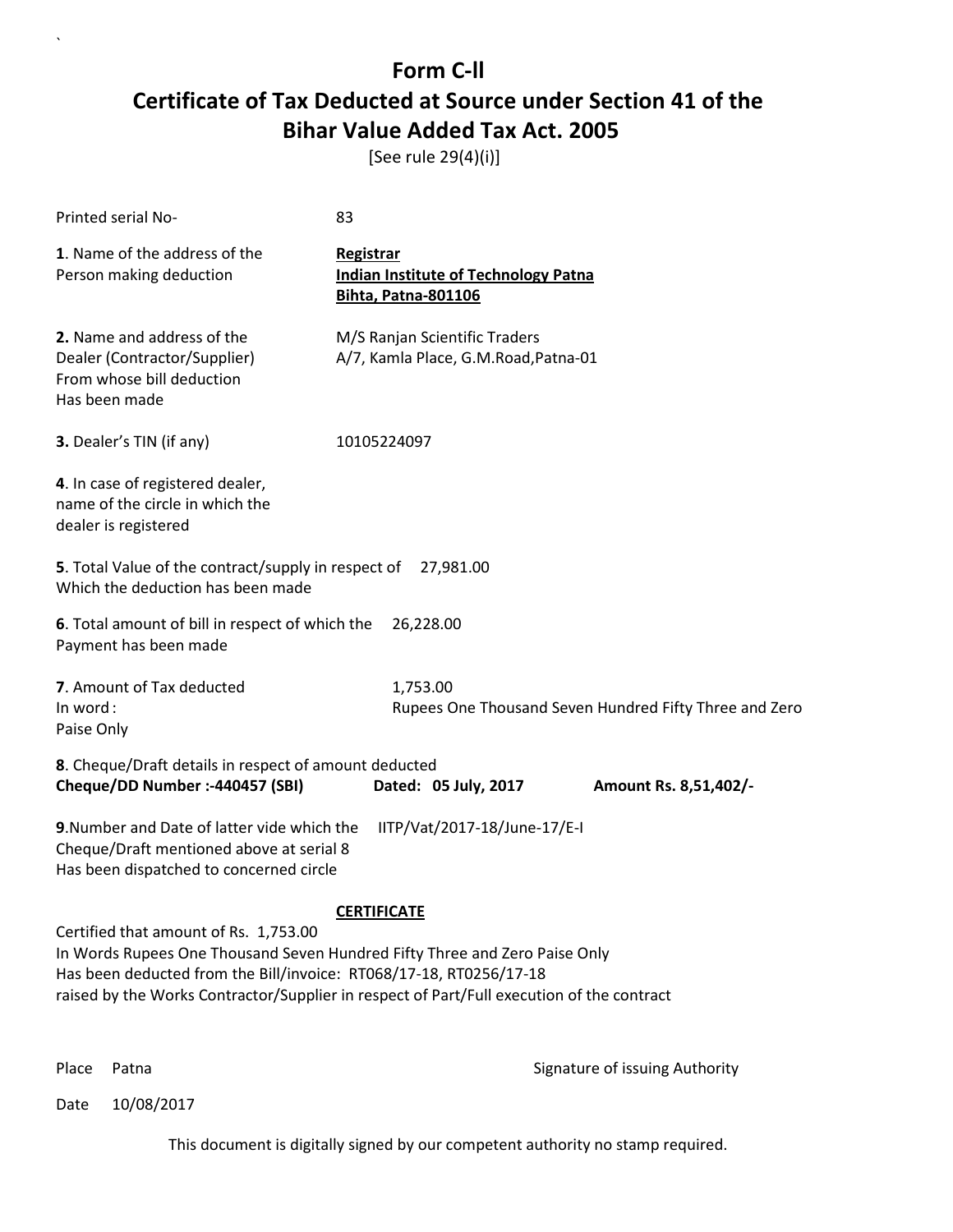[See rule 29(4)(i)]

`

|          | Printed serial No-                                                                                                                                                                                                                      | 84                                                                                     |                                                |
|----------|-----------------------------------------------------------------------------------------------------------------------------------------------------------------------------------------------------------------------------------------|----------------------------------------------------------------------------------------|------------------------------------------------|
|          | 1. Name of the address of the<br>Person making deduction                                                                                                                                                                                | Registrar<br><b>Indian Institute of Technology Patna</b><br><b>Bihta, Patna-801106</b> |                                                |
|          | 2. Name and address of the<br>Dealer (Contractor/Supplier)<br>From whose bill deduction<br>Has been made                                                                                                                                | Kshitij Enterprises<br>Patna                                                           |                                                |
|          | 3. Dealer's TIN (if any)                                                                                                                                                                                                                | 10044835009                                                                            |                                                |
|          | 4. In case of registered dealer,<br>name of the circle in which the<br>dealer is registered                                                                                                                                             |                                                                                        |                                                |
|          | 5. Total Value of the contract/supply in respect of<br>Which the deduction has been made                                                                                                                                                | 9,381                                                                                  |                                                |
|          | 6. Total amount of bill in respect of which the<br>Payment has been made                                                                                                                                                                | 8,631                                                                                  |                                                |
| In word: | 7. Amount of Tax deducted                                                                                                                                                                                                               | 750                                                                                    | Rupees Seven Hundred Fifty and Zero Paise Only |
|          | 8. Cheque/Draft details in respect of amount deducted<br>Cheque/DD Number :- 440457 (SBI)                                                                                                                                               | Dated: 05 July, 2017                                                                   | Amount Rs. 8,51,402/-                          |
|          | 9. Number and Date of latter vide which the<br>Cheque/Draft mentioned above at serial 8<br>Has been dispatched to concerned circle                                                                                                      | IITP/Vat/2017-18/June-17/E-I                                                           |                                                |
|          | Certified that amount of Rs. 750<br>In Words Rupees Seven Hundred Fifty and Zero Paise Only<br>Has been deducted from the Bill/invoice: 05<br>raised by the Works Contractor/Supplier in respect of Part/Full execution of the contract | <b>CERTIFICATE</b>                                                                     |                                                |
| Place    | Patna                                                                                                                                                                                                                                   |                                                                                        | Signature of issuing Authority                 |
| Date     | 10/08/2017                                                                                                                                                                                                                              |                                                                                        |                                                |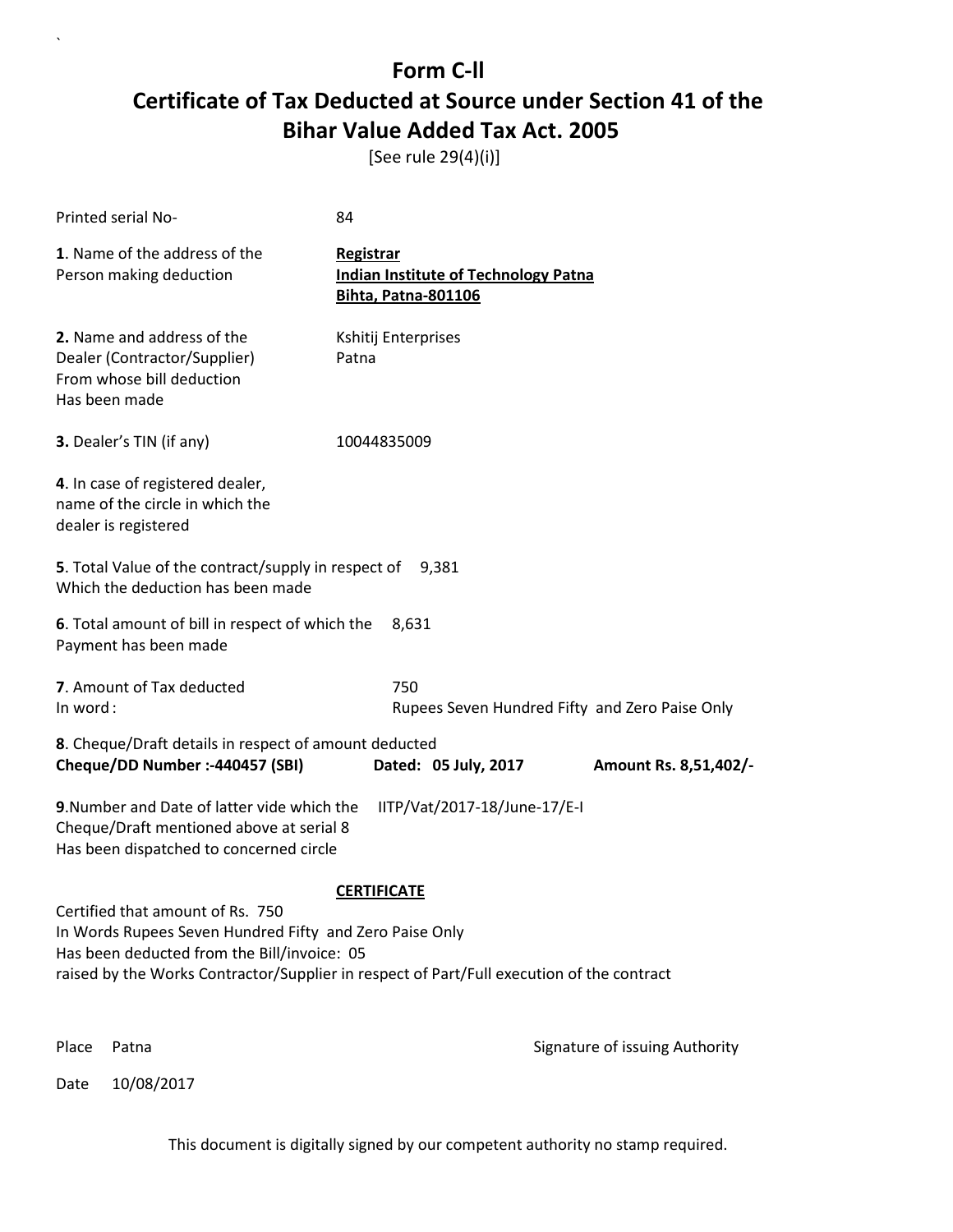[See rule 29(4)(i)]

| Printed serial No-                                                                                                                                                 | 85                                                                                            |  |
|--------------------------------------------------------------------------------------------------------------------------------------------------------------------|-----------------------------------------------------------------------------------------------|--|
| 1. Name of the address of the<br>Person making deduction                                                                                                           | <b>Registrar</b><br><b>Indian Institute of Technology Patna</b><br><b>Bihta, Patna-801106</b> |  |
| 2. Name and address of the<br>Dealer (Contractor/Supplier)<br>From whose bill deduction<br>Has been made                                                           | Sky net<br>162, Patliputra Colony, Patna-13                                                   |  |
| 3. Dealer's TIN (if any)                                                                                                                                           | 10151248075                                                                                   |  |
| 4. In case of registered dealer,<br>name of the circle in which the<br>dealer is registered                                                                        |                                                                                               |  |
| 5. Total Value of the contract/supply in respect of<br>Which the deduction has been made                                                                           | 4,823.00                                                                                      |  |
| 6. Total amount of bill in respect of which the<br>Payment has been made                                                                                           | 4,550.00                                                                                      |  |
| 7. Amount of Tax deducted<br>In word:                                                                                                                              | 273.00<br>Rupees Two Hundred Seventy Three and Zero Paise Only                                |  |
| 8. Cheque/Draft details in respect of amount deducted<br>Cheque/DD Number :- 440457 (SBI)                                                                          | Dated: 05 July, 2017<br>Amount Rs. 8,51,402/-                                                 |  |
| 9. Number and Date of latter vide which the<br>IITP/Vat/2017-18/June-17/E-I<br>Cheque/Draft mentioned above at serial 8<br>Has been dispatched to concerned circle |                                                                                               |  |
|                                                                                                                                                                    | <b>CERTIFICATE</b>                                                                            |  |
| Certified that amount of Rs. 273.00<br>In Words Rupees Two Hundred Seventy Three and Zero Paise Only<br>Has been deducted from the Bill/invoice: 390               | raised by the Works Contractor/Supplier in respect of Part/Full execution of the contract     |  |
| Place<br>Patna                                                                                                                                                     | Signature of issuing Authority                                                                |  |

Date 10/08/2017

`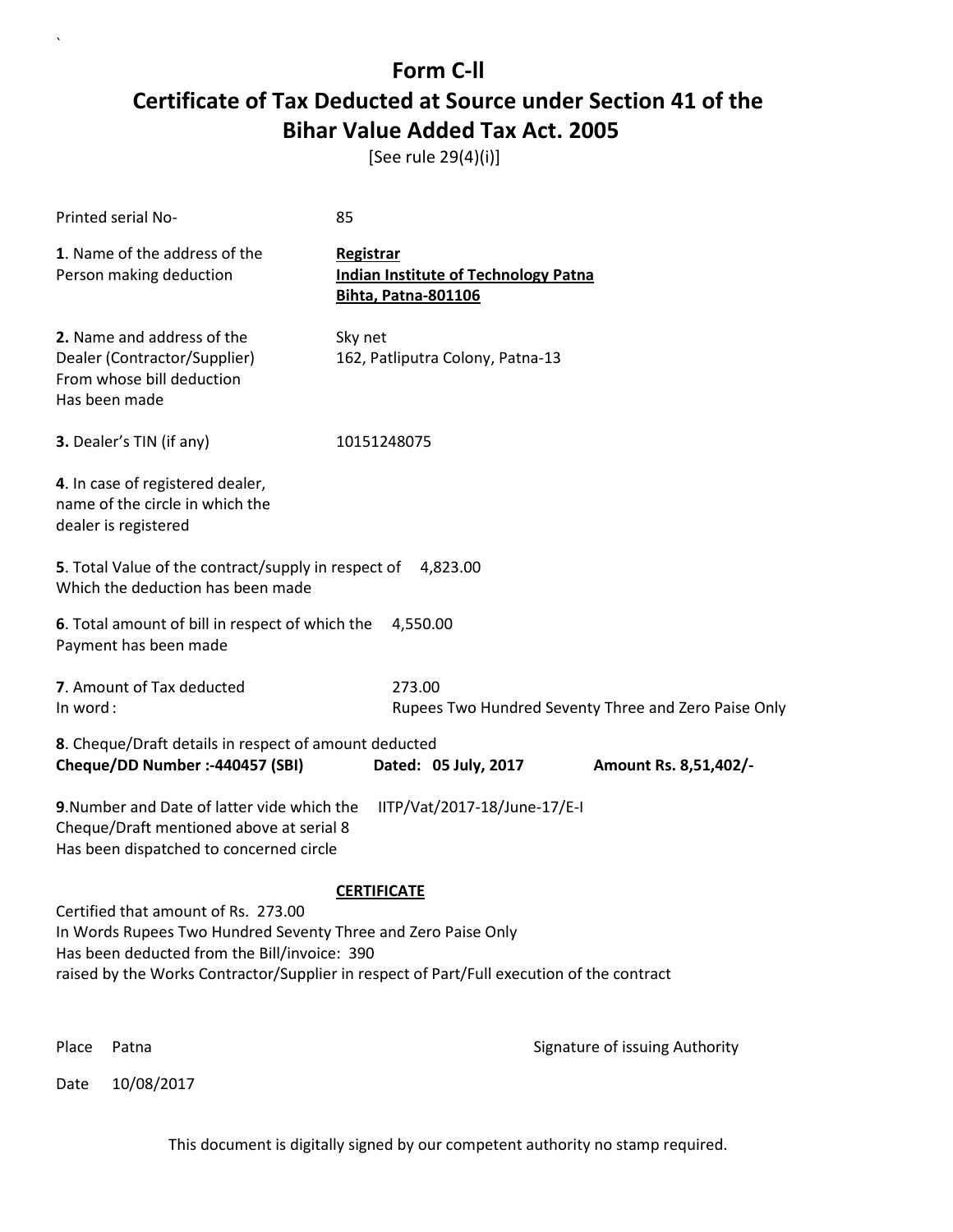[See rule 29(4)(i)]

| Printed serial No-                                                                                                                                                            | 86                                                                                                              |
|-------------------------------------------------------------------------------------------------------------------------------------------------------------------------------|-----------------------------------------------------------------------------------------------------------------|
| 1. Name of the address of the<br>Person making deduction                                                                                                                      | <b>Registrar</b><br><b>Indian Institute of Technology Patna</b><br><b>Bihta, Patna-801106</b>                   |
| 2. Name and address of the<br>Dealer (Contractor/Supplier)<br>From whose bill deduction<br>Has been made                                                                      | Lakhmani Infotech<br>Patna                                                                                      |
| 3. Dealer's TIN (if any)                                                                                                                                                      | 10110510015                                                                                                     |
| 4. In case of registered dealer,<br>name of the circle in which the<br>dealer is registered                                                                                   |                                                                                                                 |
| 5. Total Value of the contract/supply in respect of<br>Which the deduction has been made                                                                                      | 22550                                                                                                           |
| 6. Total amount of bill in respect of which the<br>Payment has been made                                                                                                      | 21,274.00                                                                                                       |
| 7. Amount of Tax deducted<br>In word:<br>Only                                                                                                                                 | 1276<br>Rupees One Thousand Two Hundred Seventy Six and Zero Paise                                              |
| 8. Cheque/Draft details in respect of amount deducted<br>Cheque/DD Number :- 440457 (SBI)                                                                                     | Dated: 05 July, 2017<br>Amount Rs. 8,51,402/-                                                                   |
| 9. Number and Date of latter vide which the<br>Cheque/Draft mentioned above at serial 8<br>Has been dispatched to concerned circle                                            | IITP/Vat/2017-18/June-17/E-I                                                                                    |
| Certified that amount of Rs. 1276<br>In Words Rupees One Thousand Two Hundred Seventy Six and Zero Paise Only<br>Has been deducted from the Bill/invoice: INT/LI467/R/2017-18 | <b>CERTIFICATE</b><br>raised by the Works Contractor/Supplier in respect of Part/Full execution of the contract |

`

Place Patna **Property** Place Patna Signature of issuing Authority

Date 10/08/2017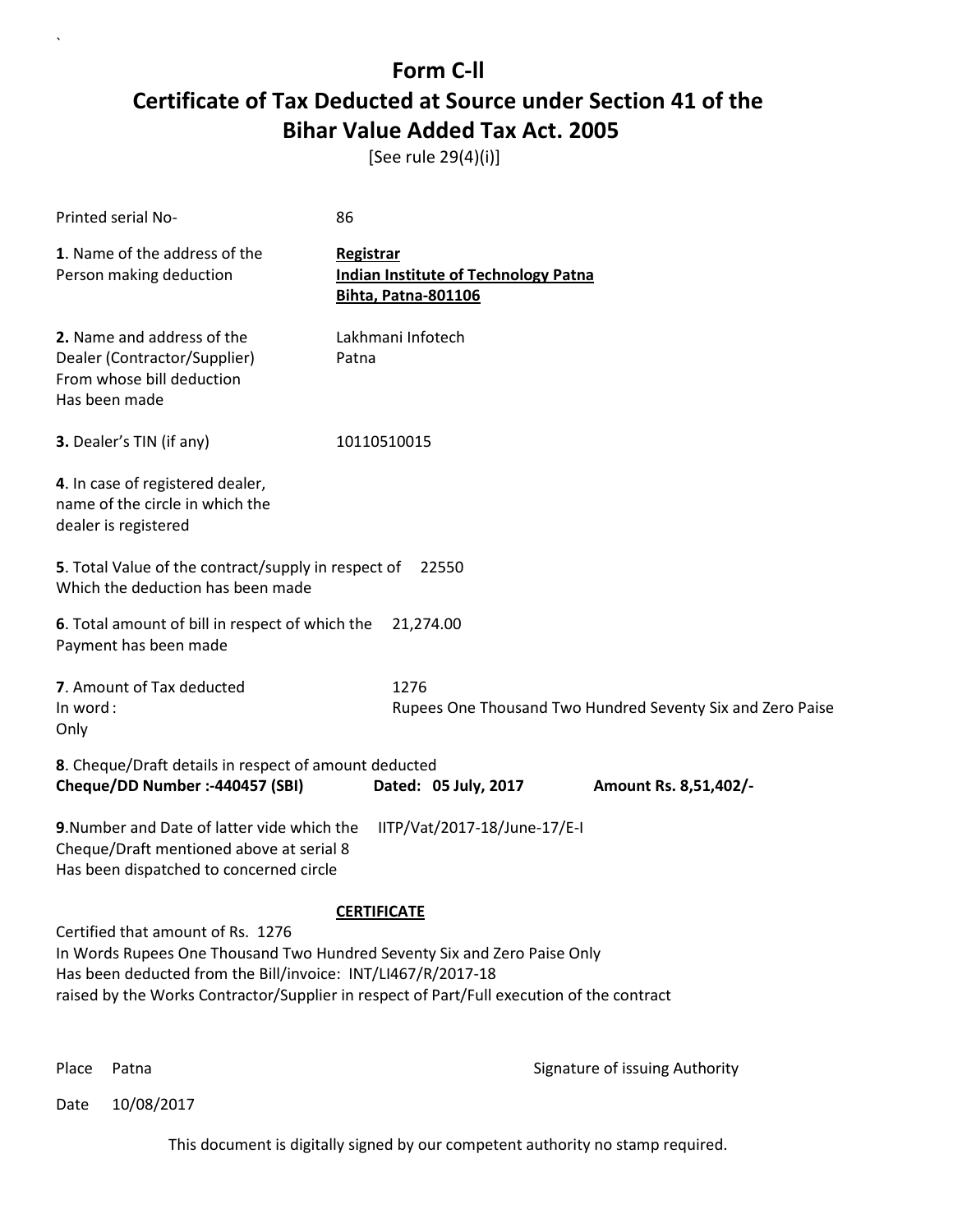[See rule 29(4)(i)]

| Printed serial No-                                                                                                                                                                                                                                                     | 87                                                                                     |  |
|------------------------------------------------------------------------------------------------------------------------------------------------------------------------------------------------------------------------------------------------------------------------|----------------------------------------------------------------------------------------|--|
| 1. Name of the address of the<br>Person making deduction                                                                                                                                                                                                               | Registrar<br><b>Indian Institute of Technology Patna</b><br><b>Bihta, Patna-801106</b> |  |
| 2. Name and address of the<br>Dealer (Contractor/Supplier)<br>From whose bill deduction<br>Has been made                                                                                                                                                               | M/S hubnet Computers<br>Patna                                                          |  |
| 3. Dealer's TIN (if any)                                                                                                                                                                                                                                               | 10156529089                                                                            |  |
| 4. In case of registered dealer,<br>name of the circle in which the<br>dealer is registered                                                                                                                                                                            |                                                                                        |  |
| 5. Total Value of the contract/supply in respect of<br>10,176.00<br>Which the deduction has been made                                                                                                                                                                  |                                                                                        |  |
| 6. Total amount of bill in respect of which the<br>Payment has been made                                                                                                                                                                                               | 9,600.00                                                                               |  |
| 7. Amount of Tax deducted<br>In word:                                                                                                                                                                                                                                  | 576.00<br>Rupees Five Hundred Seventy Six and Zero Paise Only                          |  |
| 8. Cheque/Draft details in respect of amount deducted<br>Cheque/DD Number :- 440457 (SBI)                                                                                                                                                                              | Dated: 05 July, 2017<br>Amount Rs. 8,51,402/-                                          |  |
| 9. Number and Date of latter vide which the<br>IITP/Vat/2017-18/June-17/E-I<br>Cheque/Draft mentioned above at serial 8<br>Has been dispatched to concerned circle                                                                                                     |                                                                                        |  |
| <b>CERTIFICATE</b><br>Certified that amount of Rs. 576.00<br>In Words Rupees Five Hundred Seventy Six and Zero Paise Only<br>Has been deducted from the Bill/invoice: 571<br>raised by the Works Contractor/Supplier in respect of Part/Full execution of the contract |                                                                                        |  |
| Place<br>Patna                                                                                                                                                                                                                                                         | Signature of issuing Authority                                                         |  |

Date 10/08/2017

`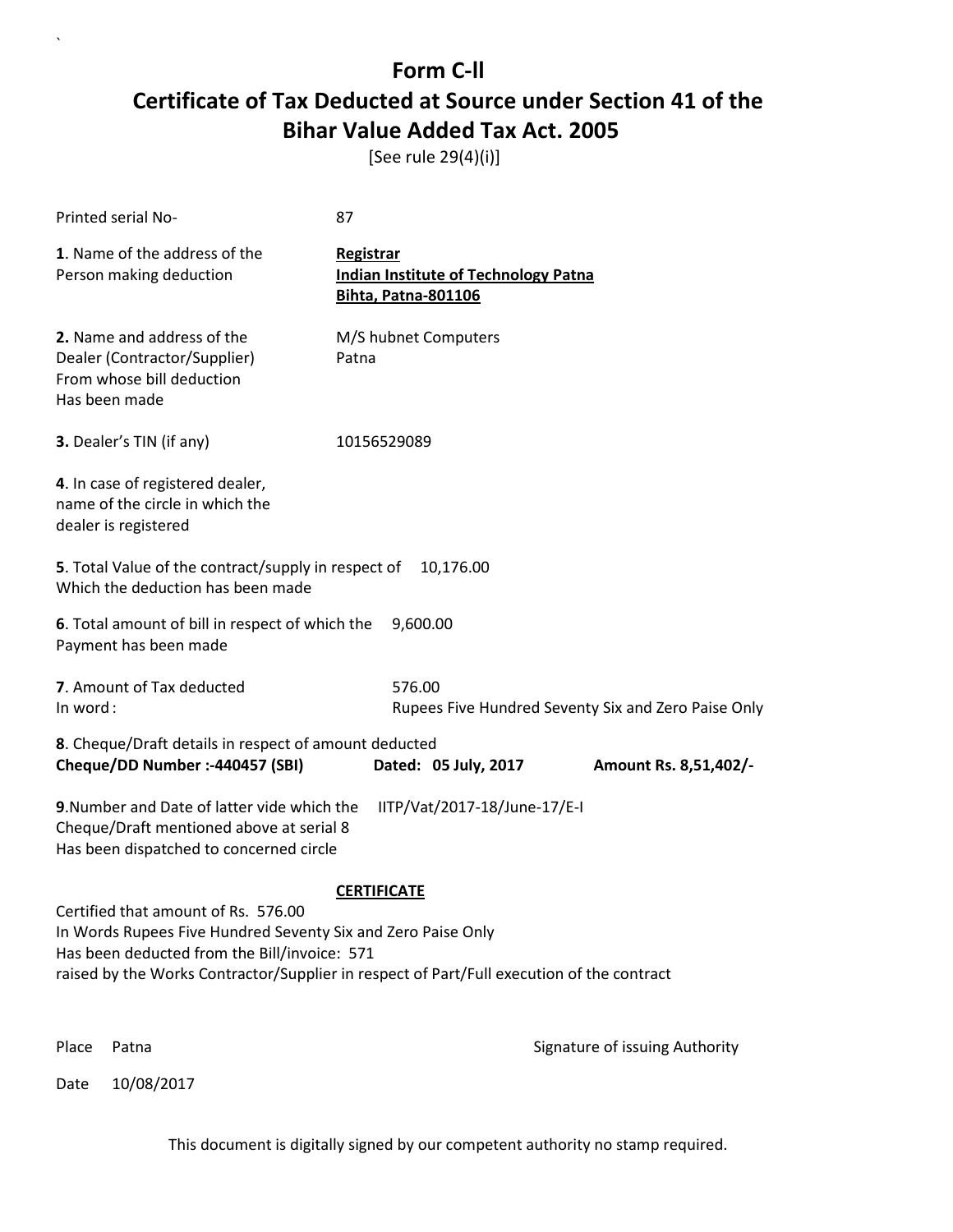[See rule 29(4)(i)]

`

|                                                                                                                                                                                                                                                             | Printed serial No-                                                                                                                 | 88                                                                                            |                                              |
|-------------------------------------------------------------------------------------------------------------------------------------------------------------------------------------------------------------------------------------------------------------|------------------------------------------------------------------------------------------------------------------------------------|-----------------------------------------------------------------------------------------------|----------------------------------------------|
|                                                                                                                                                                                                                                                             | 1. Name of the address of the<br>Person making deduction                                                                           | <b>Registrar</b><br><b>Indian Institute of Technology Patna</b><br><b>Bihta, Patna-801106</b> |                                              |
|                                                                                                                                                                                                                                                             | 2. Name and address of the<br>Dealer (Contractor/Supplier)<br>From whose bill deduction<br>Has been made                           | Sharma Enterprises<br>Bihta, Patna                                                            |                                              |
|                                                                                                                                                                                                                                                             | 3. Dealer's TIN (if any)                                                                                                           | 10047786028                                                                                   |                                              |
|                                                                                                                                                                                                                                                             | 4. In case of registered dealer,<br>name of the circle in which the<br>dealer is registered                                        |                                                                                               |                                              |
|                                                                                                                                                                                                                                                             | 5. Total Value of the contract/supply in respect of<br>Which the deduction has been made                                           | 6,210                                                                                         |                                              |
|                                                                                                                                                                                                                                                             | 6. Total amount of bill in respect of which the<br>Payment has been made                                                           | 5,400                                                                                         |                                              |
| In word:                                                                                                                                                                                                                                                    | 7. Amount of Tax deducted                                                                                                          | 810                                                                                           | Rupees Eight Hundred Ten and Zero Paise Only |
|                                                                                                                                                                                                                                                             | 8. Cheque/Draft details in respect of amount deducted<br>Cheque/DD Number :- 440457 (SBI)                                          | Dated: 05 July, 2017                                                                          | Amount Rs. 8,51,402/-                        |
|                                                                                                                                                                                                                                                             | 9. Number and Date of latter vide which the<br>Cheque/Draft mentioned above at serial 8<br>Has been dispatched to concerned circle | IITP/Vat/2017-18/June-17/E-I                                                                  |                                              |
| <b>CERTIFICATE</b><br>Certified that amount of Rs. 810<br>In Words Rupees Eight Hundred Ten and Zero Paise Only<br>Has been deducted from the Bill/invoice: 70<br>raised by the Works Contractor/Supplier in respect of Part/Full execution of the contract |                                                                                                                                    |                                                                                               |                                              |
| Place                                                                                                                                                                                                                                                       | Patna                                                                                                                              |                                                                                               | Signature of issuing Authority               |
| Date                                                                                                                                                                                                                                                        | 10/08/2017                                                                                                                         |                                                                                               |                                              |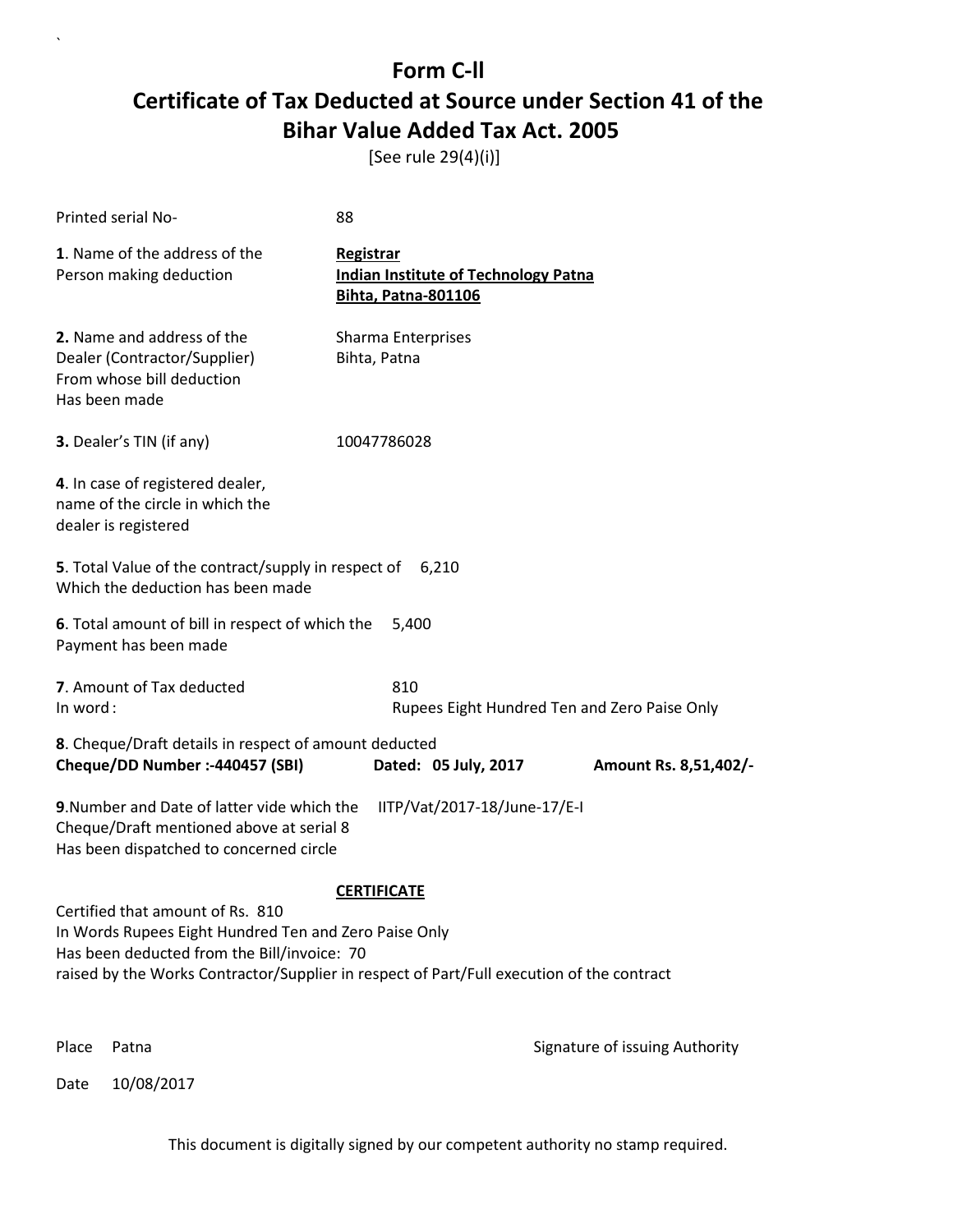[See rule 29(4)(i)]

| Printed serial No-                                                                                                                                                                                                                                                     | 89                                                                                            |  |
|------------------------------------------------------------------------------------------------------------------------------------------------------------------------------------------------------------------------------------------------------------------------|-----------------------------------------------------------------------------------------------|--|
| 1. Name of the address of the<br>Person making deduction                                                                                                                                                                                                               | <b>Registrar</b><br><b>Indian Institute of Technology Patna</b><br><b>Bihta, Patna-801106</b> |  |
| 2. Name and address of the<br>Dealer (Contractor/Supplier)<br>Mithapur, Patna-01<br>From whose bill deduction<br>Has been made                                                                                                                                         | M/S G.R. Distributors<br>133/156 A, Bihari Complex, New Bengali Tola, Bus stand, Main Road,   |  |
| 3. Dealer's TIN (if any)                                                                                                                                                                                                                                               | 10128528043                                                                                   |  |
| 4. In case of registered dealer,<br>name of the circle in which the<br>dealer is registered                                                                                                                                                                            |                                                                                               |  |
| 5. Total Value of the contract/supply in respect of<br>Which the deduction has been made                                                                                                                                                                               | 10,388.00                                                                                     |  |
| 6. Total amount of bill in respect of which the<br>Payment has been made                                                                                                                                                                                               | 9,800.00                                                                                      |  |
| 7. Amount of Tax deducted<br>In word:                                                                                                                                                                                                                                  | 588.00<br>Rupees Five Hundred Eighty Eight and Zero Paise Only                                |  |
| 8. Cheque/Draft details in respect of amount deducted<br>Cheque/DD Number :- 440457 (SBI)                                                                                                                                                                              | Dated: 05 July, 2017<br>Amount Rs. 8,51,402/-                                                 |  |
| 9. Number and Date of latter vide which the<br>IITP/Vat/2017-18/June-17/E-I<br>Cheque/Draft mentioned above at serial 8<br>Has been dispatched to concerned circle                                                                                                     |                                                                                               |  |
| <b>CERTIFICATE</b><br>Certified that amount of Rs. 588.00<br>In Words Rupees Five Hundred Eighty Eight and Zero Paise Only<br>Has been deducted from the Bill/invoice: 50<br>raised by the Works Contractor/Supplier in respect of Part/Full execution of the contract |                                                                                               |  |

`

Place Patna **Property** Place Patna Signature of issuing Authority

Date 10/08/2017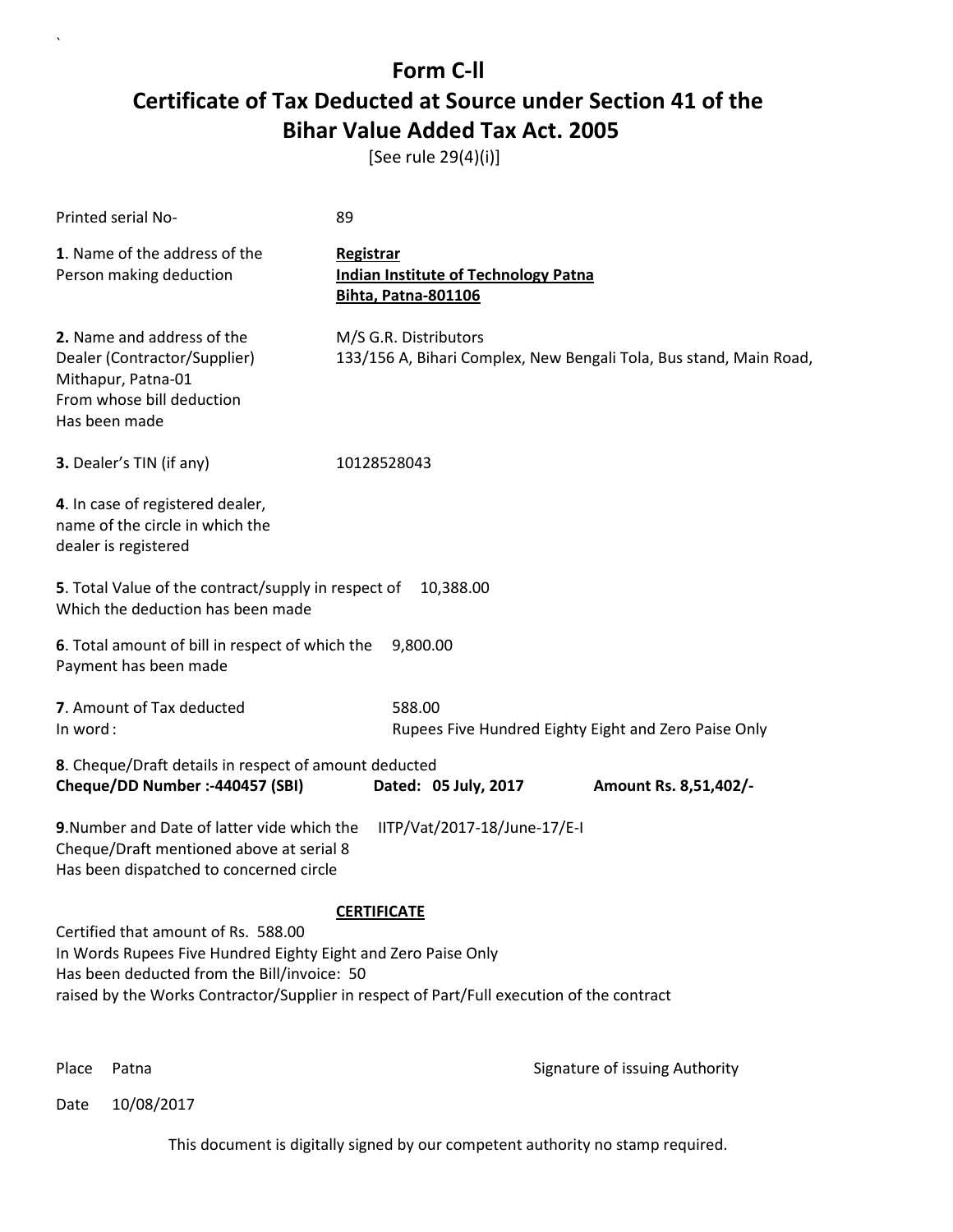[See rule 29(4)(i)]

| Printed serial No-                                                                                                                                                                                                                                                        | 90                                                                                            |  |
|---------------------------------------------------------------------------------------------------------------------------------------------------------------------------------------------------------------------------------------------------------------------------|-----------------------------------------------------------------------------------------------|--|
| 1. Name of the address of the<br>Person making deduction                                                                                                                                                                                                                  | <b>Registrar</b><br><b>Indian Institute of Technology Patna</b><br><b>Bihta, Patna-801106</b> |  |
| 2. Name and address of the<br>Dealer (Contractor/Supplier)<br>From whose bill deduction<br>Has been made                                                                                                                                                                  | M/S Usha Air Products Ltd<br>Dasratha, New ByPass Road, Patna-02                              |  |
| 3. Dealer's TIN (if any)                                                                                                                                                                                                                                                  | 10120044048                                                                                   |  |
| 4. In case of registered dealer,<br>name of the circle in which the<br>dealer is registered                                                                                                                                                                               |                                                                                               |  |
| 5. Total Value of the contract/supply in respect of<br>Which the deduction has been made                                                                                                                                                                                  | 21200.00                                                                                      |  |
| 6. Total amount of bill in respect of which the<br>Payment has been made                                                                                                                                                                                                  | 20,000.00                                                                                     |  |
| 7. Amount of Tax deducted<br>In word:                                                                                                                                                                                                                                     | 1200.00<br>Rupees One Thousand Two Hundred and Zero Paise Only                                |  |
| 8. Cheque/Draft details in respect of amount deducted<br>Cheque/DD Number :- 440457 (SBI)                                                                                                                                                                                 | Dated: 05 July, 2017<br>Amount Rs. 8,51,402/-                                                 |  |
| 9. Number and Date of latter vide which the<br>IITP/Vat/2017-18/June-17/E-I<br>Cheque/Draft mentioned above at serial 8<br>Has been dispatched to concerned circle                                                                                                        |                                                                                               |  |
| <b>CERTIFICATE</b><br>Certified that amount of Rs. 1200.00<br>In Words Rupees One Thousand Two Hundred and Zero Paise Only<br>Has been deducted from the Bill/invoice: 10574<br>raised by the Works Contractor/Supplier in respect of Part/Full execution of the contract |                                                                                               |  |
| Place<br>Patna                                                                                                                                                                                                                                                            | Signature of issuing Authority                                                                |  |

Date 10/08/2017

`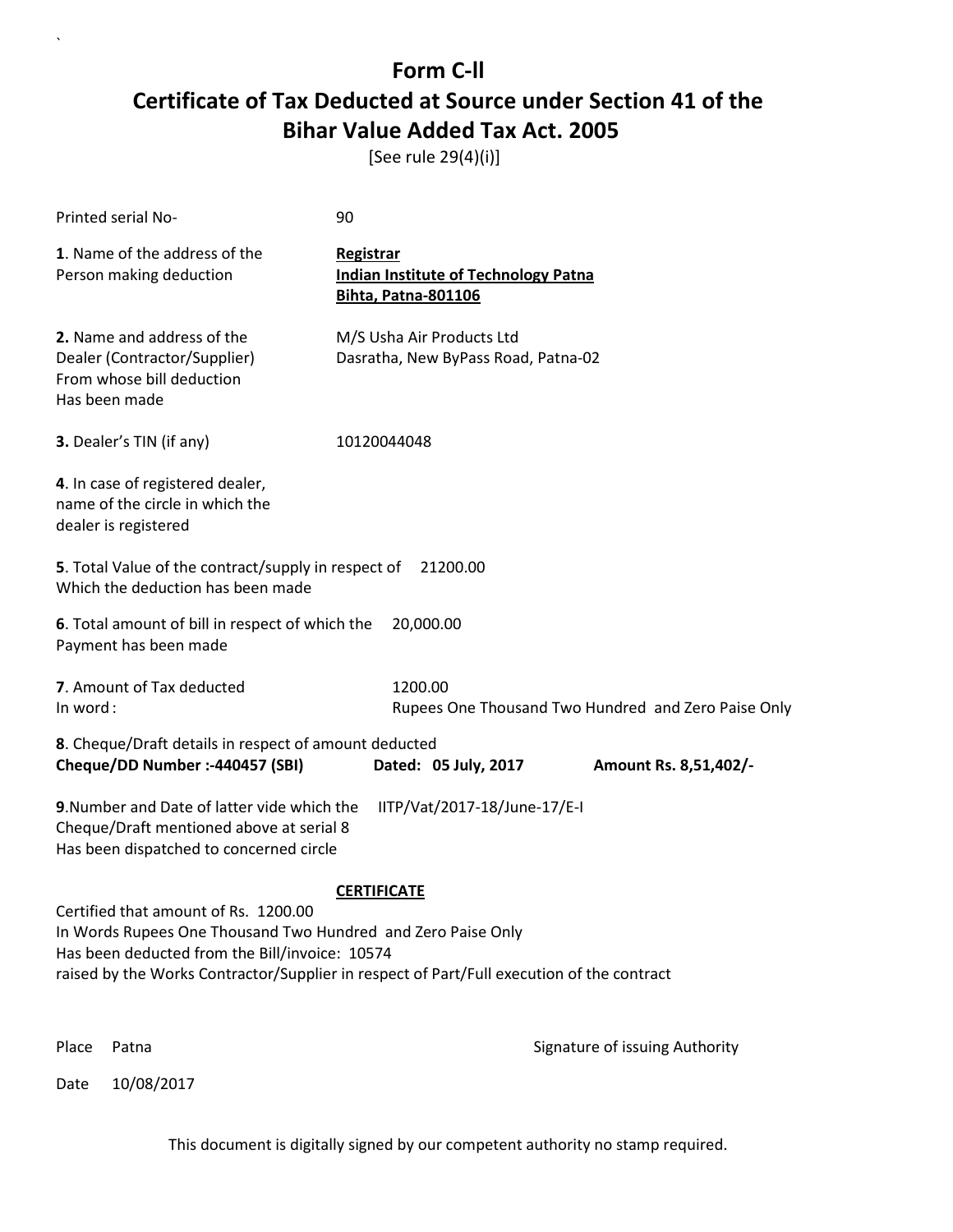[See rule 29(4)(i)]

`

| Printed serial No-                                                                                                                                                                                                                                                                     |  | 91                                                                                     |
|----------------------------------------------------------------------------------------------------------------------------------------------------------------------------------------------------------------------------------------------------------------------------------------|--|----------------------------------------------------------------------------------------|
| 1. Name of the address of the<br>Person making deduction                                                                                                                                                                                                                               |  | Registrar<br><b>Indian Institute of Technology Patna</b><br><b>Bihta, Patna-801106</b> |
| 2. Name and address of the<br>Dealer (Contractor/Supplier)<br>From whose bill deduction<br>Has been made                                                                                                                                                                               |  | M/S Wizertech Informatics Pvt. Ltd<br>18, Telegraph Colony, Kidwaipuri, Patna-01       |
| 3. Dealer's TIN (if any)                                                                                                                                                                                                                                                               |  | 10050803019                                                                            |
| 4. In case of registered dealer,<br>name of the circle in which the<br>dealer is registered                                                                                                                                                                                            |  |                                                                                        |
| 5. Total Value of the contract/supply in respect of 29,680.00<br>Which the deduction has been made                                                                                                                                                                                     |  |                                                                                        |
| 6. Total amount of bill in respect of which the<br>Payment has been made                                                                                                                                                                                                               |  | 28,000.00                                                                              |
| 7. Amount of Tax deducted<br>In word:                                                                                                                                                                                                                                                  |  | 1,680.00<br>Rupees One Thousand Six Hundred Eighty and Zero Paise Only                 |
| 8. Cheque/Draft details in respect of amount deducted<br>Cheque/DD Number :- 440457 (SBI)                                                                                                                                                                                              |  | Dated: 05 July, 2017<br>Amount Rs. 8,51,402/-                                          |
| 9. Number and Date of latter vide which the<br>Cheque/Draft mentioned above at serial 8<br>Has been dispatched to concerned circle                                                                                                                                                     |  | IITP/Vat/2017-18/June-17/E-I                                                           |
| <b>CERTIFICATE</b><br>Certified that amount of Rs. 1,680.00<br>In Words Rupees One Thousand Six Hundred Eighty and Zero Paise Only<br>Has been deducted from the Bill/invoice: 4181021004<br>raised by the Works Contractor/Supplier in respect of Part/Full execution of the contract |  |                                                                                        |
| Place<br>Patna                                                                                                                                                                                                                                                                         |  | Signature of issuing Authority                                                         |
| 10/08/2017<br>Date                                                                                                                                                                                                                                                                     |  |                                                                                        |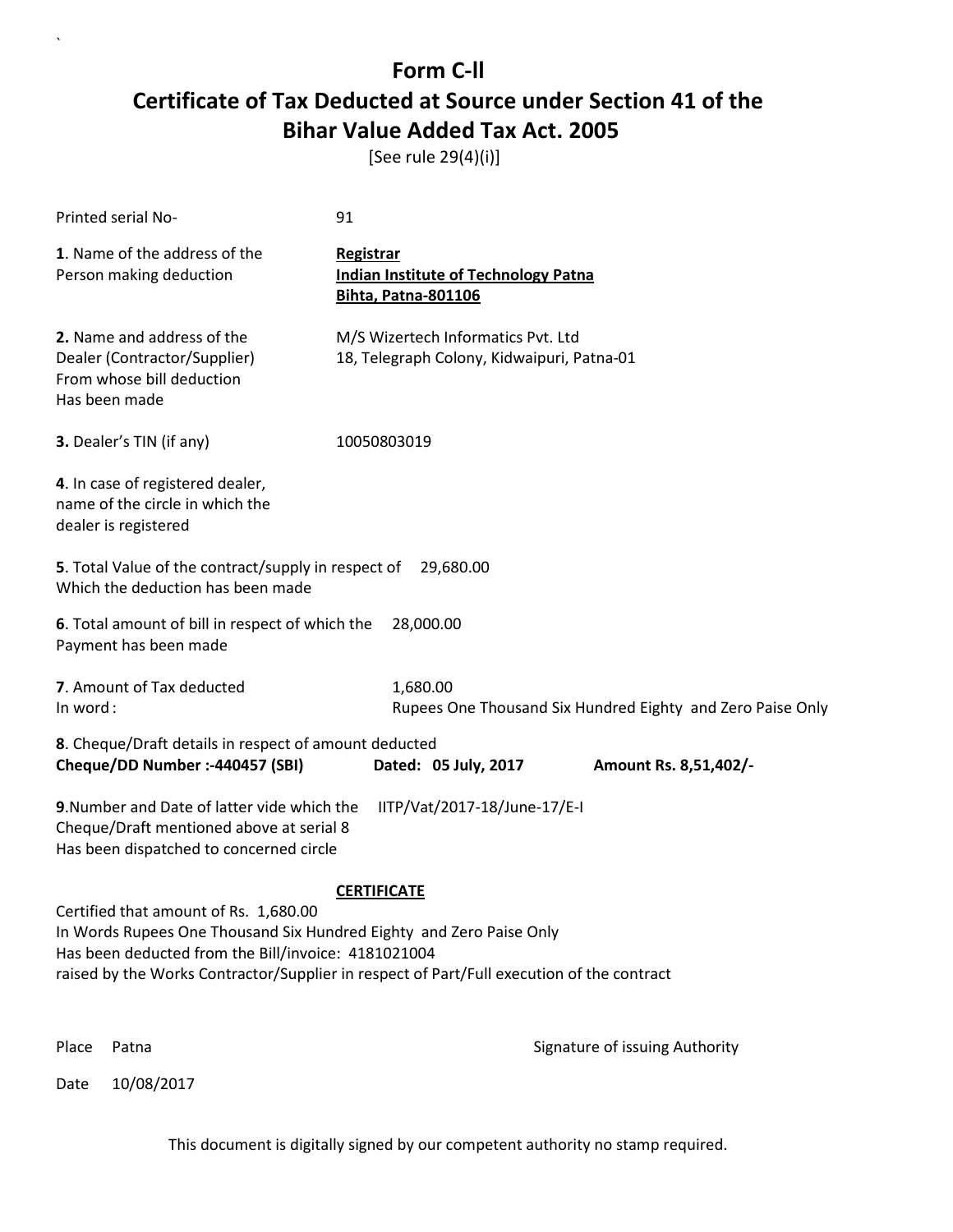[See rule 29(4)(i)]

| Printed serial No-                                                                                                                                                                                                                                                                    | 92                                                                                            |  |
|---------------------------------------------------------------------------------------------------------------------------------------------------------------------------------------------------------------------------------------------------------------------------------------|-----------------------------------------------------------------------------------------------|--|
| 1. Name of the address of the<br>Person making deduction                                                                                                                                                                                                                              | <b>Registrar</b><br><b>Indian Institute of Technology Patna</b><br><b>Bihta, Patna-801106</b> |  |
| 2. Name and address of the<br>Dealer (Contractor/Supplier)<br>From whose bill deduction<br>Has been made                                                                                                                                                                              | M/s Bharat commercial Agency<br>Jeevandeep, Exhibition Road, Patna-01                         |  |
| 3. Dealer's TIN (if any)                                                                                                                                                                                                                                                              | 10110116098                                                                                   |  |
| 4. In case of registered dealer,<br>name of the circle in which the<br>dealer is registered                                                                                                                                                                                           |                                                                                               |  |
| 5. Total Value of the contract/supply in respect of<br>66,632.00<br>Which the deduction has been made                                                                                                                                                                                 |                                                                                               |  |
| 6. Total amount of bill in respect of which the<br>Payment has been made                                                                                                                                                                                                              | 57,941.00                                                                                     |  |
| 7. Amount of Tax deducted<br>In word:<br>Only                                                                                                                                                                                                                                         | 8,691.00<br>Rupees Eight Thousand Six Hundred Ninety One and Zero Paise                       |  |
| 8. Cheque/Draft details in respect of amount deducted<br>Cheque/DD Number :- 440457 (SBI)                                                                                                                                                                                             | Dated: 05 July, 2017<br>Amount Rs. 8,51,402/-                                                 |  |
| 9. Number and Date of latter vide which the<br>Cheque/Draft mentioned above at serial 8<br>Has been dispatched to concerned circle                                                                                                                                                    | IITP/Vat/2017-18/June-17/E-I                                                                  |  |
| <b>CERTIFICATE</b><br>Certified that amount of Rs. 8,691.00<br>In Words Rupees Eight Thousand Six Hundred Ninety One and Zero Paise Only<br>Has been deducted from the Bill/invoice: 140<br>raised by the Works Contractor/Supplier in respect of Part/Full execution of the contract |                                                                                               |  |

`

Place Patna **Property** Place Patna Signature of issuing Authority

Date 10/08/2017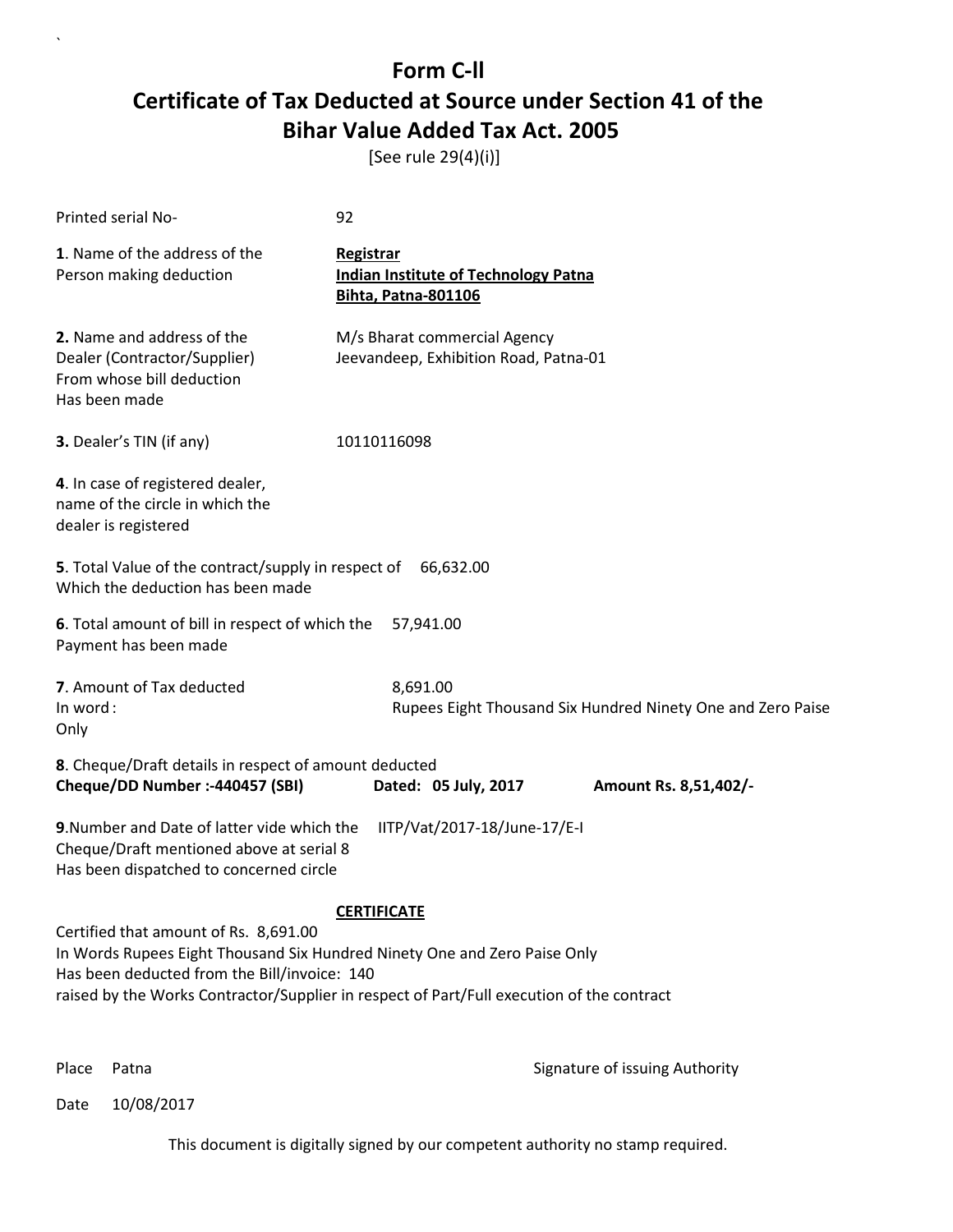[See rule 29(4)(i)]

| Printed serial No-                                                                                                                                                                                                                                                                            | 93                                                                                            |  |
|-----------------------------------------------------------------------------------------------------------------------------------------------------------------------------------------------------------------------------------------------------------------------------------------------|-----------------------------------------------------------------------------------------------|--|
| 1. Name of the address of the<br>Person making deduction                                                                                                                                                                                                                                      | <b>Registrar</b><br><b>Indian Institute of Technology Patna</b><br><b>Bihta, Patna-801106</b> |  |
| 2. Name and address of the<br>Dealer (Contractor/Supplier)<br>From whose bill deduction<br>Has been made                                                                                                                                                                                      | M/s Matrix<br>Behind Samrat Hotel, Bandar Bagicha, Fraser Road, Patna-01                      |  |
| 3. Dealer's TIN (if any)                                                                                                                                                                                                                                                                      | 10146071040                                                                                   |  |
| 4. In case of registered dealer,<br>name of the circle in which the<br>dealer is registered                                                                                                                                                                                                   |                                                                                               |  |
| 5. Total Value of the contract/supply in respect of<br>150,662.00<br>Which the deduction has been made                                                                                                                                                                                        |                                                                                               |  |
| 6. Total amount of bill in respect of which the<br>Payment has been made                                                                                                                                                                                                                      | 131,010.00                                                                                    |  |
| 7. Amount of Tax deducted<br>In word:<br>Paise Only                                                                                                                                                                                                                                           | 19,652.00<br>Rupees Nineteen Thousand Six Hundred Fifty Two and Zero                          |  |
| 8. Cheque/Draft details in respect of amount deducted<br>Cheque/DD Number :- 440457 (SBI)                                                                                                                                                                                                     | Dated: 05 July, 2017<br>Amount Rs. 8,51,402/-                                                 |  |
| 9. Number and Date of latter vide which the<br>IITP/Vat/2017-18/June-17/E-I<br>Cheque/Draft mentioned above at serial 8<br>Has been dispatched to concerned circle                                                                                                                            |                                                                                               |  |
| <b>CERTIFICATE</b><br>Certified that amount of Rs. 19,652.00<br>In Words Rupees Nineteen Thousand Six Hundred Fifty Two and Zero Paise Only<br>Has been deducted from the Bill/invoice: 255, 256<br>raised by the Works Contractor/Supplier in respect of Part/Full execution of the contract |                                                                                               |  |

`

Place Patna **Property** Place Patna Signature of issuing Authority

Date 10/08/2017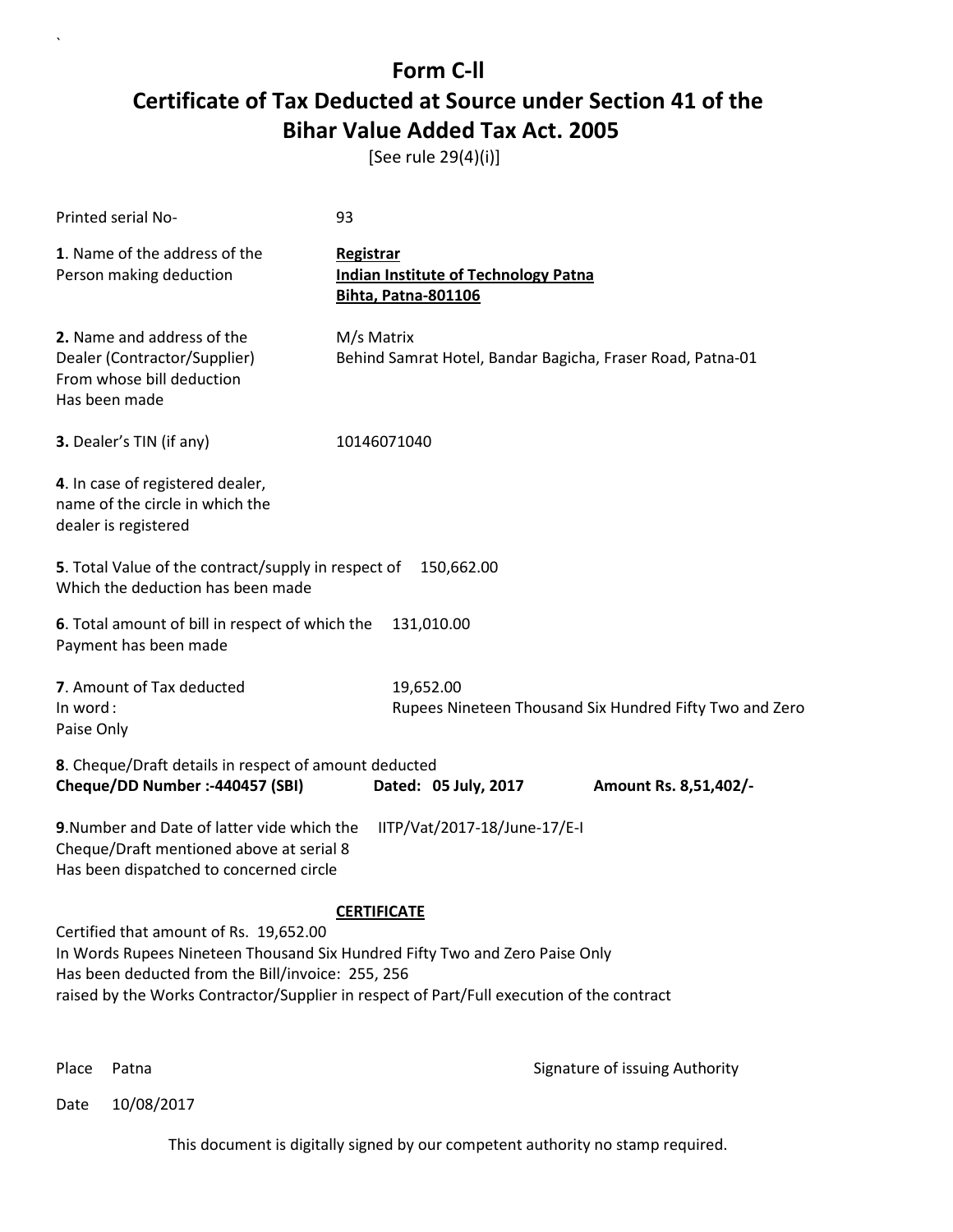[See rule 29(4)(i)]

| <b>Printed serial No-</b>                                                                                                                                                                                                                                                          | 94                                                                                     |
|------------------------------------------------------------------------------------------------------------------------------------------------------------------------------------------------------------------------------------------------------------------------------------|----------------------------------------------------------------------------------------|
| 1. Name of the address of the<br>Person making deduction                                                                                                                                                                                                                           | Registrar<br><b>Indian Institute of Technology Patna</b><br><b>Bihta, Patna-801106</b> |
| 2. Name and address of the<br>Dealer (Contractor/Supplier)<br>From whose bill deduction<br>Has been made                                                                                                                                                                           | <b>Scientific Traders</b><br>Pustak Bhandar Compound, Govinda Mitra Road, Patna-04     |
| 3. Dealer's TIN (if any)                                                                                                                                                                                                                                                           | 10100336073                                                                            |
| 4. In case of registered dealer,<br>name of the circle in which the<br>dealer is registered                                                                                                                                                                                        |                                                                                        |
| 5. Total Value of the contract/supply in respect of<br>Which the deduction has been made                                                                                                                                                                                           | 14,697.00                                                                              |
| 6. Total amount of bill in respect of which the<br>Payment has been made                                                                                                                                                                                                           | 12,780.00                                                                              |
| 7. Amount of Tax deducted<br>In word:<br>Only                                                                                                                                                                                                                                      | 1,917.00<br>Rupees One Thousand Nine Hundred Seventeen and Zero Paise                  |
| 8. Cheque/Draft details in respect of amount deducted<br>Cheque/DD Number :- 440457 (SBI)                                                                                                                                                                                          | Dated: 05 July, 2017<br>Amount Rs. 8,51,402/-                                          |
| 9. Number and Date of latter vide which the<br>Cheque/Draft mentioned above at serial 8<br>Has been dispatched to concerned circle                                                                                                                                                 | IITP/Vat/2017-18/June-17/E-I                                                           |
| <b>CERTIFICATE</b><br>Certified that amount of Rs. 1,917.00<br>In Words Rupees One Thousand Nine Hundred Seventeen and Zero Paise Only<br>Has been deducted from the Bill/invoice: 81<br>raised by the Works Contractor/Supplier in respect of Part/Full execution of the contract |                                                                                        |

`

Place Patna **Property** Place Patna Signature of issuing Authority

Date 10/08/2017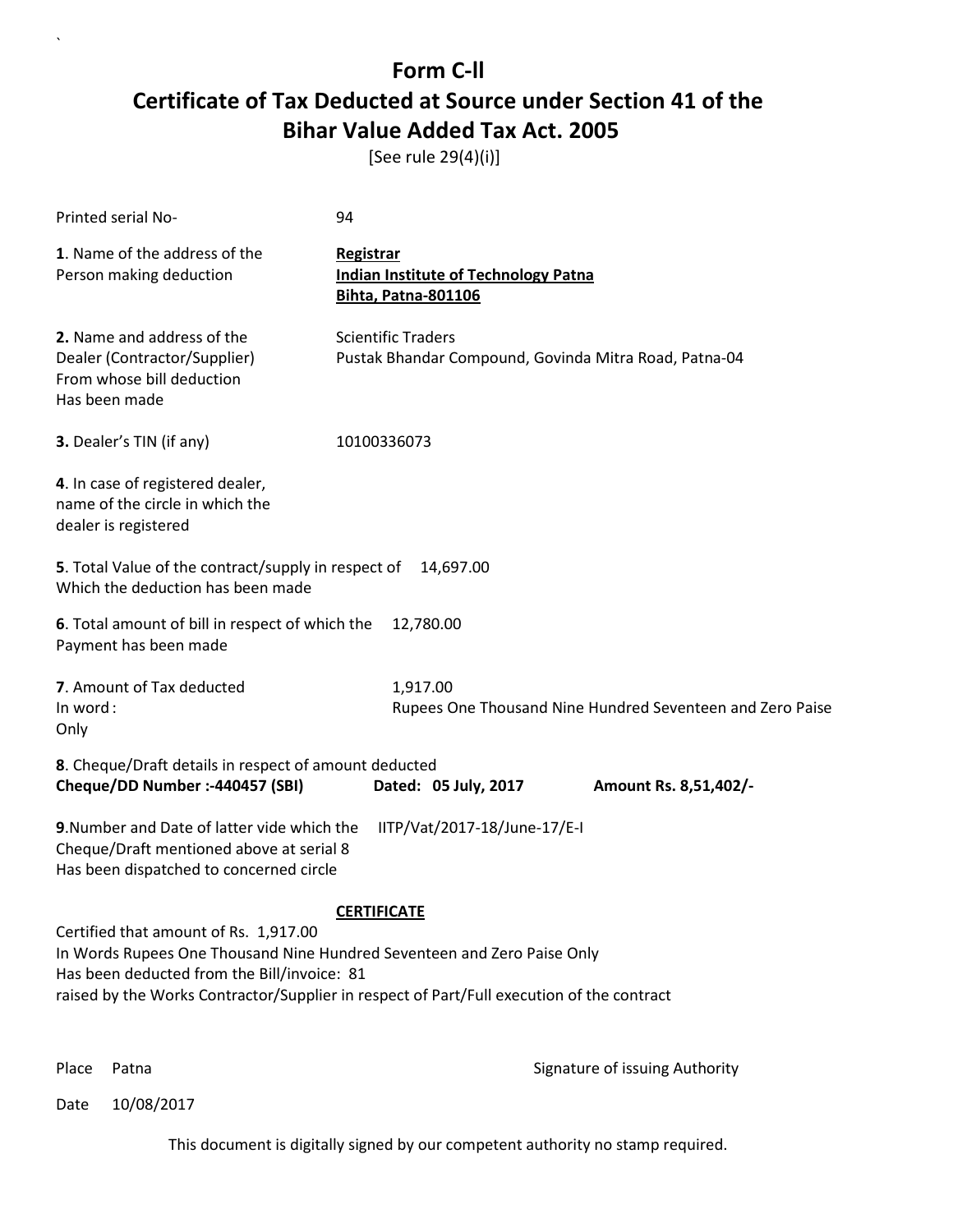[See rule 29(4)(i)]

`

Date 10/08/2017

| Printed serial No-                                                                                                                                                                                                                                          | 95                                                                                     |                                                   |
|-------------------------------------------------------------------------------------------------------------------------------------------------------------------------------------------------------------------------------------------------------------|----------------------------------------------------------------------------------------|---------------------------------------------------|
| 1. Name of the address of the<br>Person making deduction                                                                                                                                                                                                    | Registrar<br><b>Indian Institute of Technology Patna</b><br><b>Bihta, Patna-801106</b> |                                                   |
| 2. Name and address of the<br>Dealer (Contractor/Supplier)<br>From whose bill deduction<br>Has been made                                                                                                                                                    | Sky net<br>162, Patliputra Colony, Patna-13                                            |                                                   |
| 3. Dealer's TIN (if any)                                                                                                                                                                                                                                    | 10151248075                                                                            |                                                   |
| 4. In case of registered dealer,<br>name of the circle in which the<br>dealer is registered                                                                                                                                                                 |                                                                                        |                                                   |
| 5. Total Value of the contract/supply in respect of 2,914.00<br>Which the deduction has been made                                                                                                                                                           |                                                                                        |                                                   |
| 6. Total amount of bill in respect of which the<br>Payment has been made                                                                                                                                                                                    | 2,749.00                                                                               |                                                   |
| 7. Amount of Tax deducted<br>In word:                                                                                                                                                                                                                       | 165.00                                                                                 | Rupees One Hundred Sixty Five and Zero Paise Only |
| 8. Cheque/Draft details in respect of amount deducted<br>Cheque/DD Number :- 440457 (SBI)                                                                                                                                                                   | Dated: 05 July, 2017                                                                   | Amount Rs. 8,51,402/-                             |
| 9. Number and Date of latter vide which the<br>IITP/Vat/2017-18/June-17/E-I<br>Cheque/Draft mentioned above at serial 8<br>Has been dispatched to concerned circle                                                                                          |                                                                                        |                                                   |
|                                                                                                                                                                                                                                                             | <b>CERTIFICATE</b>                                                                     |                                                   |
| Certified that amount of Rs. 165.00<br>In Words Rupees One Hundred Sixty Five and Zero Paise Only<br>Has been deducted from the Bill/invoice: 2382, 2305, 2290<br>raised by the Works Contractor/Supplier in respect of Part/Full execution of the contract |                                                                                        |                                                   |
| Place<br>Patna                                                                                                                                                                                                                                              |                                                                                        | Signature of issuing Authority                    |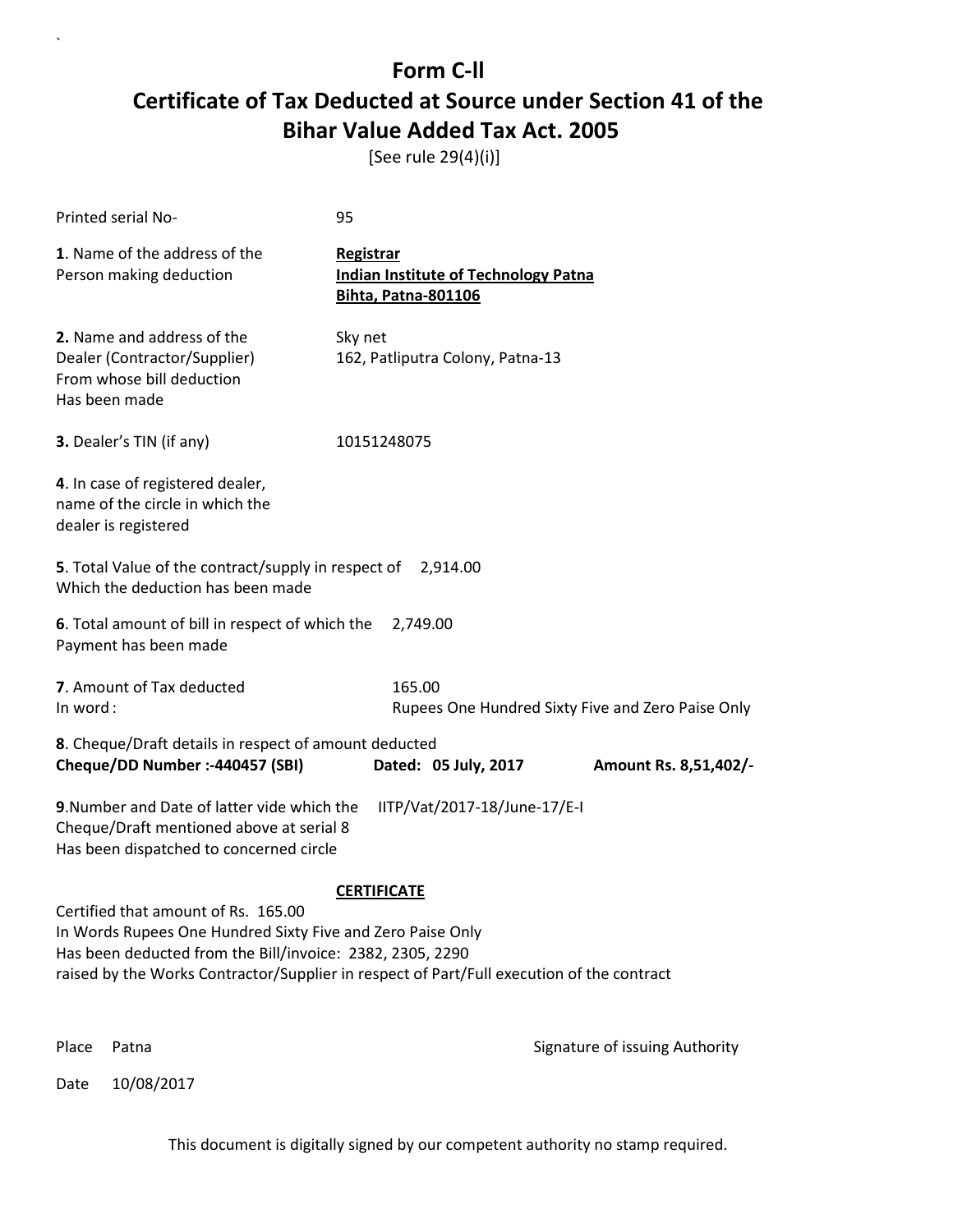[See rule 29(4)(i)]

| Printed serial No-                                                                                                                                                                                                                                                                 | 96                                                                                            |  |
|------------------------------------------------------------------------------------------------------------------------------------------------------------------------------------------------------------------------------------------------------------------------------------|-----------------------------------------------------------------------------------------------|--|
| 1. Name of the address of the<br>Person making deduction                                                                                                                                                                                                                           | <b>Registrar</b><br><b>Indian Institute of Technology Patna</b><br><b>Bihta, Patna-801106</b> |  |
| 2. Name and address of the<br>Dealer (Contractor/Supplier)<br>From whose bill deduction<br>Has been made                                                                                                                                                                           | M/s Sajawat<br>Patna                                                                          |  |
| 3. Dealer's TIN (if any)                                                                                                                                                                                                                                                           | 10151790014                                                                                   |  |
| 4. In case of registered dealer,<br>name of the circle in which the<br>dealer is registered                                                                                                                                                                                        |                                                                                               |  |
| 5. Total Value of the contract/supply in respect of<br>16,951.00<br>Which the deduction has been made                                                                                                                                                                              |                                                                                               |  |
| 6. Total amount of bill in respect of which the<br>Payment has been made                                                                                                                                                                                                           | 14,740.00                                                                                     |  |
| 7. Amount of Tax deducted<br>In word:                                                                                                                                                                                                                                              | 2,211.00<br>Rupees Two Thousand Two Hundred Eleven and Zero Paise Only                        |  |
| 8. Cheque/Draft details in respect of amount deducted<br>Cheque/DD Number :- 440457 (SBI)                                                                                                                                                                                          | Dated: 05 July, 2017<br>Amount Rs. 8,51,402/-                                                 |  |
| 9. Number and Date of latter vide which the<br>Cheque/Draft mentioned above at serial 8<br>Has been dispatched to concerned circle                                                                                                                                                 | IITP/Vat/2017-18/June-17/E-I                                                                  |  |
| <b>CERTIFICATE</b><br>Certified that amount of Rs. 2,211.00<br>In Words Rupees Two Thousand Two Hundred Eleven and Zero Paise Only<br>Has been deducted from the Bill/invoice: 57, 39<br>raised by the Works Contractor/Supplier in respect of Part/Full execution of the contract |                                                                                               |  |
| Place<br>Patna                                                                                                                                                                                                                                                                     | Signature of issuing Authority                                                                |  |

Date 10/08/2017

`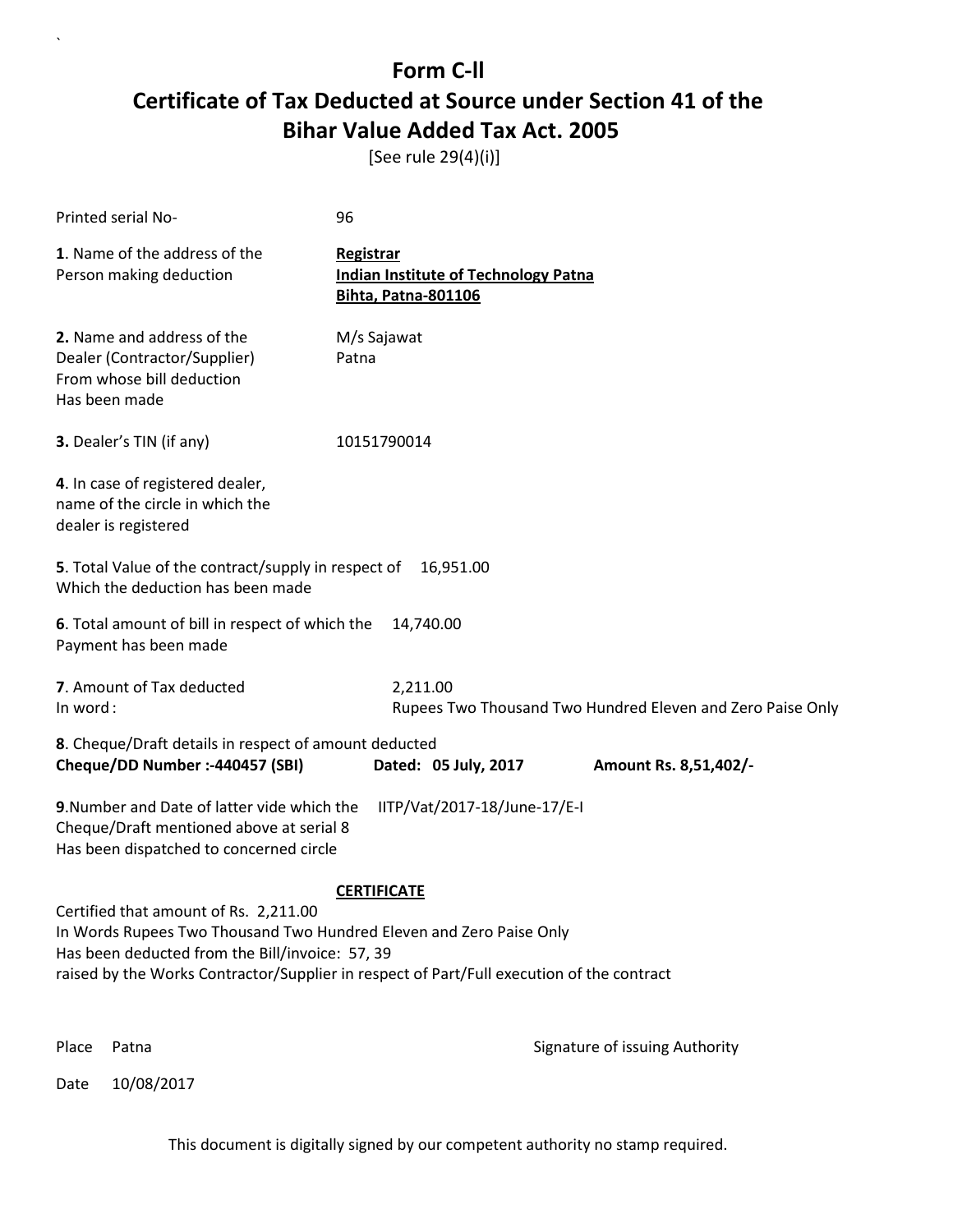[See rule 29(4)(i)]

`

| Printed serial No-                                                                                                                                                                                                                                                                                             | 97        |                                                                           |                                                             |
|----------------------------------------------------------------------------------------------------------------------------------------------------------------------------------------------------------------------------------------------------------------------------------------------------------------|-----------|---------------------------------------------------------------------------|-------------------------------------------------------------|
| 1. Name of the address of the<br>Person making deduction                                                                                                                                                                                                                                                       | Registrar | <b>Indian Institute of Technology Patna</b><br><b>Bihta, Patna-801106</b> |                                                             |
| 2. Name and address of the<br>Dealer (Contractor/Supplier)<br>From whose bill deduction<br>Has been made                                                                                                                                                                                                       |           | M/S Usha Air Products Ltd<br>Dasratha, New ByPass Road, Patna-02          |                                                             |
| 3. Dealer's TIN (if any)                                                                                                                                                                                                                                                                                       |           | 10120044048                                                               |                                                             |
| 4. In case of registered dealer,<br>name of the circle in which the<br>dealer is registered                                                                                                                                                                                                                    |           |                                                                           |                                                             |
| 5. Total Value of the contract/supply in respect of 85553.00<br>Which the deduction has been made                                                                                                                                                                                                              |           |                                                                           |                                                             |
| <b>6</b> . Total amount of bill in respect of which the<br>Payment has been made                                                                                                                                                                                                                               |           | 81,050.00                                                                 |                                                             |
| 7. Amount of Tax deducted<br>In word:                                                                                                                                                                                                                                                                          |           | 4503.00                                                                   | Rupees Four Thousand Five Hundred Three and Zero Paise Only |
| 8. Cheque/Draft details in respect of amount deducted                                                                                                                                                                                                                                                          |           |                                                                           |                                                             |
| Cheque/DD Number :- 440457 (SBI)                                                                                                                                                                                                                                                                               |           | Dated: 05 July, 2017                                                      | Amount Rs. 8,51,402/-                                       |
| 9. Number and Date of latter vide which the<br>IITP/Vat/2017-18/June-17/E-I<br>Cheque/Draft mentioned above at serial 8<br>Has been dispatched to concerned circle                                                                                                                                             |           |                                                                           |                                                             |
| <b>CERTIFICATE</b><br>Certified that amount of Rs. 4503.00<br>In Words Rupees Four Thousand Five Hundred Three and Zero Paise Only<br>Has been deducted from the Bill/invoice: 10347,1061,10577,10326,10500,10325<br>raised by the Works Contractor/Supplier in respect of Part/Full execution of the contract |           |                                                                           |                                                             |
| Place<br>Patna                                                                                                                                                                                                                                                                                                 |           |                                                                           | Signature of issuing Authority                              |
| 10/08/2017<br>Date                                                                                                                                                                                                                                                                                             |           |                                                                           |                                                             |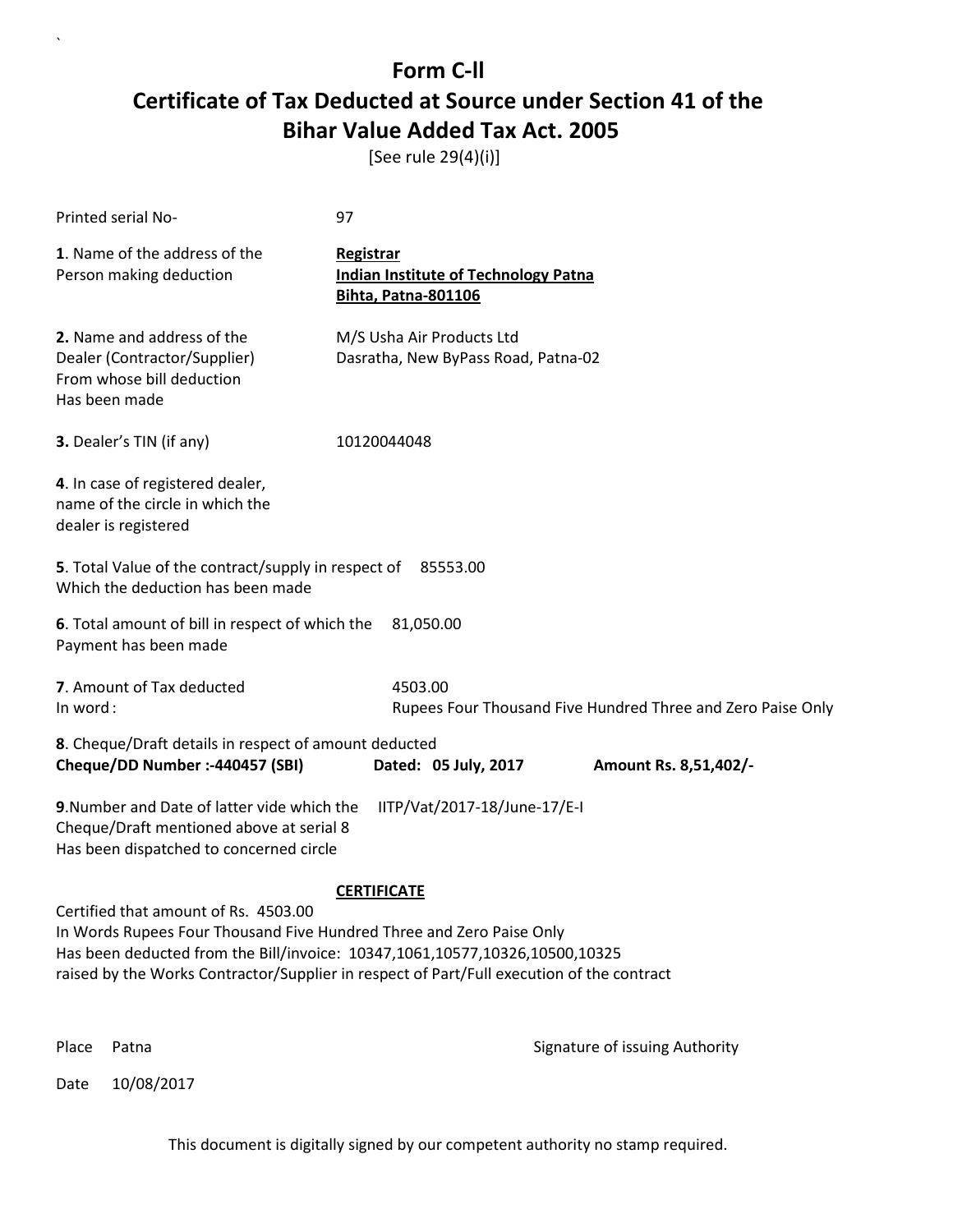[See rule 29(4)(i)]

| Printed serial No-                                                                                                                                                                                                                                                                                                                           | 98                                                                                            |  |  |
|----------------------------------------------------------------------------------------------------------------------------------------------------------------------------------------------------------------------------------------------------------------------------------------------------------------------------------------------|-----------------------------------------------------------------------------------------------|--|--|
| 1. Name of the address of the<br>Person making deduction                                                                                                                                                                                                                                                                                     | <b>Registrar</b><br><b>Indian Institute of Technology Patna</b><br><b>Bihta, Patna-801106</b> |  |  |
| 2. Name and address of the<br>Dealer (Contractor/Supplier)<br>From whose bill deduction<br>Has been made                                                                                                                                                                                                                                     | M/S Ranjan Scientific Traders<br>A/7, Kamla Place, G.M.Road, Patna-01                         |  |  |
| 3. Dealer's TIN (if any)                                                                                                                                                                                                                                                                                                                     | 10105224097                                                                                   |  |  |
| 4. In case of registered dealer,<br>name of the circle in which the<br>dealer is registered                                                                                                                                                                                                                                                  |                                                                                               |  |  |
| 5. Total Value of the contract/supply in respect of 240,701.00<br>Which the deduction has been made                                                                                                                                                                                                                                          |                                                                                               |  |  |
| 6. Total amount of bill in respect of which the<br>Payment has been made                                                                                                                                                                                                                                                                     | 227,076.00                                                                                    |  |  |
| 7. Amount of Tax deducted<br>In word:<br>Paise Only                                                                                                                                                                                                                                                                                          | 13,625.00<br>Rupees Thirteen Thousand Six Hundred Twenty Five and Zero                        |  |  |
| 8. Cheque/Draft details in respect of amount deducted<br>Cheque/DD Number :- 440457 (SBI)                                                                                                                                                                                                                                                    | Dated: 05 July, 2017<br>Amount Rs. 8,51,402/-                                                 |  |  |
| 9. Number and Date of latter vide which the<br>Cheque/Draft mentioned above at serial 8<br>Has been dispatched to concerned circle                                                                                                                                                                                                           | IITP/Vat/2017-18/June-17/E-I                                                                  |  |  |
| <b>CERTIFICATE</b><br>Certified that amount of Rs. 13,625.00<br>In Words Rupees Thirteen Thousand Six Hundred Twenty Five and Zero Paise Only<br>Has been deducted from the Bill/invoice: RT0258/17-18, RT012/17-18, RT0268/17-18, RT0147/17-18<br>raised by the Works Contractor/Supplier in respect of Part/Full execution of the contract |                                                                                               |  |  |

`

Place Patna **Property** Place Patna Signature of issuing Authority

Date 10/08/2017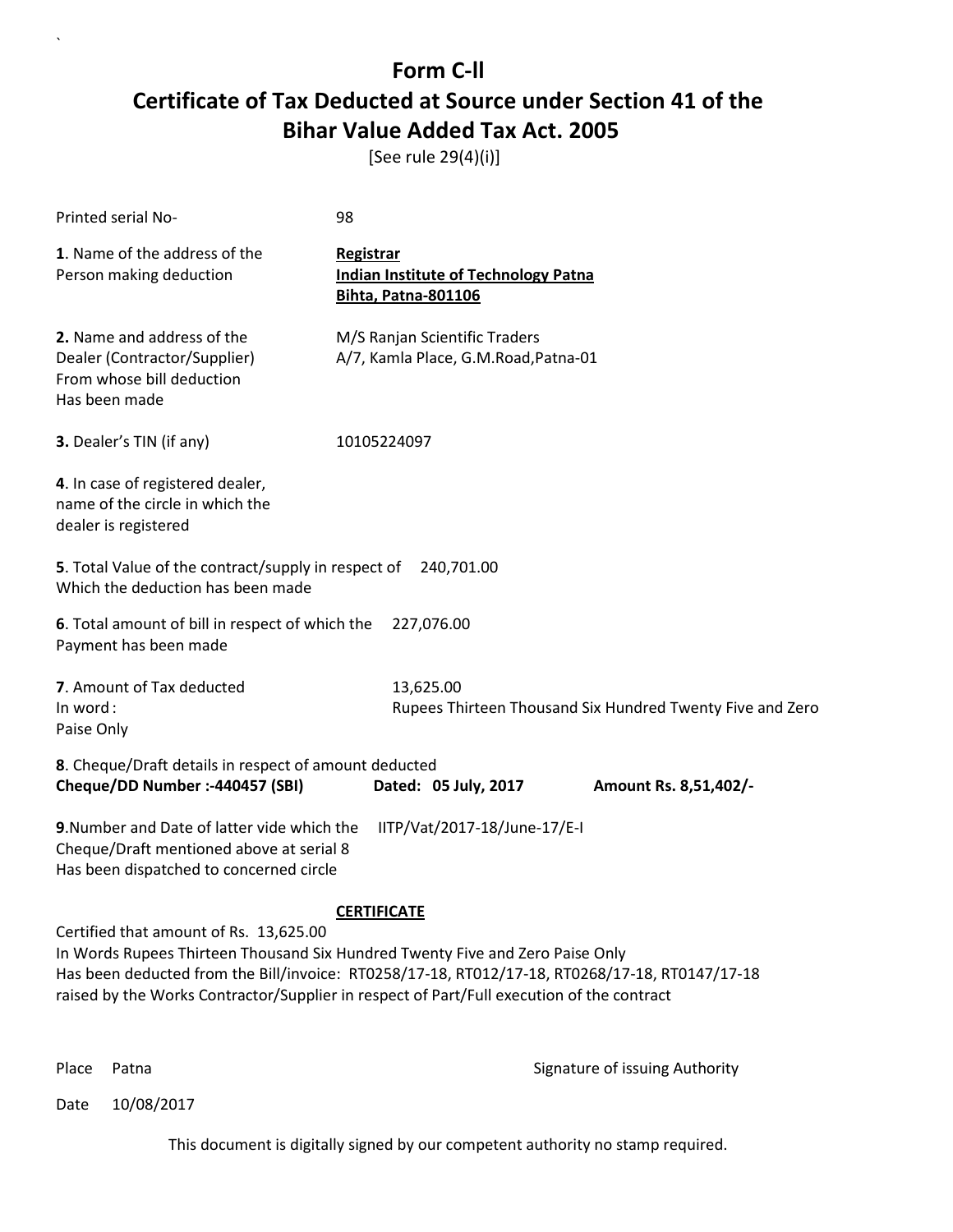[See rule 29(4)(i)]

| Printed serial No-                                                                                                                                                                                                                                                                                            | 99                                                                                            |  |
|---------------------------------------------------------------------------------------------------------------------------------------------------------------------------------------------------------------------------------------------------------------------------------------------------------------|-----------------------------------------------------------------------------------------------|--|
| 1. Name of the address of the<br>Person making deduction                                                                                                                                                                                                                                                      | <b>Registrar</b><br><b>Indian Institute of Technology Patna</b><br><b>Bihta, Patna-801106</b> |  |
| 2. Name and address of the<br>Dealer (Contractor/Supplier)<br>From whose bill deduction<br>Has been made                                                                                                                                                                                                      | India Marketing<br>patna                                                                      |  |
| 3. Dealer's TIN (if any)                                                                                                                                                                                                                                                                                      | 10150282052                                                                                   |  |
| 4. In case of registered dealer,<br>name of the circle in which the<br>dealer is registered                                                                                                                                                                                                                   |                                                                                               |  |
| 5. Total Value of the contract/supply in respect of<br>Which the deduction has been made                                                                                                                                                                                                                      | 330,390.00                                                                                    |  |
| 6. Total amount of bill in respect of which the<br>Payment has been made                                                                                                                                                                                                                                      | 311,689.00                                                                                    |  |
| 7. Amount of Tax deducted<br>In word:<br>Only                                                                                                                                                                                                                                                                 | 18,701.00<br>Rupees Eighteen Thousand Seven Hundred One and Zero Paise                        |  |
| 8. Cheque/Draft details in respect of amount deducted<br>Cheque/DD Number :- 440457 (SBI)                                                                                                                                                                                                                     | Dated: 05 July, 2017<br>Amount Rs. 8,51,402/-                                                 |  |
| 9. Number and Date of latter vide which the<br>Cheque/Draft mentioned above at serial 8<br>Has been dispatched to concerned circle                                                                                                                                                                            | IITP/Vat/2017-18/June-17/E-I                                                                  |  |
| <b>CERTIFICATE</b><br>Certified that amount of Rs. 18,701.00<br>In Words Rupees Eighteen Thousand Seven Hundred One and Zero Paise Only<br>Has been deducted from the Bill/invoice: 40/sales, 29/Sales, 45/sales<br>raised by the Works Contractor/Supplier in respect of Part/Full execution of the contract |                                                                                               |  |

`

Place Patna **Property** Place Patna Signature of issuing Authority

Date 10/08/2017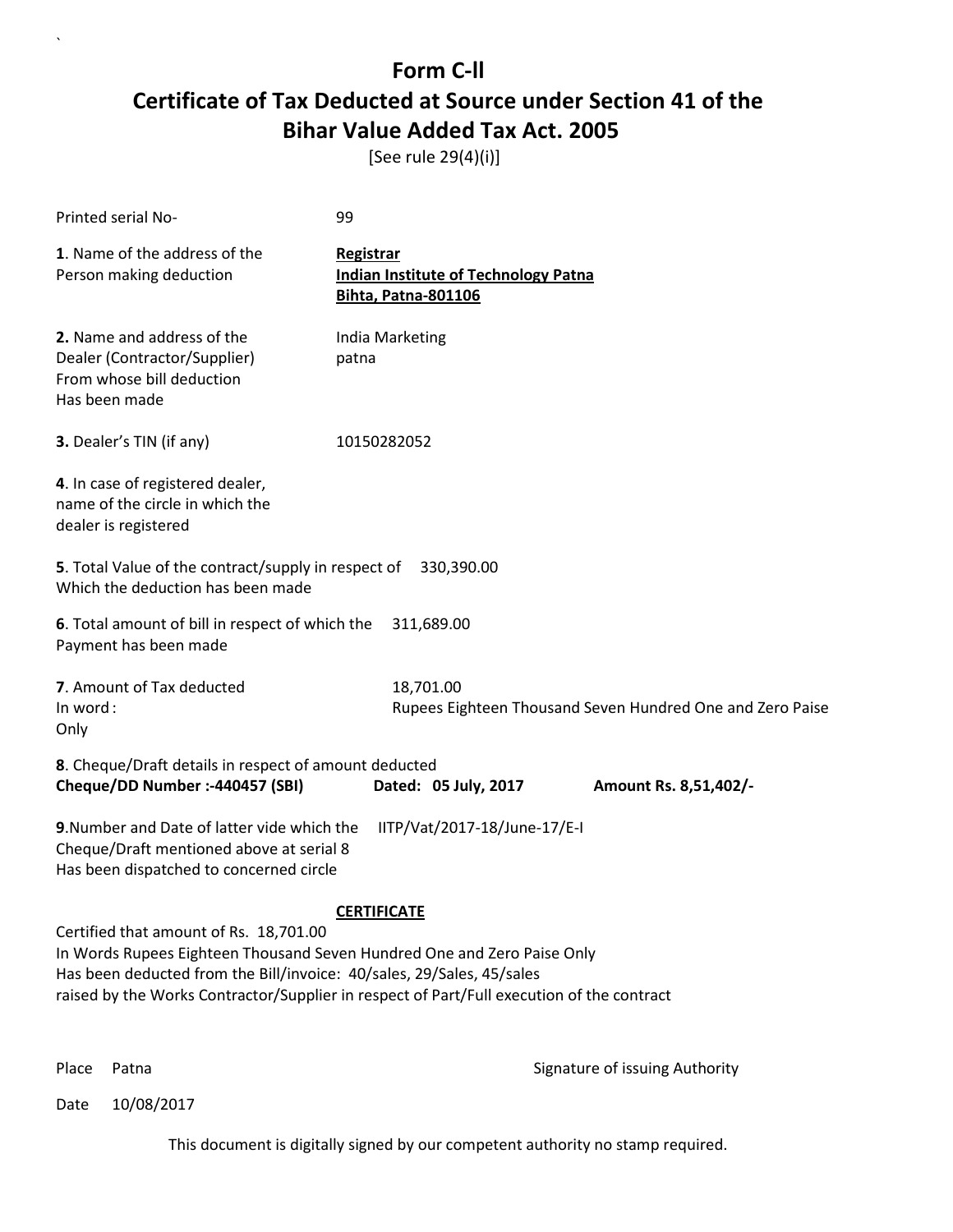[See rule 29(4)(i)]

| Printed serial No-                                                                                                                                                                                                                                                                            | 100                                                                                           |  |
|-----------------------------------------------------------------------------------------------------------------------------------------------------------------------------------------------------------------------------------------------------------------------------------------------|-----------------------------------------------------------------------------------------------|--|
| 1. Name of the address of the<br>Person making deduction                                                                                                                                                                                                                                      | <b>Registrar</b><br><b>Indian Institute of Technology Patna</b><br><b>Bihta, Patna-801106</b> |  |
| 2. Name and address of the<br>Dealer (Contractor/Supplier)<br>From whose bill deduction<br>Has been made                                                                                                                                                                                      | M/s Sajawat<br>Patna                                                                          |  |
| 3. Dealer's TIN (if any)                                                                                                                                                                                                                                                                      | 10151790014                                                                                   |  |
| 4. In case of registered dealer,<br>name of the circle in which the<br>dealer is registered                                                                                                                                                                                                   |                                                                                               |  |
| 5. Total Value of the contract/supply in respect of<br>Which the deduction has been made                                                                                                                                                                                                      | 114,194.00                                                                                    |  |
| 6. Total amount of bill in respect of which the<br>Payment has been made                                                                                                                                                                                                                      | 99,433.00                                                                                     |  |
| 7. Amount of Tax deducted<br>In word:<br>Paise Only                                                                                                                                                                                                                                           | 14,761.00<br>Rupees Fourteen Thousand Seven Hundred Sixty One and Zero                        |  |
| 8. Cheque/Draft details in respect of amount deducted<br>Cheque/DD Number :- 440457 (SBI)                                                                                                                                                                                                     | Dated: 05 July, 2017<br>Amount Rs. 8,51,402/-                                                 |  |
| 9. Number and Date of latter vide which the<br>Cheque/Draft mentioned above at serial 8<br>Has been dispatched to concerned circle                                                                                                                                                            | IITP/Vat/2017-18/June-17/E-I                                                                  |  |
| <b>CERTIFICATE</b><br>Certified that amount of Rs. 14,761.00<br>In Words Rupees Fourteen Thousand Seven Hundred Sixty One and Zero Paise Only<br>Has been deducted from the Bill/invoice: 47, 07<br>raised by the Works Contractor/Supplier in respect of Part/Full execution of the contract |                                                                                               |  |

`

Place Patna **Property** Place Patna Signature of issuing Authority

Date 10/08/2017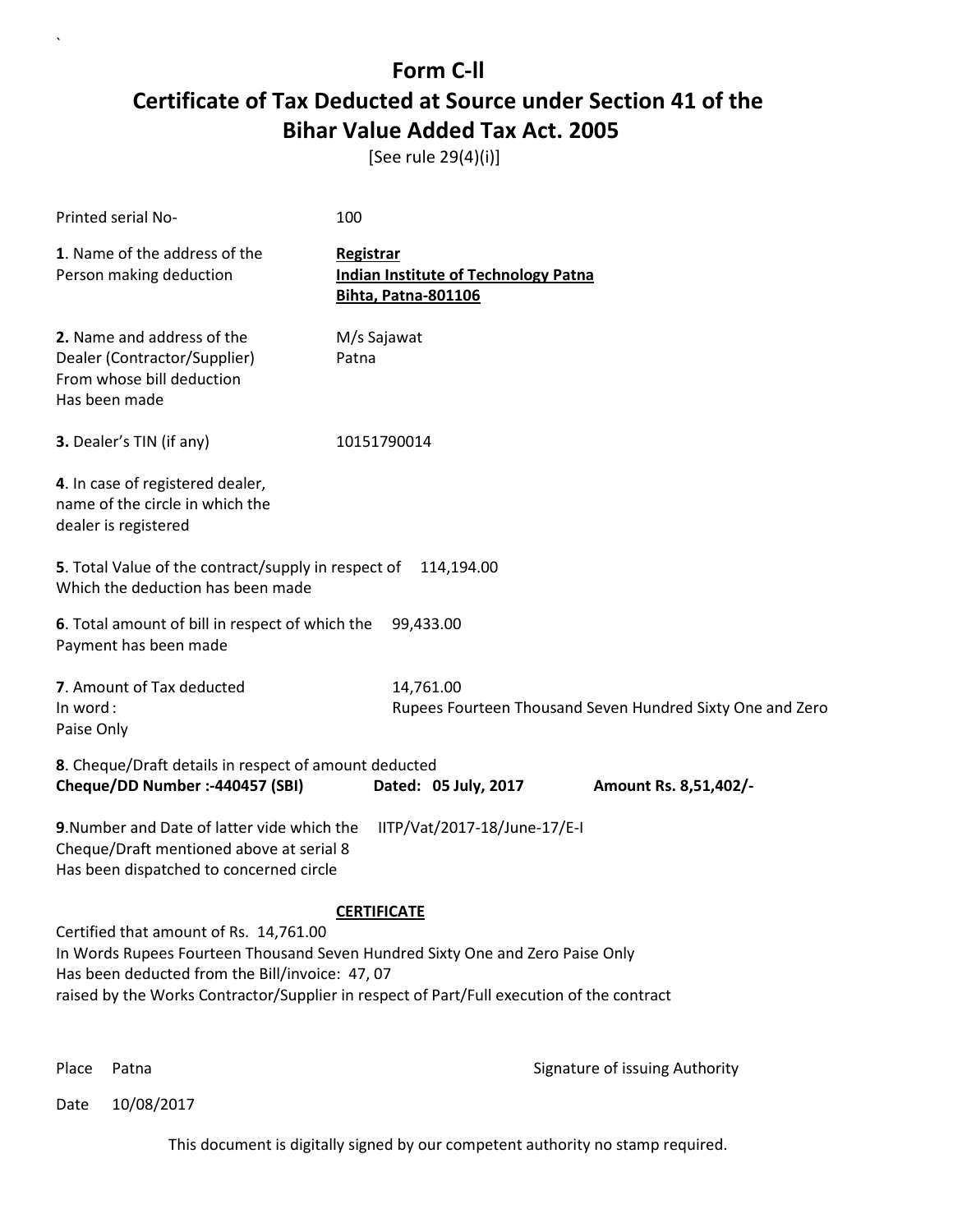[See rule 29(4)(i)]

| Printed serial No-                                                                                                                                                                                                                                                                         | 101                                                                                           |                                                            |
|--------------------------------------------------------------------------------------------------------------------------------------------------------------------------------------------------------------------------------------------------------------------------------------------|-----------------------------------------------------------------------------------------------|------------------------------------------------------------|
| 1. Name of the address of the<br>Person making deduction                                                                                                                                                                                                                                   | <b>Registrar</b><br><b>Indian Institute of Technology Patna</b><br><b>Bihta, Patna-801106</b> |                                                            |
| 2. Name and address of the<br>Dealer (Contractor/Supplier)<br>From whose bill deduction<br>Has been made                                                                                                                                                                                   | M/s Bharat commercial Agency<br>Jeevandeep, Exhibition Road, Patna-01                         |                                                            |
| 3. Dealer's TIN (if any)                                                                                                                                                                                                                                                                   | 10110116098                                                                                   |                                                            |
| 4. In case of registered dealer,<br>name of the circle in which the<br>dealer is registered                                                                                                                                                                                                |                                                                                               |                                                            |
| 5. Total Value of the contract/supply in respect of 485,040.00<br>Which the deduction has been made                                                                                                                                                                                        |                                                                                               |                                                            |
| 6. Total amount of bill in respect of which the<br>Payment has been made                                                                                                                                                                                                                   | 421,774.00                                                                                    |                                                            |
| 7. Amount of Tax deducted<br>In word:<br>Paise Only                                                                                                                                                                                                                                        | 63,266.00                                                                                     | Rupees Sixty Three Thousand Two Hundred Sixty Six and Zero |
| 8. Cheque/Draft details in respect of amount deducted<br>Cheque/DD Number :- 440457 (SBI)                                                                                                                                                                                                  | Dated: 05 July, 2017                                                                          | Amount Rs. 8,51,402/-                                      |
| 9. Number and Date of latter vide which the<br>Cheque/Draft mentioned above at serial 8<br>Has been dispatched to concerned circle                                                                                                                                                         | IITP/Vat/2017-18/June-17/E-I                                                                  |                                                            |
| <b>CERTIFICATE</b><br>Certified that amount of Rs. 63,266.00<br>In Words Rupees Sixty Three Thousand Two Hundred Sixty Six and Zero Paise Only<br>Has been deducted from the Bill/invoice: 24<br>raised by the Works Contractor/Supplier in respect of Part/Full execution of the contract |                                                                                               |                                                            |

`

Place Patna **Property** Place Patna Signature of issuing Authority

Date 10/08/2017